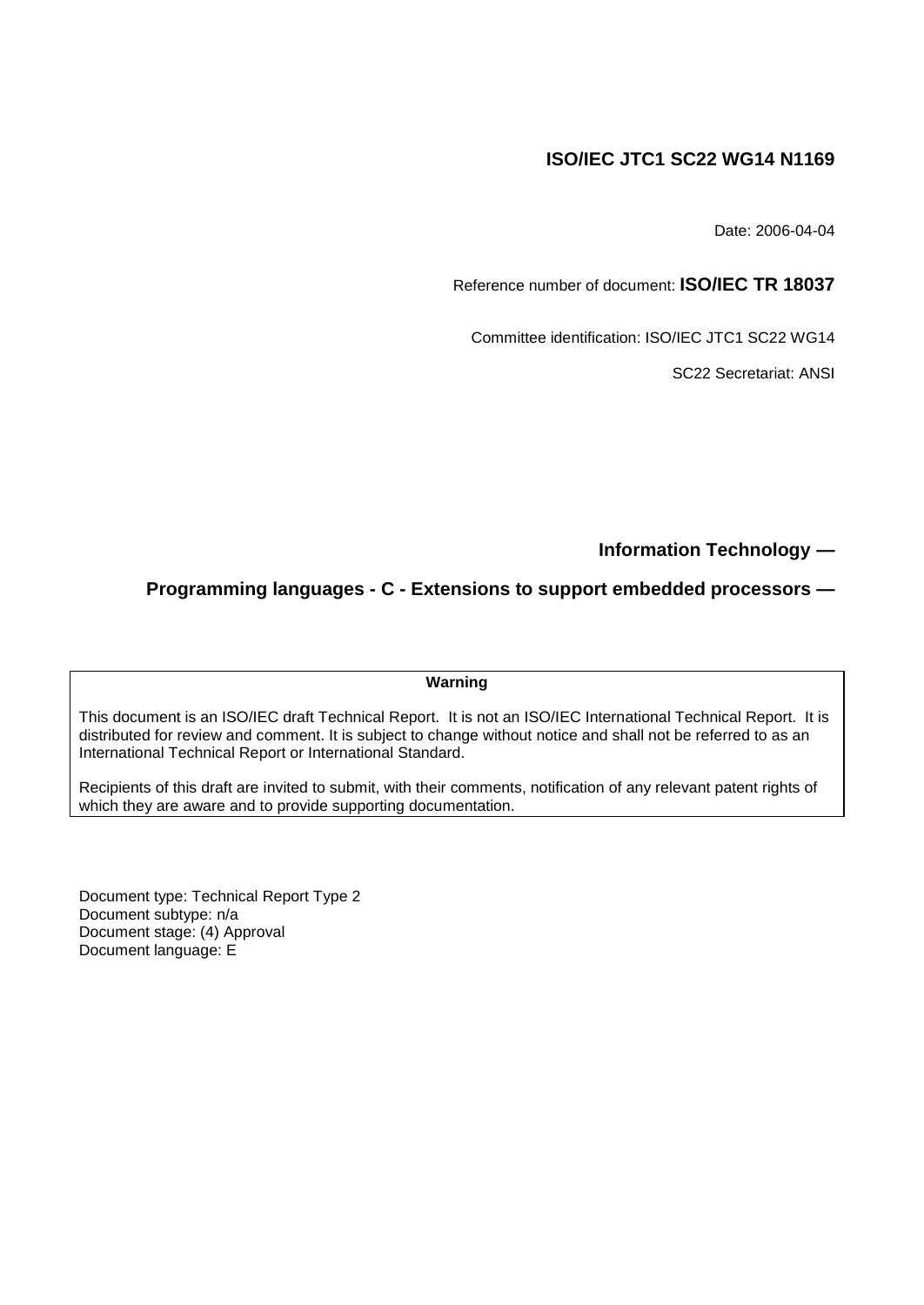## **Copyright notice**

This ISO document is a working draft or committee draft and is copyright-protected by ISO.

Requests for permission to reproduce this document for the purpose of selling it should be addressed as shown below or to ISO's member body in the country of the requester:

ISO copyright office Case postale 56 CH-1211 Geneva 20 Tel. +41 22 749 01 11 Fax +41 22 749 09 47 E-mail copyright@iso.org Web www.iso.org

Reproduction for sales purposes may be subject to royalty payments or a licensing agreement.

Violators may be prosecuted.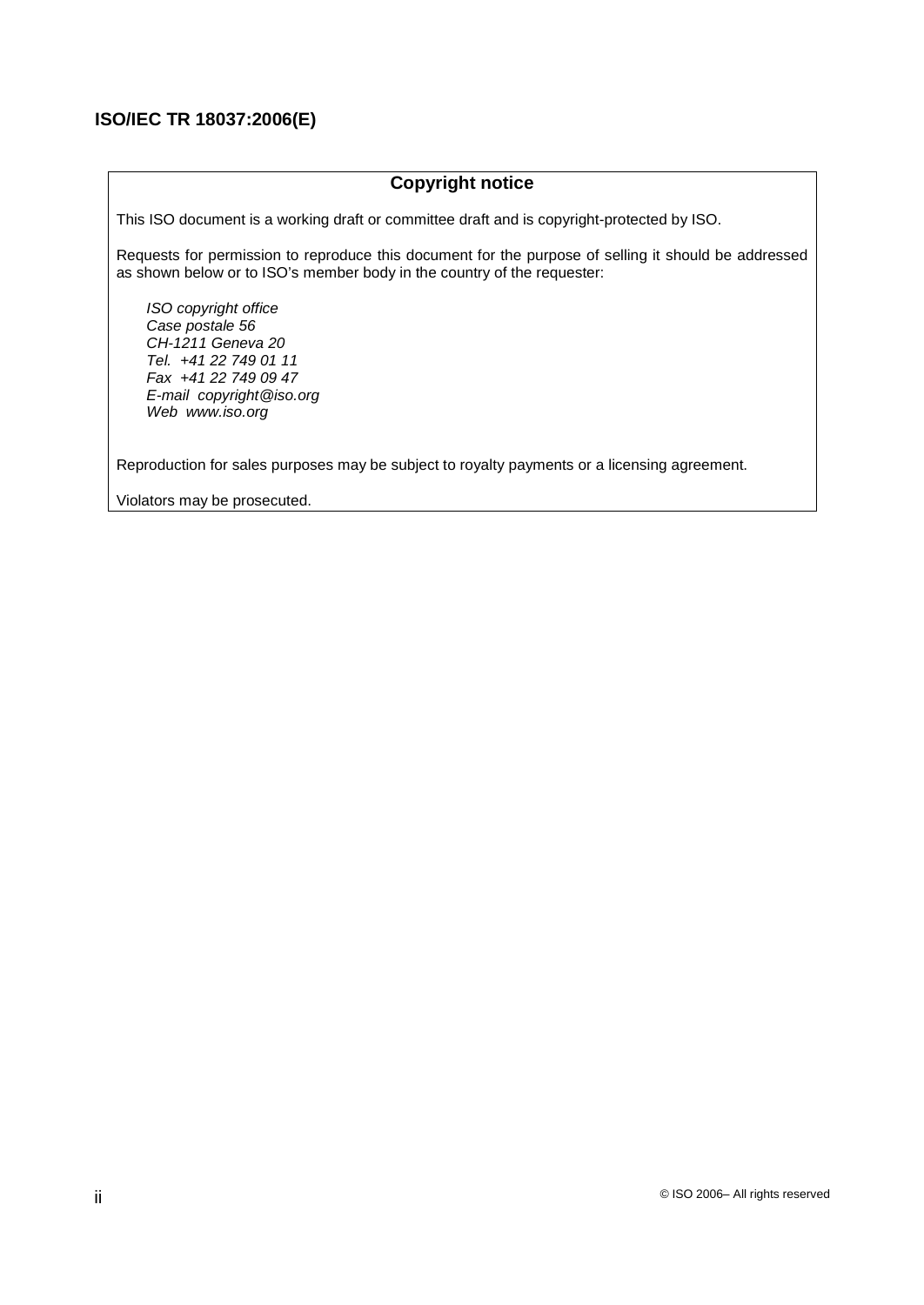# **Contents** Page

| 1              |                                                                                                                                                                                |  |
|----------------|--------------------------------------------------------------------------------------------------------------------------------------------------------------------------------|--|
| $\overline{2}$ |                                                                                                                                                                                |  |
| 3              |                                                                                                                                                                                |  |
| 4              |                                                                                                                                                                                |  |
|                | 4.1<br>4.1.1<br>4.1.2<br>4.1.3<br>4.1.4<br>4.1.5<br>4.1.6<br>4.1.7<br>4.1.8<br>4.1.9<br>4.2                                                                                    |  |
|                |                                                                                                                                                                                |  |
| 5              | NAMED ADDRESS SPACES AND NAMED-REGISTER STORAGE CLASSES 37                                                                                                                     |  |
|                | 5.1<br>5.1.1<br>5.1.2<br>5.1.3<br>5.1.4<br>5.2<br>5.2.1                                                                                                                        |  |
|                | 5.2.2<br>5.2.3<br>Ensuring correct side effects via objects allocated in registers 41<br>Relationship between named registers and I/O-register designators  41<br>5.2.4<br>5.3 |  |
| 6              |                                                                                                                                                                                |  |
|                | 6.1<br>6.1.1<br>6.2                                                                                                                                                            |  |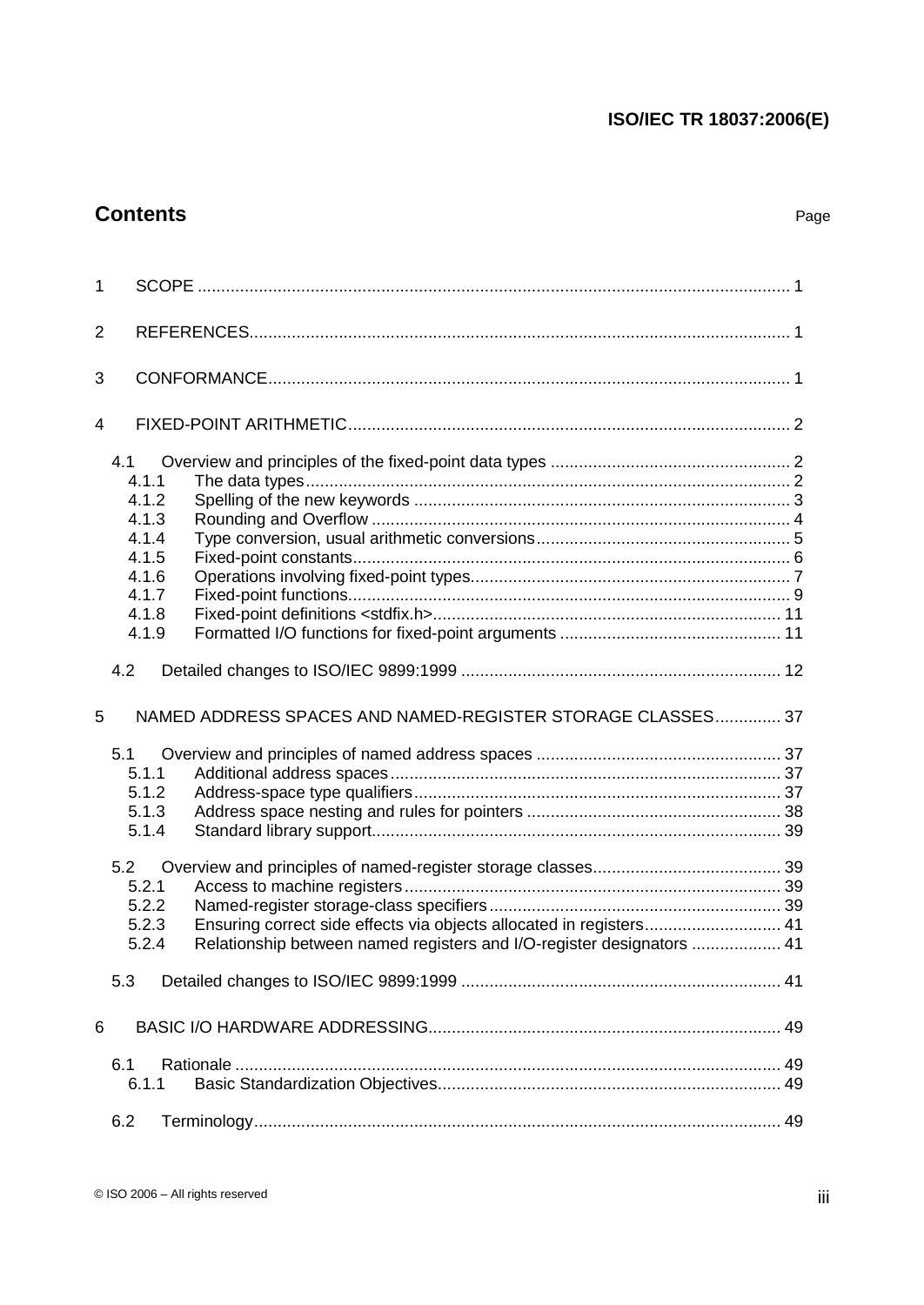| 6.3          |                                                                                 |  |
|--------------|---------------------------------------------------------------------------------|--|
| 6.3.1        |                                                                                 |  |
| 6.3.2        |                                                                                 |  |
| 6.4          |                                                                                 |  |
| 6.4.1        |                                                                                 |  |
| 6.4.2        |                                                                                 |  |
| 6.4.3        |                                                                                 |  |
| 6.4.4        |                                                                                 |  |
| 6.4.5        |                                                                                 |  |
| 6.4.6        |                                                                                 |  |
| 6.5          |                                                                                 |  |
|              |                                                                                 |  |
|              |                                                                                 |  |
| A.1<br>A.1.1 |                                                                                 |  |
|              |                                                                                 |  |
| A.2          |                                                                                 |  |
| A.3          |                                                                                 |  |
| A.4          |                                                                                 |  |
| A.5          |                                                                                 |  |
| A.6          |                                                                                 |  |
| A.7          |                                                                                 |  |
| A.8          | Linguistic Variables and unsigned _Fract: an example of unsigned fixed-point 73 |  |
|              | ANNEX B - NAMED ADDRESS SPACES AND NAMED-REGISTER STORAGE CLASSES 74            |  |
| B.1          |                                                                                 |  |
| B.1.1        |                                                                                 |  |
| <b>B.1.2</b> |                                                                                 |  |
| <b>B.1.3</b> | I/O register definition for intrinsic or user defined address spaces  76        |  |
|              |                                                                                 |  |
| C.1          |                                                                                 |  |
| C.1.1        |                                                                                 |  |
| C.1.2        |                                                                                 |  |
| C.2          |                                                                                 |  |
| C.2.1        |                                                                                 |  |
| C.2.2        |                                                                                 |  |
| C.2.3        |                                                                                 |  |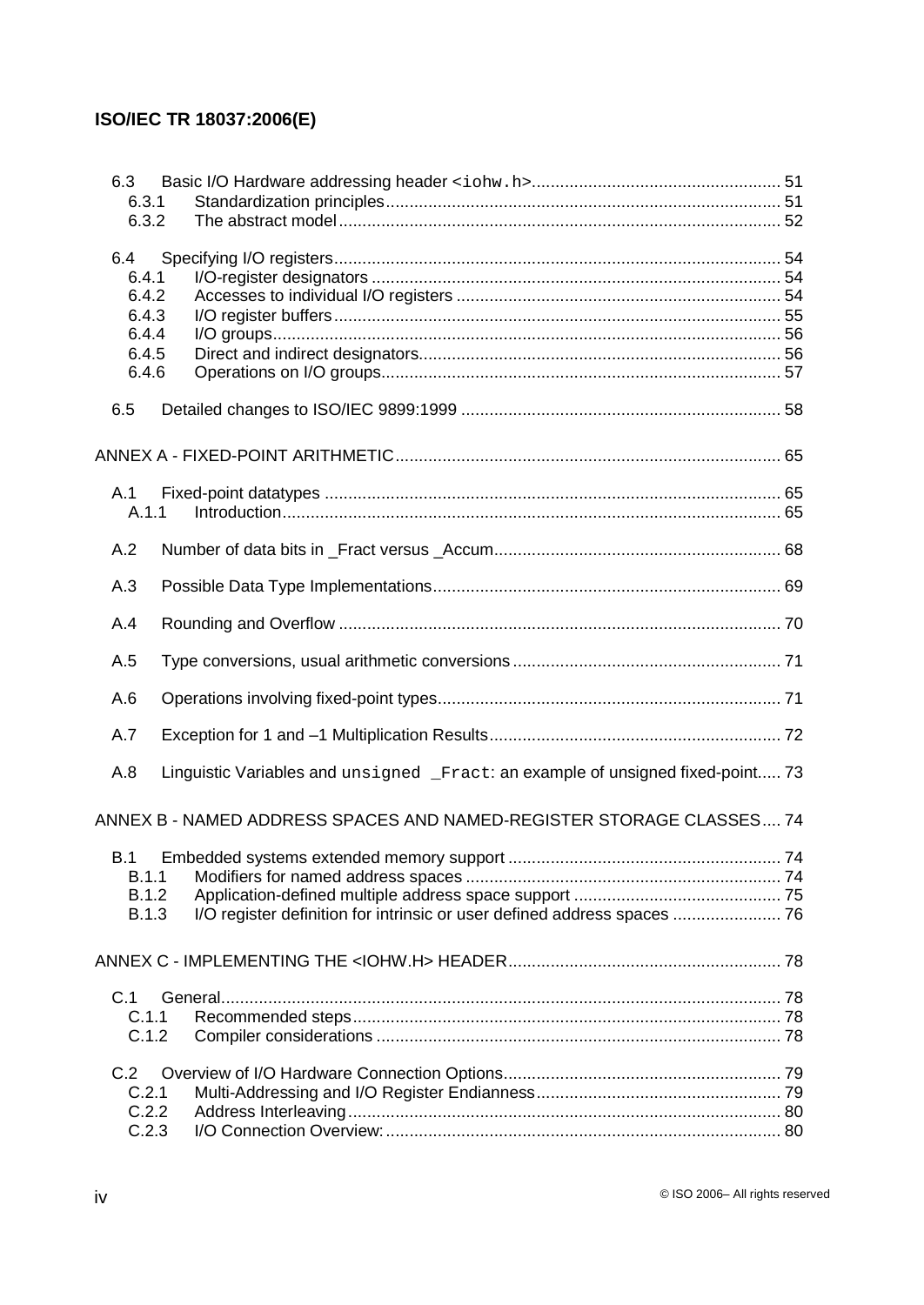| C.2.4                                                     |                                                                    | <b>UUUILU IIN IUUUI LEUUU</b> |
|-----------------------------------------------------------|--------------------------------------------------------------------|-------------------------------|
| C.3                                                       |                                                                    |                               |
| C.4                                                       |                                                                    |                               |
| C.5                                                       |                                                                    |                               |
| C.6                                                       |                                                                    |                               |
| C.7                                                       |                                                                    |                               |
|                                                           |                                                                    |                               |
| D.1                                                       |                                                                    |                               |
| D.2<br>D.2.1<br>D.2.2<br>D.2.3<br>D.2.4<br>D.2.5<br>D.2.6 |                                                                    |                               |
|                                                           | ANNEX E - FUNCTIONALITY NOT INCLUDED IN THIS TECHNICAL REPORT  93  |                               |
| E.1                                                       |                                                                    |                               |
| E.2                                                       |                                                                    |                               |
| E.3                                                       |                                                                    |                               |
| E.4                                                       |                                                                    |                               |
|                                                           |                                                                    |                               |
| F.1                                                       |                                                                    |                               |
| F.2                                                       |                                                                    |                               |
| F.3                                                       |                                                                    |                               |
|                                                           | ANNEX G - UPDATES AND CHANGES IN THE SECOND EDITION OF TR 18037 97 |                               |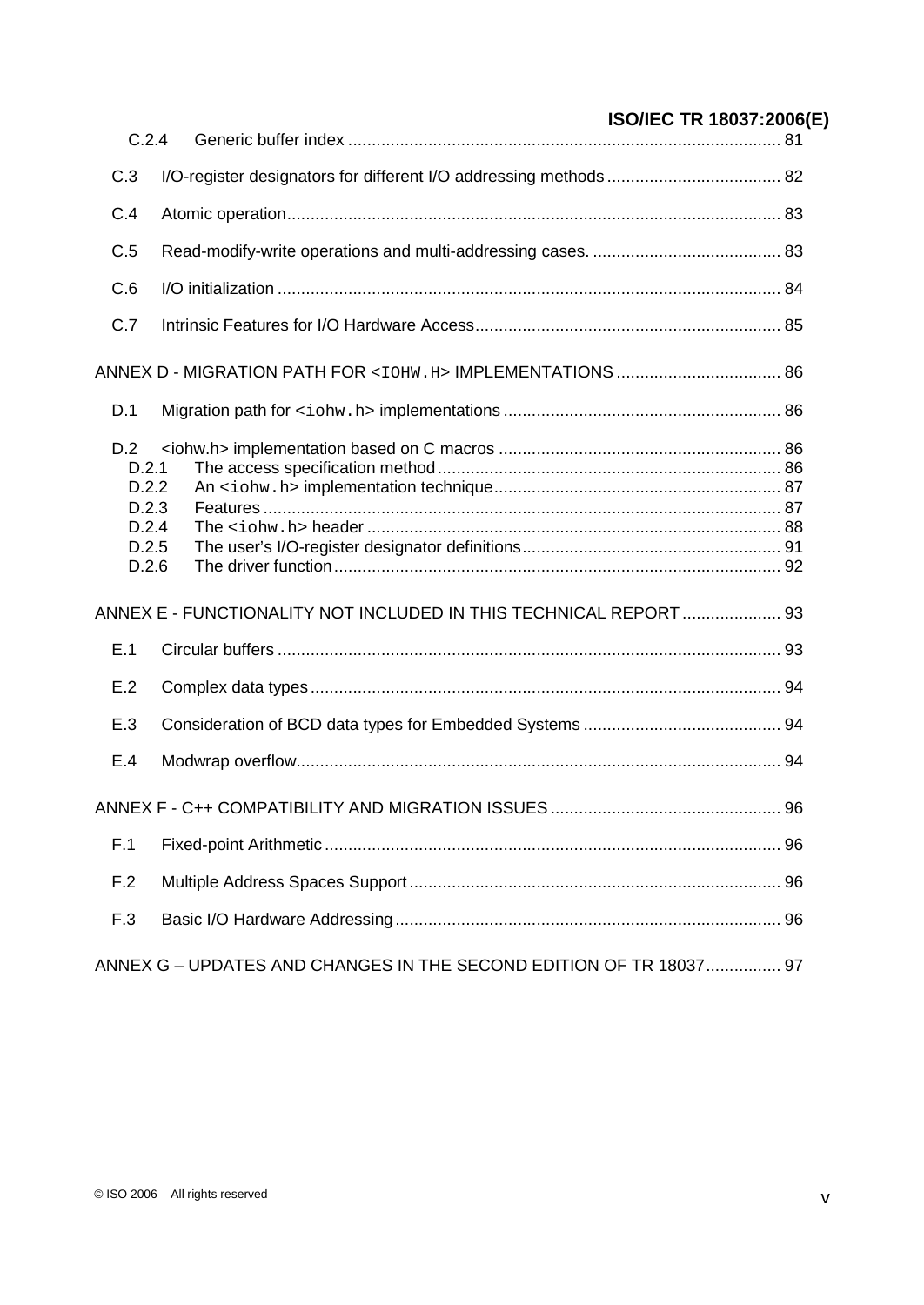# **Foreword**

ISO (the International Organization for Standardization) and IEC (the International Electrotechnical Commission) form the specialized system for worldwide standardization. National bodies that are members of ISO or IEC participate in the development of International Standards through technical committees established by the respective organization to deal with particular fields of technical activity. ISO and IEC technical committees collaborate in fields of mutual interest. Other international organizations, governmental and non-governmental, in liaison with ISO and IEC, also take part in the work.

Technical Reports are drafted in accordance with the rules given in the ISO/IEC Directives, Part 3. In the field of information technology, ISO and IEC have established a joint technical committee, ISO/IEC JTC 1. Draft Technical Reports adopted by the joint technical committee are circulated to national bodies for voting. Publication as a Technical Report requires approval by at least 75 % of the member bodies casting a vote.

The main task of technical committees is to prepare International Standards, but in exceptional circumstances a technical committee may propose the publication of a Technical Report of one of the following types:

 type 1, when the required support cannot be obtained for the publication of an International Standard, despite repeated efforts;

 type 2, when the subject is still under technical development or where for any other reason there is the future but not immediate possibility of an agreement on an International Standard;

 type 3, when a technical committee has collected data of a different kind from that which is normally published as an International Standard ("state of the art", for example).

Technical Reports of types 1 and 2 are subject to review within three years of publication, to decide whether they can be transformed into International Standards. Technical Reports of type 3 do not necessarily have to be reviewed until the data they provide are considered to be no longer valid or useful.

ISO/IEC TR 18037, which is a Technical Report of type 2, was prepared by Joint Technical Committee ISO/IEC JTC 1, Information technology, Subcommittee SC22, Programming languages, their environments, and system software interfaces.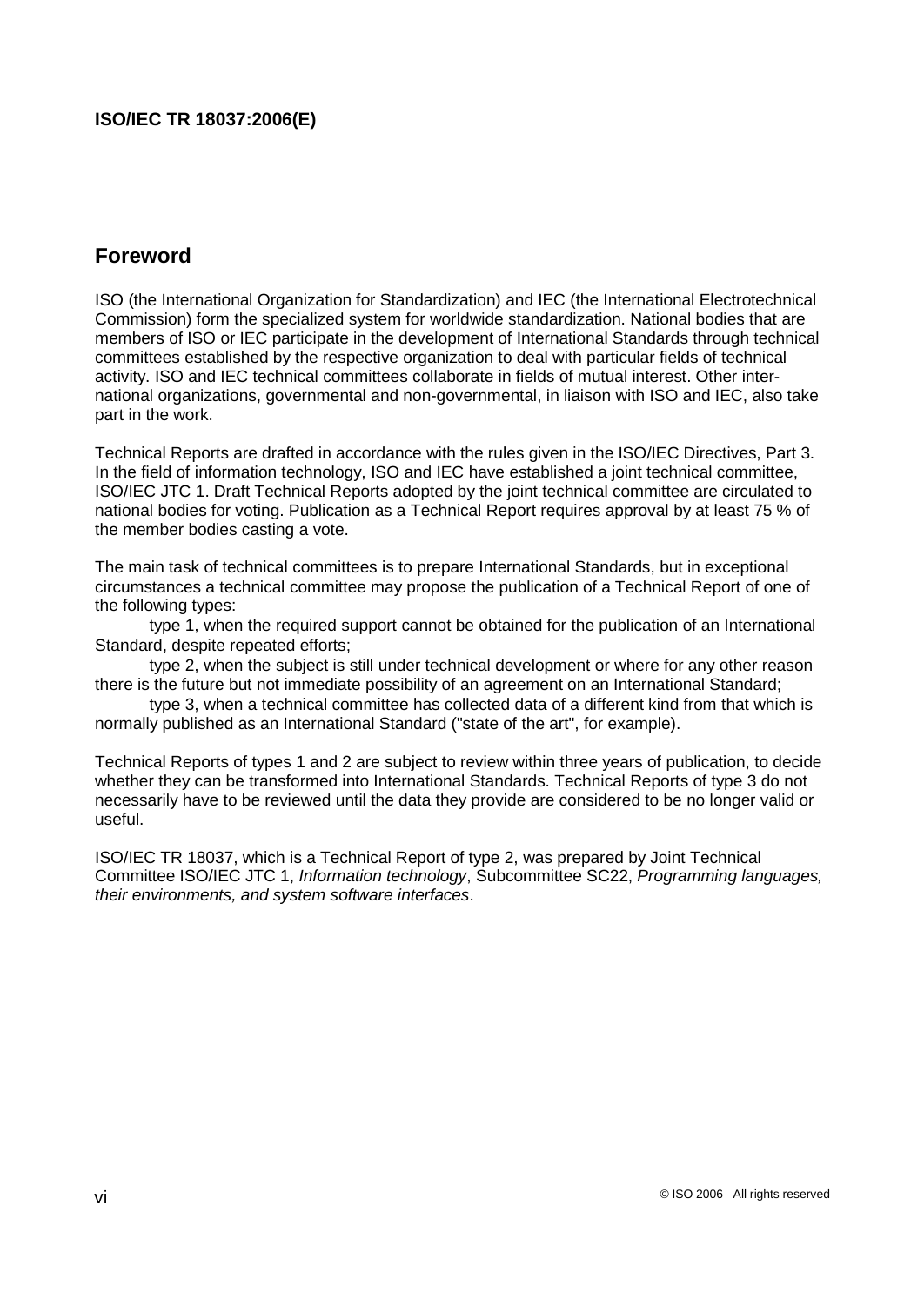## **Introduction**

In the fast growing market of embedded systems there is an increasing need to write application programs in a high-level language such as C. Basically there are two reasons for this trend: programs for embedded systems become more complex (and hence are difficult to maintain in assembly language), and processor models for embedded systems have a decreasing lifespan (which implies more frequent re-adapting of applications to new instruction sets). The code re-usability achieved by C-level programming is considered to be a major step forward in addressing these issues.

Various technical areas have been identified where functionality offered by processors (such as DSPs) that are used in embedded systems cannot easily be exploited by applications written in C. Examples are fixed-point operations, usage of different memory spaces, low level I/O operations and others. The current proposal addresses only a few of these technical areas.

Embedded processors are often used to analyze analogue signals and process these signals by applying filtering algorithms to the data received. Typical applications can be found in all wireless devices. The common data type used in filtering algorithms is the fixed-point data type, and in order to achieve the necessary speed, embedded processors are often equipped with special hardware for fixed-point data. The C language (as defined in ISO/IEC 9899:1999) does not provide support for fixed-point arithmetic operations, currently leaving programmers with no option but to handcraft most of their algorithms in assembly language. This Technical Report specifies a fixed-point data type for C, definable in a range of precision and saturation options. Optimizing C compilers can generate highly efficient code for fixed-point data as easily as for integer and floating-point data.

Many embedded processors have multiple distinct banks of memory and require that data be grouped in different banks to achieve maximum performance. Ensuring the simultaneous flow of data and coefficient data to the multiplier/accumulator of processors designed for FIR filtering, for example, is critical to their operation. In order to allow the programmer to declare the memory space from which a specific data object must be fetched, this Technical Report specifies basic support for multiple address spaces. As a result, optimizing compilers can utilize the ability of processors that support multiple address spaces, for instance, to read data from two separate memories in a single cycle to maximize execution speed.

As the C language has matured over the years, various extensions for accessing basic I/O hardware (*iohw*) registers have been added to address deficiencies in the language. Today almost all C compilers for freestanding environments and embedded systems support some method of direct access to *johw* registers from the C source level. However, these extensions have not been consistent across dialects.

This Technical Report provides an approach to codifying common practice and providing a single uniform syntax for basic *johw* register addressing.

The first edition of this Technical Report was published as ISO/IEC TR 18037:2004; this second edition includes a number of corrections and updates, based on implementation experiences. The most important changes are described in Annex G.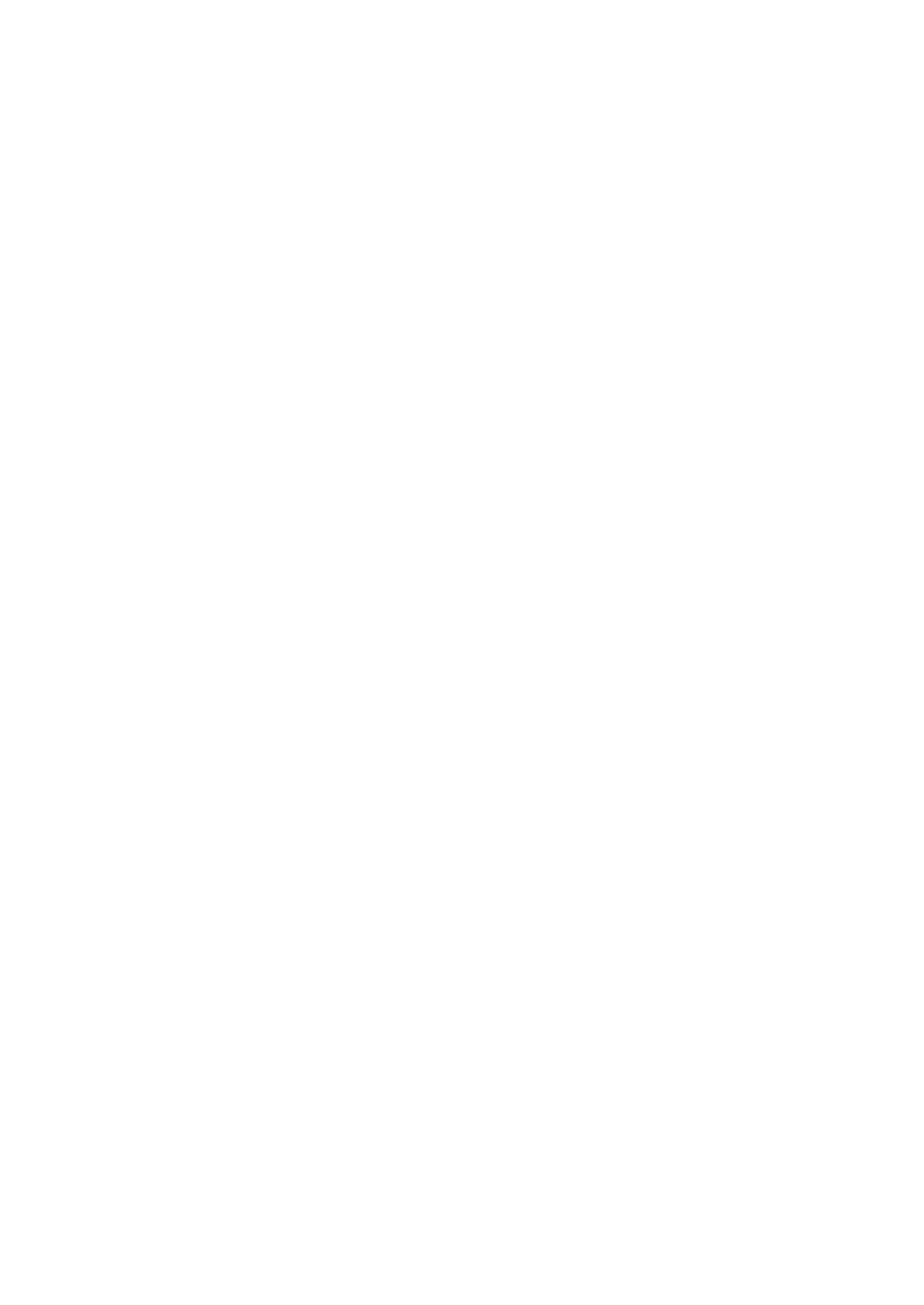## **Information Technology —**

## **Programming languages - C - Extensions to support embedded processors**

## **1 Scope**

This Technical Report specifies a series of extensions of the programming language C, specified by the international standard ISO/IEC 9899:1999.

Each clause in this Technical Report deals with a specific topic. The first subclauses of clauses 4, 5 and 6 contain a technical description of the features of the topic. These subclauses provide an overview but do not contain all the fine details. The last subclause of each clause contains the editorial changes to the standard necessary to fully specify the topic in the standard, and thereby provides a complete definition. Additional explanation and rationale are provided in the Annexes.

## **2 References**

The following referenced documents are indispensable for the application of this document. For dated references, only the edition cited applies. For undated references, the latest edition of the referenced document (including any amendments) applies.

ISO/IEC 9899:1999 – Programming languages - C

## **3 Conformance**

This Technical Report presents in three separate clauses specifications for three, in principle independent, sets of functionality (clause 4: fixed-point arithmetic, clause 5: named address spaces and named-register storage classes, and clause 6: basic I/O hardware addressing). As this is a Technical Report there are no conformance requirements and implementers are free to select those specifications that they need. However, if functionality is implemented from one of the clauses, implementers are strongly encouraged to implement that clause in full, and not just a part of it.

If, at a later stage, a decision is taken to incorporate some or all of the text of this Technical Report into the C standard, then at that moment the conformance issues with respect to (parts of) this text need to be addressed (conformance with respect to freestanding implementations etc.)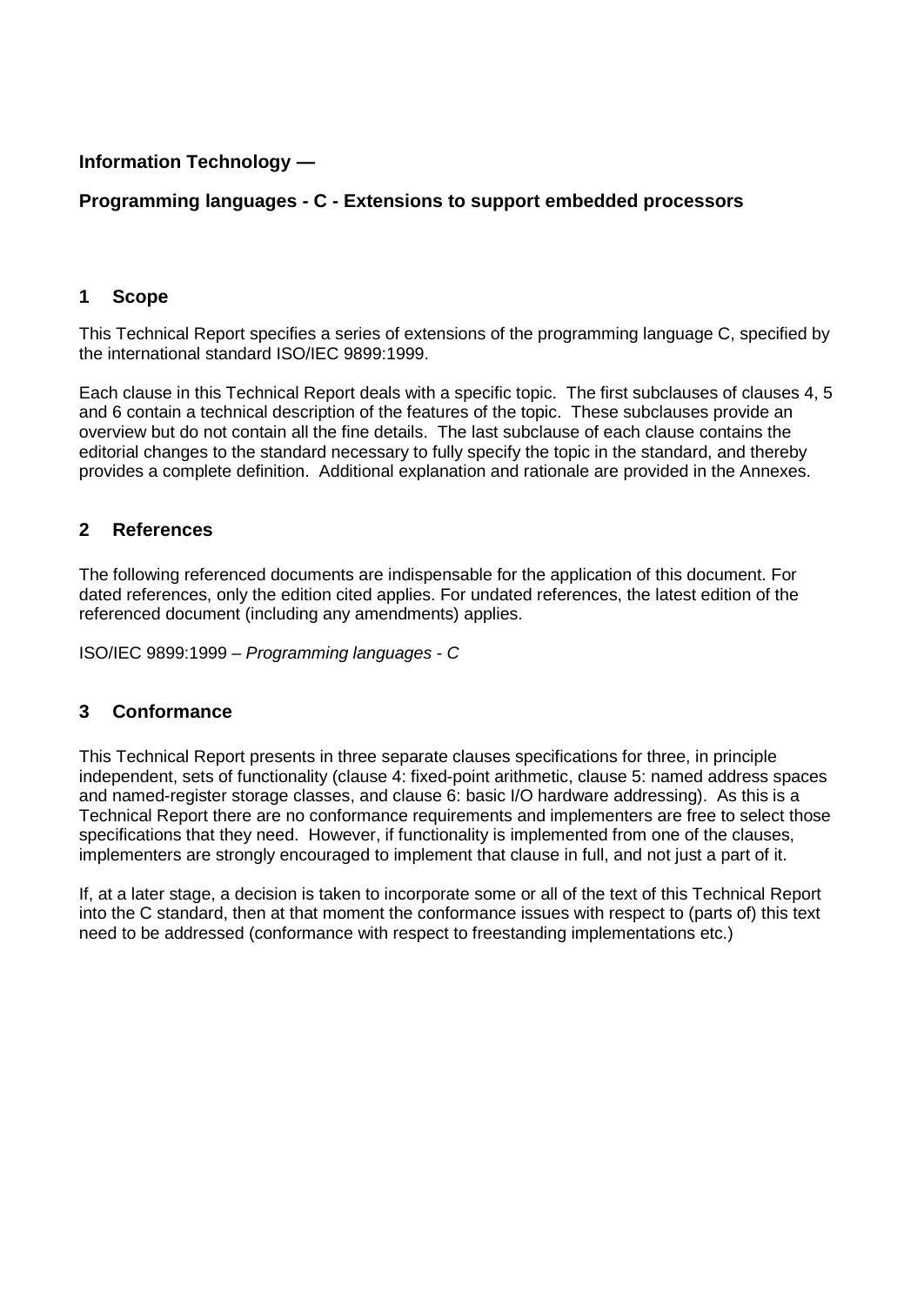## **4 Fixed-point arithmetic**

## **4.1 Overview and principles of the fixed-point data types**

## **4.1.1 The data types**

For the purpose of this Technical Report, fixed-point data values are either fractional data values (with value between -1.0 and +1.0), or data values with an integral part and a fractional part. As the position of the radix point is known implicitly, operations on the values of these data types can be implemented with (almost) the same efficiency as operations on integral values. Typical usage of fixed-point data values and operations can be found in applications that convert analogue values to digital representations and subsequently apply some filtering algorithm. For more information of fixed-point data types, see clause A.1.1 in the Annex of this Technical Report.

For the purpose of this Technical Report, two groups of fixed-point data types are added to the C language: the fract types and the accum types. The data value of a fract type has no integral part, hence values of a fract type are between -1.0 and +1.0. The value range of an accum type depends on the number of integral bits in the data type.

The fixed-point data types are designated with the corresponding new keywords and type-specifiers **\_Fract** and **\_Accum**. These type-specifiers can be used in combination with the existing typespecifiers **short**, **long**, **signed** and **unsigned** to designate the following twelve fixed-point types:

| unsigned short Fract | unsigned short Accum |
|----------------------|----------------------|
| unsigned Fract       | unsigned _Accum      |
| unsigned long Fract  | unsigned long _Accum |
| signed short Fract   | signed short _Accum  |
| signed Fract         | signed Accum         |
| signed long Fract    | signed long _Accum   |

These twelve types are collectively called the *primary fixed-point types*. The fixed-point data types

| short Fract | short Accum |
|-------------|-------------|
| _Fract      | Accum       |
| long _Fract | long Accum  |

without either **unsigned** or **signed** are aliases for the corresponding signed fixed-point types.

For each primary fixed-point type there is a corresponding (but different) saturating fixed-point type, designated with the type-specifier **\_Sat**. The primary fixed-point types and the saturating fixedpoint types are collectively called the fixed-point types.

An implementation is required to support all above-mentioned twenty-four fixed-point data types. Just as for integer types, there is no requirement that the types all have different formats.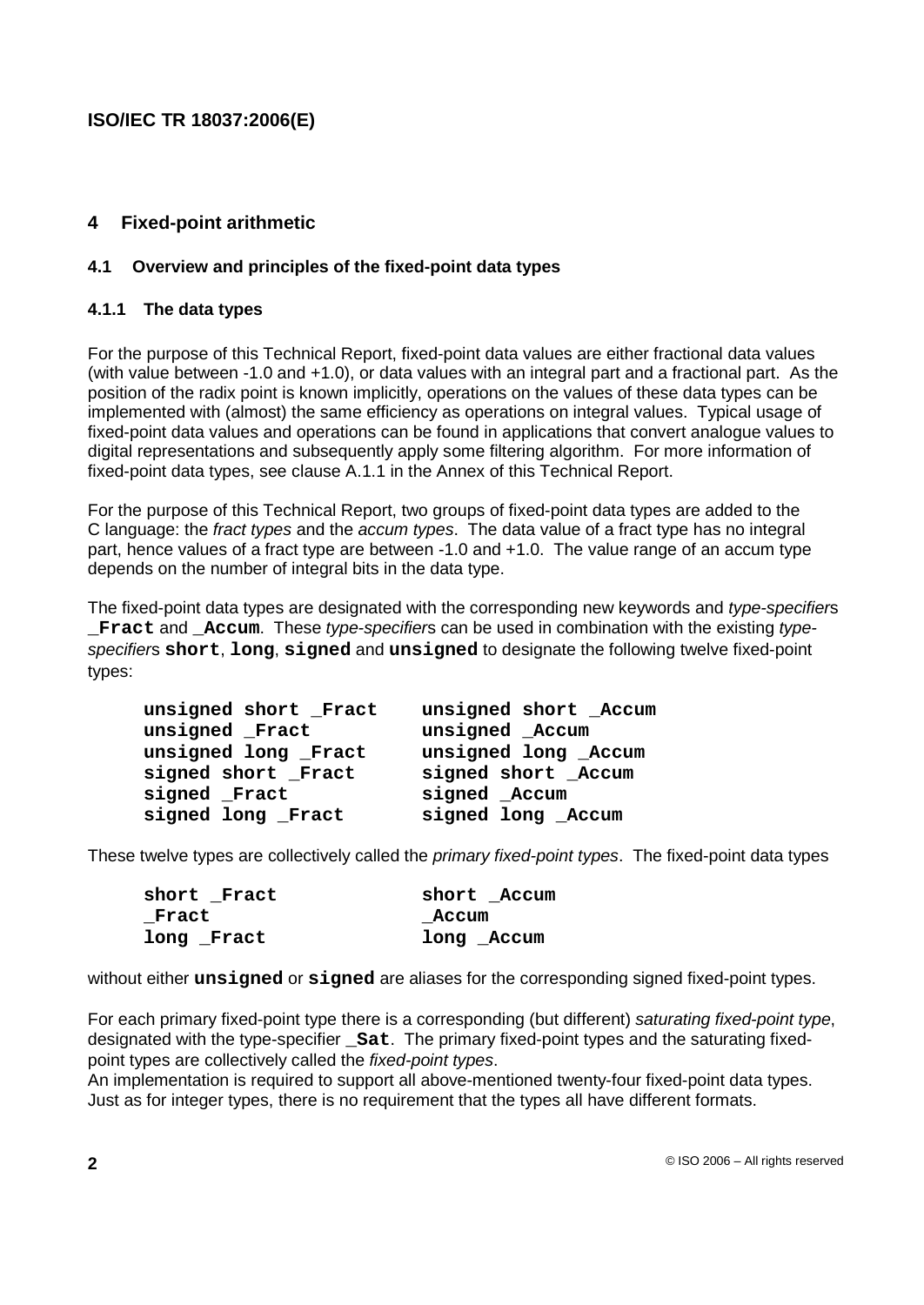The fixed-point types are assigned a *fixed-point rank*. The following types are listed in order of increasing rank:

#### **short \_Fract**, **\_Fract**, **long \_Fract**, **short \_Accum**, **\_Accum**, **long \_Accum**

Each unsigned fixed-point type has the same size (in bytes) and the same rank as its corresponding signed fixed-point type. Each saturating fixed-point type has the same representation and the same rank as its corresponding primary fixed-point type.

The bits of an unsigned fixed-point type are divided into padding bits, fractional bits, and integral bits. The bits of a signed fixed-point type are divided into padding bits, fractional bits, integral bits, and a sign bit.

The fract fixed-point types have no integral bits; consequently, values of unsigned fract types are in the range of 0 to 1, and values of signed fract types are in the range of -1 to 1. The minimal formats for each type are:

| signed short Fract  | S.7  | signed short Accum                          | s4.7  |
|---------------------|------|---------------------------------------------|-------|
| signed Fract        | s.15 | signed Accum                                | s4.15 |
| signed long Fract   |      | s.23 signed long Accum                      | s4.23 |
|                     |      | unsigned short Fract 7 unsigned short Accum | 4.7   |
| unsigned Fract      | .15  | unsigned Accum                              | 4.15  |
| unsigned long Fract |      | .23 unsigned long Accum                     | 4.23  |

(For the unsigned formats, the notation "x.y" means x integral bits and y fractional bits, for a total of  $x + y$  non-padding bits. The added "s" in the signed formats denotes the sign bit.)

An implementation may give any of the fixed-point types more fractional bits, and may also give any of the accum types more integral bits; the relevant restrictions are given in the text for the new clause 6.2.5 (see clause 4.2 of this Technical Report).

For an example of unsigned fixed-point datatypes see A.8.

## **4.1.2 Spelling of the new keywords**

The natural spelling of the newly introduced keywords **\_Fract**, **\_Accum** and **\_Sat**, is **fract**, **accum** and **sat**. However, in order to avoid nameclashes in existing programs the new keywords are handled in the same way as the **\_Complex** keyword in the ISO/IEC 9899:1999 standard: the formal names of the new keywords start with an underscore, followed by a capital letter, and in the for fixed-point arithmetic required header **<stdfix.h>**, these formal names are used to define the natural spellings as aliases, and may be used to define other spellings, for instance, in an environment with pre-existing fixed-point support.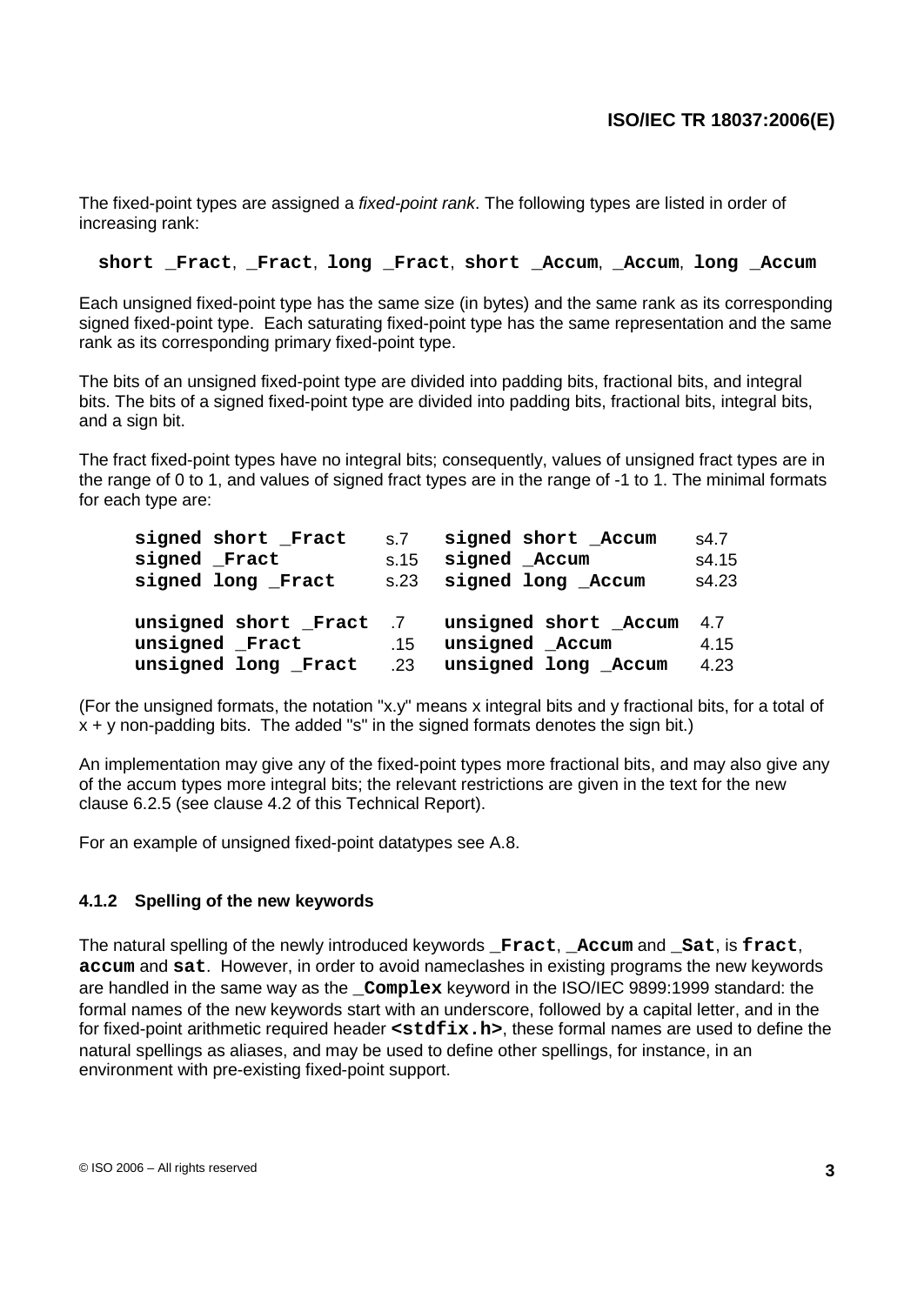In the code fragments in this Technical Report, the natural spelling will be used.

For information on the usage of the new keywords in a combined C/C++ environment, see Annex F.

## **4.1.3 Rounding and Overflow**

Conversion of a real numeric value to a fixed-point type may require rounding and/or may overflow.

If the source value cannot be represented exactly by the fixed-point type, the source value is rounded to either the closest fixed-point value greater than the source value (rounded up) or to the closest fixed-point value less than the source value (rounded down).

When the source value does not fit within the range of the fixed-point type, the conversion overflows. Of the two common approaches for fixed-point overflow handling (saturation and modular wrap-around) only saturation is required by this Technical Report; for a description of modular wrap-around, see Annex E.4. When calculating the saturated result on fixed-point overflow, the source value is replaced by the closest available fixed-point value. (For unsigned fixed-point types, this will be either zero or the maximal positive value of the fixed-point type. For signed fixed-point types it will be the maximal negative or maximal positive value of the fixed-point type.)

Overflow behavior is controlled in two ways:

- By using explicit saturating fixed-point types (e.g., **Sat Fract**).
- In the absence of an explicit saturating fixed-point type, overflow behavior is controlled by the **FX\_FRACT\_OVERFLOW** and **FX\_ACCUM\_OVERFLOW** pragmas with **SAT** and **DEFAULT** as possible states.

When the state of the **FX\_FRACT\_OVERFLOW** pragma is **SAT**, the overflow behavior on **Fract** types is saturation; otherwise, overflow on **Fract** types has undefined behavior. When the state of the **FX\_ACCUM\_OVERFLOW** pragma is **SAT**, the overflow behavior on **\_Accum** types is saturation; otherwise, overflow on **\_Accum** types has undefined behavior. The default state for the **FX\_FRACT\_OVERFLOW** and **FX\_ACCUM\_OVERFLOW** pragmas is **DEFAULT**.

Note: the **DEFAULT** state of the overflow pragmas is intended to allow implementations to use the most optimal instruction sequences irrespective of their overflow behavior for those computations where the actual overflow behavior is not relevant; the actual overflow behavior may be saturation, or anything else (including modular wrap-around) and may vary between different occurrences of the same operation, or even between different executions of the same operation.

Processors that support fixed-point arithmetic in hardware have no problems in attaining the required precision without loss of speed; however, simulations using integer arithmetic may require for multiplication and division extra instructions to get the correct result; often these additional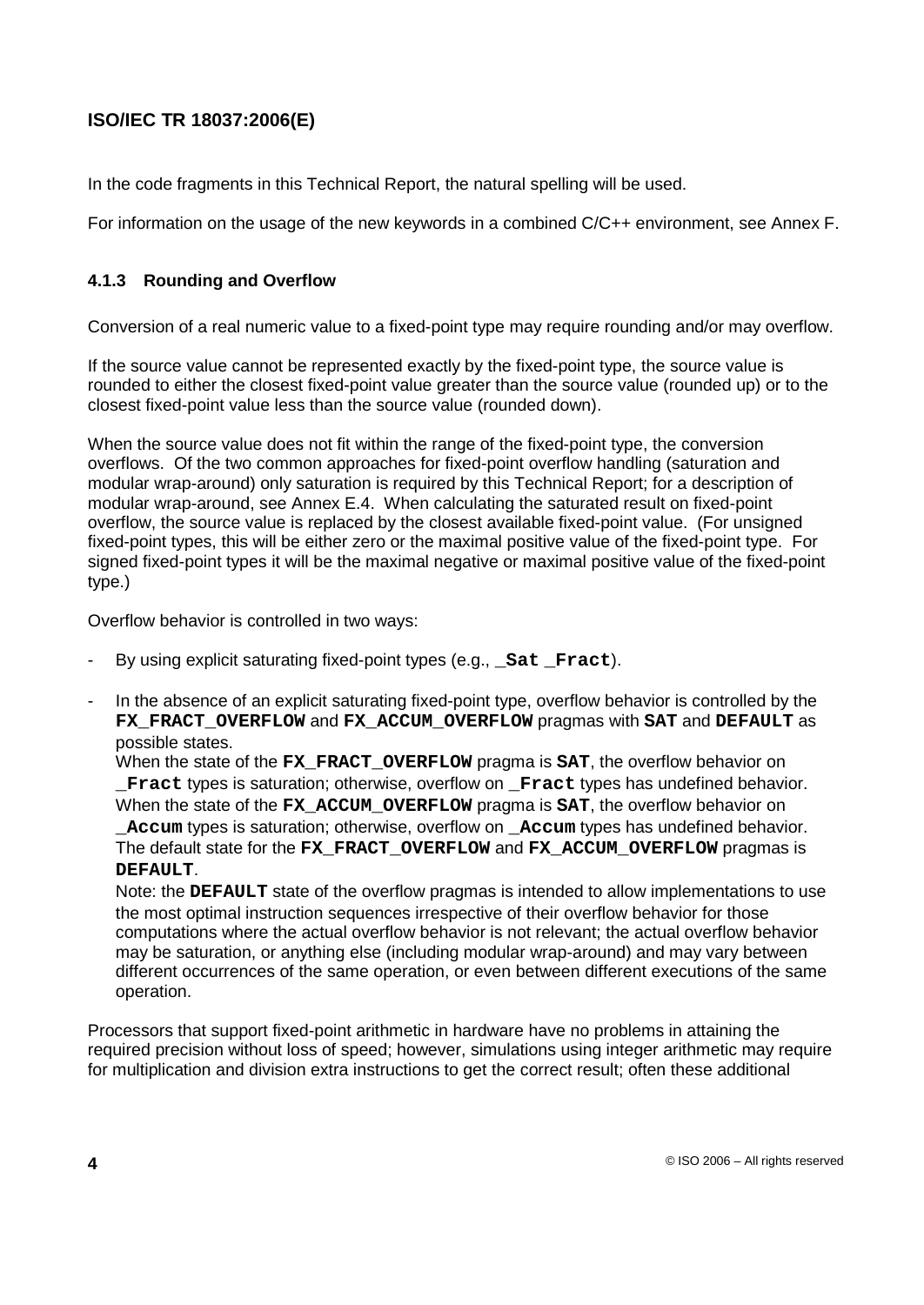instructions are not needed if the required precision is 2 ulps <sup>1</sup>. The **FX\_FULL\_PRECISION** pragma provides a means to inform the implementation when a program requires full precision for these operations (the state of the **FX\_FULL\_PRECISION** pragma is ''on''), or when the relaxed requirements are allowed (the state of the **FX\_FULL\_PRECISION** pragma is ''off''). For more discussion on this topic see A.4.

Whether rounding is up or down is implementation-defined and may differ for different values and different situations; an implementation may specify that the rounding is indeterminable.

## **4.1.4 Type conversion, usual arithmetic conversions**

All conversions between a fixed-point type and another arithmetic type (which can be another fixedpoint type) are defined. Rounding and overflow are handled according to the usual rules for the destination type. Conversions from a fixed-point to an integer type round toward zero. The rounding of conversions from a fixed-point type to a floating-point type is unspecified.

The usual arithmetic conversions in the C standard (see 6.3.1.8) imply three requirements:

- 1. given a pair of data types, the usual arithmetic conversions define the *common type* to be used;
- 2. then, if necessary, the usual arithmetic conversions require that each operand is converted to that common type; and
- 3. it is required that the resulting type after the operation is again of the common type.

For the combination of an integer type and a fixed-point type, or the combination of a fract type and an accum type the usual arithmetic rules may lead to useless results (converting an integer to a fixed-point type) or to gratuitous loss of precision.

In order to get useful and attainable results, the usual arithmetic conversions do not apply to the combination of an integer type and a fixed-point type, or the combination of two fixed-point types. In these cases:

- 1. the result of the operation is calculated using the values of the two operands, with their full precision;
- 2. if one operand has signed fixed-point type and the other operand has unsigned fixed-point type, then the unsigned fixed-point operand is converted to its corresponding signed fixed-point type and the resulting type is the type of the converted operand;
- 3. the result type is the type with the highest rank, whereby a fixed-point conversion rank is always greater than an integer conversion rank; if the type of either of the operands is a saturating fixedpoint type, the result type shall be the saturating fixed-point type corresponding to the type with the highest rank; the resulting value is converted (taking into account rounding and overflow) to the precision of the resulting type.

unit in the last place: precision up to the last bit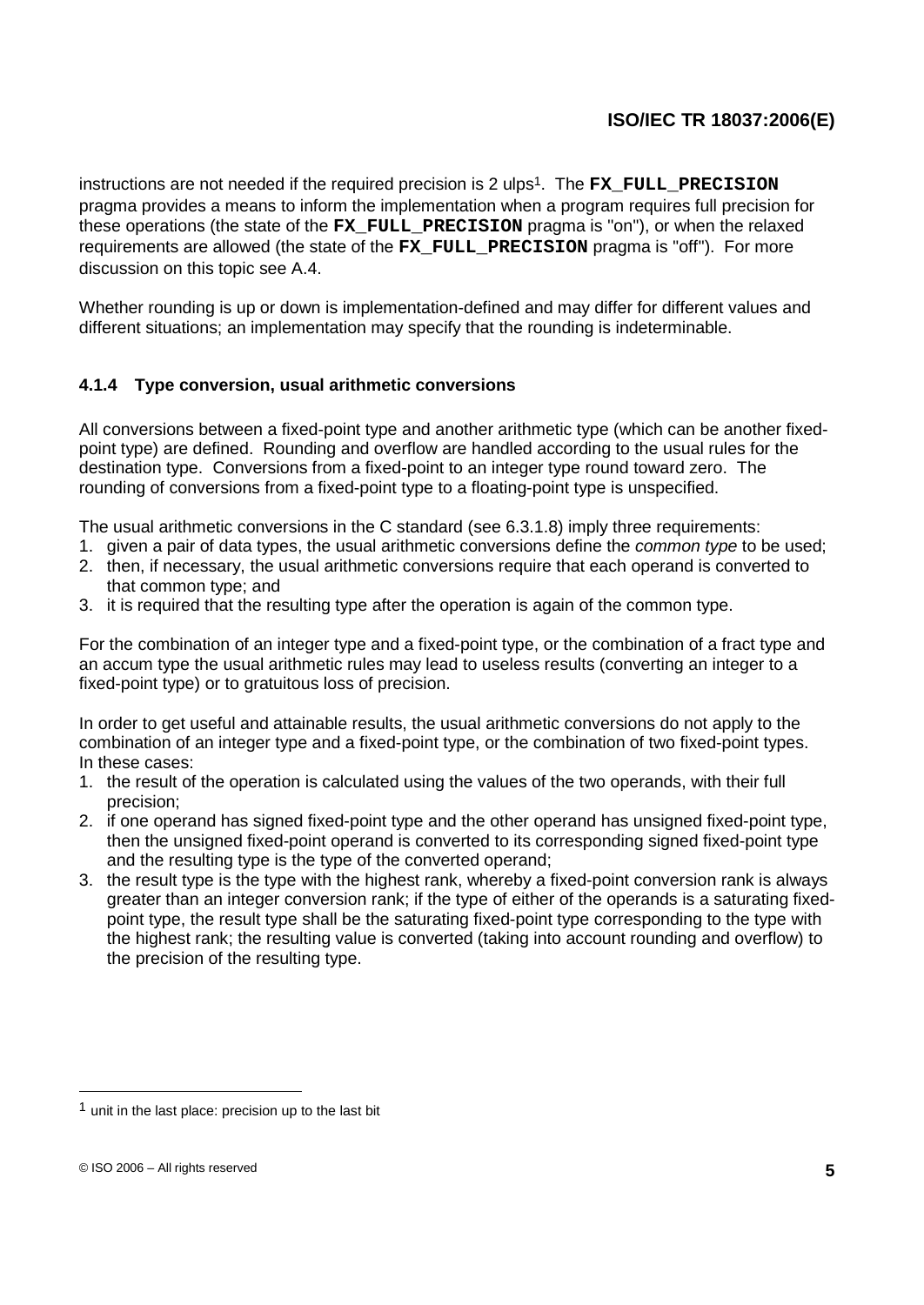EXAMPLE: in the following code fragment:

```
fract f = 0.25r;
int i = 3;
f = f * i;
```
the variable f gets the value 0.75.

Note that as a consequence of the above, in the following fragment

**fract r, r1, r2; int i;**  $r1 = r * i; r2 = r * (fract) i;$ 

the result values **r1** and **r2** may not be the same.

If one of the operands has a floating type and the other operand has a fixed-point type, the fixedpoint operand is converted to the floating type in the usual way.

It is recommended that a conforming compilation system provide an option to produce a diagnostic message whenever the usual arithmetic conversions cause a fixed-point operand to be converted to floating-point.

## **4.1.5 Fixed-point constants**

A fixed-constant is defined analogous to a floating-constant (see 6.4.4.2), with suffixes **k** (**K**) and **r** (**R**) for accum type constants and fract type constants; for the short variants the suffix **h** (**H**) should be added as well.

The type of a fixed-point constant depends on its *fixed-suffix* as follows (note that the suffix is case insensitive; the table below only give lowercase letters):

| <b>Suffix</b> | Fixed-point type      |
|---------------|-----------------------|
| hr            | short Fract           |
| uhr           | unsigned short Fract  |
| r             | Fract                 |
| ur            | unsigned Fract        |
| 1r            | long Fract            |
| ulr           | unsigned long Fract   |
| hk.           | short Accum           |
| uhk           | unsigned short _Accum |
| k             | Accum                 |
| uk            | unsigned Accum        |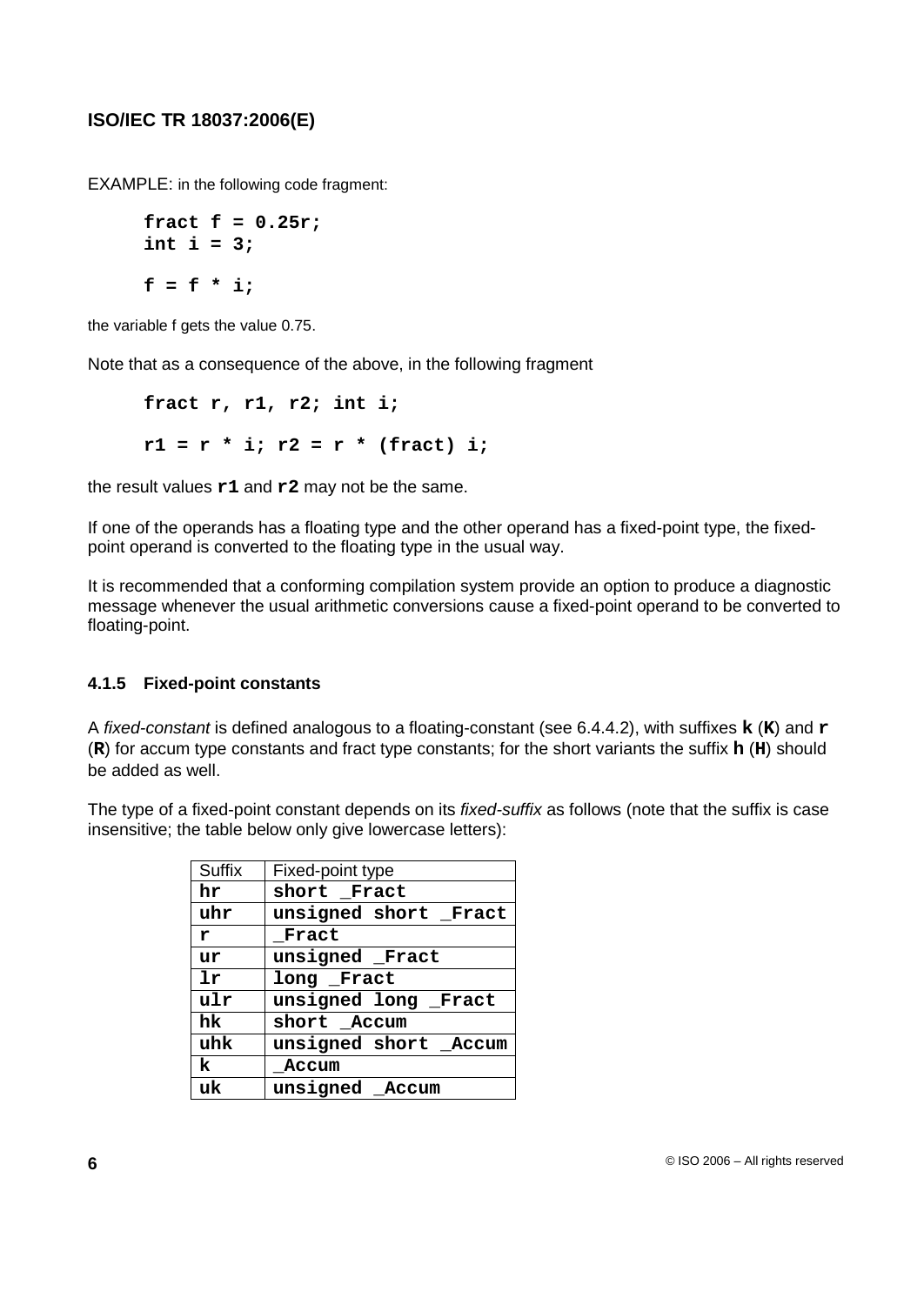| 1k    | long Accum           |
|-------|----------------------|
| l u1k | unsigned long _Accum |

A fixed-point constant shall evaluate to a value that is in the range for the indicated type. An exception to this requirement is made for constants of one of the fract types with value **1**; these constants shall denote the maximal value for the type.

## **4.1.6 Operations involving fixed-point types**

## **4.1.6.1 Unary operators**

#### **4.1.6.1.1 Prefix and postfix increment and decrement operators**

The prefix and postfix **++** and **--** operators have their usual meaning of adding or subtracting the integer value 1 to or from the operand and returning the value before or after the addition or subtraction as the result.

#### **4.1.6.1.2 Unary arithmetic operators**

The unary arithmetic operators plus (**+**) and negation (**-**) are defined for fixed-point operands, with the result type being the same as that of the operand. The negation operation is equivalent to subtracting the operand from the integer value zero. It is not allowed to apply the complement operator (**~**) to a fixed-point operand. The result of the logical negation operator **!** applied to a fixed-point operand is 0 if the operand compares unequal to 0, 1 if the value of the operand compares equal to 0; the result has type **int**.

#### **4.1.6.2 Binary operators**

## **4.1.6.2.1 Binary arithmetic operators**

The binary arithmetic operators **+**, **-**, **\*,** and **/** are supported for fixed-point data types, with their usual arithmetic meaning, whereby the usual arithmetic conversions for expressions involving fixedpoint type operands, as described in 4.1.4, are applied.

If the result type of an arithmetic operation is a fixed-point type, for operators other than **\*** and **/**, the calculated result is the mathematically exact result with overflow handling and rounding performed to the full precision of the result type as explained in 4.1.3. The **\*** and **/** operators may return either this rounded result or, depending of the state of the **FX\_FULL\_PRECISION** pragma, the closest larger or closest smaller value representable by the result fixed-point type. (Between rounding and this optional adjustment, the multiplication and division operations permit a mathematical error of almost 2 units in the last place of the result type.)

If the mathematical result of the **\*** operator is exactly **1**, the closest smaller value representable by the fixed point result type may be returned as the result, even if the result type can represent the value **1** exactly. Correspondingly, if the mathematical result of the **\*** operator is exactly **-1**, the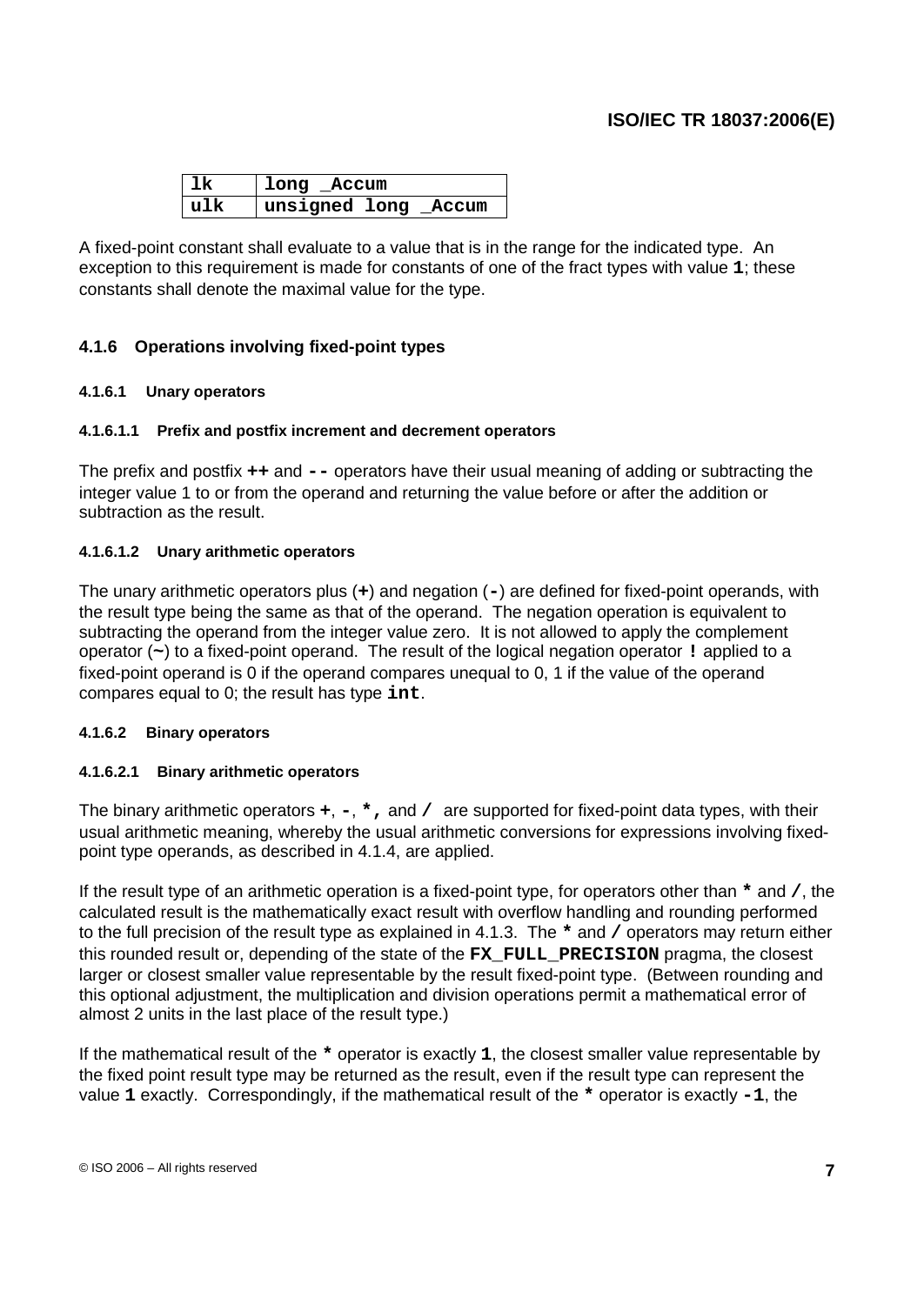closest larger value representable by the fixed point result type may be returned as the result, even if the result type can represent the value **-1** exactly. The circumstances in which a **1** or **-1** result might be replaced in this manner are implementation-defined.

Note that the special treatment of the values **1** and **-1** as result of a **\*** operation, as indicated in this paragraph, is only included to ensure that certain specific implementations, that otherwise would not be conformant, can conform to this Technical Report; it is the intention to deprecate this treatment in future revisions of this specification. For more discussion, see Annex A.7.

If the value of the second operand of the **/** operator is zero, the behavior is undefined.

According to the rules above, the result type of an arithmetic operation where one operand has a fixed-point type and the other operand has an integer or a fixed-point type is always a fixed-point type. Other combinations of operand and result types for arithmetic operations are supported through special functions. The names for these functions are **mulifx**, **divifx**, **fxdivi** and **idivfx**, where **fx** stands for one of **r**, **lr**, **k**, **lk**, **ur**, **ulr**, **uk** and **ulk**. The **muli** functions multiply an integer operand by a fixed-point operand and return an integer value; the **divi** functions divide the first (integer) operand by a fixed-point operand (**divifx**) yielding an integer type result, or divide two integer operands (**fxdivi**) yielding a fixed-point type result; the **idivfx** functions divide the two fixed-point type operands (with the same type) and return an integer result. If an integer result of one of these functions overflows, the behavior is undefined.

## **4.1.6.2.2 Bitwise shift operators**

Shifts of fixed-point values using the standard **<<** and **>>** operators are defined to be equivalent to multiplication or division by a power of two (including the resulting rounding and overflow behavior). The right operand must have integer type and must be nonnegative and less than the total number of (nonpadding) bits of the fixed-point operand (the left operand). The result type is the same as that of the fixed-point operand. An exact result is calculated and then converted to the result type in the same way as the other fixed-point arithmetic operators.

## **4.1.6.2.3 Relational operators, equality operators**

The standard relational operators (**<**, **<=**, **>=**, and **>**) and equality operators (**==**, and **!=**) accept fixed-point operands. When comparing fixed-point values with fixed-point values or integer values, the values are compared directly; the values of the operands are not converted before the comparison is made. Otherwise, the usual arithmetic conversions are applied before the comparison is made.

## **4.1.6.3 Assignment operators**

The standard assignment operators **+=**, **-=**, **\*=**, and **/=** are defined in the usual way when either operand is fixed-point.

The standard assignment operators **<<=** and **>>=** are defined in the usual way when the left operand is fixed-point.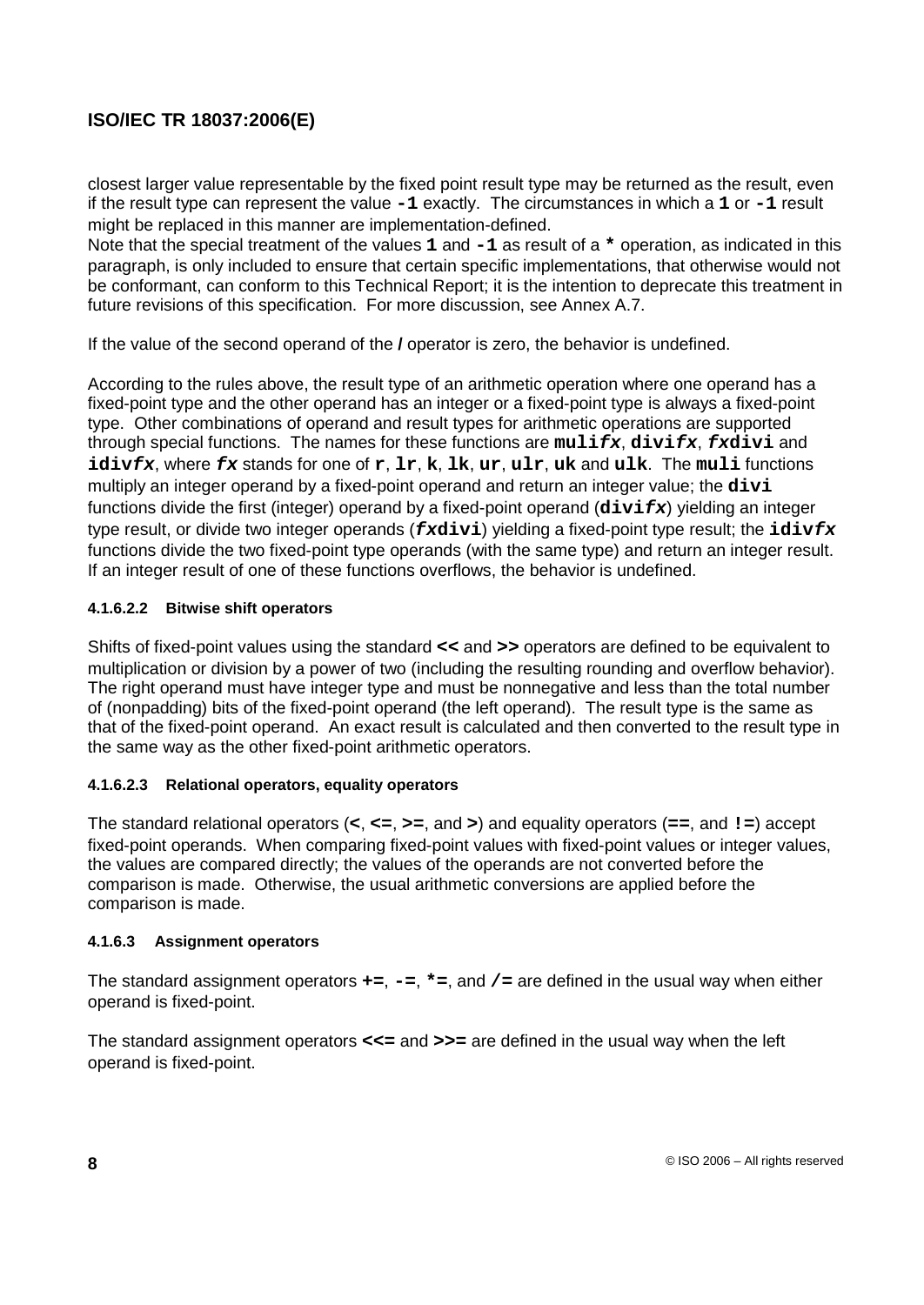#### **4.1.6.4 Example of fixed-point usage**

The following example calculating a scaled dot-product of two **fract** vectors clarifies how the fixed-point features are intended to be used.

Example:

```
fract a[N], b[N], z;
long accum acc = 0;
for ( int ix = 0; ix < N; ix++ )
     acc += (long accum) a[ix] * b[ix];
z = acc >> SCALE;
```
This example is without any explicit rounding and with default overflow handling.

## **4.1.7 Fixed-point functions**

#### **4.1.7.1 The fixed-point absolute value functions**

The absolute value functions **absfx**, where **fx** stands for one of **hr**, **r**, **lr**, **hk**, **k** or **lk**, take one fixed-point type argument (corresponding to  $f\mathbf{x}$ ); the result type is the same as the type of the argument.

The absolute value functions compute the absolute value of a fixed-point value. If the exact result value cannot be represented, the saturated result value is returned.

#### **4.1.7.2 The fixed-point rounding functions**

The rounding functions **roundfx**, where **fx** stands for one of **hr**, **r**, **lr**, **hk**, **k** or **lk**, take two arguments: a fixed-point argument (corresponding to **fx**) and an integer argument; the result type is the same as the type of the first argument. Similarly the rounding functions **roundufx** take an unsigned fixed-point argument as first argument, and the result type is the same unsigned fixed-point type.

The value of the second argument must be nonnegative and less than the number of fractional bits in the fixed-point type of the first argument. The rounding functions compute the value of the first argument, rounded to the number of fractional bits specified in the second argument. The rounding applied is to-nearest, with unspecified rounding direction in the halfway case. Fractional bits beyond the rounding point are set to zero in the result. If the exact result value cannot be represented, the saturated result value is returned.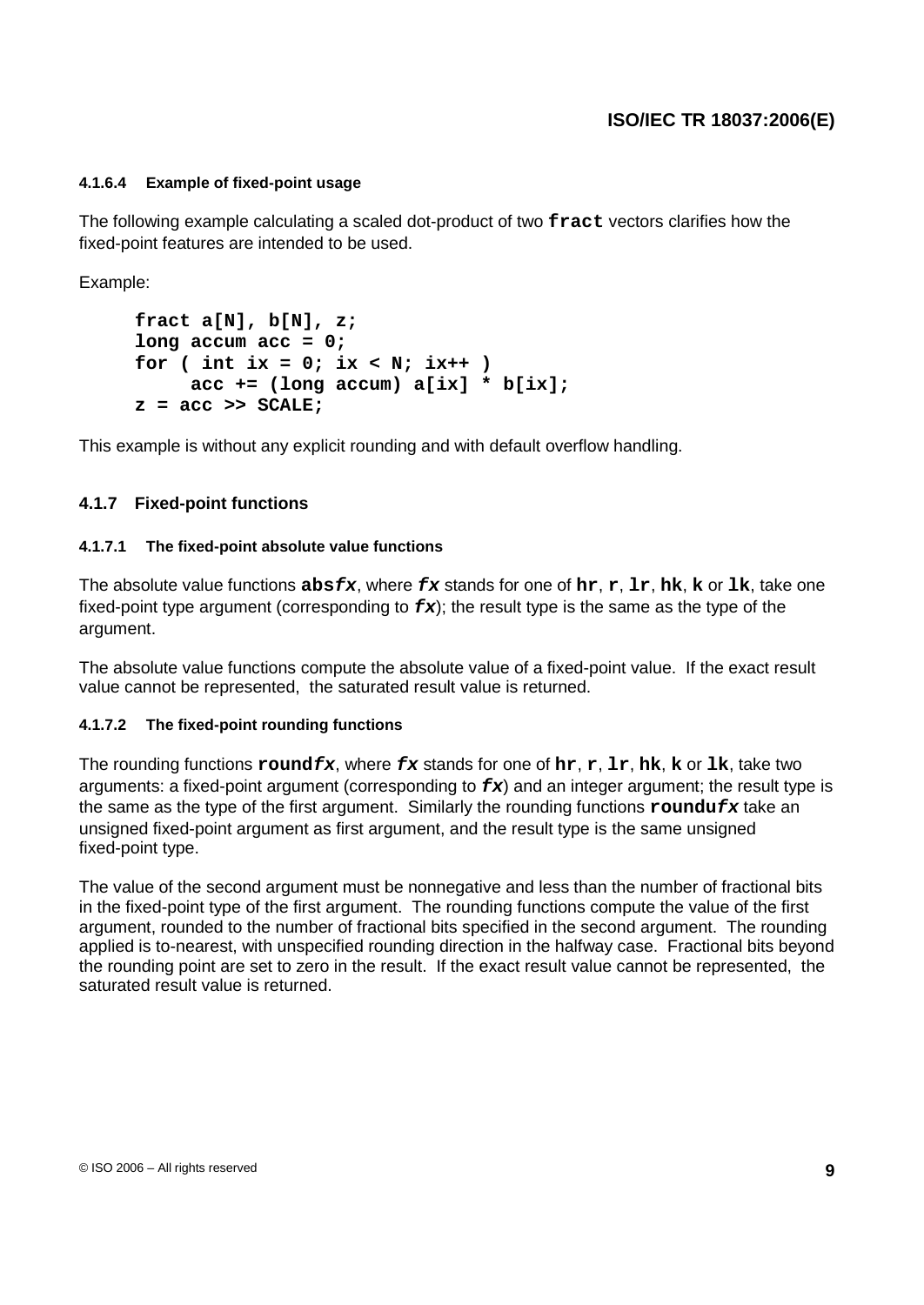## **4.1.7.3 The fixed-point bit countls functions**

The bit count functions **countlsfx**, where **fx** stands for one of **hr**, **r**, **lr**, **hk**, **k**, **lk**, **uhr**, **ur**, **ulr**, **uhk**, **uk** or **ulk**, take one fixed-point type argument (corresponding to **fx**); the result type is **int**.

The integer return value of the above functions is defined as follows:

- if the value of the fixed-point argument is non-zero, the return value is the largest integer **k** for which the expression  $a$  << k does not overflow;
- if the value of the fixed-point argument is zero, an integer value is returned that is at least as large as N, where N is the total number of value bits of the fixed-point type of the argument.

## **4.1.7.4 The bitwise fixed-point to integer conversion functions**

The bitwise fixed-point to integer conversion functions **bitsfx**, where **fx** stands for one of **hr**, **r**, **lr**, **hk**, **k**, **lk**, **uhr**, **ur**, **ulr**, **uhk**, **uk** or **ulk**, take one fixed-point type argument (corresponding to **fx**); the type of the function is an implementation-defined integer type **int\_fx\_t** (for signed fixed-point types) or **uint\_fx\_t** (for unsigned fixed-point types), defined in the **<stdfix.h>** headerfile, that is large enough to hold all the bits in the fixed-point type.

The bitwise fixed-point to integer conversion functions return an integer value equal to the fixedpoint value of the argument multiplied by  $2^F$ , where F is the number of fractional bits in the fixedpoint type. The result type is an integer type big enough to hold all valid result values for the given fixed-point argument type. For example, if the fract type has 15 fractional bits, then after the declaration

## **fract a = 0.5;**

the value of  $bitsr(a)$  is  $0.5 * 2^1/15 = 0 \times 4000$ .

## **4.1.7.5 The bitwise integer to fixed-point conversion functions**

The bitwise integer to fixed-point conversion functions **fxbits**, where **fx** stands for one of **hr**, **r**, **lr**, **hk**, **k**, **lk**, **uhr**, **ur**, **ulr**, **uhk**, **uk** or **ulk**, take one argument with type **int\_fx\_t** or  $\textbf{uint}$  **fx t**, the result type is a fixed-point type (corresponding to  $\textbf{fx}$ ).

The bitwise fixed-point to integer conversion functions return an fixed-point value equal to the integer value of the argument divided by  $2^F$ , where F is the number of fractional bits in the fixedpoint result type of the function. For example, if **fract** has 15 fractional bits, then the value of **rbits(0x2000)** is 0.25.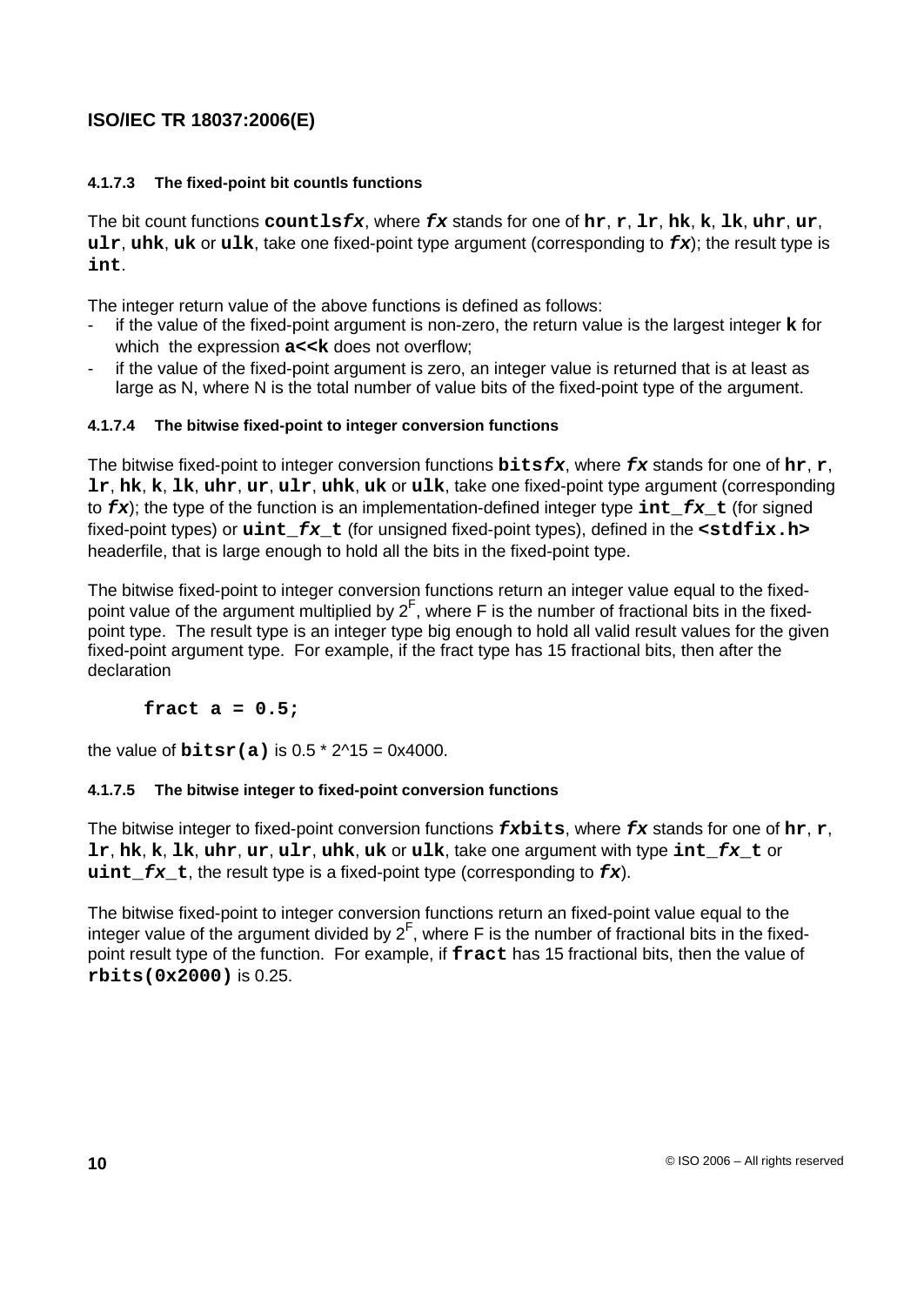#### **4.1.7.6 Type-generic fixed-point functions**

The header **<stdfix.h>** defines the following fixed-point type-generic macros. For each of the fixed-point absolute value functions in 4.1.7.1, the fixed-point round functions in 4.1.7.2 and the fixed-point countls functions in 4.1.7.3, a type-generic macro is defined as follows:

the fixed-point absolute value functions **absfx** the fixed-point rounding functions **roundfx** the fixed-point countls functions **countlsfx**

type-generic macro

#### . **4.1.7.7 Fixed-point numeric conversion functions**

The fixed-point numeric conversion functions **strtofxfx**, where **fx** stands for one of **hr**, **r**, **lr**, **hk**, **k**, **lk**, **uhr**, **ur**, **ulr**, **uhk**, **uk** or **ulk**, take two arguments: the first argument has **const char \* restrict** type, the second argument has **char \*\* restrict** type; the result type is a fixed-point type (corresponding to **fx**).

Similar to the **strtod** function, the **strtofxfx** functions convert a portion of the string pointed to by the first argument to a fixed-point representation, with a type corresponding to **fx**, and return that fixed-point type value.

## **4.1.8 Fixed-point definitions <stdfix.h>**

The header <stdfix.h> defines macros that specify the precision of the fixed-point types and declares functions that support fixed-point arithmetic.

## **4.1.9 Formatted I/O functions for fixed-point arguments**

Additional conversion specifiers for fixed-point arguments are defined as follows:

- **r** for (signed) fract types
- **R** for unsigned fract types
- **k** for (signed) accum types
- **K** for unsigned accum types.

Together with the standard length modifiers **h** (for short fixed-point arguments) and **l** (for long fixedpoint arguments) all fixed-point types can be converted in the normal manner. Conversions to and from infinity and NaN representations are not supported.

The **fprintf** function and its derived functions with the **r**, **R**, **k** and **K** conversion formats convert the argument with a fixed-point type representing a fixed-point number to decimal notation in the style *[-]ddd.ddd*, where the number of digits after the decimal point is equal to the precision specification (i.e., it corresponds to the output format of the **f** (**F**) conversion specifier).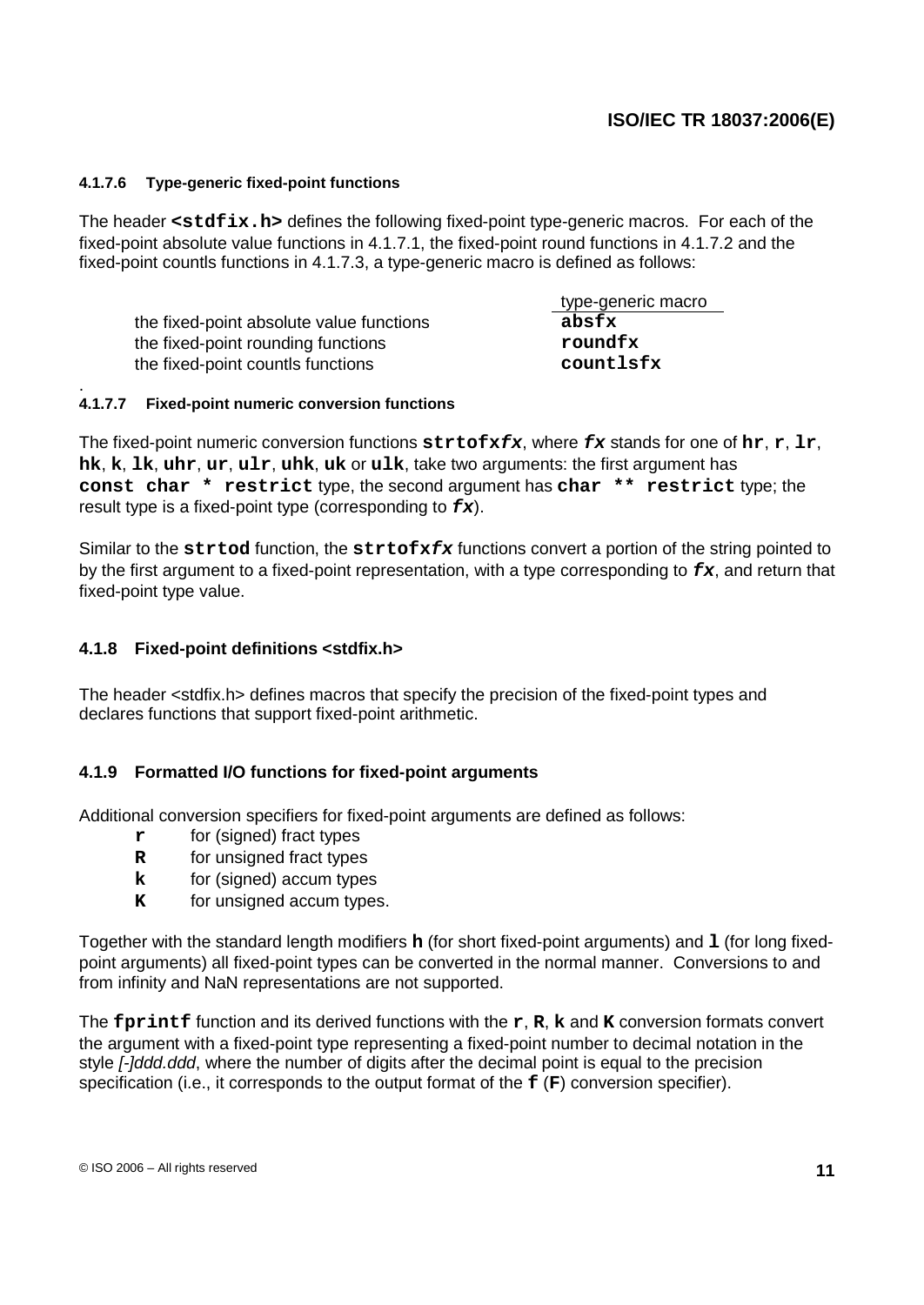The **fscanf** function and its derived functions match an optionally signed fixed-point number whose format is the same as expected for the subject sequence of the corresponding strtofxfx function. The corresponding argument of fscanf shall be a pointer to a fixed-point type variable with a type corresponding to **fx**.

## **4.2 Detailed changes to ISO/IEC 9899:1999**

This clause details the modifications to ISO/IEC 9899:1999 needed to incorporate the fixed-point functionality as described in clause 4.1 of this Technical Report. The changes listed in this clause are limited to syntax and semantics; examples, (forward) references and other descriptive information are omitted. The modifications are ordered according to the clauses of ISO/IEC 9899:1999 to which they refer. If a clause of ISO/IEC 9899:1999 is not mentioned, no changes to that clause are needed. New clauses are indicated with **(NEW CLAUSE)**, however resulting changes in the existing numbering are not indicated; the clause number *mm.nn*a of new clause indicates that this clause follows immediately clause mm.nn at the same level.

## **Clause 5.2.4.2.3 - Characteristics of fixed-point types (NEW CLAUSE)**

The characteristics of fixed-point data types are defined in terms of a model that describes a representation of fixed-point numbers and values that provide information about an implementation's fixed-point arithmetic. (The fixed-point model is intended to clarify the description of each fixed-point characteristic and does not require the fixed-point arithmetic of the implementation to be identical.)

Analogous to the Scaled data type, as defined in ISO/IEC 11404:1996 - Language-Independent Datatypes (LID), a *fixed-point number*  $(x)$  is defined by the following model:

$$
x = s * n * (b')
$$

with the following parameters:

- s  $sign(\pm 1)$
- b base or radix of nominator representation (an integer  $> 1$ )
- $p$  precision (the number of base-b digits in the nominator)
- n nominator (nonnegative integer less than b raised to the power  $p$ )
- $f$  factor (an integer value).

For the purpose of this Technical Report, the following restrictions to the above general model apply:

- $b$  equals 2: only binary fixed-point is considered:
- $(-p) \leq f \leq 0$ : integer values ( $f \geq 0$ ) are not considered to form part of the fixed-point values, and the radix dot is assumed to be somewhere between the most significant digit and the least significant digit in the nominator, or immediately to the left of the most significant digit in the nominator.

Fixed-point infinities or NaNs are not supported.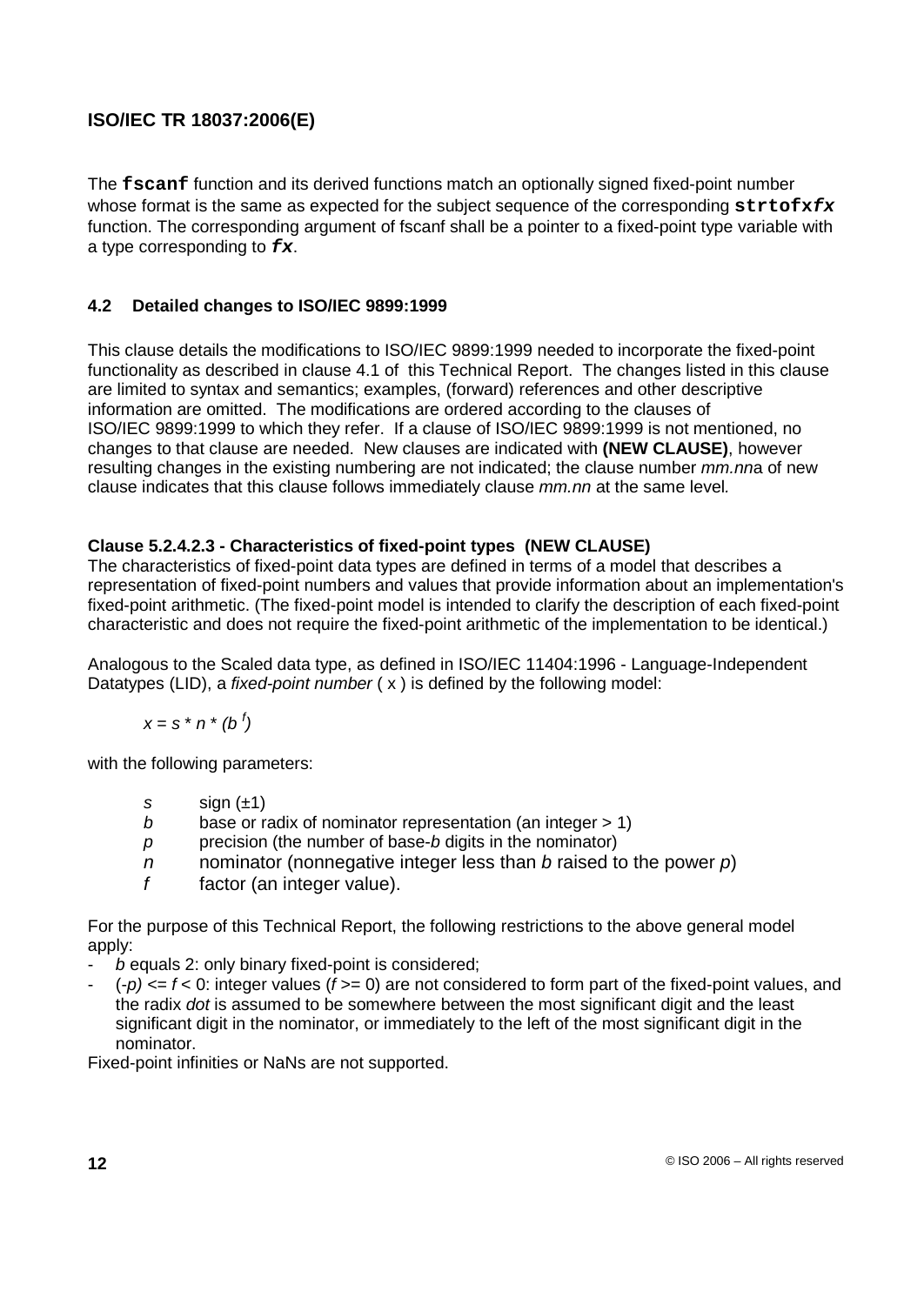For fract fixed-point types, f equals (-p): values with (signed) fract fixed-point types are between -1 and 1, values with unsigned fract fixed-point types are between 0 and 1.

For *accum fixed-point* types, f is between (-p) and zero: the value range of accum fixed-point types depends on the number of integral bits  $(f + p)$  in the type.

If the result type of an arithmetic operation is a fixed-point type, the operation is performed on the operand values according to the operation's usual mathematical definition, and then rounding and overflow handling is performed for the result type.

If the source value cannot be represented exactly by the fixed-point type, the source value is rounded to either the closest fixed-point value greater than the source value (rounded up) or to the closest fixed-point value less than the source value (rounded down).

For arithmetic operators other than **\*** and **/**, the rounded result is returned as the result of the operation. The **\*** and **/** operators may return either this rounded result or, depending of the state of the **FX** FULL PRECISION pragma, the closest larger or closest smaller value representable by the result fixed-point type. (Between rounding and this optional adjustment, the multiplication and division operations permit a mathematical error of almost 2 units in the last place of the result type.)

If the mathematical result of the **\*** operator is exactly **1**, the closest smaller value representable by the fixed point result type may be returned as the result, even if the result type can represent the value **1** exactly. Correspondingly, if the mathematical result of the **\*** operator is exactly **-1**, the closest larger value representable by the fixed point result type may be returned as the result, even if the result type can represent the value **-1** exactly. The circumstances in which a **1** or **-1** result might be replaced in this manner are implementation-defined.

Whether rounding is up or down is implementation-defined and may differ for different values and different situations; an implementation may specify that the rounding is indeterminable.

The fixed-point overflow behavior is either saturation or undefined. When calculating the saturated result on fixed-point overflow, the source value is replaced by the closest available fixed-point value. (For unsigned fixed-point types, this will be either zero or the most positive value of the fixed-point type. For signed fixed-point types it will be the most negative or most positive value of the fixedpoint type.)

Overflow behavior is determined as follows:

- If the result type of an arithmetic operation is a saturating fixed-point type (see clause 6.2.5) the overflow behavior is saturation.
- If the result type is a primary fixed-point type (see clause 6.2.5), overflow behavior is controlled by the **FX\_FRACT\_OVERFLOW** pragma for **\_Fract** types and the **FX\_ACCUM\_OVERFLOW** pragma for **\_Accum** types. These pragmas follows the same scoping rules as existing **STDC** pragmas (see clause 6.10.6 of the C standard), and have the following syntax:

**#pragma STDC FX\_FRACT\_OVERFLOW** overflow-switch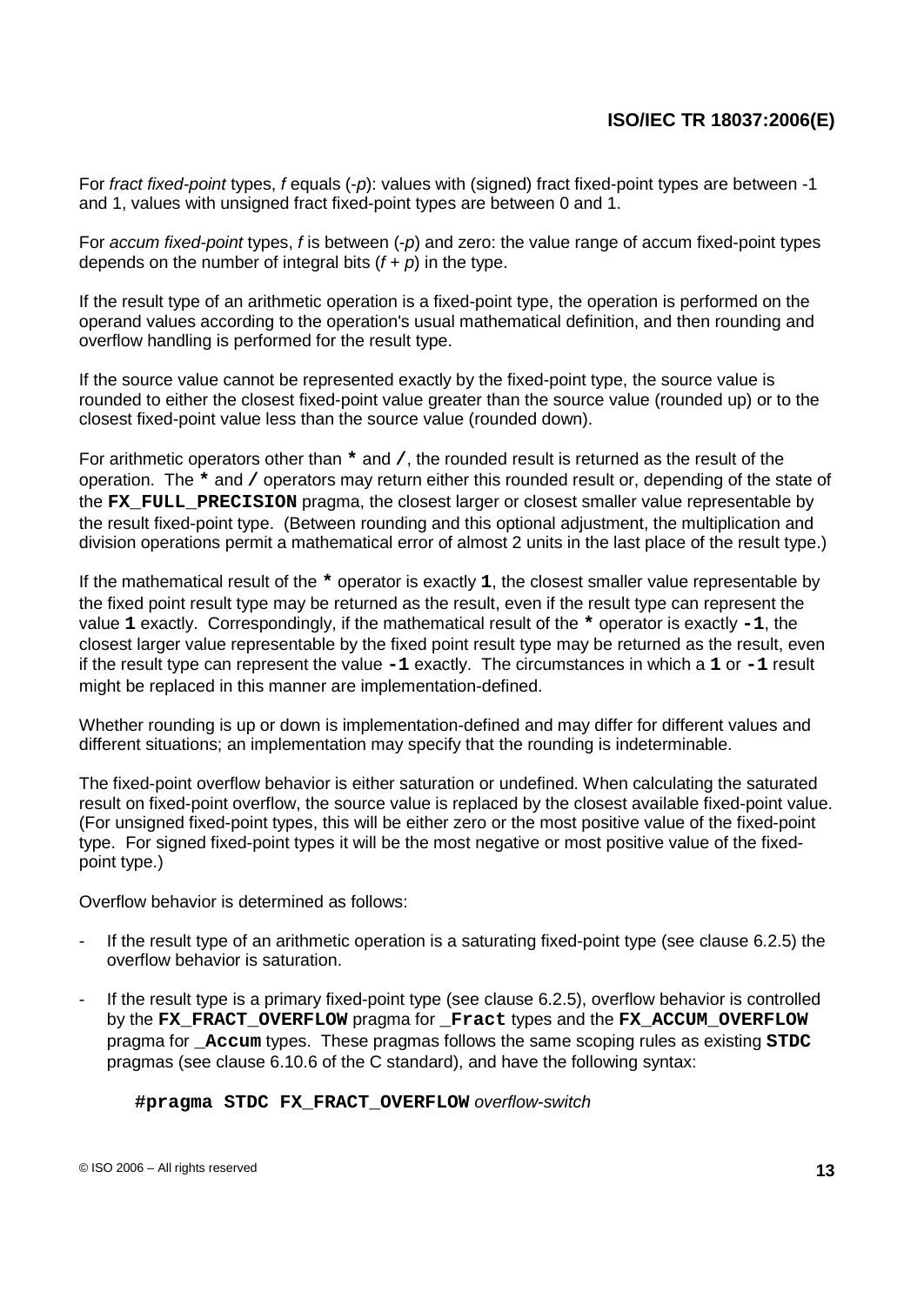#### **#pragma STDC FX\_ACCUM\_OVERFLOW** overflow-switch

where overflow-switch is one of **SAT** or **DEFAULT**.

When the state of the **FX\_FRACT\_OVERFLOW** pragma is **SAT**, the overflow behavior on **\_Fract** types is saturation; otherwise, overflow on **\_Fract** types has undefined behavior. When the state of the **FX\_ACCUM\_OVERFLOW** pragma is **SAT**, the overflow behavior on **\_Accum** types is saturation; otherwise, overflow on **\_Accum** types has undefined behavior. The default state for the **FX\_FRACT\_OVERFLOW** and **FX\_ACCUM\_OVERFLOW** pragmas is **DEFAULT**.

Note: the **DEFAULT** state of the overflow pragmas is intended to allow implementations to use the most optimal instruction sequences irrespective of their overflow behavior for those computations where the actual overflow behavior is not relevant; the actual overflow behavior may be saturation, or anything else (including modular wrap-around) and may vary between different occurrences of the same operation, or even between different executions of the same operation.

Functions are supplied for arithmetic operations with different operand type and result type combinations (for instance, integer times fixed-point yielding integer, or integer divided by integer yielding a fixed-point type); see 7.18a.6.1.

**Clause 6.2.5 - Types**, add the following new paragraphs after paragraph 9:

There are six primary signed fixed-point types, designated as short **Fract**, **Fract**, **long Fract**, **short Accum**, **Accum**, and **long Accum.** For each of the primary signed fixed-point types, there is a corresponding (but different) primary unsigned fixed-point type (designated with the keyword **unsigned**) that uses the same amount of storage and has the same alignment requirements as its corresponding signed type. The primary signed fixed-point types and the primary unsigned fixed-point types are collectively called *primary fixed-point types*.

For each of the primary fixed-point types, there is a corresponding (but different) saturating fixedpoint type (designated with the keyword **\_Sat**) that has the same representation and the same alignment requirements as its corresponding type. The primary fixed-point types and the saturating fixed-point types are collectively called fixed-point types.

The six types **short \_Fract**, **\_Fract**, **long \_Fract**, **short \_Sat \_Fract**, **\_Sat \_Fract**, and **long \_Sat \_Fract** are collectively called signed fract types. The six types **unsigned short \_Fract**, **unsigned \_Fract**, **unsigned long \_Fract**, **\_Sat unsigned short \_Fract**, **\_Sat unsigned \_Fract**, and **\_Sat unsigned long \_Fract** are collectively called unsigned fract types. The signed fract types and the unsigned fract types are collectively called fract types.

The six types **short \_Accum**, **\_Accum**, **long \_Accum**, **\_Sat short Accum**, **\_Sat \_Accum**, and **\_Sat long Accum** are collectively called signed accum types. The six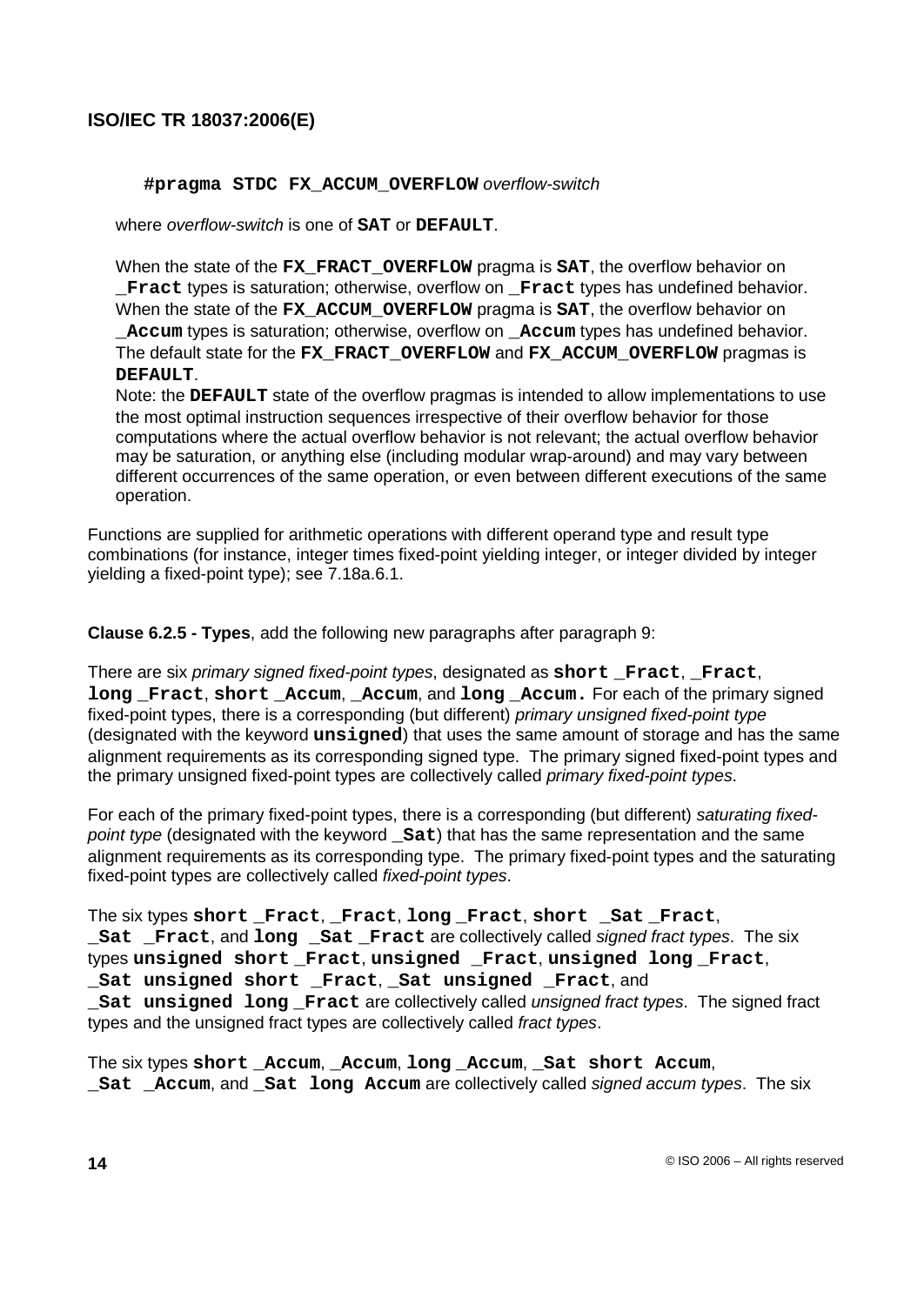types **unsigned short \_Accum**, **unsigned \_Accum**, **unsigned long \_Accum**, **\_Sat unsigned short \_Accum**, **\_Sat unsigned \_Accum**, and **\_Sat unsigned long \_Accum** are collectively called unsigned accum types. The signed accum types and the unsigned accum types are collectively called accum types.

**Clause 6.2.5 - Types**, paragraph 17: change last sentence as follows.

Integer, fixed-point and real floating types are collectively called real types.

**Clause 6.2.5 - Types**, paragraph 18: change first sentence as follows.

Integer, fixed-point and floating types are collectively called arithmetic types.

## **Clause 6.2.6.3 - Fixed-point types (NEW CLAUSE)**

For unsigned fixed-point types, the bits of the object representation shall be divided into two groups: value bits and padding bits (there need not be any of the latter). There are two types of value bits: integral bits and fractional bits; if there are N value bits and L integral bits, then there are  $(N-L)$ fractional bits; for fract types, the number of integral bits is always zero  $(L=0)$ . For fract types, each bit shall represent a different power of 2 between  $2^{(-1)}$  and  $2^{(-N)}$ , so that objects of that type shall be capable of representing values from 0 to 1-2<sup> $(-N)$ </sup> using a pure binary representation. For accum types, each bit shall represent a different power of 2 between  $2^{(L-1)}$  and  $2^{(L-N)}$ , so that objects of that type shall be capable of representing values from 0 to  $2^{L} \text{-} 2^{(L-N)}$  using a pure binary representation. These representations shall be known as the value representations. The values of any padding bits are unspecified.

For signed fixed-point types, the bits of the object representation shall be divided into three groups: value bits, padding bits, and the sign bit. There need not be any padding bits; there shall be exactly one sign bit. There are two types of value bits: *integral* bits and *fractional* bits; if there are N value bits and L integral bits, then there are  $(N-L)$  fractional bits; for fract types, the number of integral bits is always zero  $(L=0)$ . For fract types, each value bit shall represent a different power of 2 between  $2^{(-1)}$  and  $2^{(-N)}$ , and the sign bit shall represent the value -1; objects with signed fract type shall be capable of representing values from -1 to 1-2<sup> $(-N)$ </sup> using a pure binary representation. For accum types, each value bit shall represent a different power of 2 between  $2^{(L-1)}$  and  $2^{(L-N)}$ , and the sign bit shall represent the value of  $-2^L$ ; objects with signed accum type shall be capable of representing values from -2<sup>L</sup> to 2<sup>L</sup>-2<sup>(L-N)</sup> using a pure binary representation. These representations shall be known as the value representations. The values of any padding bits are unspecified.

The precision of a fixed-point type is the number of bits it uses to represent values, excluding any sign and padding bits. The width of a fixed-point type is the same but including any sign bit; thus for unsigned fixed-point types the two values are the same, while for signed fixed-point types the width is one greater than the precision.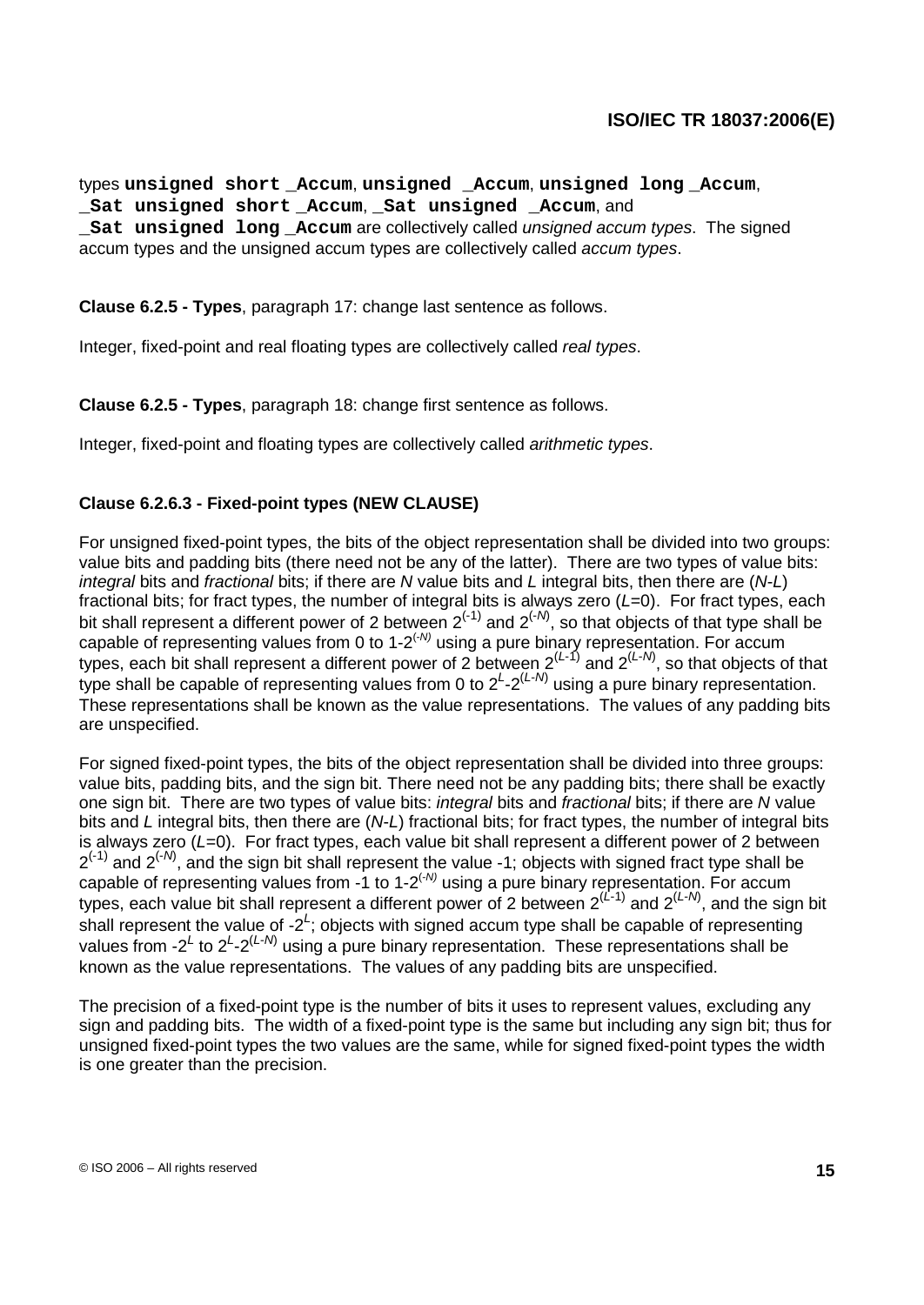The minimum values for the number of fractional bits and the number of integral bits in the various fixed-point types are specified in 7.18a.3. An implementation may give any of the fixed-point types more fractional bits, and may also give any of the accum types more integral bits, subject to the following restrictions:

- Each unsigned fract type has either the same number of fractional bits as, or one more fractional bit than, its corresponding signed fract type.
- When arranged in order of increasing rank (see 6.3.1.3a), the number of fractional bits is nondecreasing for each of the following sets of fixed-point types:
	- signed fract types
	- unsigned fract types
	- signed accum types
	- unsigned accum types.
- When arranged in order of increasing rank (see 6.3.1.3a), the number of integral bits is nondecreasing for each of the following sets of fixed-point types:
	- signed accum types
	- unsigned accum types
- Each signed accum type has at least as many integral bits as its corresponding unsigned accum type.

Furthermore, in order to promote consistency amongst implementations, the following are recommended practice:

- The **signed long \_Fract** type has at least 31 fractional bits.
- Each accum type has at least 8 integral bits.
- Each unsigned accum type has the same number of fractional bits as its corresponding unsigned fract type.
- Each signed accum type has the same number of fractional bits as either its corresponding signed fract type or its corresponding unsigned fract type.

## **Clause 6.3.1.3a - Fixed-point types (NEW CLAUSE)**

The fixed-point types are assigned a fixed-point rank. The following types are listed in order of increasing rank:

**short \_Fract**, **\_Fract**, **long \_Fract**, **short \_Accum**, **\_Accum**, **long \_Accum**

Each unsigned fixed-point type has the same rank as its corresponding signed fixed-point type. Each saturating fixed-point type has the same rank as its corresponding primary fixed-point type.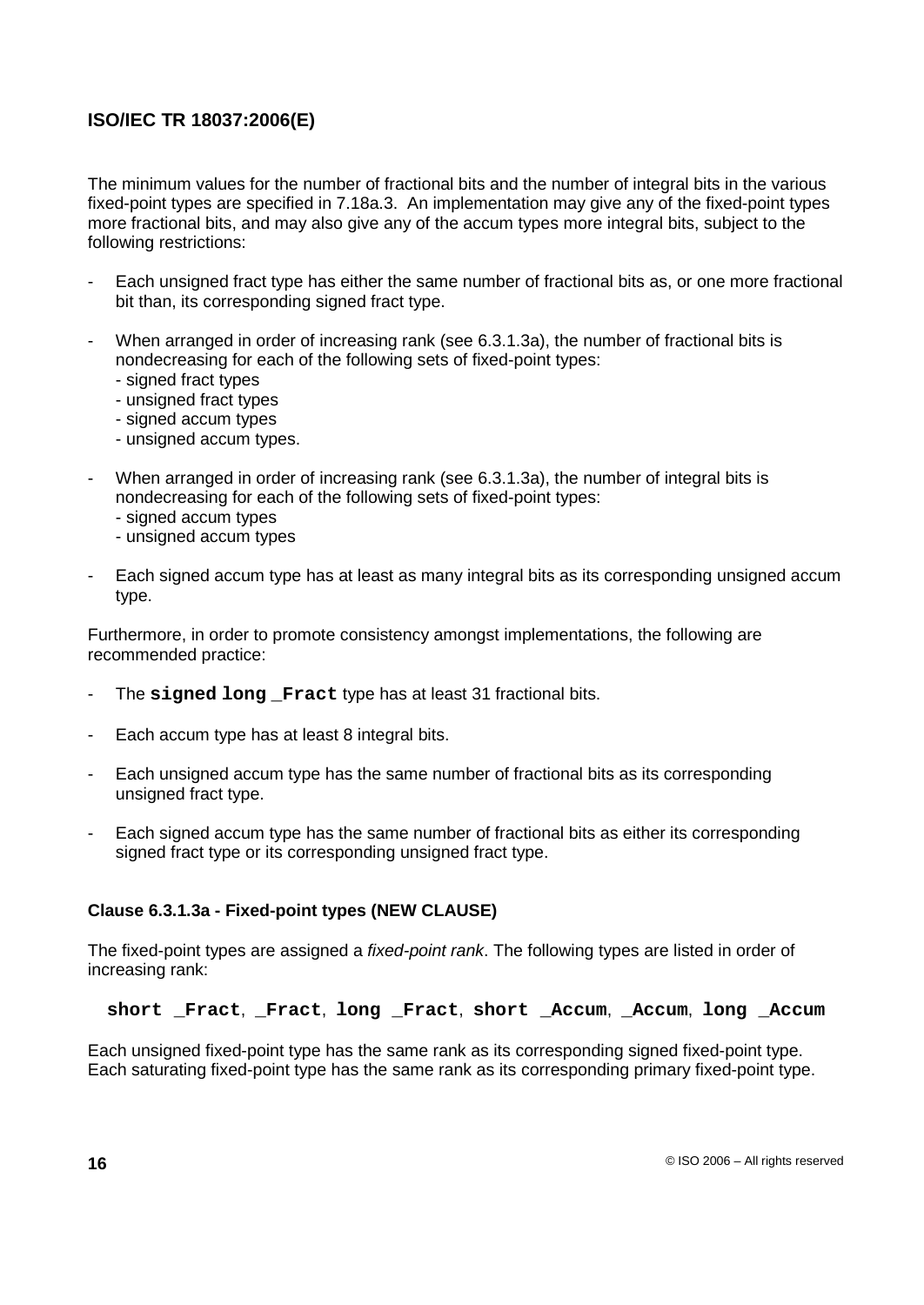All conversions between a fixed-point type and another arithmetic type (which can be another fixedpoint type) are defined. Rounding and overflow are handled according to the usual rules for the destination type. Conversions from a fixed-point to an integer type round toward zero. The rounding of conversions from a fixed-point type to a floating-point type is unspecified.

## **Clause 6.3.1.8 - Usual arithmetic conversions**, replace second and third sentence of paragraph 1 with

In most cases, the purpose is to determine a *common real type* for the operands and result. (Exceptions often apply for fixed-point operands.)

## **Clause 6.3.1.8 - Usual arithmetic conversions**, after the conversion rule for conversion to **float**

Otherwise, if one operand has fixed-point type and the other operand has integer type, then no conversions are needed; the result type shall be the fixed-point type.

Otherwise, if both operands have signed fixed-point types, or if both operands have unsigned fixed-point types, then no conversions are needed; the result type shall be the fixed-point type with the higher fixed-point rank; if either of the operands has a saturating fixed-point type, the result type shall be the saturating fixed-point type corresponding to the fixed-point type with the higher fixed-point rank.

Otherwise, if one operand has signed fixed-point type and the other operand has unsigned fixed-point type, the operand with unsigned type is converted to the signed fixed-point type corresponding to its own unsigned fixed-point type; the result type shall be the signed fixedpoint type with the higher fixed-point rank; if either of the operands has a saturating fixedpoint type, the result type shall be the saturating fixed-point type corresponding to the signed fixed-point type with the higher fixed-point rank.

**Clause 6.4.1 - Keywords**, add the following new keywords:

**\_Accum \_Fract \_Sat**

**Clause 6.4.4 - Constants**, modify the syntax clause to include as nonterminal for constant:

#### fixed-constant

**Clause 6.4.4 - Constants**, change the constraints clause to:

The value of a constant shall be in the range of representable values for its type, with exception for constants of a fract type with a value of exactly 1; such a constant shall denote the maximal value for the type.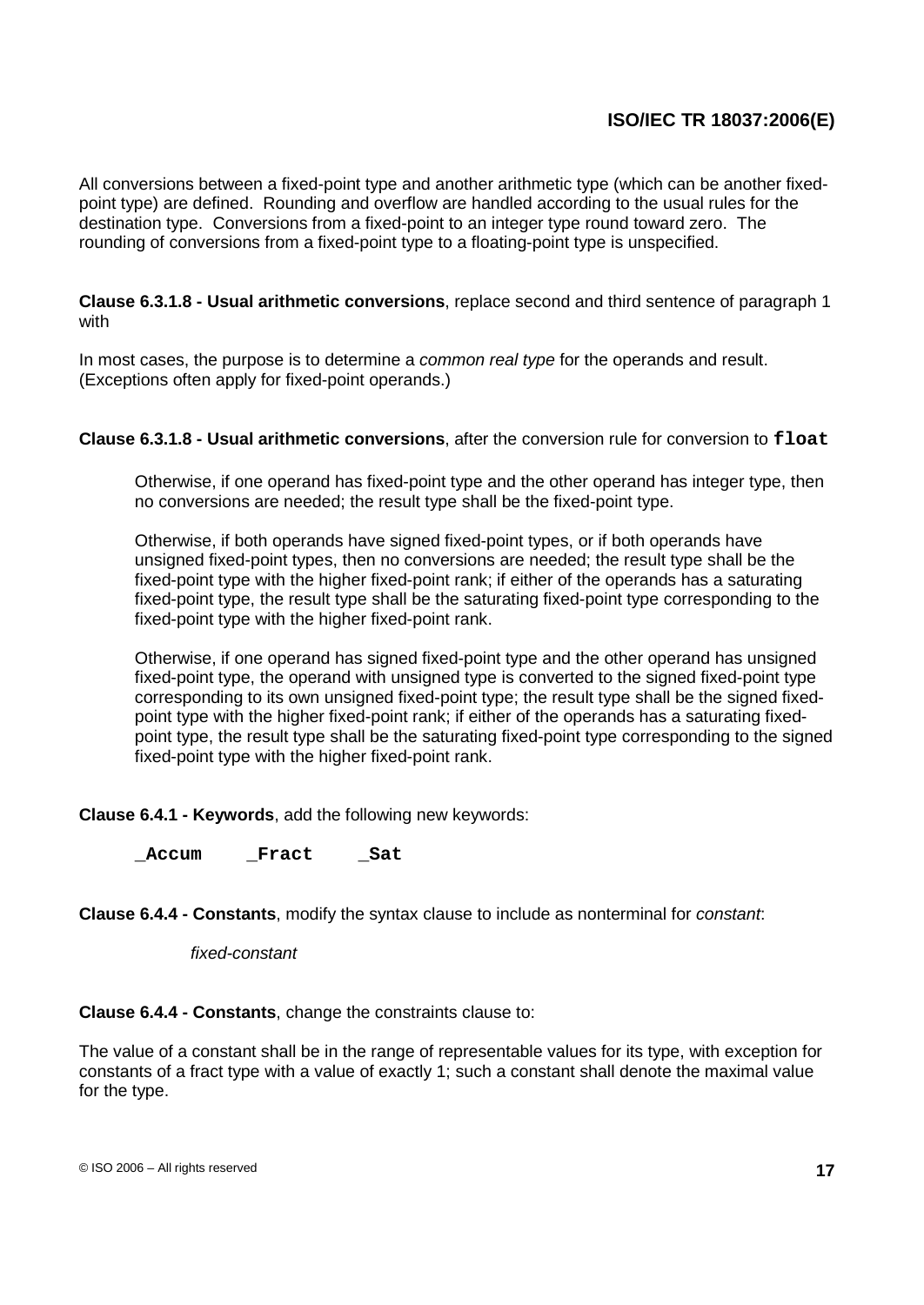## **Clause 6.4.4.2a - Fixed-point constants (NEW CLAUSE)**

## **Syntax**

fixed-constant: decimal-fixed-constant hexadecimal-fixed-constant

decimal-fixed-constant: fractional-constant exponent-part<sub>opt</sub> fixed-suffix digit-sequence exponent-part<sub>opt</sub> fixed-suffix

hexadecimal-fixed-constant: hexadecimal-prefix hexadecimal-fractional-constant binary-exponent-part fixed-suffix hexadecimal-prefix hexadecimal-digit-sequence binary-exponent-part fixed-suffix

fixed-suffix: unsigned-suffix<sub>opt</sub> fxp-suffix<sub>opt</sub> fixed-qual

fxp-suffix: long-suffix short-suffix

short-suffix: one of **h H** fixed-qual: one of **k K r R**

## **Description**

The description and semantics for a fixed-constant are the same as those for a floating constant (see 6.4.4.2). If suffixed by the letter **r** or **R**, the constant has a fract type; if suffixed by the letter **k** or **K**, the constant has an accum type; if suffixed by the letter **h** or **H**, the constant has a short fract type or a short accum type.

**Clause 6.5.7 - Bitwise shift operands**, change the constraints clause as follows:

The left operand shall have integer or fixed-point type. The right operand shall have integer type.

**Clause 6.5.7 - Bitwise shift operands**, replace second and third sentence of paragraph 4 with:

If **E1** has a fixed-point type, the value of the result is **E1\*2 E2** . If **E1** has an unsigned integer type, the value of the result is  $E1 * 2^{E2}$ , reduced modulo one more than the maximum value representable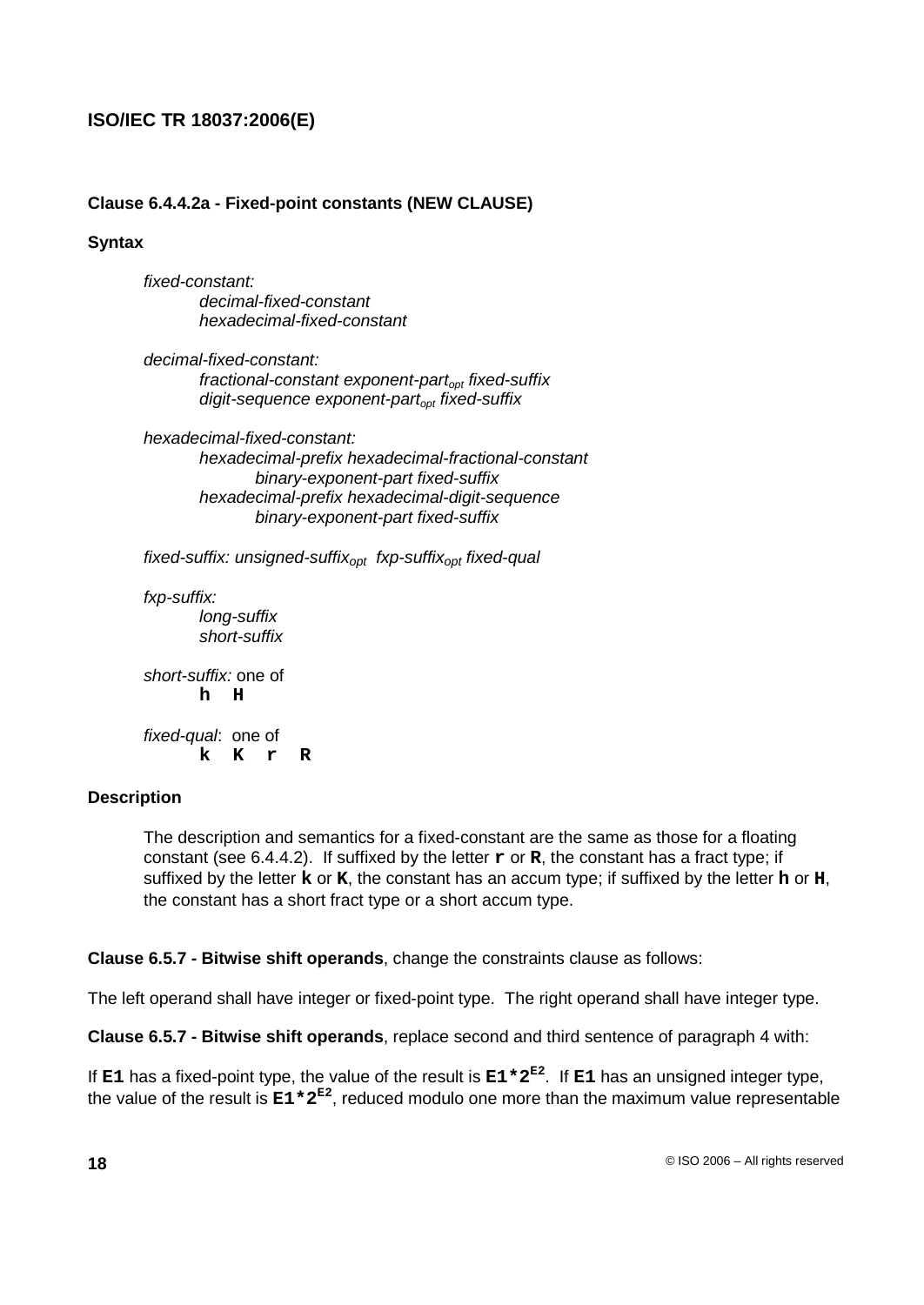in the result type. If **E1** has a signed integer type and nonnegative value, and **E1\*2 E2** is representable in the result type, then that is the resulting value; otherwise, the behavior is undefined.

**Clause 6.5.7 - Bitwise shift operands**, replace second and third sentence of paragraph 5 with:

If **E1** has a fixed-point type, the value of the result is **E1\*2 (-E2)** . If **E1** has an unsigned integer type or if **E1** has a signed integer type and a nonnegative value, the value of the result is the integral part of the quotient of **E1/2 E2** . If **E1** has a signed integer type and a negative value, the resulting value is implementation-defined.

**Clause 6.6 - Constant expressions**, change second sentence of paragraph 5 to start with

If a floating expression or a fixed-point expression is evaluated in the translation environment, …

**Clause 6.6 - Constant expressions**, change first sentence of paragraph 6 as follows:

An *integer constant expression<sup>96)</sup>* shall have integer type and shall only have operands that are integer constants, enumeration constants, character constants, **sizeof** expressions whose results are integer constants, fixed-point constants that are the immediate operands of casts, and floating constants that are the immediate operands of casts.

**Clause 6.6 - Constant expressions**, change first sentence of paragraph 8 as follows:

An arithmetic constant expression shall have arithmetic type and shall only have operands that are integer constants, fixed-point constants, floating constants, enumeration constants, character constants, and **sizeof** expressions.

**Clause 6.7.2 - Type specifiers**, add under **Syntax**, between **long** and **float**:

**\_Fract \_Accum \_Sat**

**Clause 6.7.2 - Type specifiers**, in paragraph 2 add before **float**:

- **signed short \_Fract**, or **short \_Fract**
- **signed Fract**, or **Fract**
- **signed long \_Fract**, or **long \_Fract**
- **signed short \_Accum**, or **short \_Accum**
- **signed \_Accum**, or **\_Accum**
- signed long Accum, or long Accum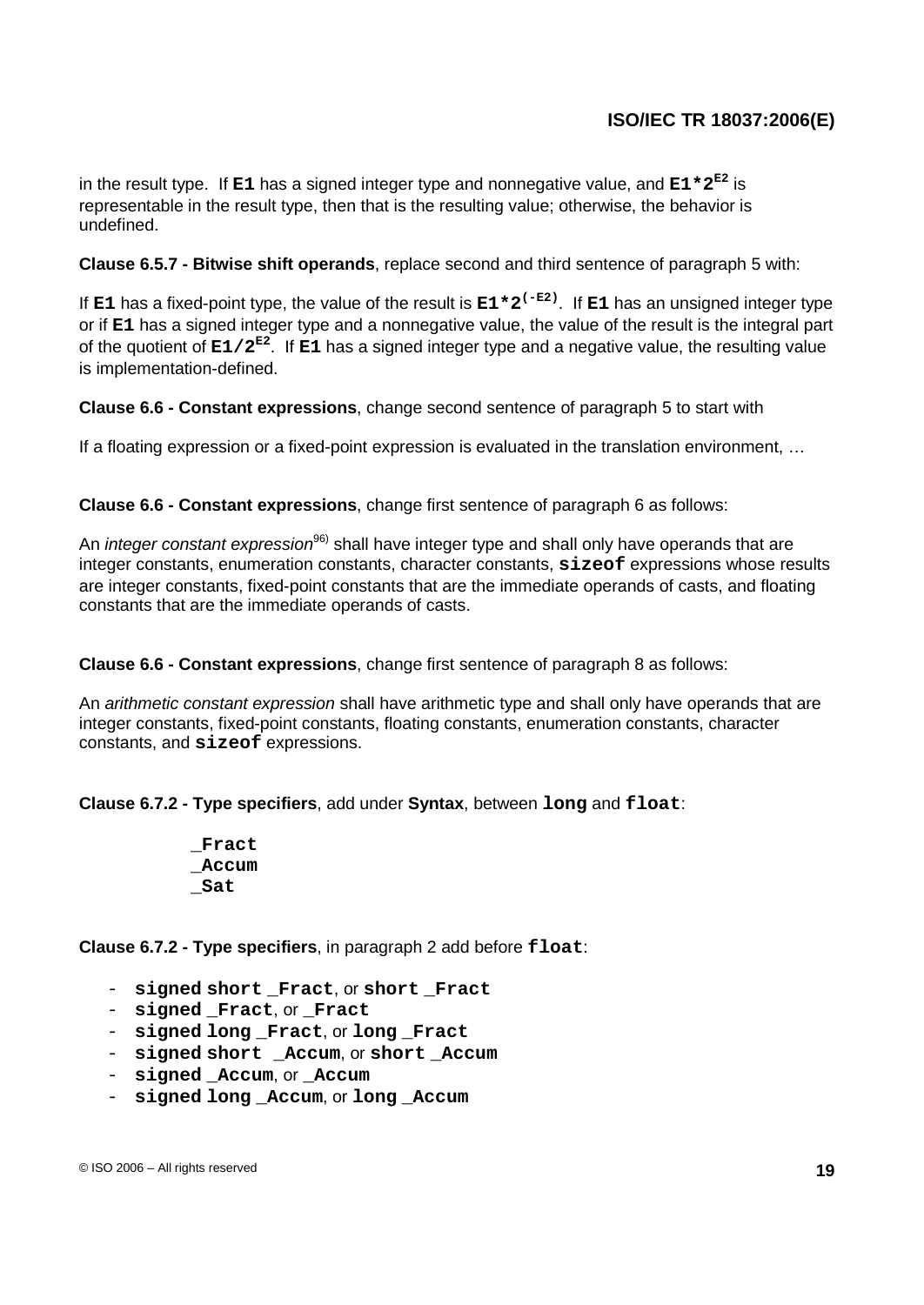- unsigned short **Fract**
- unsigned **Fract**
- **unsigned long \_Fract**
- unsigned short Accum
- unsigned **Accum**
- unsigned long Accum
- **\_Sat signed short \_Fract**, or **\_Sat short \_Fract**
- **\_Sat signed \_Fract**, or **\_Sat \_Fract**
- **\_Sat signed long \_Fract**, or **\_Sat long \_Fract**
- **\_Sat signed short \_Accum**, or **\_Sat short \_Accum**
- **\_Sat signed \_Accum**, or **\_Sat \_Accum**
- **\_Sat signed long \_Accum**, or **\_Sat long \_Accum**
- **\_Sat unsigned short \_Fract**
- **\_Sat unsigned \_Fract**
- **\_Sat unsigned long \_Fract**
- **\_Sat unsigned short \_Accum**
- **\_Sat unsigned \_Accum**
- **\_Sat unsigned long \_Accum**

**Clause 6.10.6 - Pragma directive**, add to the list in paragraph 2:

**#pragma STDC FX\_FULL\_PRECISION** on-off-switch **#pragma STDC FX\_FRACT\_OVERFLOW** overflow-switch **#pragma STDC FX\_ACCUM\_OVERFLOW** overflow-switch

overflow-switch: one of **SAT DEFAULT**

#### **Clause 7.1.2 - Standard headers**, add to paragraph 2:

**<stdfix.h>**

## **Clause 7.18a - Fixed-point arithmetic <stdfix.h> (NEW CLAUSE)**

#### **7.18a.1 Introduction**

The header **<stdfix.h>** defines macros and declares functions that support fixed-point arithmetic. Each synopsis specifies a family of functions with, depending on the type of their parameters and return value, names with **r**, **k**, **h**, **l** or **u** prefixes or suffixes which are corresponding functions with fract type and accum type parameters or return values, with the optional type specifiers for **short**, **long** and **unsigned**.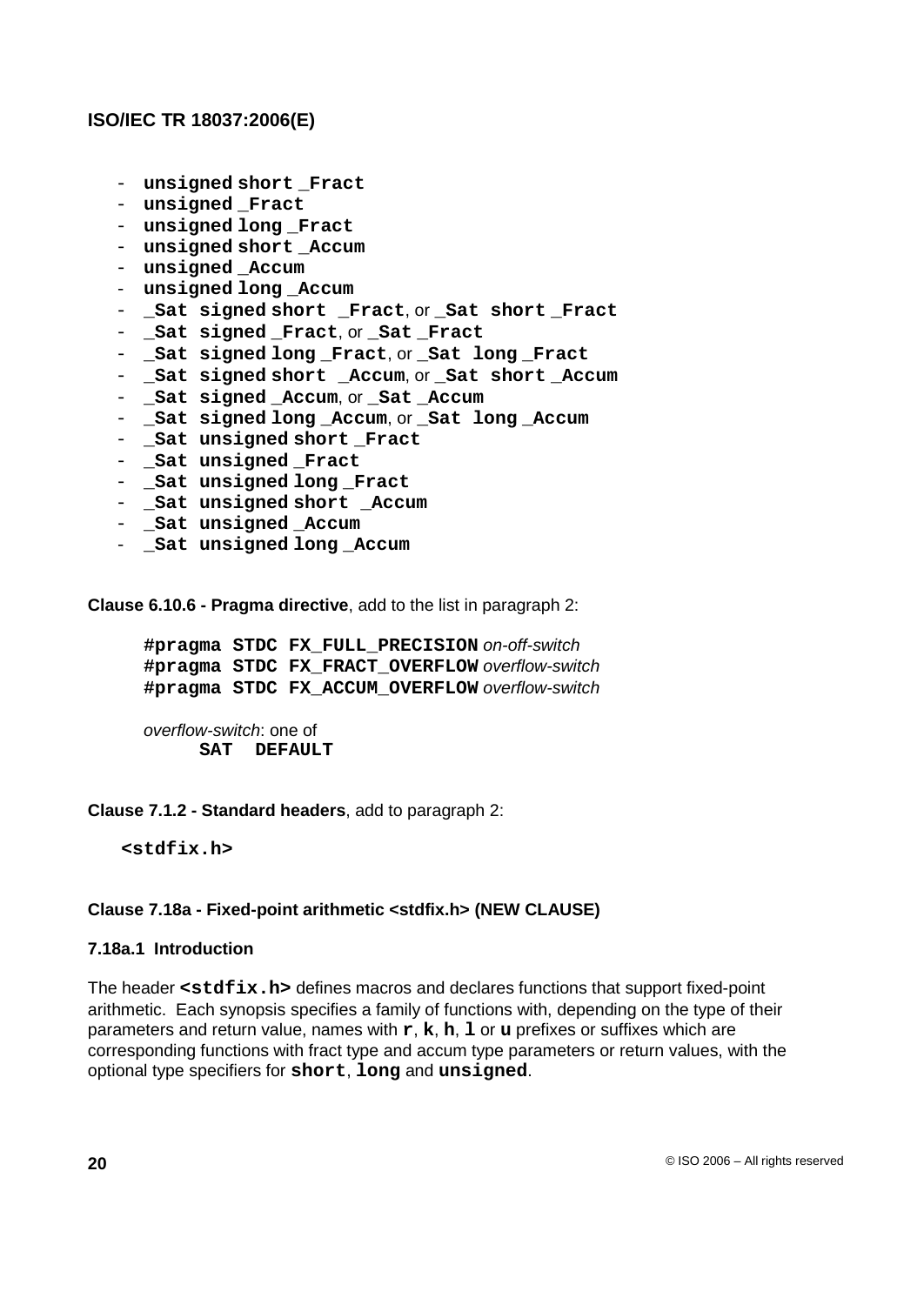The macro

**fract**

expands to **Fract**; the macro

**accum**

expands to **\_Accum**; the macro

**sat**

expands to **\_Sat**.

Notwithstanding the provisions of 7.1.3, a program may undefine and perhaps then redefine the macros **fract**, **accum** and **sat**.

## **7.18a.2 Integer types used for the bits conversion functions**

The following integer types are introduced as typedefs:

**int\_hr\_t int\_r\_t int\_lr\_t int\_hk\_t int\_k\_t int\_lk\_t uint\_uhr\_t uint\_ur\_t uint\_ulr\_t uint\_uhk\_t uint\_uk\_t uint\_ulk\_t**

The types **int\_fx\_t** and **uint\_fx\_t** are the return types of the corresponding **bitsfx** functions, and are chosen so that the return value can hold all the necessary bits; the **fxbits** functions use these integer types as types for their parameters. If there is no integer type available that is wide enough to hold the necessary bits for certain fixed-point types, the usage of the type is implementation defined.

## **7.18a.3 Precision macros**

New constants are introduced to denote the behavior and limits of fixed-point arithmetic.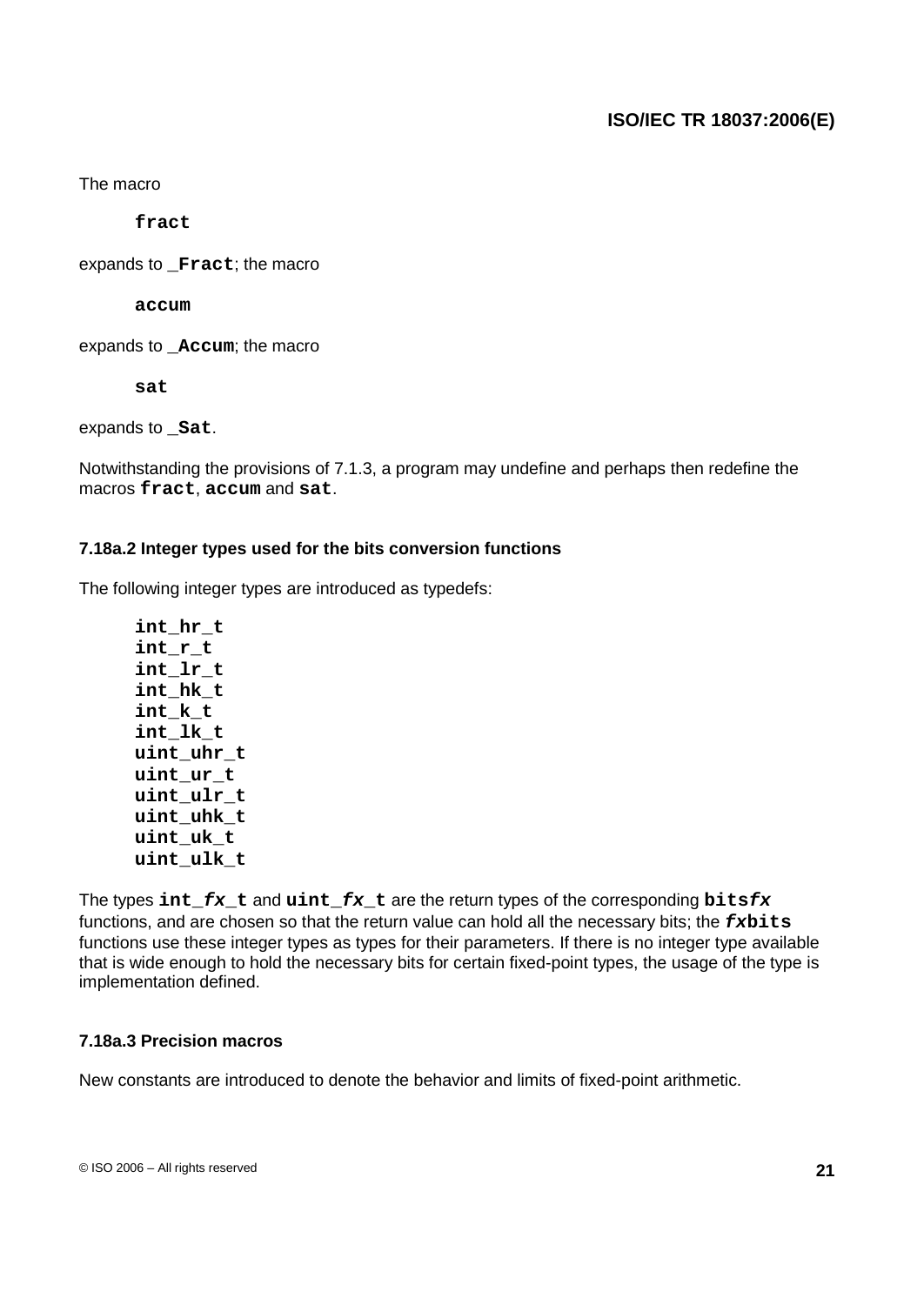A conforming implementation shall document all the limits specified in this clause, as an addition to the limits required by the ISO C standard.

The integer values given below shall be replaced by constant expressions suitable for use in **#if** preprocessing directives.

The values in the following list shall be replaced by constant expressions with implementationdefined values with the same type. Except for the various **EPSILON** values, their implementationdefined values shall be greater or equal in magnitude (absolute value) to those shown, with the same sign. For the various **EPSILON** values, their implementation-defined values shall be less or equal in magnitude to those shown.

- number of fractional bits for object of type **signed short \_Fract**

**SFRACT\_FBIT 7**

- minimum value for an object of type **signed short \_Fract**

**SFRACT\_MIN (-0.5HR-0.5HR)**

- maximum value for an object of type **signed short \_Fract**

| <b>SFRACT MAX 0.9921875HR</b> | // decimal constant |
|-------------------------------|---------------------|
| SFRACT MAX 0X1.FCP-1HR        | // hex constant     |

- the least value greater than **0.0HR** that is representable in the **signed short \_Fract** type

| SFRACT EPSILON 0.0078125HR     |  |                 | // decimal constant |
|--------------------------------|--|-----------------|---------------------|
| <b>SFRACT EPSILON 0X1P-7HR</b> |  | // hex constant |                     |

- number of fractional bits for object of type **unsigned short \_Fract**

**USFRACT\_FBIT 7**

- maximum value for an object of type **unsigned short \_Fract**

| USFRACT MAX 0.9921875UHR |                 | // decimal constant |
|--------------------------|-----------------|---------------------|
| USFRACT MAX 0X1.FCP-1UHR | // hex constant |                     |

- the least value greater than **0.0UHR** that is representable in the **unsigned short \_Fract** type

| USFRACT EPSILON 0.0078125UHR |  |                 | // decimal constant |
|------------------------------|--|-----------------|---------------------|
| USFRACT EPSILON 0X1P-7UHR    |  | // hex constant |                     |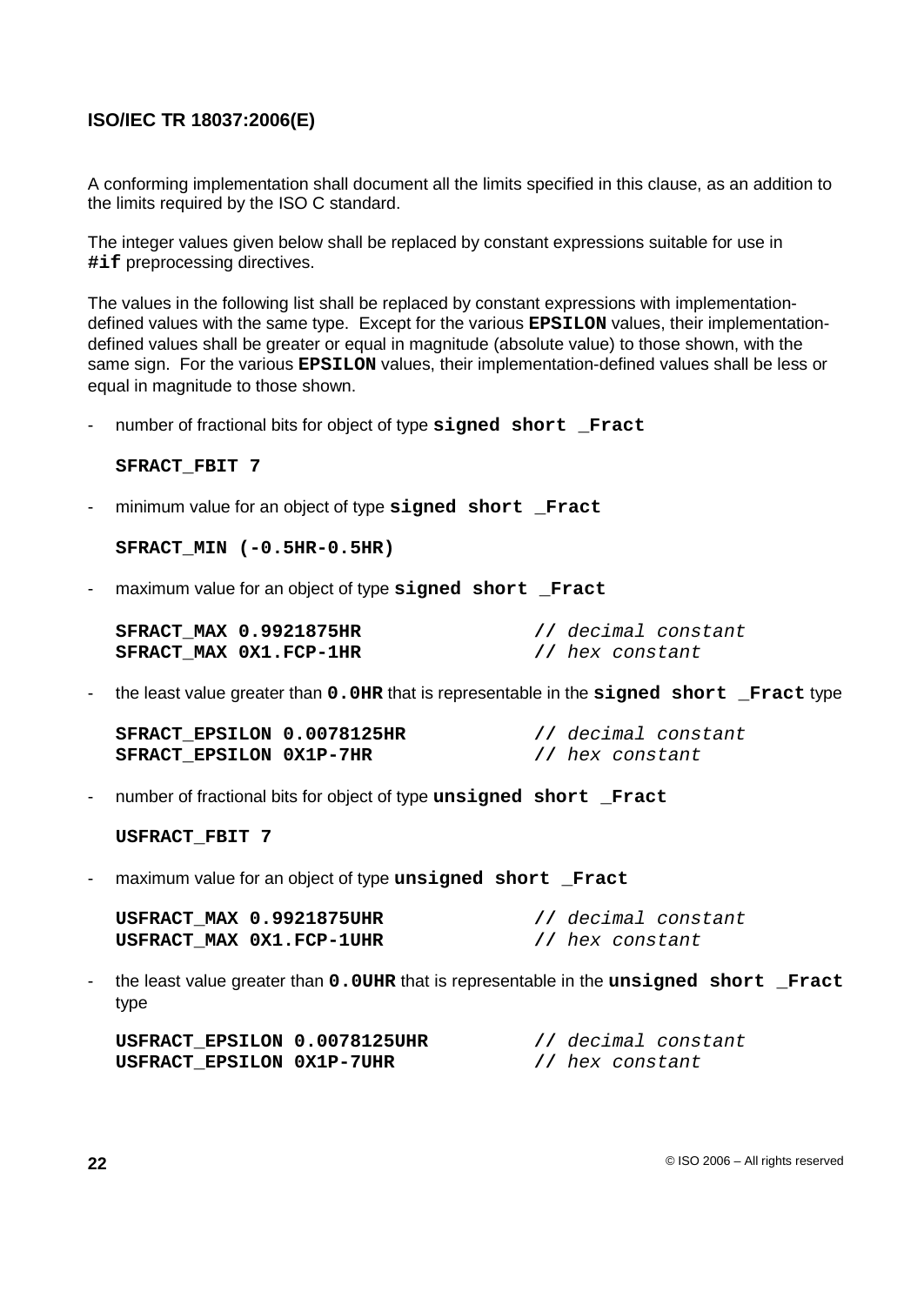- number of fractional bits for object of type **signed \_Fract**

#### **FRACT\_FBIT 15**

- minimum value for an object of type **signed \_Fract**

**FRACT\_MIN (-0.5R-0.5R)**

- maximum value for an object of type **signed \_Fract**

| FRACT MAX 0.999969482421875R |                 | // decimal constant |
|------------------------------|-----------------|---------------------|
| FRACT MAX 0X1.FFFCP-1R       | // hex constant |                     |

- the least value greater than **0.0R** that is representable in the **signed \_Fract** type

**FRACT\_EPSILON 0.000030517578125R //** decimal constant **FRACT\_EPSILON 0X1P-15R //** hex constan**t**

- number of fractional bits for object of type **unsigned \_Fract**

**UFRACT\_FBIT 15**

- maximum value for an object of type **unsigned \_Fract**

**UFRACT\_MAX 0.999969482421875UR //** decimal constant **UFRACT\_MAX 0X1.FFFCP-1UR //** hex constant

- the least value greater than **0.0UR** that is representable in the **unsigned \_Fract** type

**UFRACT\_EPSILON 0.000030517578125UR //** decimal constant **UFRACT\_EPSILON 0X1P-15UR //** hex constant

- number of fractional bits for object of type **signed long \_Fract**

#### **LFRACT\_FBIT 23**

- minimum value for an object of type **signed long \_Fract**

**LFRACT\_MIN (-0.5LR-0.5LR)**

- maximum value for an object of type **signed long \_Fract**

**LFRACT\_MAX 0.99999988079071044921875LR**

**//** decimal constant **LFRACT\_MAX 0X1.FFFFFCP-1LR //** hex constant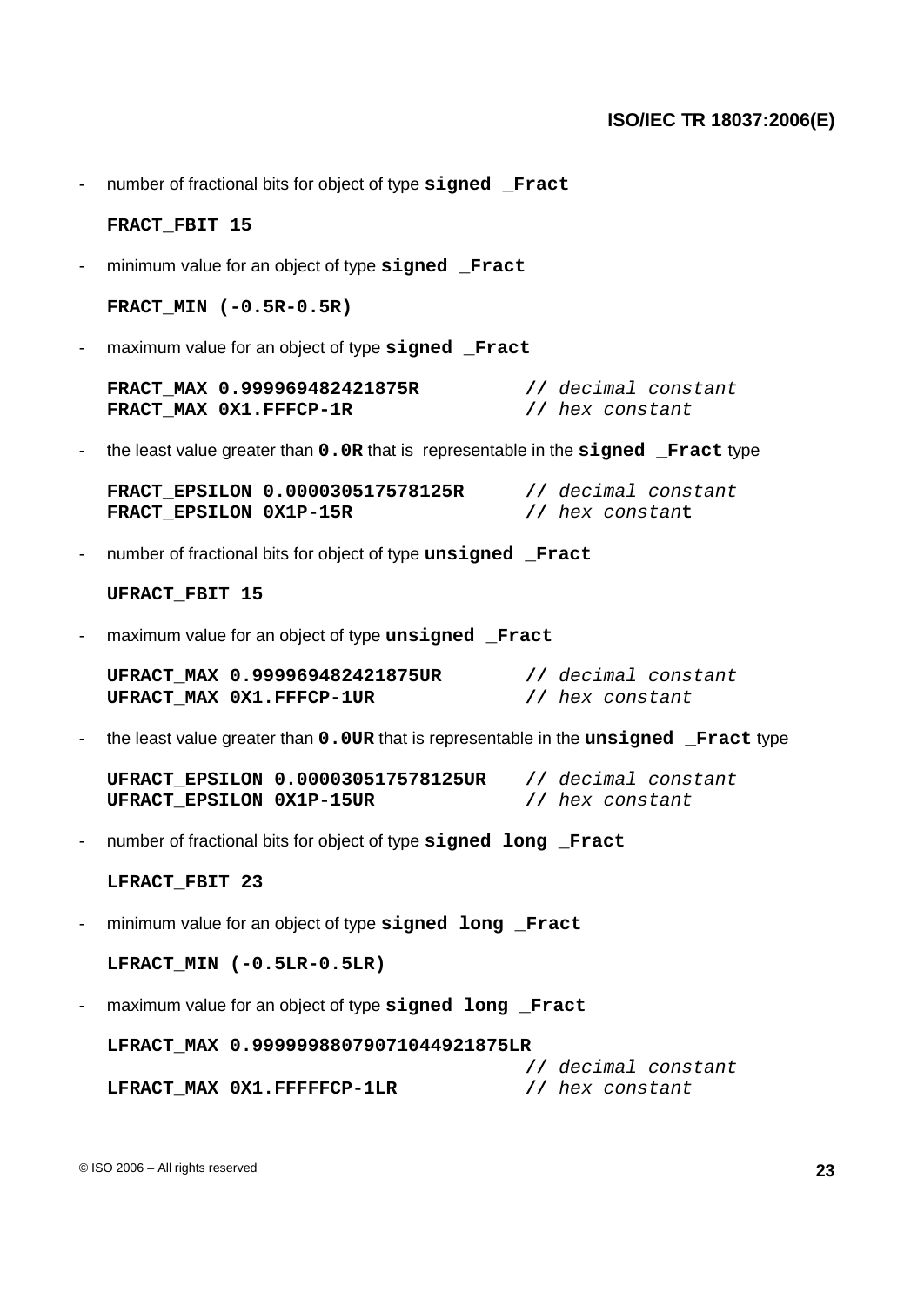|                          | the least value greater than 0.0LR that is representable in the signed long Fract type          |
|--------------------------|-------------------------------------------------------------------------------------------------|
|                          | LFRACT EPSILON 0.00000011920928955078125LR                                                      |
|                          | // decimal constant<br>LFRACT_EPSILON 0X1P-23LR<br>// hex constant                              |
|                          | number of fractional bits for object of type unsigned long Fract                                |
|                          | ULFRACT FBIT 23                                                                                 |
|                          | maximum value for an object of type unsigned long Fract                                         |
|                          | ULFRACT_MAX 0.99999988079071044921875ULR                                                        |
|                          | // decimal constant<br>ULFRACT_MAX 0X1.FFFFFCP-1ULR<br>// hex constant                          |
|                          | the least value greater than 0.0ULR that is representable in the unsigned long Fract<br>type    |
|                          | ULFRACT_EPSILON 0.00000011920928955078125ULR<br>// decimal constant                             |
|                          | ULFRACT_EPSILON 0X1P-23ULR<br>// hex constant                                                   |
|                          | number of fractional bits for object of type signed short _Accum                                |
|                          | SACCUM FBIT 7                                                                                   |
|                          | number of integral bits for object of type signed short _Accum                                  |
|                          | SACCUM IBIT 4                                                                                   |
| $\overline{\phantom{a}}$ | minimum value for an object of type signed short _Accum                                         |
|                          | SACCUM_MIN (-8.0HK-8.0HK)                                                                       |
|                          | maximum value for an object of type signed short _Accum                                         |
|                          | SACCUM_MAX 15.9921875HK<br>// decimal constant<br>SACCUM MAX 0X1.FFCP+3HK<br>// hex constant    |
|                          | the least value greater than 0.0HK that is representable in the signed short _Accum type        |
|                          | SACCUM EPSILON 0.0078125HK<br>// decimal constant<br>SACCUM_EPSILON 0X1P-7HK<br>// hex constant |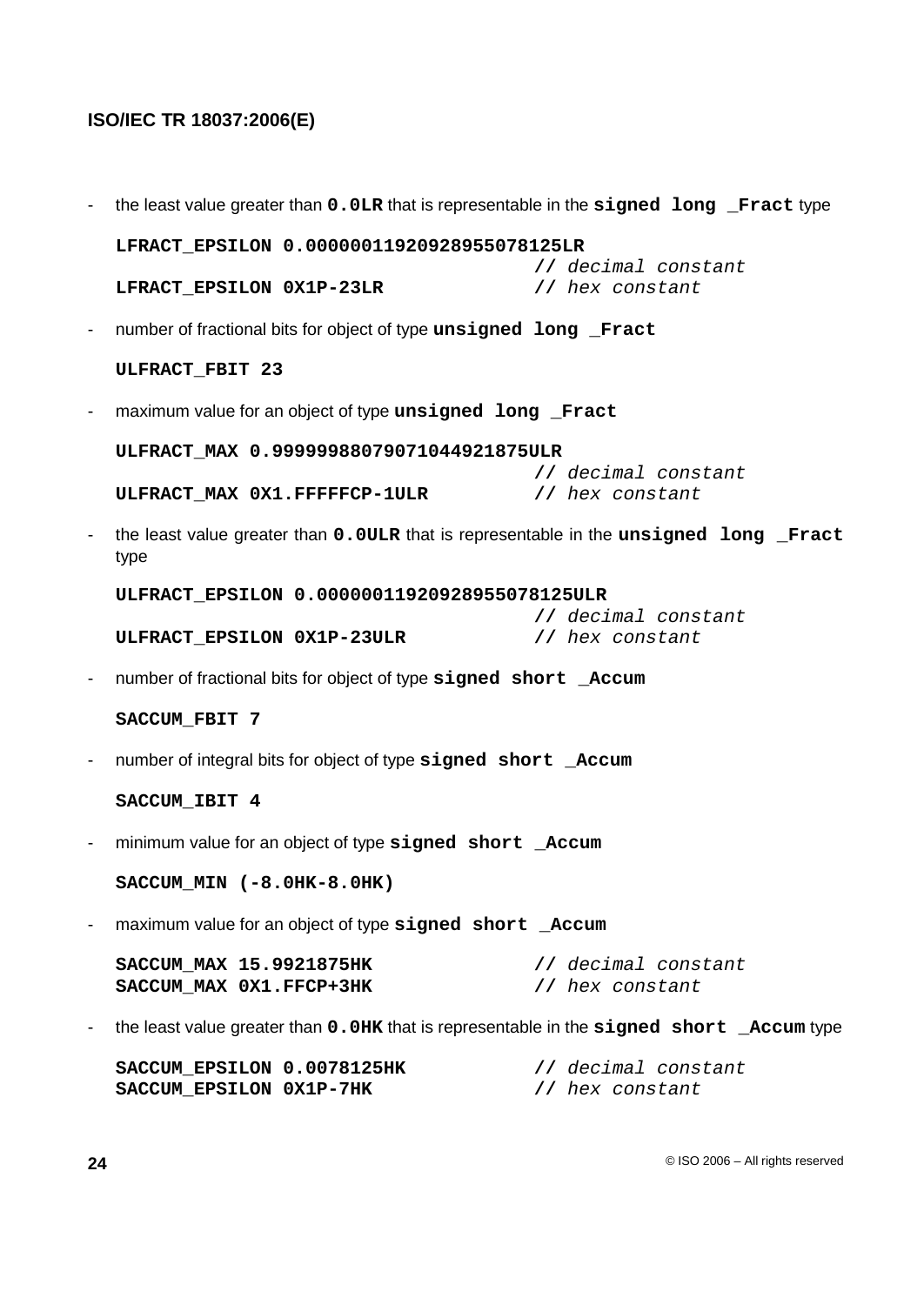- number of fractional bits for object of type **unsigned short \_Accum**

#### **USACCUM\_FBIT 7**

- number of integral bits for object of type **unsigned short \_Accum**

#### **USACCUM\_IBIT 4**

- maximum value for an object of type **unsigned short \_Accum**

| USACCUM MAX 15.9921875UHK | // decimal constant |
|---------------------------|---------------------|
| USACCUM MAX 0X1.FFCP+3UHK | // hex constant     |

- the least value greater than **0.0UHK** that is representable in the **unsigned short \_Accum** type

| USACCUM EPSILON 0.0078125UHK | // decimal constant |
|------------------------------|---------------------|
| USACCUM EPSILON 0X1P-7UHK    | // hex constant     |

- number fractional of bits for object of type **signed \_Accum**

#### **ACCUM\_FBIT 15**

- number of integral bits for object of type **signed \_Accum**

#### **ACCUM\_IBIT 4**

- minimum value for an object of type **signed \_Accum**

**ACCUM\_MIN (-8.0K-8.0K)**

- maximum value for an object of type **signed \_Accum**

|                         | ACCUM MAX 15.999969482421875K |                 | // decimal constant |
|-------------------------|-------------------------------|-----------------|---------------------|
| ACCUM MAX 0X1.FFFFCP+3K |                               | // hex constant |                     |

- the least value greater than **0.0K** that is representable in the **signed \_Accum** type

**ACCUM\_EPSILON 0.000030517578125K //** decimal constant **ACCUM\_EPSILON 0X1P-15K //** hex constan**t**

- number fractional of bits for object of type **unsigned \_Accum**

**UACCUM\_FBIT 15**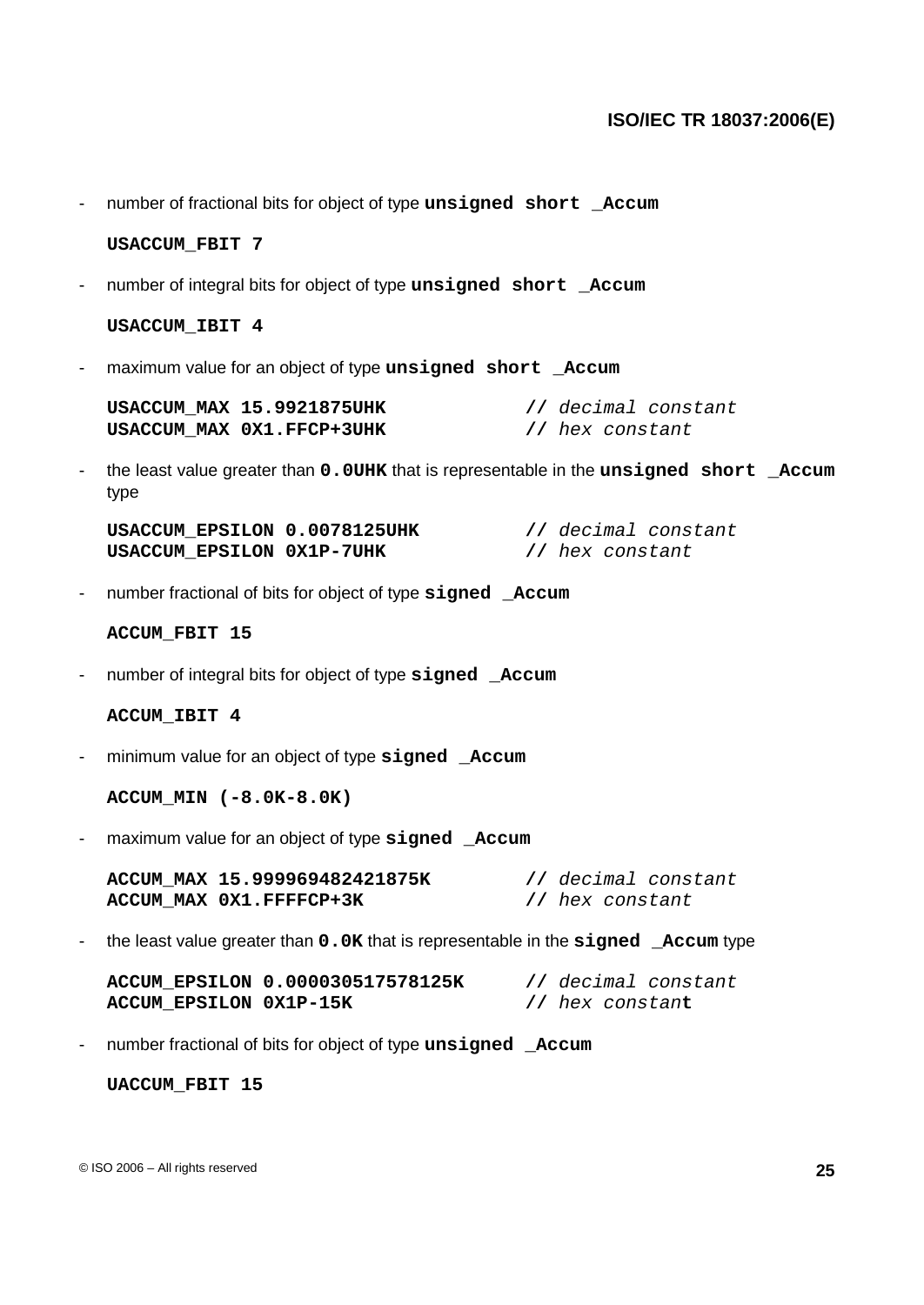- number of integral bits for object of type **unsigned \_Accum**

#### **UACCUM\_IBIT 4**

- maximum value for an object of type **unsigned \_Accum**

**UACCUM\_MAX 15.999969482421875UK //** decimal constant **UACCUM\_MAX 0X1.FFFFCP+3UK //** hex constant

- the least value greater than **0.0UK** that is representable in the **unsigned \_Accum** type

**UACCUM\_EPSILON 0.000030517578125UK //** decimal constant **UACCUM\_EPSILON 0X1P-15UK //** hex constant

- number of fractional bits for object of type **signed long \_Accum**

```
LACCUM_FBIT 23
```
- number of integral bits for object of type **signed long \_Accum**

```
LACCUM_IBIT 4
```
- minimum value for an object of type **signed long \_Accum**

**LACCUM\_MIN (-8.0LK-8.0LK)**

- maximum value for an object of type **signed long \_Accum**

**LACCUM\_MAX 15.99999988079071044921875LK**

**//** decimal constant **LACCUM\_MAX 0X1.FFFFFFCP+3LK //** hex constant

- the least value greater than **0.0LK** that is representable in the **signed long \_Accum** type

**LACCUM\_EPSILON 0.00000011920928955078125LK //** decimal constant **LACCUM\_EPSILON 0X1P-23LK //** hex constant

- number of fractional bits for object of type **unsigned long \_Accum**

**ULACCUM\_FBIT 23**

- number of integral bits for object of type **unsigned long \_Accum**

**ULACCUM\_IBIT 4**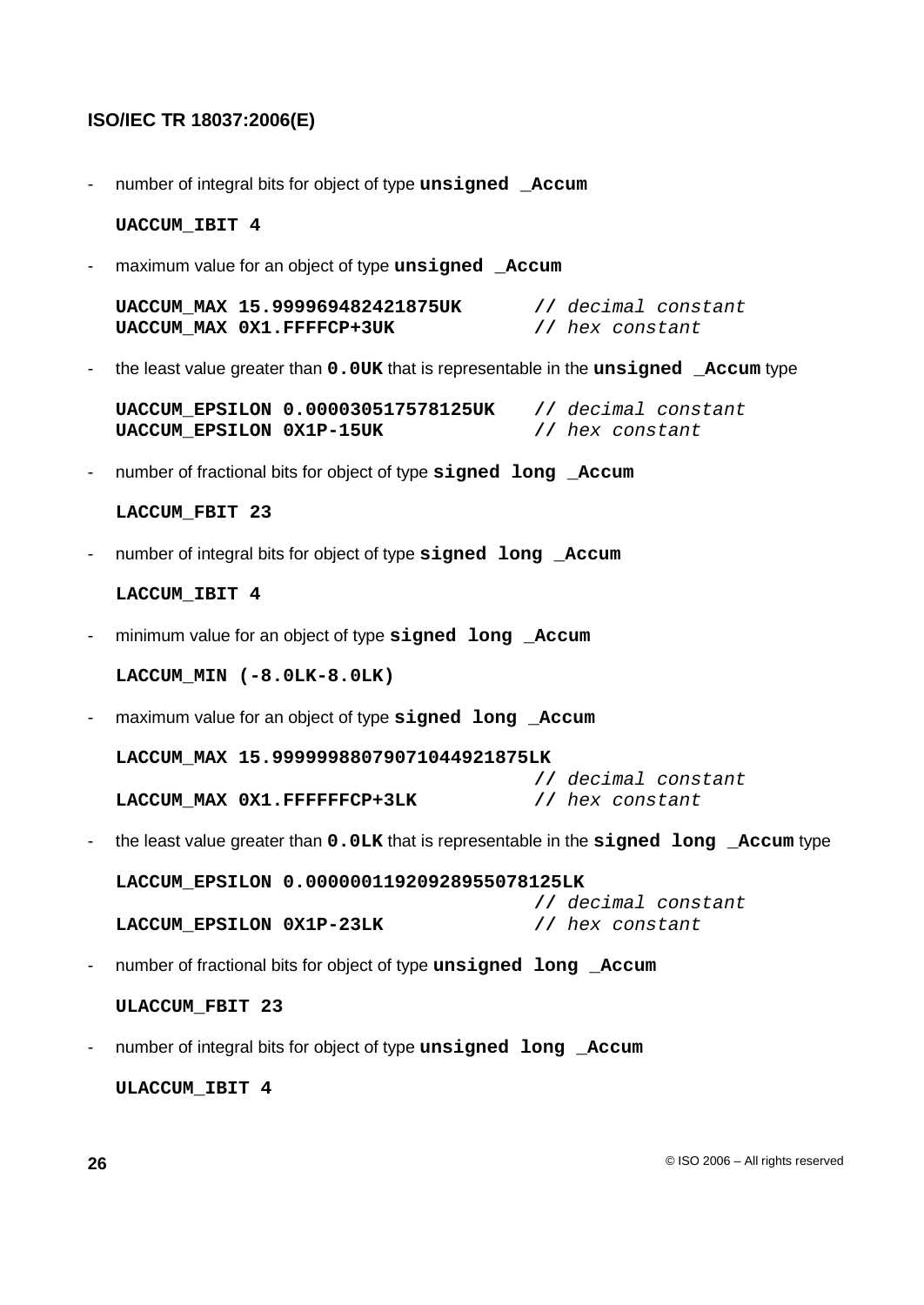- maximum value for an object of type **unsigned long \_Accum**

**ULACCUM\_MAX 15.99999988079071044921875ULK**

**//** decimal constant **ULACCUM\_MAX 0X1.FFFFFFCP+3ULK //** hex constant

- the least value greater than **0.0ULK** that is representable in the **unsigned long \_Accum** type

**ULACCUM\_EPSILON 0.00000011920928955078125ULK**

**ULACCUM\_EPSILON 0X1P-23ULK //** hex constant

**//** decimal constant

## **7.18a.4 The FX\_FULL\_PRECISION pragma**

#### **Synopsis**

**#include <stdfix.h> #pragma STDC FX\_FULL\_PRECISION** on-off-switch

#### **Description**

The normal required precision for fixed-point operations is 1 ULP (Unit in the Last Place: precision upto the last bit). However, in certain environments a precision of 2 ULPs on multiplication and division operations is enough, and such relaxed requirements may result in a significantly increased execution speed. The **FX\_FULL\_PRECISION** pragma can be used to inform the implementation that (where the state is ''off'') the relaxed requirements are allowed. If the indicated state is ''on'', the implementation is required to return results with full precision. Each pragma can occur either outside external declarations or preceding all explicit declarations and statements inside a compound statement. When outside external declarations, the pragma takes effect from its occurrence until another **FP\_FULL\_PRECISION** pragma is encountered, or until the end of the translation unit. When inside a compound statement, the pragma takes effect from its occurrence until another **FP\_FULL\_PRECISION** pragma is encountered (including within a nested compound statement), or until the end of the compound statement; at the end of a compound statement the state for the pragma is restored to its condition just before the compound statement. If this pragma is used in any other context, the behavior is undefined. The default state (''on'' or ''off'') for the pragma is implementation defined.

## **7.18a.5 The fixed-point overflow pragmas**

#### **Synopsis**

**#include <stdfix.h>**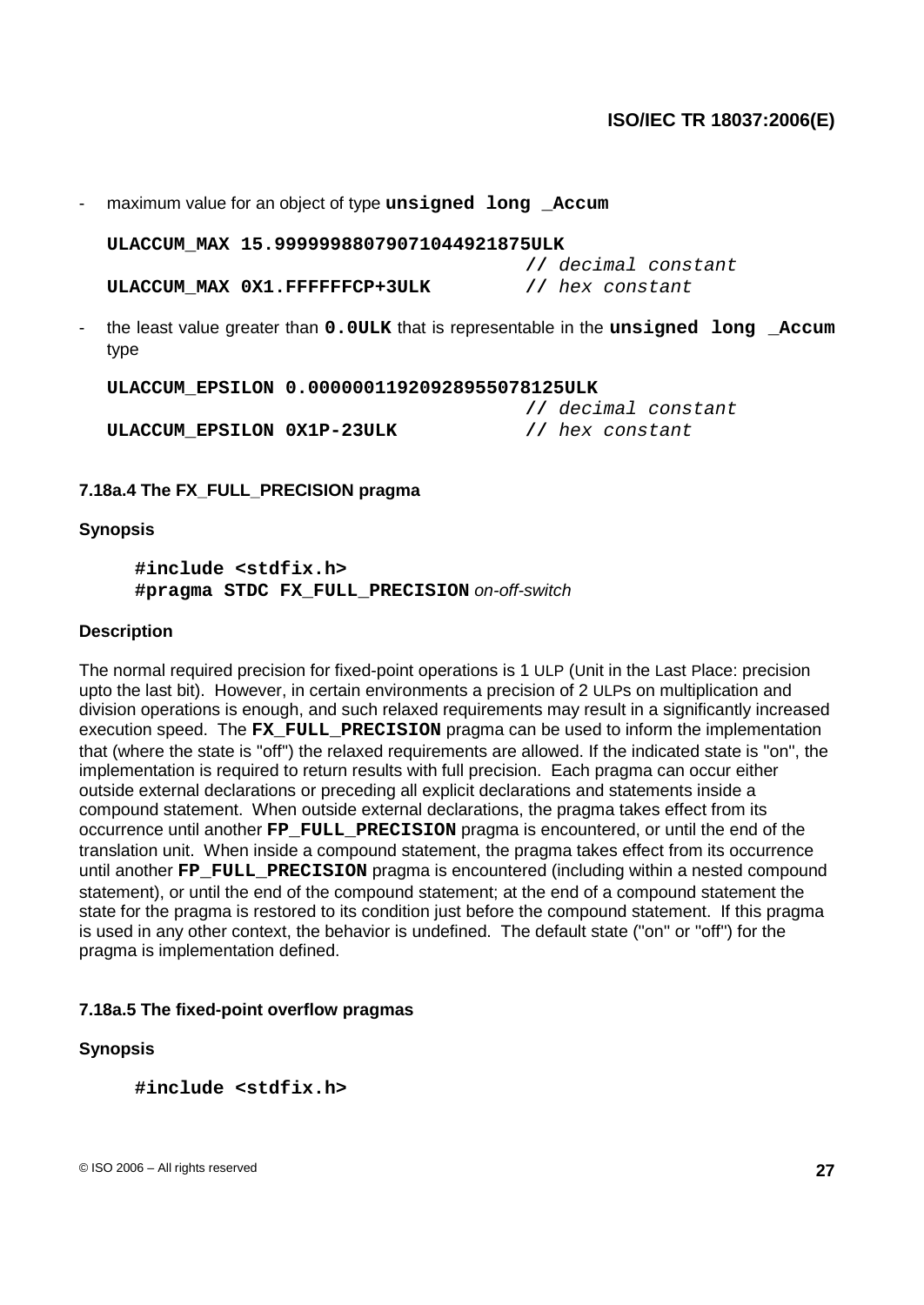**#pragma STDC FX\_FRACT\_OVERFLOW** overflow-switch **#pragma STDC FX\_ACCUM\_OVERFLOW** overflow-switch

overflow-switch: one of SAT **DEFAULT** 

#### **Description**

When a value is converted to a primary fixed-point type, the overflow behavior is controlled by either the **FX\_FRACT\_OVERFLOW** or the **FX\_ACCUM\_OVERFLOW** pragma, depending on the destination type. When the state of an overflow pragma is **DEFAULT**, fixed-point overflow for the corresponding type has undefined behavior. Otherwise, the overflow behavior is saturation. The default state of the overflow pragmas is **DEFAULT**. Each pragma can occur either outside external declarations or preceding all explicit declarations and statements inside a compound statement. When outside external declarations, the pragma takes effect from its occurrence until another overflow pragma is encountered, or until the end of the translation unit. When inside a compound statement, a pragma takes effect from its occurrence until another occurrence of the same pragma is encountered (including within a nested compound statement), or until the end of the compound statement; at the end of a compound statement the state for the pragma is restored to its condition just before the compound statement. If this pragma is used in any other context, the behavior is undefined.

#### **7.18a.6 Fixed-point arithmetic <stdfix.h>**

#### **7.18a.6.1 The fixed-point arithmetic operation support functions**

#### **Synopsis**

**#include <stdfix.h> int mulir(int, fract); long int mulilr(long int, long fract); int mulik(int, accum); long int mulilk(long int, long accum); int divir(int, fract); long int divilr(long int, long fract); int divik(int, accum); long int divilk(long int, long accum); fract rdivi(int, int); long fract lrdivi(long int, long int); accum kdivi(int, int); long accum lkdivi(long int, long int);**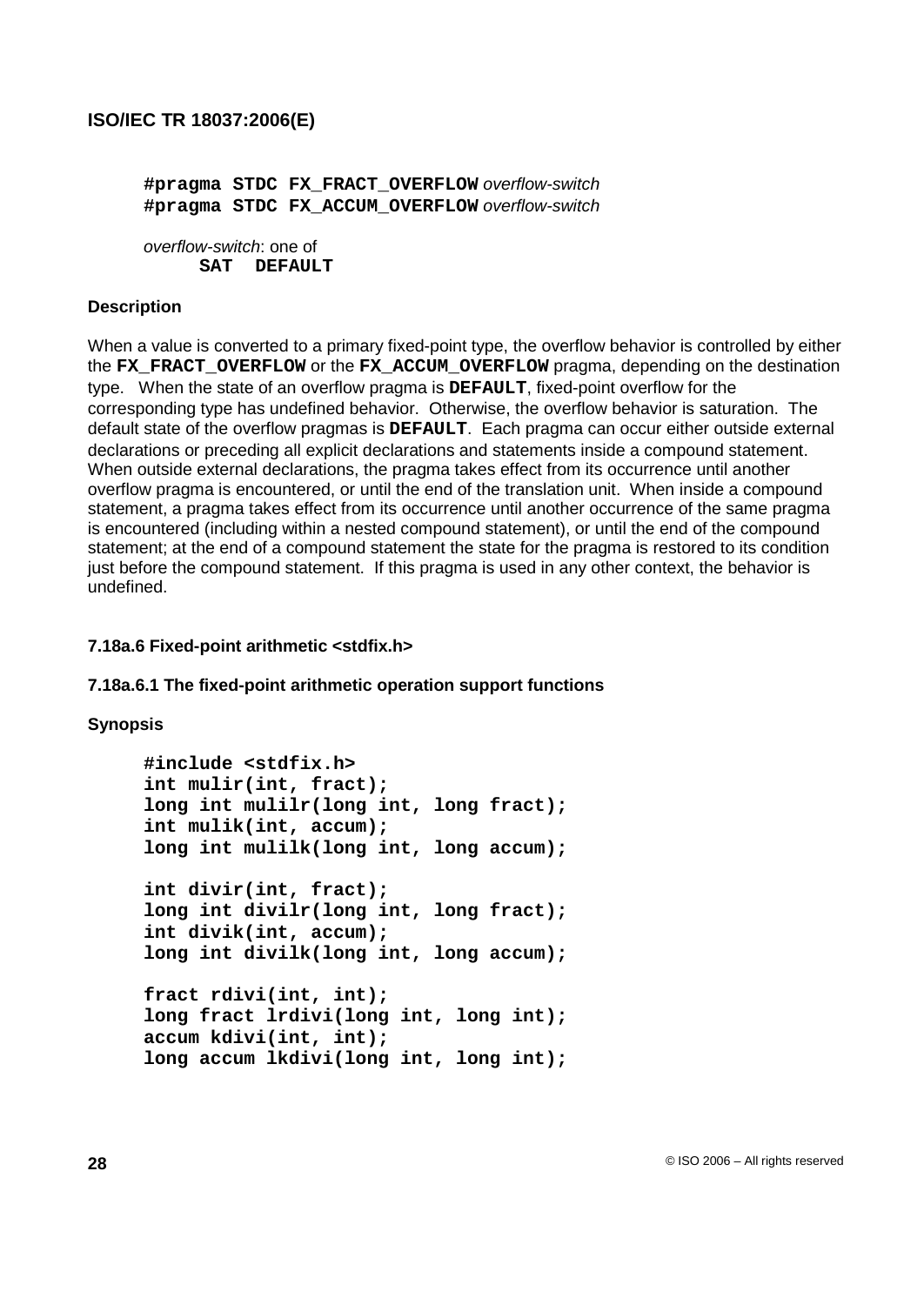**int idivr(fract, fract); long int idivlr(long fract, long fract); int idivk(accum, accum); long int idivlk(long accum, long accum); unsigned int muliur(unsigned int, unsigned fract); unsigned long int muliulr( unsigned long int, unsigned long fract); unsigned int muliuk(unsigned int, unsigned accum); unsigned long int muliulk( unsigned long int, unsigned long accum); unsigned int diviur(unsigned int, unsigned fract); unsigned long int diviulr( unsigned long int, unsigned long fract); unsigned int diviuk(unsigned int, unsigned accum); unsigned long int diviulk( unsigned long int, unsigned long accum); unsigned fract urdivi(unsigned int, unsigned int); unsigned long fract ulrdivi( unsigned long int, unsigned long int); unsigned accum ukdivi(unsigned int, unsigned int); unsigned long accum ulkdivi( unsigned long int, unsigned long int); unsigned int idivur(unsigned fract, unsigned fract); unsigned long int idivulr( unsigned long fract, unsigned long fract); unsigned int idivuk(unsigned accum, unsigned accum); unsigned long int idivulk( unsigned long accum, unsigned long accum);**

#### **Description**

The above functions compute the mathematically exact result of the multiplication or division operation on the operands with the indicated types, and return a value with the indicated type.

#### **Returns**

For functions returning an integer value, the return value is rounded towards zero. For functions returning a fixed-point value, the return value is saturated on overflow. If the second operand of one of the divide functions is zero, the behavior is undefined.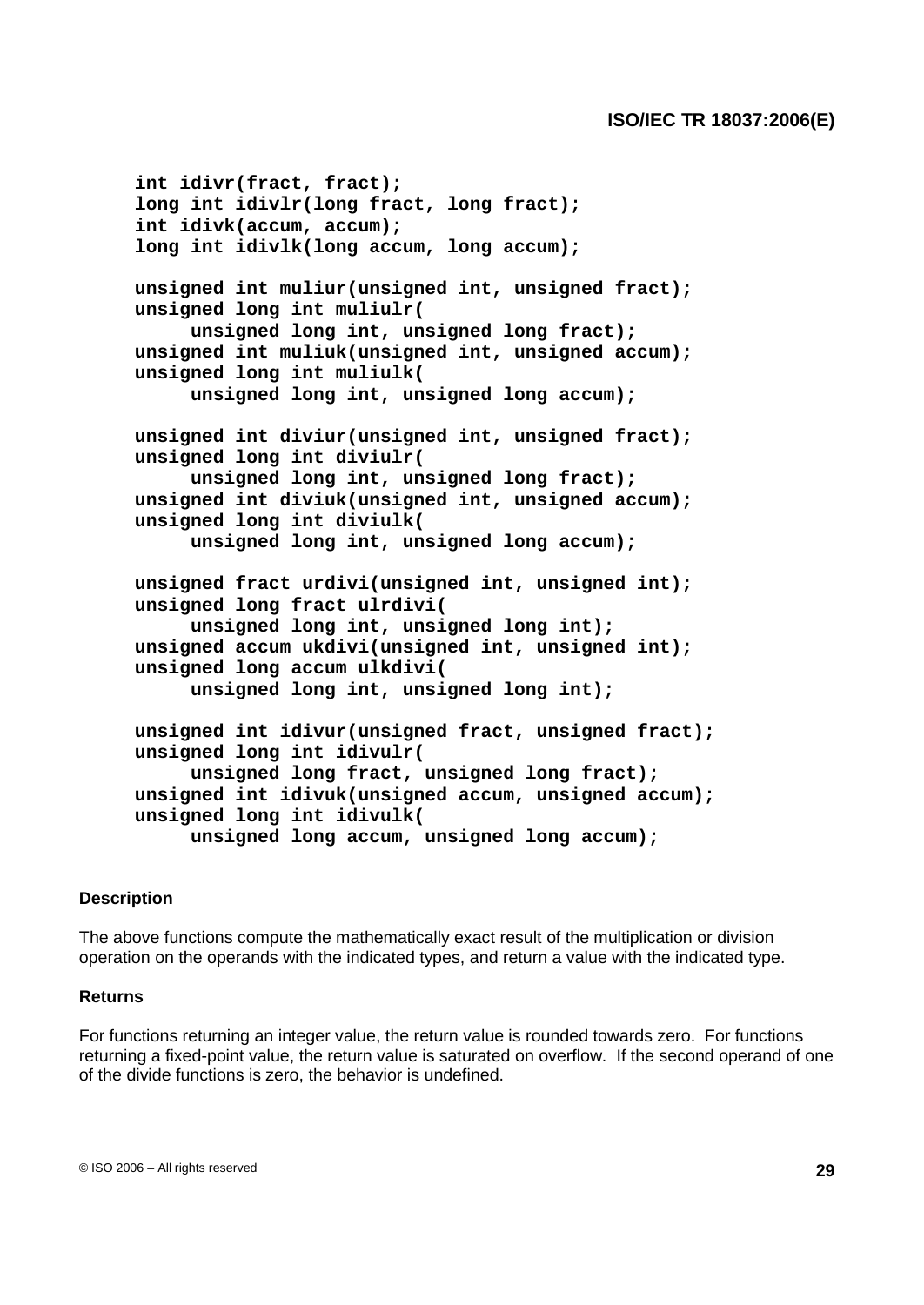**7.18a.6.2 The fixed-point absolute value functions**

## **Synopsis**

```
#include <stdfix.h>
short fract abshr(short fract f);
fract absr(fract f);
long fract abslr(long fract f);
short accum abshk(short accum f);
accum absk(accum f);
long accum abslk(long accum f);
```
### **Description**

The above functions compute the absolute value of a fixed-point value **f**.

### **Returns**

The functions return |**f**|. If the exact result cannot be represented, the saturated result is returned.

### **7.18a.6.3 The fixed-point rounding functions**

### **Synopsis**

```
#include <stdfix.h>
short fract roundhr(short fract f, int n);
fract roundr(fract f, int n);
long fract roundlr(long fract f, int n);
short accum roundhk(short accum f, int n);
accum roundk(accum f, int n);
long accum roundlk(long accum f, int n);
unsigned short fract rounduhr(unsigned short fract f, int n);
unsigned fract roundur(unsigned fract f, int n);
unsigned long fract roundulr(unsigned long fract f, int n);
unsigned short accum rounduhk(unsigned short accum f, int n);
unsigned accum rounduk(unsigned accum f, int n);
unsigned long accum roundulk(unsigned long accum f, int n);
```
### **Description**

The above functions compute the value of **f**, rounded to the number of fractional bits specified in **n**. The rounding applied is to-nearest, with unspecified rounding direction in the halfway case. When saturation has not occurred, fractional bits beyond the rounding point are set to zero in the result. The value of **n** must be nonnegative and less than the number of fractional bits in the fixed-point type of **f**.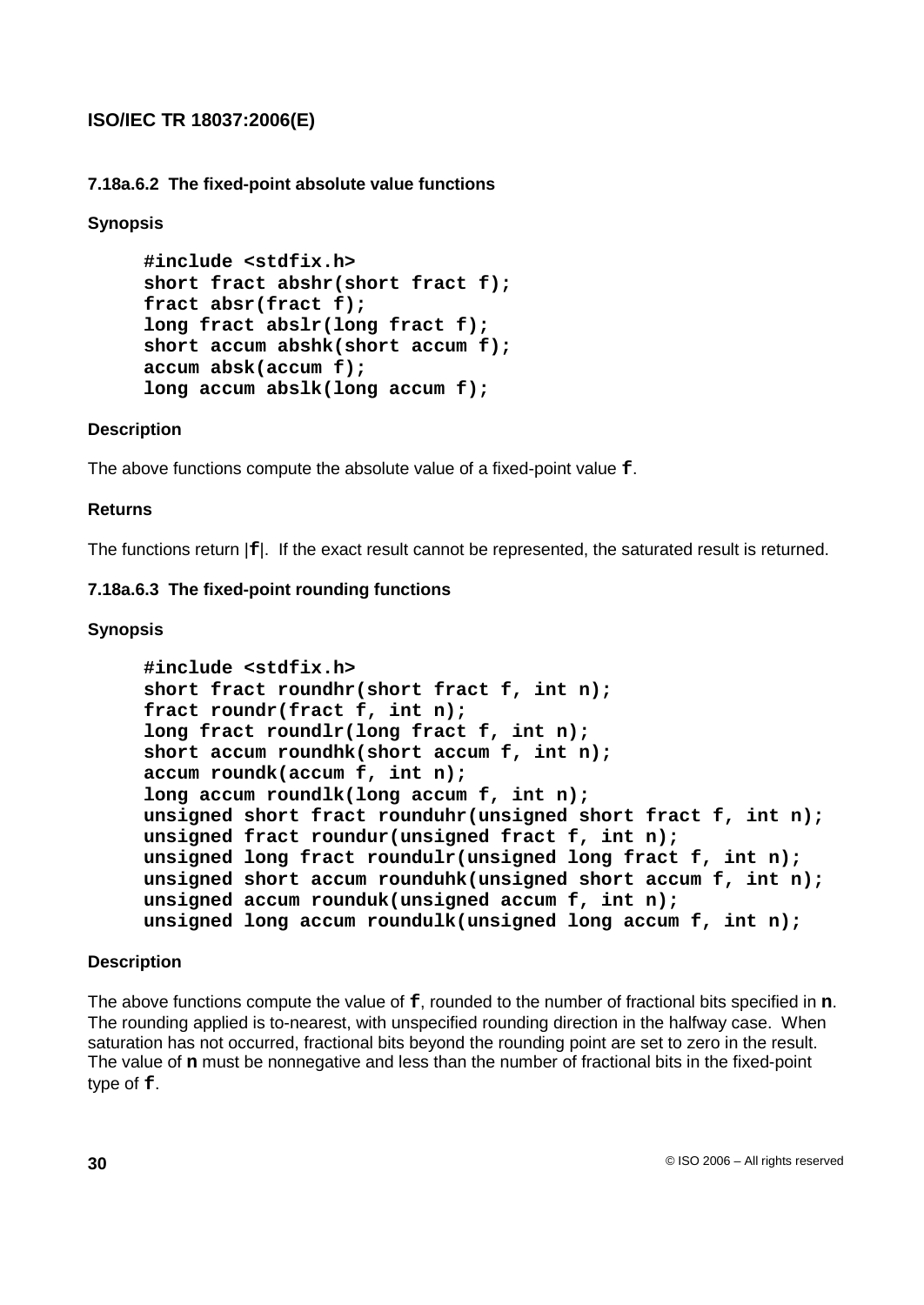#### **Returns**

The rounding functions return the rounded result, as specified. If the value of **n** is negative or larger than the number of fractional bits in the fixed-point type of **f**, the result is unspecified. If the exact result cannot be represented, the saturated result is returned.

#### **7.18a.6.4 The fixed-point countls functions**

#### **Synopsis**

```
#include <stdfix.h>
int countlshr(short fract f);
int countlsr(fract f);
int countlslr(long fract f);
int countlshk(short accum f);
int countlsk(accum f);
int countlslk(long accum f);
int countlsuhr(unsigned short fract f);
int countlsur(unsigned fract f);
int countlsulr(unsigned long fract f);
int countlsuhk(unsigned short accum f);
int countlsuk(unsigned accum f);
int countlsulk(unsigned long accum f);
```
#### **Description**

The integer return value of the above functions is defined as follows:

- if the value of the fixed-point argument **f** is non-zero, the return value is the largest integer **k** for which the expression  $f \ll k$  does not overflow:
- if the value of the fixed-point argument is zero, an integer value is returned that is at least as large as N, where N is the total number of value bits of the fixed-point type of the argument.

Note: if the value of the fixed-point argument is zero, the recommended return value is exactly N.

#### **Returns**

The **countls** functions return the integer value as indicated.

#### **7.18a.6.5 The bitwise fixed-point to integer conversion functions**

```
#include <stdfix.h>
int_hr_t bitshr(short fract f);
int_r_t bitsr(fract f);
```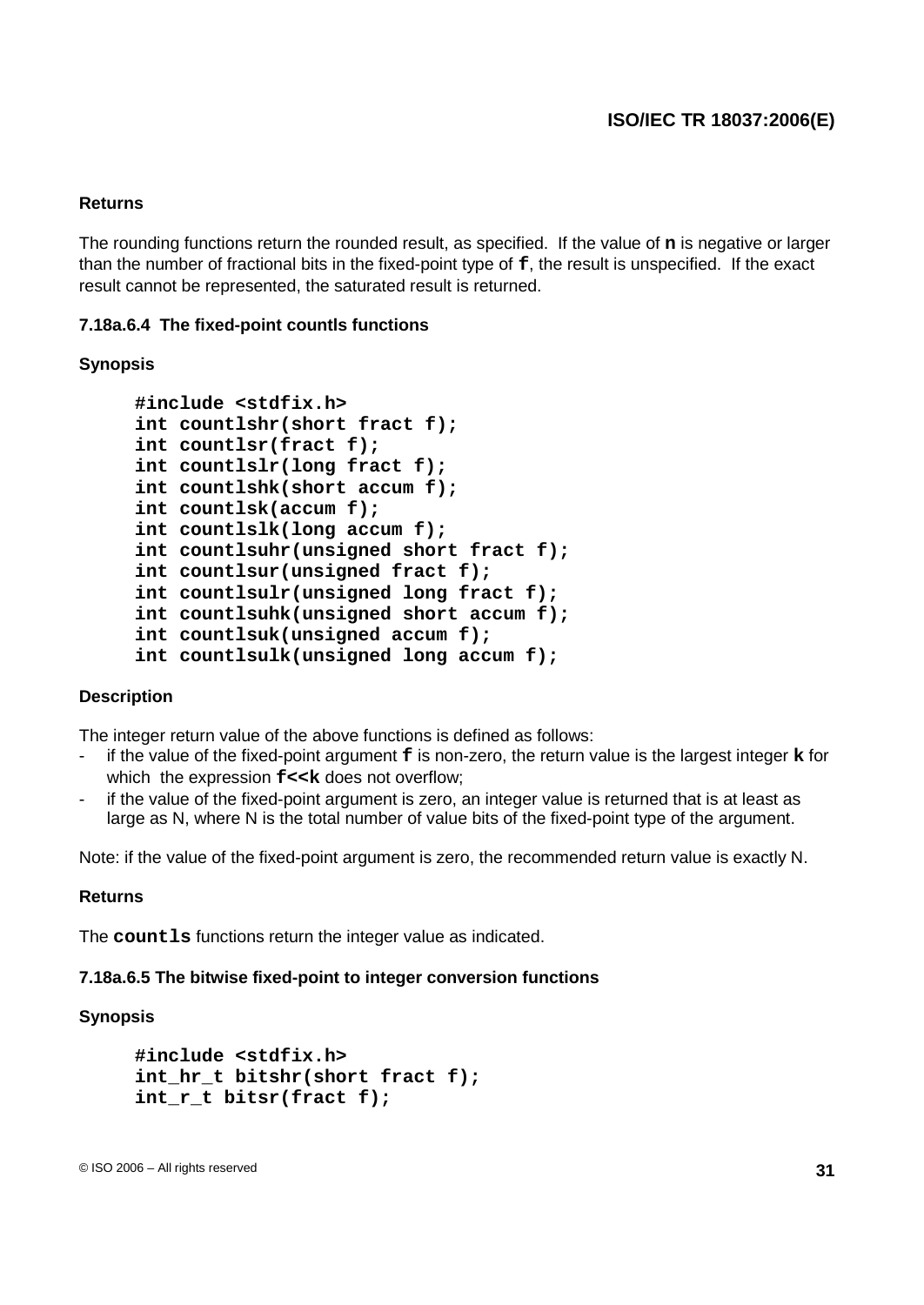```
int_lr_t bitslr(long fract f);
int_hk_t bitshk(short accum f);
int_k_t bitsk(accum f);
int_lk_t bitslk(long accum f);
uint_uhr_t bitsuhr(unsigned short fract f);
uint_ur_t bitsur(unsigned fract f);
uint_ulr_t bitsulr(unsigned long fract f);
uint_uhk_t bitsuhk(unsigned short accum f);
uint_uk_t bitsuk(unsigned accum f);
uint_ulk_t bitsulk(unsigned long accum f);
```
### **Description**

The above functions return an integer value equal to the fixed-point value of  $\texttt{f}$  multiplied by  $2^{\textsf{F}},$ where F is the number of fractional bits in the type of **f**. The result type is an integer type big enough to hold all valid result values for the given fixed-point argument type. For example, if the fract type has 15 fractional bits, then after the declaration

**fract a = 0.5;**

the value of  $\text{bitsr(a)}$  is 0.5  $*$  2 $\text{A}$ 15 = 0x4000.

#### **Returns**

The above functions return the value of the argument as an integer bit pattern as indicated.

#### **7.18a.6.6 The bitwise integer to fixed-point conversion functions**

```
#include <stdfix.h>
short fract hrbits(int_hr_t n);
fract rbits(int_r_t n);
long fract lrbits(int_lr_t n);
short accum hkbits(int_hk_t n);
accum kbits(int_k_t n);
long accum lkbits(int_lk_t n);
unsigned short fract uhrbits(uint_uhr_t n);
unsigned fract urbits(uint_ur_t n);
unsigned long fract ulrbits(uint_ulr_t n);
unsigned short accum uhkbits(uint_uhk_t n);
unsigned accum ukbits(uint_uk_t n);
unsigned long accum ulkbits(uint_ulk_t n);
```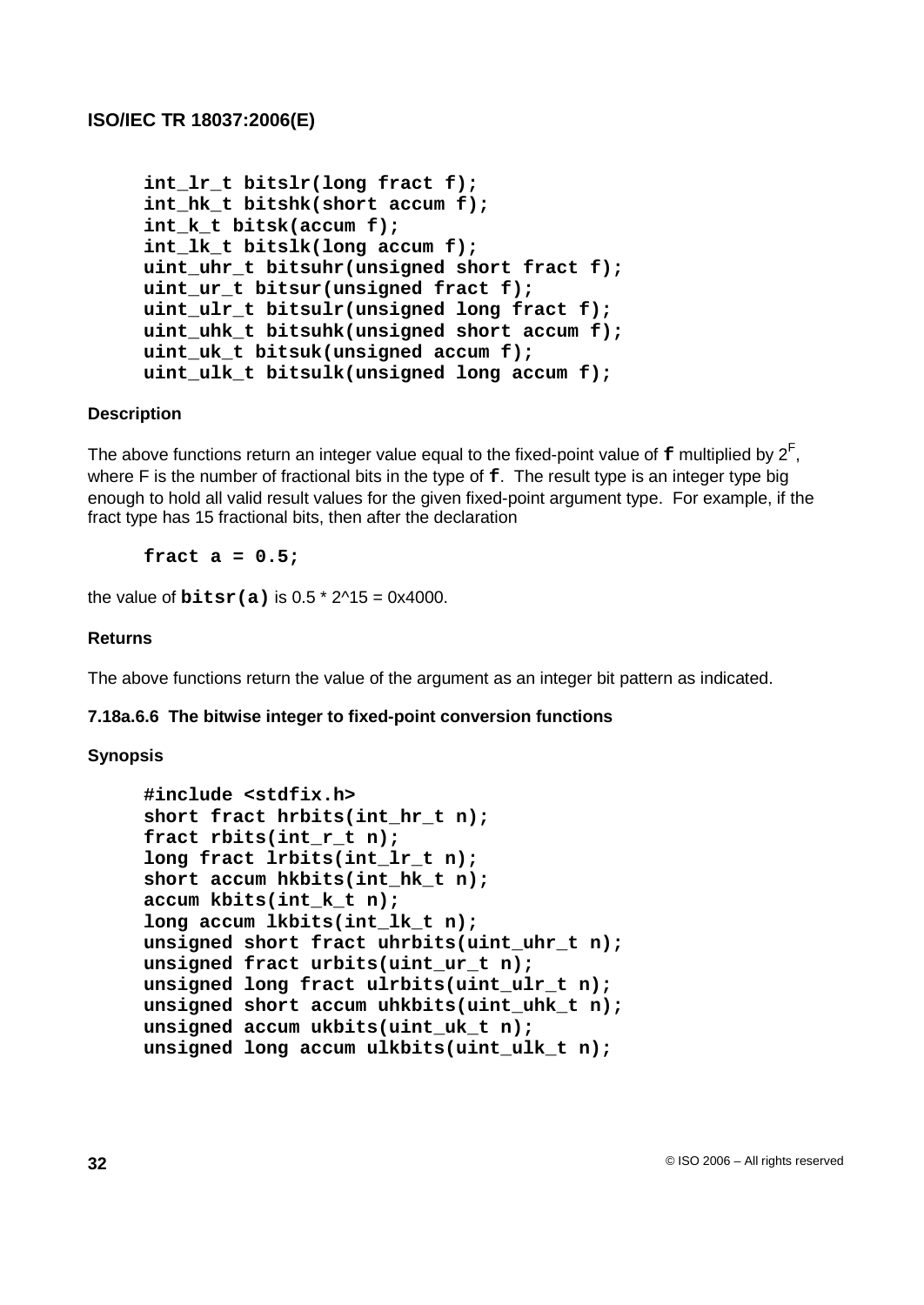#### **Description**

The above functions return an fixed-point value equal to the integer value of the argument divided by 2<sup>F</sup>, where F is the number of fractional bits in the fixed-point result type of the function. For example, if **fract** has 15 fractional bits, then the value of **rbits(0x2000)** is 0.25.

#### **Returns**

The above functions return the indicated value.

### **7.18a.6.7 Type-generic fixed-point functions**

For each of the fixed-point absolute value functions in 7.18a.6.2, the fixed-point rounding functions in 7.18a.6.3 and the fixed-point countls functions in 7.18a.6.4, a type-generic macro is defined as follows:

|                                          | type-generic macro |
|------------------------------------------|--------------------|
| the fixed-point absolute value functions | absfx              |
| the fixed-point rounding functions       | roundfx            |
| the fixed-point countls functions        | countlsfx          |

For each macro, use of the macro invokes the function whose corresponding type and type domain is the fixed-point type of the first generic argument. If the type of the first generic argument is not a fixed-point type, the behavior is undefined

#### **7.18a.6.8 Numeric conversion functions**

```
#include <stdfix.h>
short fract strtofxhr(const char * restrict nptr,
     char ** restrict endptr);
fract strtofxr(const char * restrict nptr,
    char ** restrict endptr);
long fract strtofxlr(const char * restrict nptr,
    char ** restrict endptr);
short accum strtofxhk(const char * restrict nptr,
    char ** restrict endptr);
accum strtofxk(const char * restrict nptr,
    char ** restrict endptr);
long accum strtofxlk(const char * restrict nptr,
    char ** restrict endptr);
```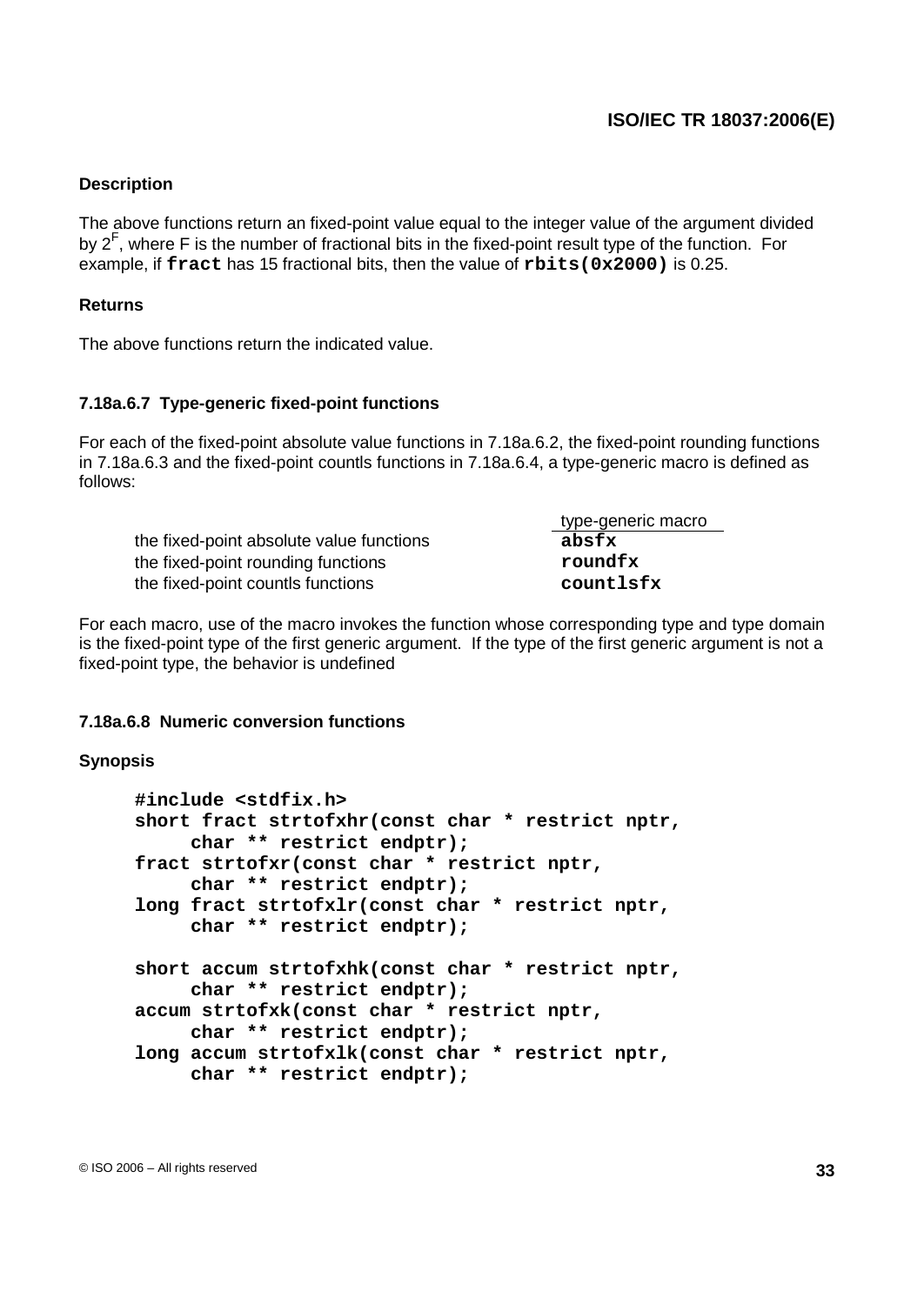```
unsigned short fract strtofxuhr(const char * restrict nptr,
     char ** restrict endptr);
unsigned fract strtofxur(const char * restrict nptr,
     char ** restrict endptr);
unsigned long fract strtofxulr(const char * restrict nptr,
     char ** restrict endptr);
unsigned short accum strtofxuhk(const char * restrict nptr,
     char ** restrict endptr);
unsigned accum strtofxuk(const char * restrict nptr,
     char ** restrict endptr);
unsigned long accum strtofxulk(const char * restrict nptr,
     char ** restrict endptr);
```
### **Description**

The **strtofxhr**, **strtofxr**, **strtofxlr**, **strtofxhk**, **strtofxk**, **strtofxlk**, **strtofxuhr**, **strtofxur**, **strtofxulr**, **strtofxuhk**, **strtofxuk** and **strtofxulk** functions convert the initial portion of the string pointed to by **nptr** to **short fract**, **fract**, **long fract**, **short accum**, **accum**, **long accum**, **unsigned short fract**, **unsigned fract**, **unsigned long fract**, **unsigned short accum**, **unsigned accum**, and **unsigned long accum** representation, respectively. First, they decompose the input string into three parts: an initial, possibly empty, sequence of white-space characters (as specified by the **isspace** function), a subject sequence resembling a fixed -point constant; and a final string of one or more unrecognized characters, including the terminating null character of the input string. Then, they attempt to convert the subject sequence to a fixed-point number, and return the result.

The expected form of the subject sequence is an optional plus or minus sign, then one of the following:

- a nonempty sequence of decimal digits optionally containing a decimal-point character, then an optional exponent part as defined in 6.4.4.3;
- a **0x** or **0X**, then a nonempty sequence of hexadecimal digits optionally containing a decimalpoint character, then an optional binary exponent part as defined in 6.4.4.3.

The subject sequence is defined as the longest initial subsequence of the input string, starting with the first non-white-space character, that is of the expected form. The subject sequence contains no characters if the input string is not of the expected form.

If the subject sequence has the expected form for a fixed-point number, the sequence of characters starting with the first digit or the decimal-point character (whichever occurs first) is interpreted as a fixed-point constant according to the rules of 6.4.4.3, except that the decimal-point character is used in place of a period, and that if neither an exponent part nor a decimal-point character appears in a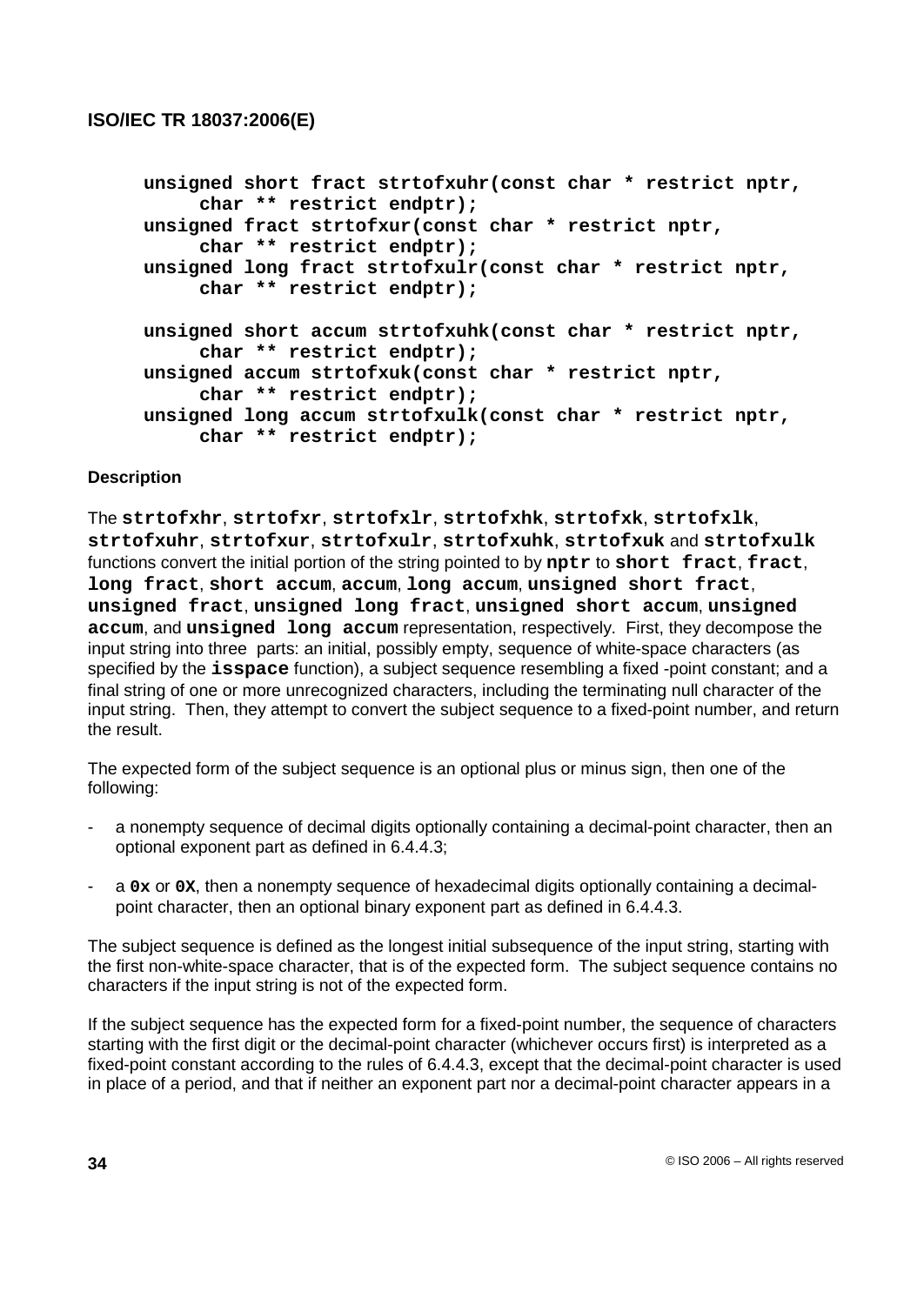decimal fixed-point number, or if a binary exponent part does not appear in a hexadecimal fixedpoint number, an exponent part of the appropriate type with value zero is assumed to follow the last digit in the string. If the subject sequence begins with a minus sign, the sequence is interpreted as negated. A pointer to the final string is stored in the object pointed to by **endptr**, provided that **endptr** is not a null pointer.

The value resulting from the conversion is rounded as necessary in an implementation-defined manner.

In other than the **"C"** locale, additional locale-specific subject sequence forms may be accepted.

If the subject sequence is empty or does not have the expected form, no conversion is performed; the value of **nptr** is stored in the object pointed to by **endptr**, provided that **endptr** is not a null pointer.

#### **Returns**

The functions return the converted value, if any. If no conversion could be performed, zero is returned. If the correct value is outside the range of representable values, a saturated result is returned (according to the return type and sign of the value), and the value of the macro ERANGE is stored in errno.

**Clause 7.19.6.1 - The fprintf function**, paragraph 4, third bullet, change begin of first sentence to

An optional precision that gives the minimum number of digits to appear for the **d**, **i**, **o**, **u**, **x**, and **X** conversions, the number of digits to appear after the decimal-point character for **a**, **A**, **e**, **E**, **f**, **F**, **r**, **R**, **k** and **K** conversions, . . .

**Clause 7.19.6.1 - The fprintf function**, paragraph 6, the '**#**' bullet, change begin of fourth sentence to

For **a**, **A**, **e**, **E**, **f**, **F**, **g**, **G**, **r**, **R**, **k** and **K** conversions, . . .

**Clause 7.19.6.1 - The fprintf function**, paragraph 6, the '**o**' bullet, change begin of first sentence to

For **d**, **i**, **o**, **u**, **x**, **X**, **a**, **A**, **e**, **E**, **f**, **F**, **g**, **G**, **r**, **R**, **k** and **K** conversions, . . .

**Clause 7.19.6.1 - The fprintf function**, paragraph 7, the '**h**' bullet, add before last semicolon:

that a following **r**, **R**, **k** or **K** conversion specifier applies to a short fixed-point type argument.

**Clause 7.19.6.1 - The fprintf function**, paragraph 7, the '**l** (ell)' bullet, add before last semicolon:

that a following **r**, **R**, **k** or **K** conversion specifier applies to a fixed-point type argument;

**Clause 7.19.6.1 - The fprintf function**, paragraph 8, add new bullet before the '**c**' bullet: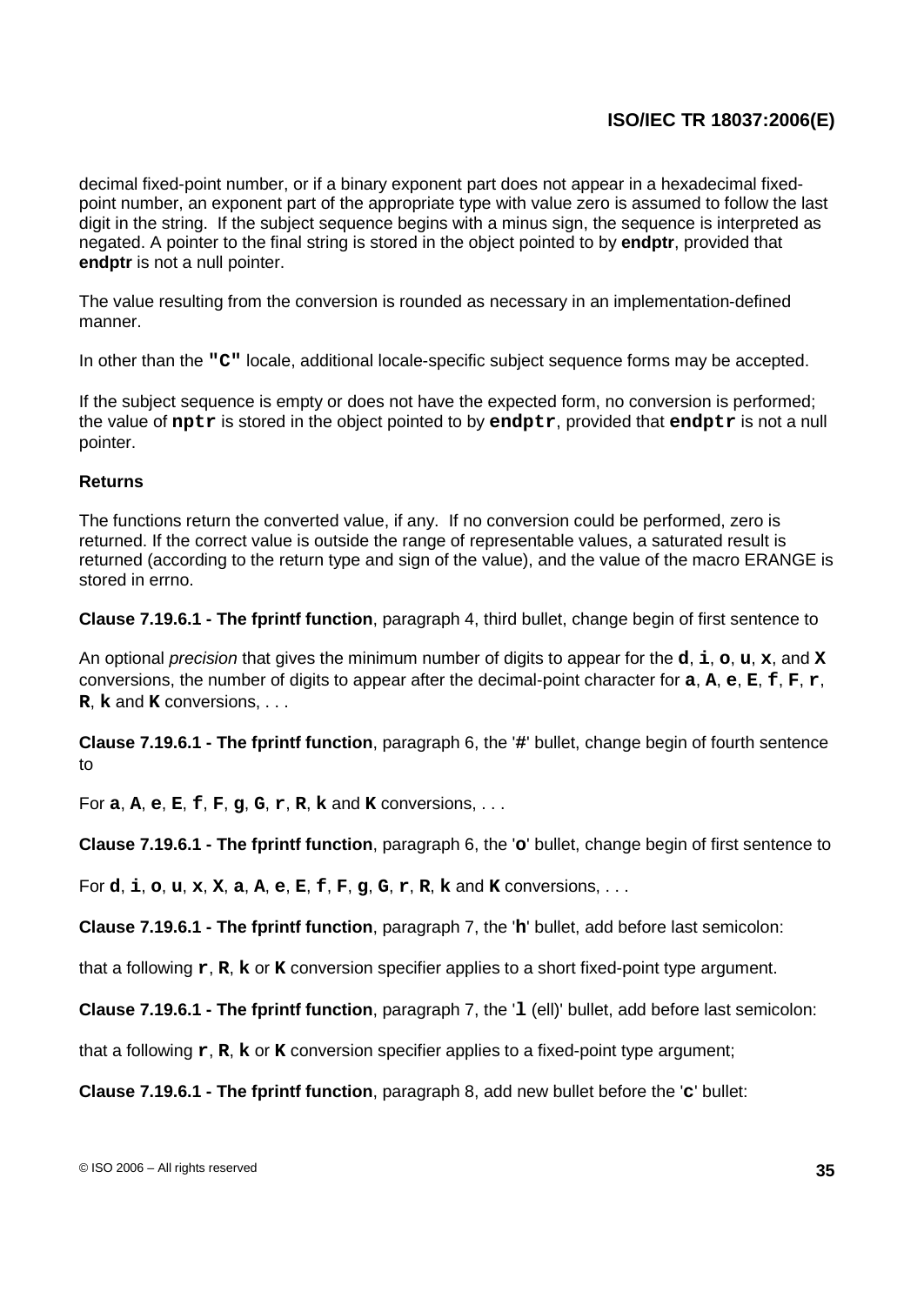**r**, **R**, **k**, **K** A signed fixed-point fract type (**r**), an unsigned fract type (**R**), a signed accum type (**k**) or an unsigned accum type (**K**) representing a fixed-point number is converted to decimal notation in the style [-]ddd.ddd, where the number of digits after the decimalpoint character is equal to the precision specification. If the precision is missing, it is taken as 6; if the precision is zero and the **#** flag is not specified, no decimal-point character appears. If a decimal-point character appears, at least one digit appears before it. The value is rounded to the appropriate number of digits.

**Clause 7.19.6.1 - The fprintf function**, paragraph 13, change beginning of first sentence to

For **e**, **E**, **f**, **F**, **g**, **G**, **r**, **R**, **k** and **K** conversions, . . .

**Clause 7.19.6.2 - The fscanf function**, paragraph 11, the '**h**' bullet, add at the end of the first sentence:

or that a following **r**, **R**, **k** or **K** conversion specifier applies to an argument with type pointer to short fixed-point type.

**Clause 7.19.6.2 - The fscanf function**, paragraph 11, the '**l** (ell)' bullet, insert after last semicolon:

that a following **r**, **R**, **k** or **K** conversion specifier applies to an argument with type pointer to long fixed-point type;

**Clause 7.19.6.2 - The fscanf function**, paragraph 12, add new bullet before the '**c**' bullet:

**r**, **R**, **k**, **K** Matches an optionally signed fixed-point number, whose format is the same as expected for the subject sequence of the **strtofxfx** functions. The corresponding argument shall be a pointer to a signed fract type (**r**), a pointer to an unsigned fract type (**R**), a pointer to a signed accum type (**k**), or a pointer to an unsigned fract type (**K**).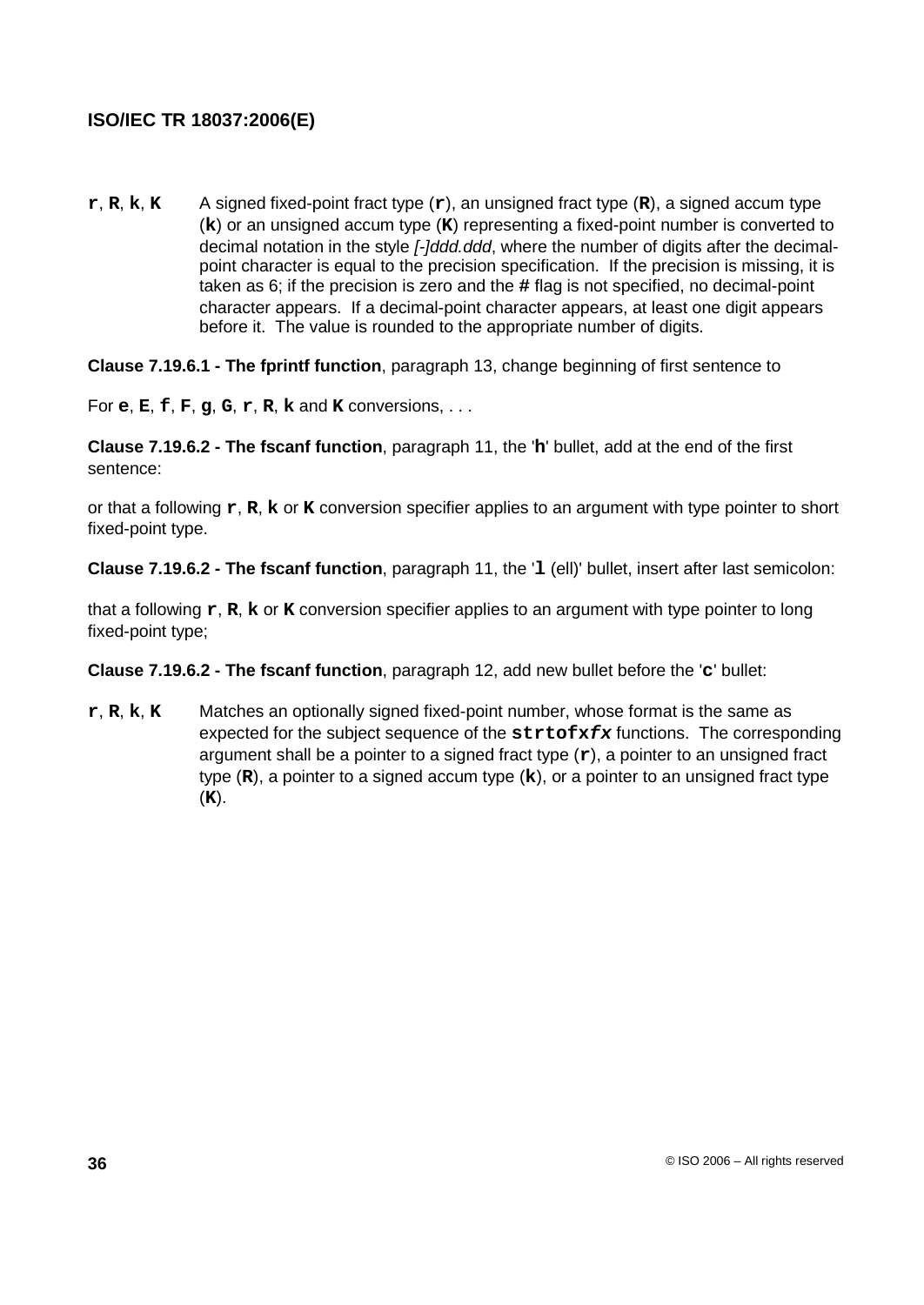## **5 Named address spaces and named-register storage classes**

### **5.1 Overview and principles of named address spaces**

### **5.1.1 Additional address spaces**

Embedded applications are often implemented on processors with multiple independent address spaces. An embedded processor may have separate address spaces, for example, for a generalpurpose memory, for smaller, faster memories, for code and constant data, and for I/O accesses. Typically, the distinction between various address spaces is built into the processor's instruction set, with accesses to different spaces requiring distinctly different instructions. For more discussion on address spaces, see Annex B of this Technical Report.

ISO/IEC 9899:1999 stipulates that all objects are allocated in a single, common address space. For the purpose of this Technical Report, the C language is extended to support additional address spaces. When not specified otherwise, objects are allocated by default in a *generic* address space, which corresponds to the single address space of ISO/IEC 9899:1999. In addition to the generic address space, an implementation may support other, named address spaces. Objects may be allocated in these alternate address spaces, and pointers may be defined that point to objects in these address spaces. It is intended that pointers into an address space only need be large enough to support the range of addresses in that address space.

The named address space approach, as described in this clause, enables application portability between systems with similar memory configurations. This portability is at source code level, and not at binary or execution level.

## **5.1.2 Address-space type qualifiers**

Each address space other than the generic one has a unique name in the form of an identifier. Address space names are ordinary identifiers, sharing the same name space as variables and typedef names. Any such names follow the same rules for scope as other ordinary identifiers (such as typedef names). An implementation may provide an implementation-defined set of intrinsic address spaces that are, in effect, predefined at the start of every translation unit. The names of intrinsic address spaces must be reserved identifiers (beginning with an underscore and an uppercase letter or with two underscores). An implementation may also optionally support a means for new address space names to be defined within a translation unit.

An address space name can be used in a declaration to specify the address space in which an object will be allocated. The C syntax for type qualifiers is extended to include an address space name as a valid type qualifier. If the type of an object is qualified by an address space name, the object is allocated in the specified address space; otherwise, the object is allocated in the generic address space. Note that, since a function is not an object, address-space type qualifiers cannot be used with functions.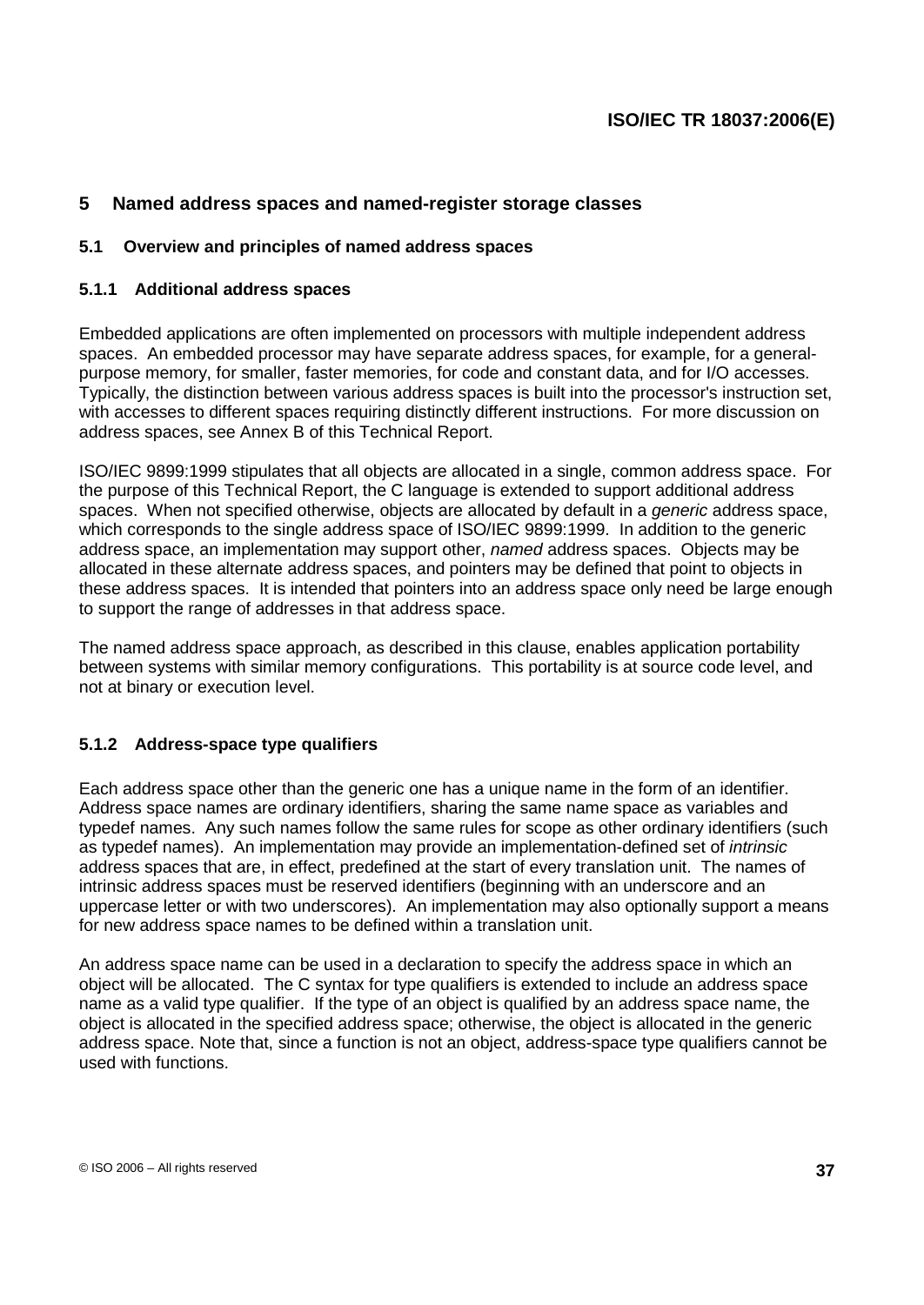Example:

If an implementation provides intrinsic address spaces with names **\_X** and **\_Y**, the following are valid declarations:

```
_X char a, b, c;
     // Declares three characters in address space _X
_X const int *p;
     // Declares a pointer in the generic address space
     // that points to a constant int object in
     // address space _X
_X struct { int a; char b; } *_Y q;
     // Declares a pointer in address space _Y that points
     // to a structure in address space _X
```
There are some constraints on the use of address-space type qualifiers. The most significant constraint is that an address space name cannot be used to qualify an object that has automatic storage duration. This implies, in particular, that variables declared inside a function cannot be allocated in a named address space unless they are also explicitly declared as **static** or **extern**.

For the examples above, the declarations of **a**, **b**, **c**, and **q** would have to be outside any function to be valid. The declaration of **p** would be acceptable within a function, because **p** itself would be in the generic address space.

Other limitations are detailed in clause 5.3 below.

## **5.1.3 Address space nesting and rules for pointers**

Address spaces may overlap in a nested fashion. For any two address spaces, either the address spaces must be disjoint, they must be equivalent, or one must be a subset of the other. Other forms of overlapping are not permitted. If an object is in address space A and A is a subset of address space B, the object is simultaneously in address space B.

An implementation must define the relationship between all pairs of address spaces. (The complete set of address spaces includes the generic address space plus any address spaces that may be defined within a translation unit, if the implementation supports such definitions within a program.) There is no requirement that named address spaces (intrinsic or otherwise) be subsets of the generic address space.

As determined by its type, every pointer points into a specific address space, either the generic address space or a named address space. A pointer into an address space can only point to locations in that address space (including any subset address spaces).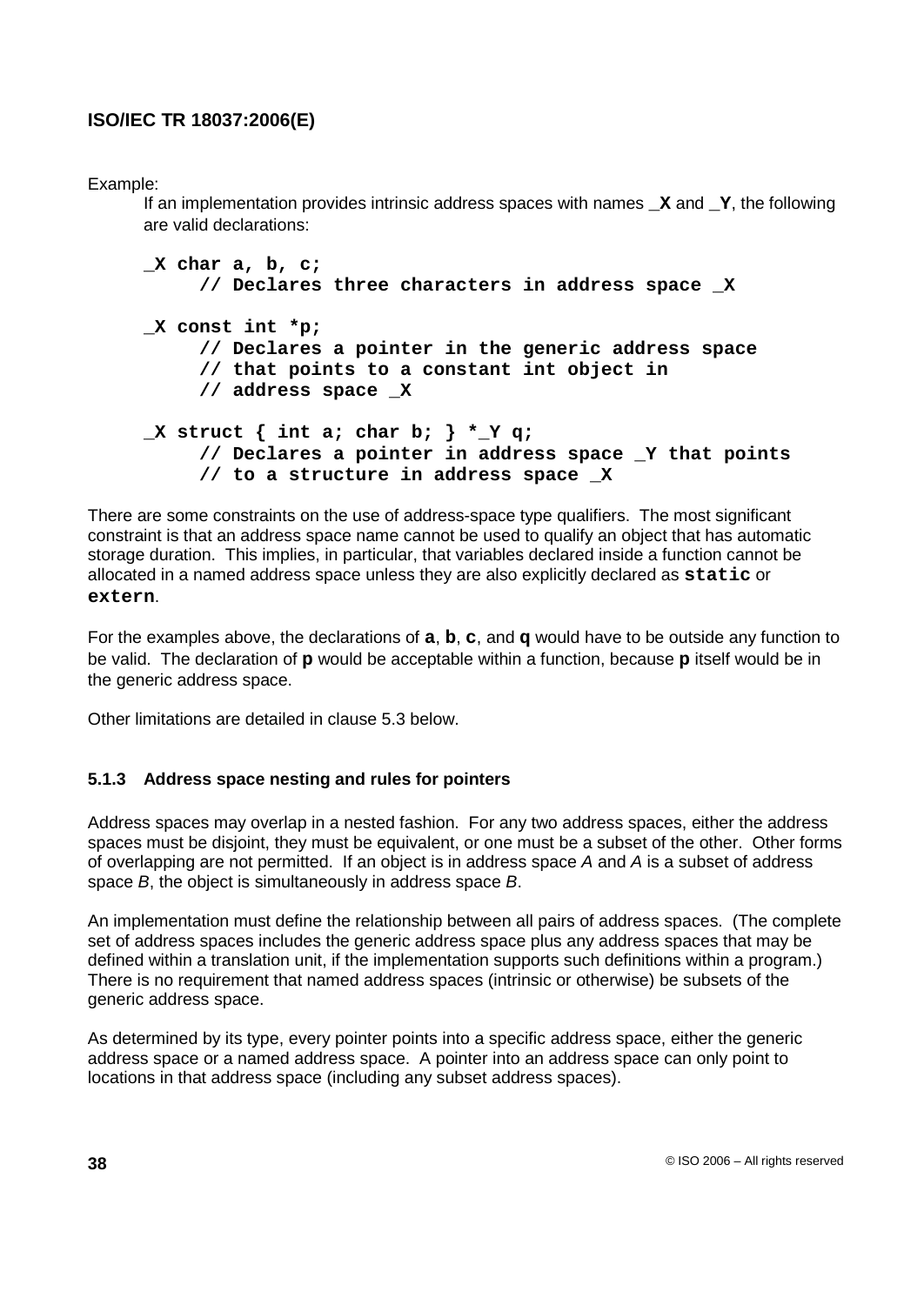A non-null pointer into an address space A can be cast to a pointer into another address space B, but such a cast is undefined if the source pointer does not point to a location in B. Note that if A is a subset of  $B$ , the cast is always valid; however, if  $B$  is a subset of  $A$ , the cast is valid only if the source pointer refers to a location in B. A null pointer into one address space can be cast to a null pointer into any overlapping address space.

If a pointer into address space  $A$  is assigned to a pointer into a different address space  $B$ , a constraint requires that A be a subset of B. (As usual, this constraint can be circumvented by a cast of the source pointer before the assignment.)

## **5.1.4 Standard library support**

The standard C library (ISO/IEC 9899:1999 clause 7 - Libraries) is unchanged; the library's functions and objects continue to be declared only with regard to the generic address space. One consequence is that pointers into named address spaces cannot be passed as arguments to library functions except in the special case that the named address spaces are subsets of the generic address space. Likewise, library functions such as **malloc** that allocate memory do so only for the generic address space; there are no standard functions for allocating space in other address spaces.

### **5.2 Overview and principles of named-register storage classes**

### **5.2.1 Access to machine registers**

Embedded applications sometimes need to access processor registers that are not addressable in any of the machine's address spaces. The reasons for accessing such a register might include:

- the application must manipulate the register to achieve certain side effects;
- memory is at a premium and the register is needed as a storage location; and/or
- other software (e.g., an operating system) expects certain information to be stored in the register.

For the purpose of this Technical Report, the C language is extended to permit the allocation of variables within named registers. Allocating a variable in a named register essentially establishes the variable as an alias for that register.

## **5.2.2 Named-register storage-class specifiers**

Just like named address spaces, each of the registers supported by an implementation has a unique name in the form of an identifier. Register names are ordinary identifiers, sharing the same name space as variables and typedef names. Any such names follow the same rules for scope as other ordinary identifiers (just like typedef names and address space names). An implementation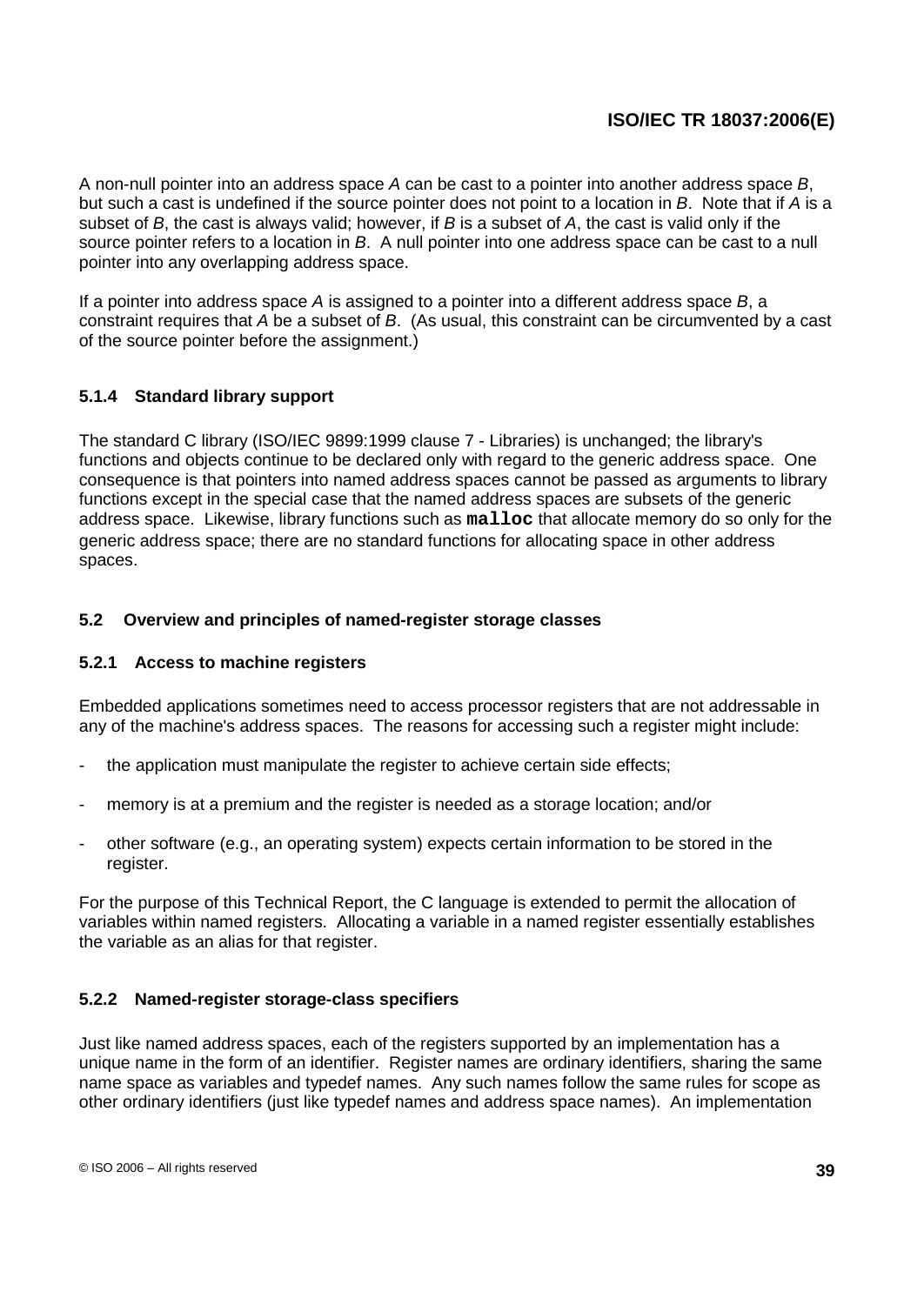may provide an implementation-defined set of intrinsic register names that are, in effect, predefined at the start of every translation unit. The names of intrinsic registers must be reserved identifiers (beginning with an underscore and an uppercase letter or with two underscores). An implementation may also optionally support a means for new register names to be defined within a translation unit.

The C syntax for storage-class specifiers is extended to include the sequence

### **register** register-name

(i.e., the **register** keyword followed by a register name identifier) as a valid storage-class specifier. Such a storage-class specifier is a named-register storage-class specifier, not to be confused with a **register** storage-class specifier which ISO/IEC 9899:1999 defines as being the **register** keyword alone.

A named-register storage-class specifier is permitted only for identifiers designating an object. Like the plain register storage class, the address-of operator **&** cannot be used to take the address of an identifier declared with a named-register storage class. However, in contrast to plain **register**, an identifier declared with a named-register storage class has external linkage and static storage duration. Thus, named-register storage classes operate more like **extern** than plain **register**.

As there is only one instance of any machine register, a program may not have in the same scope more than one identifier with the same named-register storage class. Furthermore, the type of an object declared with a named-register storage class cannot be an array and must not be of a size larger than the register itself. If the type of the object is smaller than the register, the portion of the register that actually corresponds to the declared identifier is implementation-defined.

Examples:

Assuming **\_DP** and **\_CC** are the names of intrinsic registers, the following are possible valid declarations:

```
register _DP volatile unsigned char direct_page_reg;
register _CC volatile struct {
     int is_IRQ : 1;
     int disable_FIRQ : 1;
     int half_carry : 1;
     int disable_IRQ : 1;
     int negative : 1;
     int zero : 1;
     int overflow : 1;
     int carry : 1;
} cond_reg;
```
However, a declaration associating a different identifier with one of the same registers is not permitted: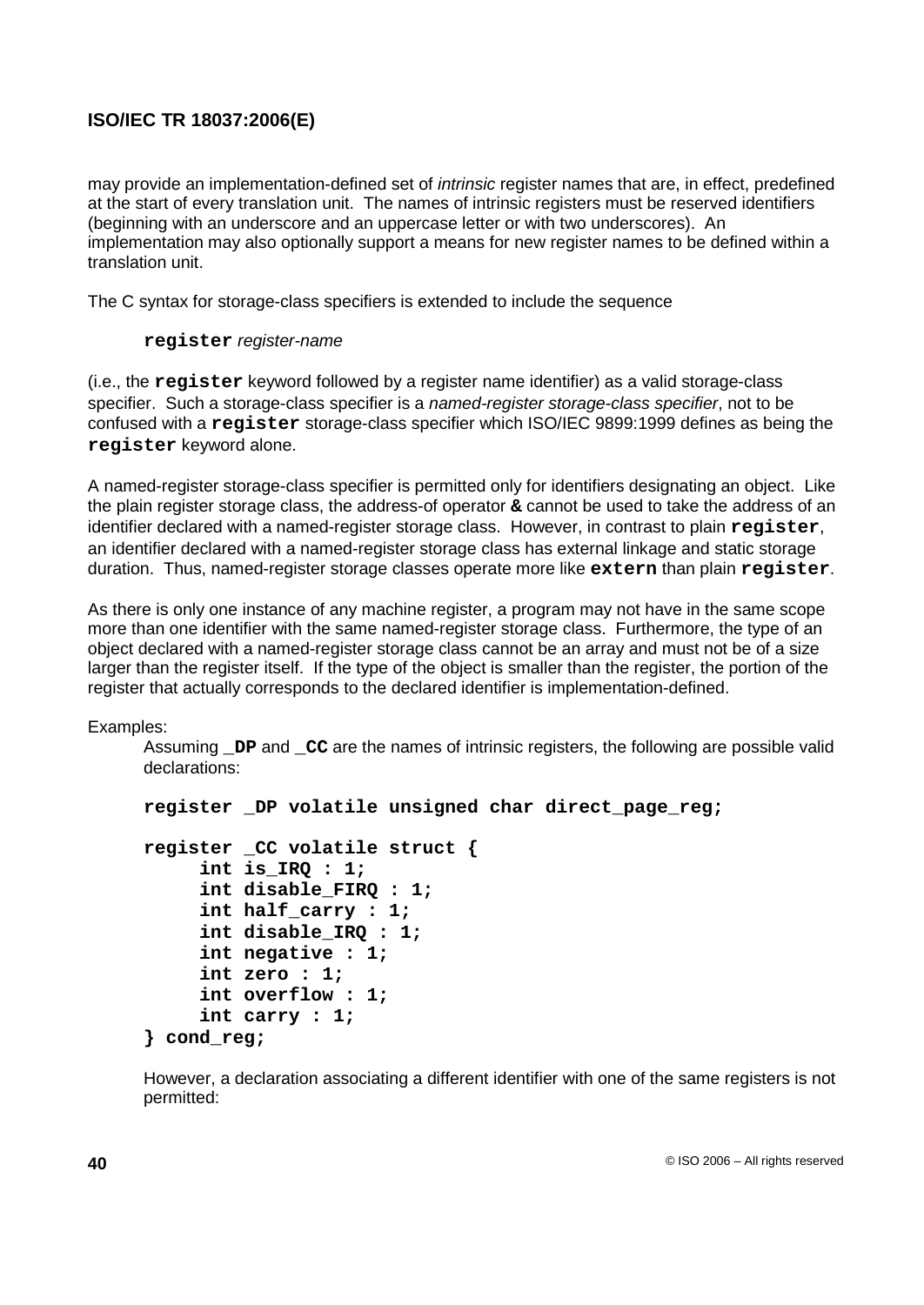```
register _DP volatile unsigned char DP_reg;
     // Not allowed; conflicts with previous declaration of
     // direct_page_reg.
```
### **5.2.3 Ensuring correct side effects via objects allocated in registers**

If reading from or writing to a register has a side effect in the machine (as is often the case for I/O registers), an object allocated in a named register may need to be declared **volatile** to ensure that accesses to the object (and hence to the register) occur as they appear in the C source code. Even then, it is important to be aware that ISO/IEC 9899:1999 (Clause 6.7.3, paragraph 6) stipulates

What constitutes an access to an object that has volatile-qualified type is implementationdefined.

Thus, in theory at least, achieving a specific sequence of reads from and writes to a physical register depends on implementation-defined behavior, even if the C object allocated in the register is declared **volatile**. In practice, to avoid this problem, the C code will likely need to be written in a conservative style.

### **5.2.4 Relationship between named registers and I/O-register designators**

Whether register names as defined above are also valid I/O-register designators as defined in clause 6 is implementation-defined. An implementation may or may not permit storage-class register names to be used as I/O-register designators in the functions of clause 6 such as **iord** and **iowr**. In particular, although an implementation may support the basic I/O hardware addressing of clause 4, it might at the same time not provide any intrinsic named registers or any means by which other named registers can be declared in a program.

### **5.3 Detailed changes to ISO/IEC 9899:1999**

This clause details the modifications to ISO/IEC 9899:1999 needed to incorporate the functionality of named address spaces and named-register storage classes overviewed in Clauses 5.1 and 5.2 of this Technical Report. The changes listed in this clause are limited to syntax and semantics; examples, (forward) references and other descriptive information are omitted. The modifications are ordered according to the clauses of ISO/IEC 9899:1999 to which they refer. If a clause of ISO/IEC 9899:1999 is not mentioned, no changes to that clause are needed. New clauses are indicated with **(NEW CLAUSE)**, however resulting changes in the existing numbering are not indicated; the clause number mm.nna of new clause indicates that this clause follows immediately clause mm.nn at the same level.

**Clause 6.2.1 - Scopes of identifiers**, change the first sentence of paragraph 1 to: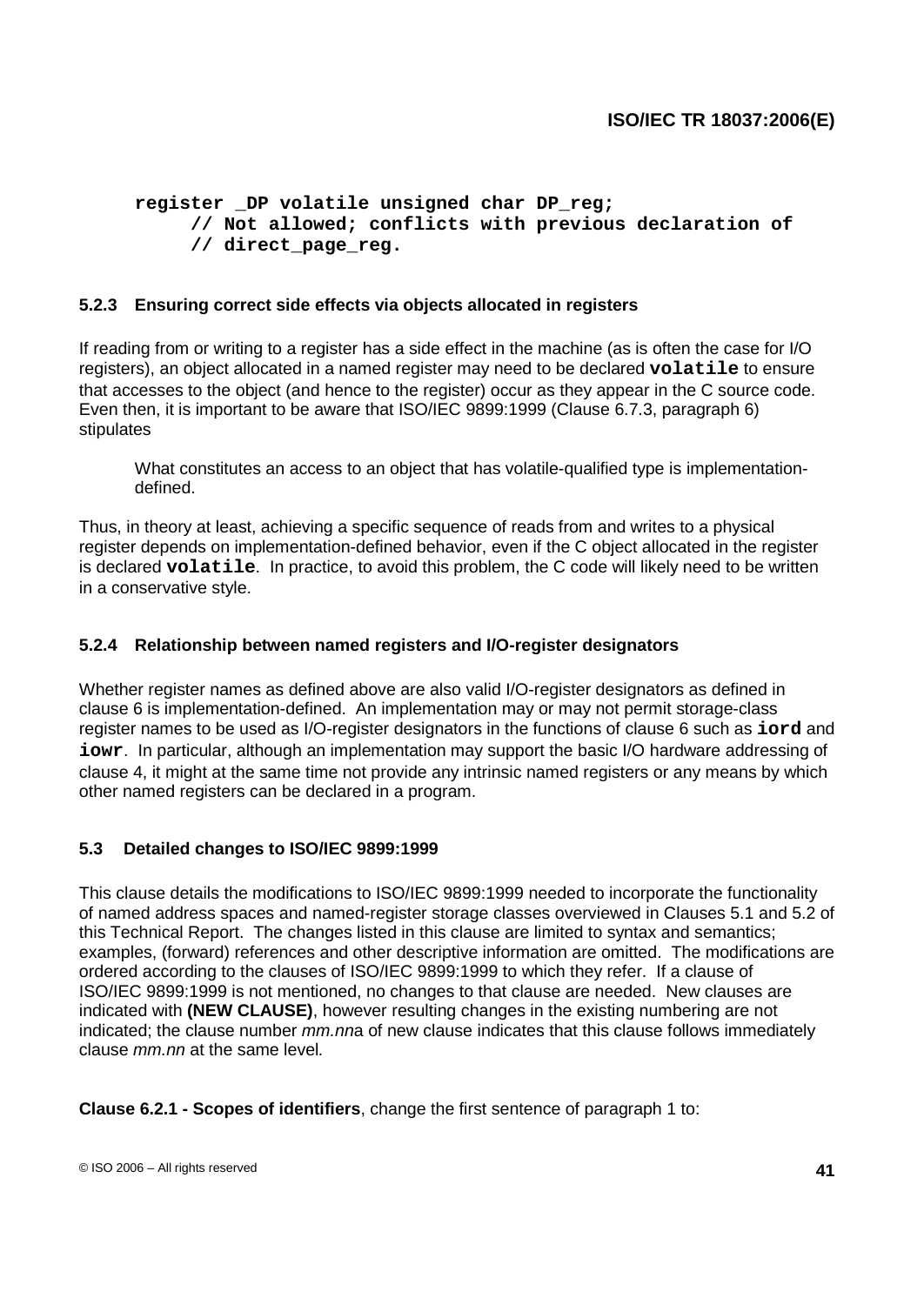An identifier can denote an object; a function; an address space; a named register; a tag or a member of a structure, union, or enumeration; a typedef name; a label name; a macro name; or a macro parameter.

### **Clause 6.2.1 - Scopes of identifiers**, replace the first two sentences of paragraph 4 with:

Every other identifier has scope determined by the placement of its declaration (in a declarator or type specifier), if any. (The names of intrinsic address spaces and intrinsic registers are implicitly declared as specified in 6.2.4a and 6.7.1.1 below.) If the identifier is implicitly declared, or if the declarator or type specifier that declares the identifier appears outside of any block or list of parameters, the identifier has file scope, which terminates at the end of the translation unit.

### **Clause 6.2.1 - Scopes of identifiers**, add at the start of paragraph 7:

Identifiers that are implicitly declared have scope that begins at the start of a translation unit.

**Clause 6.2.2 - Linkages of identifiers**, add a new paragraph between existing paragraphs 3 and 4:

If the declaration of an identifier contains a named-register storage-class specifier, the identifier has external linkage.

## **Clause 6.2.2 - Linkages of identifiers**, change paragraph 6 to:

The following identifiers have no linkage: an identifier declared to be anything other than an object or a function; an identifier declared to be a function parameter; a block scope identifier for an object declared without either a named-register storage-class specifier or the storage-class specifier **extern**.

## **Clause 6.2.4a - Address spaces (NEW CLAUSE)**

Objects are allocated in one or more address spaces. A unique generic address space always exists. Every address space other than the generic one has a unique name in the form of an identifier. Address spaces other than the generic one are called named address spaces. An object is always completely allocated into at least one address space. Unless otherwise specified, objects are allocated in the generic address space.

Some (possibly empty) implementation-defined set of named address spaces are intrinsic. The name of an intrinsic address space shall begin with an underscore and an uppercase letter or with two underscores (and hence is a reserved identifier as defined in 7.1.3). There is no declaration for the name of an intrinsic address space in a translation unit; the identifier is *implicitly declared* with a scope covering the entire translation unit.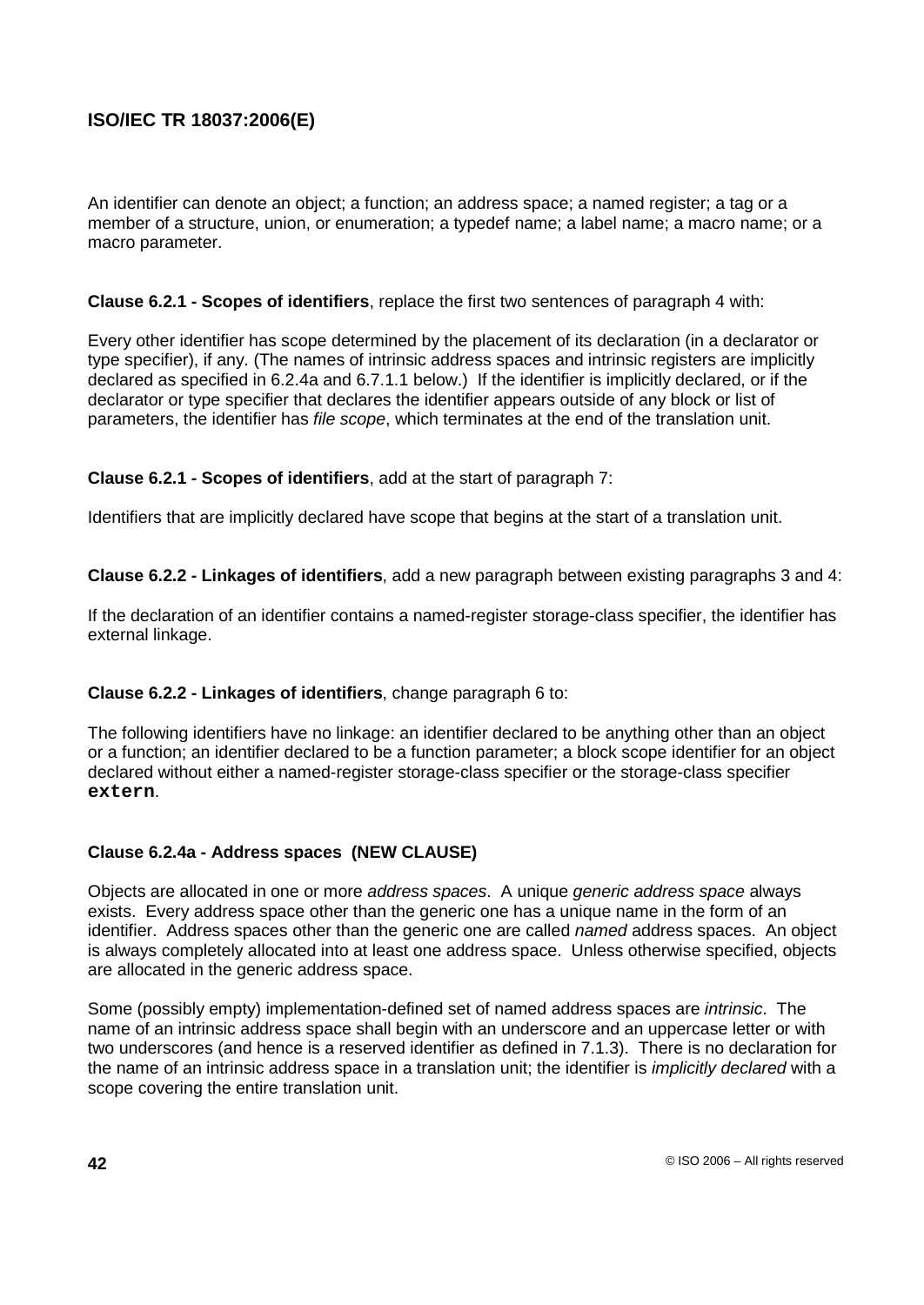An implementation may optionally support an implementation-defined syntax for declaring other (not intrinsic) named address spaces.

Each address space (intrinsic or otherwise) exists for the entire execution of the program.

If address space A encloses address space  $B$ , then every location (address) within  $B$  is also within A. (Either A or B may be the generic address space.) The property of "enclosing" is transitive: if A encloses B and B encloses a third address space C, then A also encloses C. Every address space encloses itself.

For every pair of distinct address spaces A and B, it is implementation-defined whether A encloses B.

If one address space encloses another, the two address spaces overlap, and their combined address space is the one that encloses the other. If two address spaces do not overlap, they are disjoint, and no location (address) within one is also within the other. (Thus if two address spaces share a location, one address space must enclose the other.)

**Clause 6.2.5 - Types**, replace the second sentence of paragraph 25 with:

Each unqualified type has several *qualified versions* of its type,<sup>38)</sup> corresponding to the combinations of one, two, or all three of the **const**, **volatile**, and **restrict** qualifiers, and all combinations of any subset of these three qualifiers with one address space qualifier. (Syntactically, an address space qualifier is an address space name, so there is an address space qualifier for each visible address space name.)

**Clause 6.2.5 - Types**, replace paragraph 26 with three paragraphs:

The qualifiers **const**, **volatile**, and **restrict** are access qualifiers.

If type T is qualified by the address space qualifier for address space A, then "T is in A". If type T is not qualified by an address space qualifier, then  $T$  is in the generic address space. If type  $\overline{T}$  is in address space  $A$ , a pointer to  $T$  is also a "pointer into  $A$ ", and the *referenced address space* of the pointer is A.

A pointer to **void** in any address space shall have the same representation and alignment requirements as a pointer to a character type in the same address space.<sup>39)</sup> Similarly, pointers to differently access-qualified versions of compatible types shall have the same representation and alignment requirements. All pointers to structure types in the same address space shall have the same representation and alignment requirements as each other. All pointers to union types in the same address space shall have the same representation and alignment requirements as each other. Pointers to other types need not have the same representation or alignment requirements.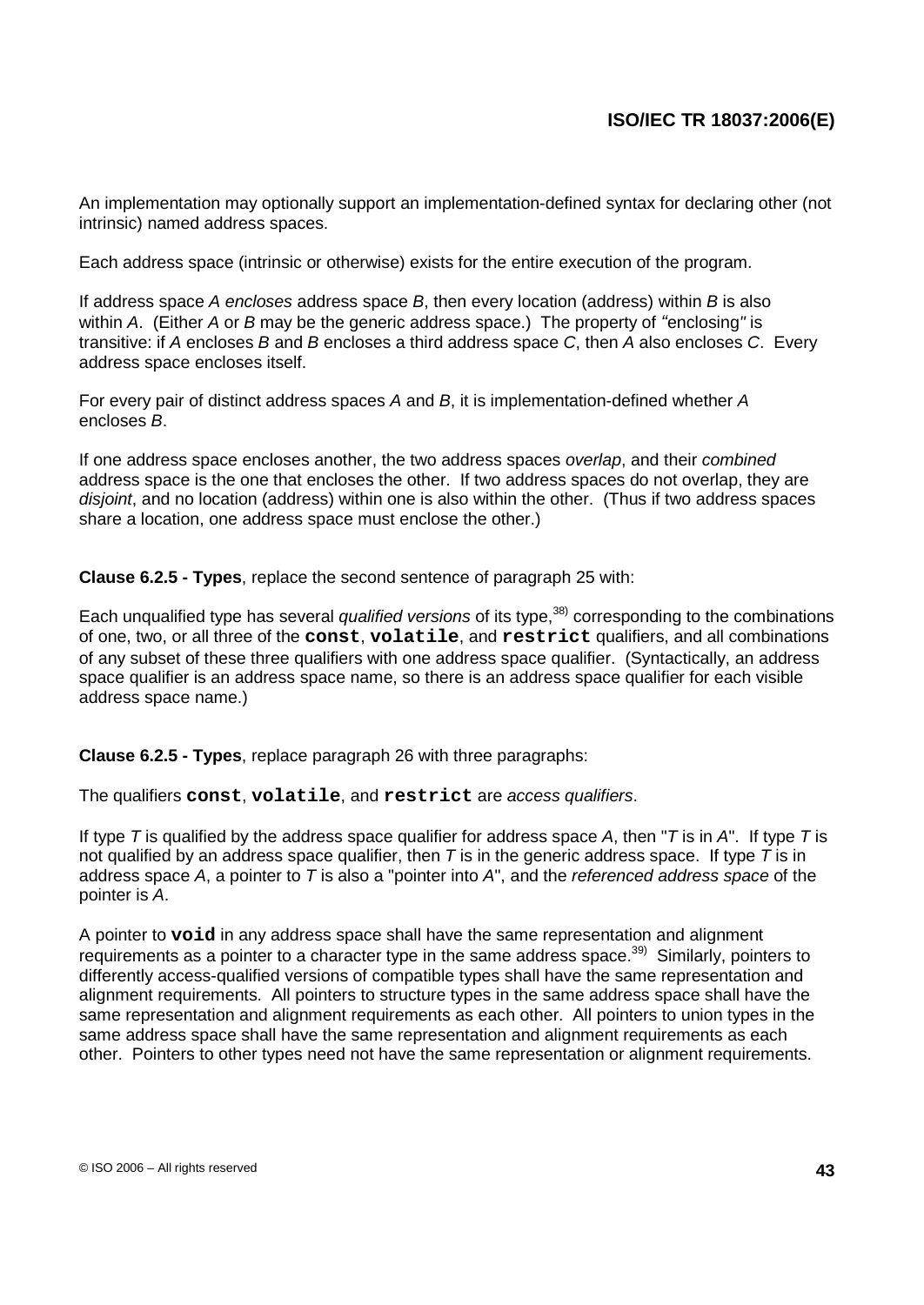**Clause 6.3.2.3 - Pointers**, replace the first two paragraphs with three paragraphs:

If, as provided below, a pointer into one address space is converted to a pointer into another address space, then unless the original pointer is a null pointer (defined below) or the location referred to by the original pointer is within the second address space, the behavior is undefined. (For the original pointer to refer to a location within the second address space, the two address spaces must overlap.)

A pointer to **void** in any address space may be converted to or from a pointer to any incomplete or object type. A pointer to any incomplete or object type in some address space may be converted to a pointer to **void** in an enclosing address space and back again; the result shall compare equal to the original pointer.

A pointer to a type may be converted to a pointer to a differently access-qualified version of the type (but with the same address-space qualifier, if any); the original and converted pointers shall compare equal.

**Clause 6.3.2.3 - Pointers**, replace the last sentence of paragraph 4 with:

If the referenced address spaces of the original and converted pointers are disjoint, the behavior is undefined. Any two null pointers whose referenced address spaces overlap shall compare equal.

**Clause 6.5 - Expressions**, replace the first two sentences of paragraph 6 with:

The effective type of an object for an access to its stored value is the declared type of the object, if any, without any address-space qualifier that the declared type may have.<sup>72)</sup> If a value is stored into an object having no declared type through an lvalue having a type that is not a character type, then the type of the lvalue, without any address-space qualifier, becomes the effective type of the object for that access and for subsequent accesses that do not modify the stored value.

**Clause 6.5.2.2 - Function calls**, change the second bullet of paragraph 6 to:

- both types are pointers to unqualified or access-qualified versions of a character type or **void** in the same address space.

**Clause 6.5.2.5 - Compound literals**, add another constraint paragraph:

If the compound literal occurs inside the body of a function, the type name shall not be qualified by an address-space qualifier.

**Clause 6.5.3.2 - Address and indirection operators**, change the end of paragraph 1 to: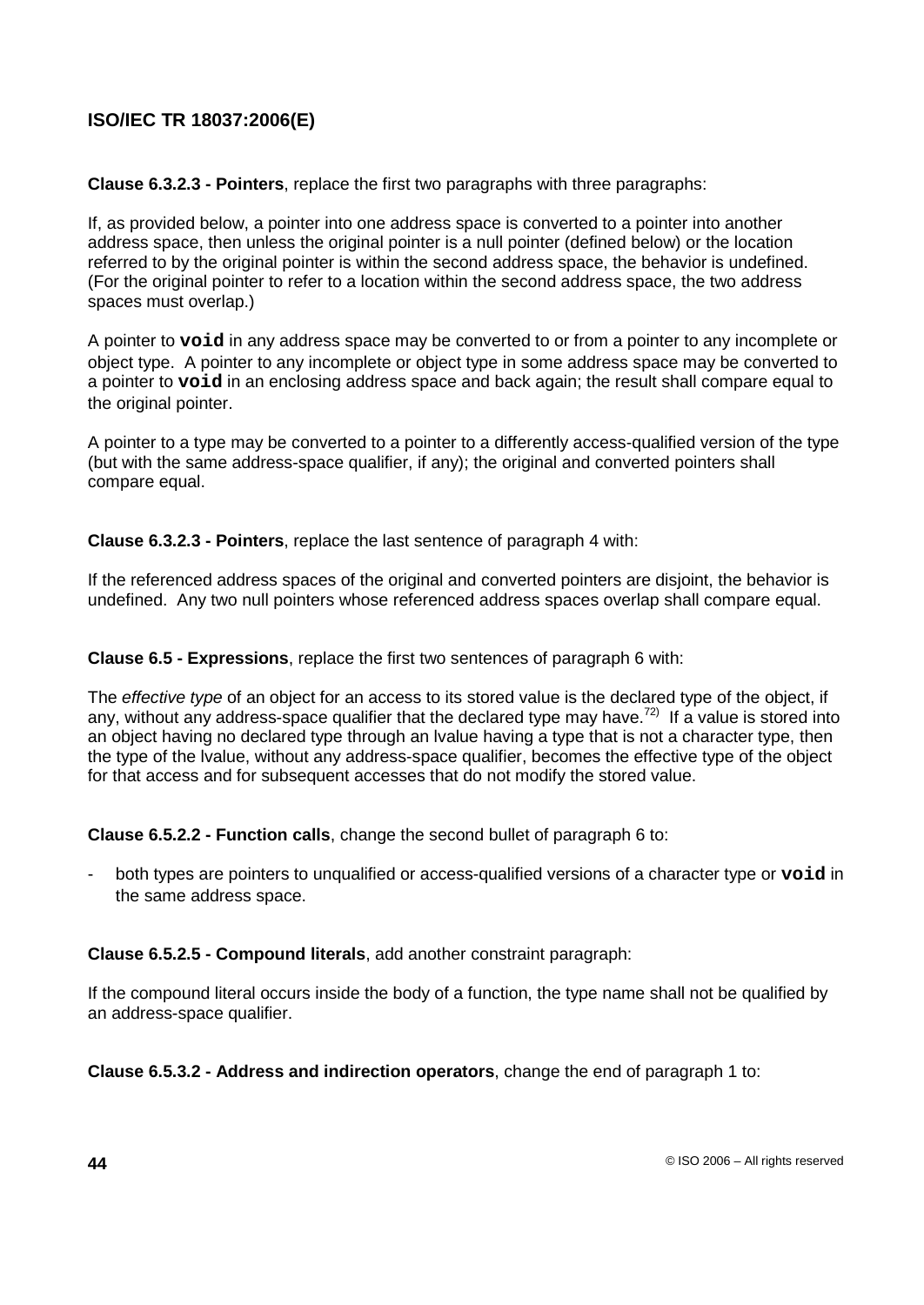... and is not declared with the **register** storage-class specifier or with a named-register storageclass specifier.

## **Clause 6.5.6 - Additive operators**, add another constraint paragraph:

For subtraction, if the two operands are pointers into different address spaces, the address spaces must overlap.

### **Clause 6.5.8 - Relational operators**, add another constraint paragraph:

If the two operands are pointers into different address spaces, the address spaces must overlap.

### **Clause 6.5.8 - Relational operators**, add a new paragraph between existing paragraphs 3 and 4:

If the two operands are pointers into different address spaces, one of the address spaces encloses the other. The pointer into the enclosed address space is first converted to a pointer to the same reference type except with any address-space qualifier removed and any address-space qualifier of the other pointer's reference type added. (After this conversion, both operands are pointers into the same address space.)

### **Clause 6.5.9 - Equality operators**, add another constraint paragraph:

If the two operands are pointers into different address spaces, the address spaces must overlap.

### **Clause 6.5.9 - Equality operators**, replace paragraph 5 with:

Otherwise, at least one operand is a pointer. If one operand is a pointer and the other is a null pointer constant, the null pointer constant is converted to the type of the pointer. If both operands are pointers, each of the following conversions is performed as applicable:

- If the two operands are pointers into different address spaces, one of the address spaces encloses the other. The pointer into the enclosed address space is first converted to a pointer to the same reference type except with any address-space qualifier removed and any addressspace qualifier of the other pointer's reference type added. (After this conversion, both operands are pointers into the same address space.)
- Then, if one operand is a pointer to an object or incomplete type and the other is a pointer to a qualified or unqualified version of **void**, the former is converted to the type of the latter.

**Clause 6.5.15 - Conditional operator**, add another constraint paragraph: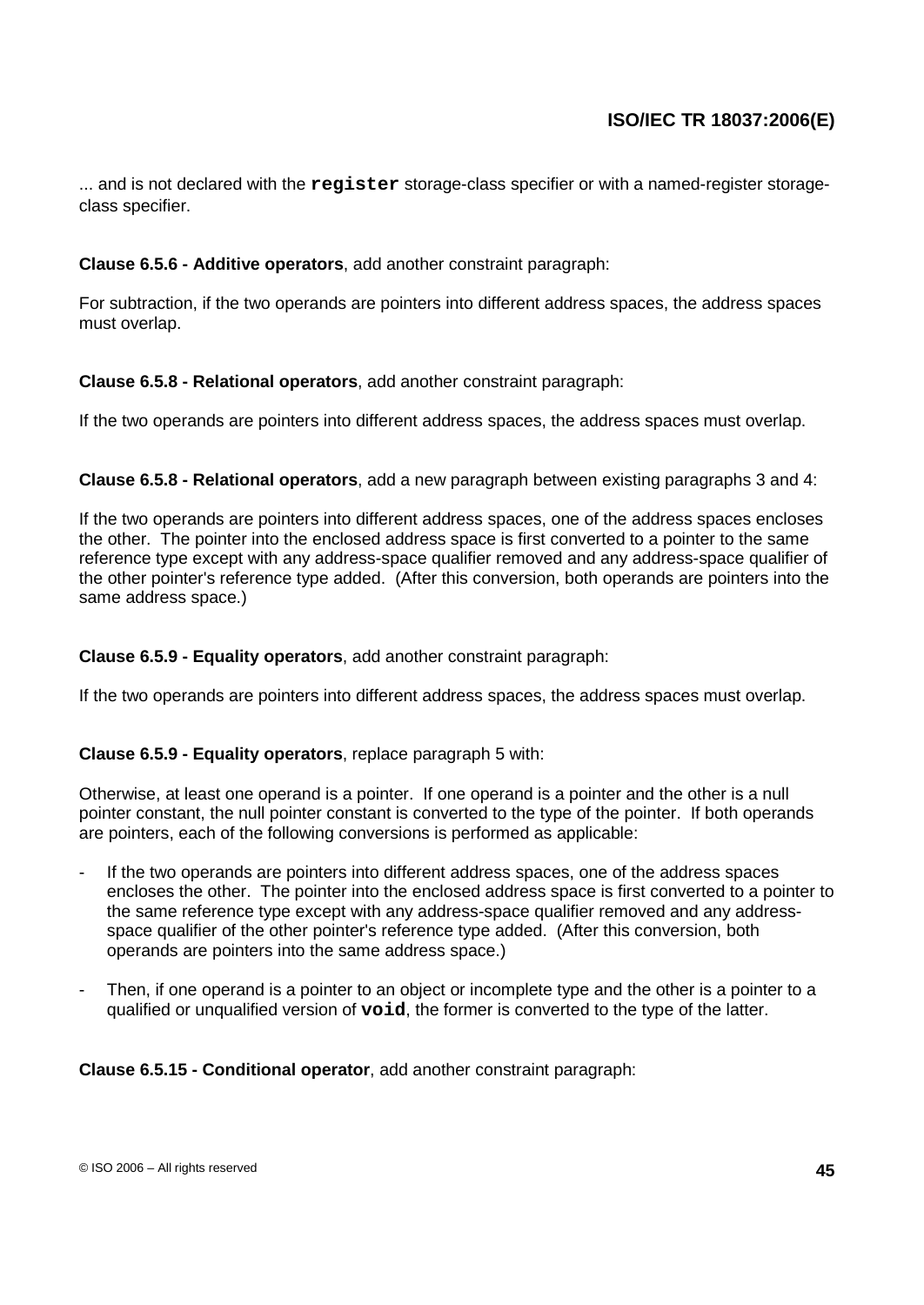If the second and third operands are pointers into different address spaces, the address spaces must overlap.

## **Clause 6.5.15 - Conditional operator**, change the first sentence of paragraph 6 to:

If both the second and third operands are pointers or one is a null pointer constant and the other is a pointer, the result type is a pointer to a type qualified with all the access qualifiers of the referenced types of both operands, and qualified with the address-space qualifier for the combined address space of the referenced address spaces of the two operands or with no address-space qualifier if the combined address space is the generic one.

**Clause 6.5.16.1 - Simple assignment**, change the third and fourth bullets of paragraph 1 to:

- both operands are pointers to qualified or unqualified versions of compatible types, the referenced address space of the left encloses the referenced address space of the right, and the referenced type of the left has all the access qualifiers of the referenced type of the right;
- one operand is a pointer to an object or incomplete type and the other is a pointer to a qualified or unqualified version of **void**, the referenced address space of the left encloses the referenced address space of the right, and the referenced type of the left has all the access qualifiers of the referenced type of the right;

**Clause 6.7.1 - Storage-class specifiers**, in paragraph 1, add to the syntax options for storageclass-specifier:

**register** register-name

register-name: identifier

**Clause 6.7 - Declarations**, add one new constraint paragraph:

A declaration containing a named-register storage-class specifier shall not contain an initializer.

**Clause 6.7.1 - Storage-class specifiers**, add three new constraint paragraphs:

A named-register storage-class specifier shall only be used in the declaration of an object. The type of an object declared with a named-register storage-class specifier shall not be an array, shall not be qualified by an address-space qualifier, and shall be of a size that is not larger than the size of the named register.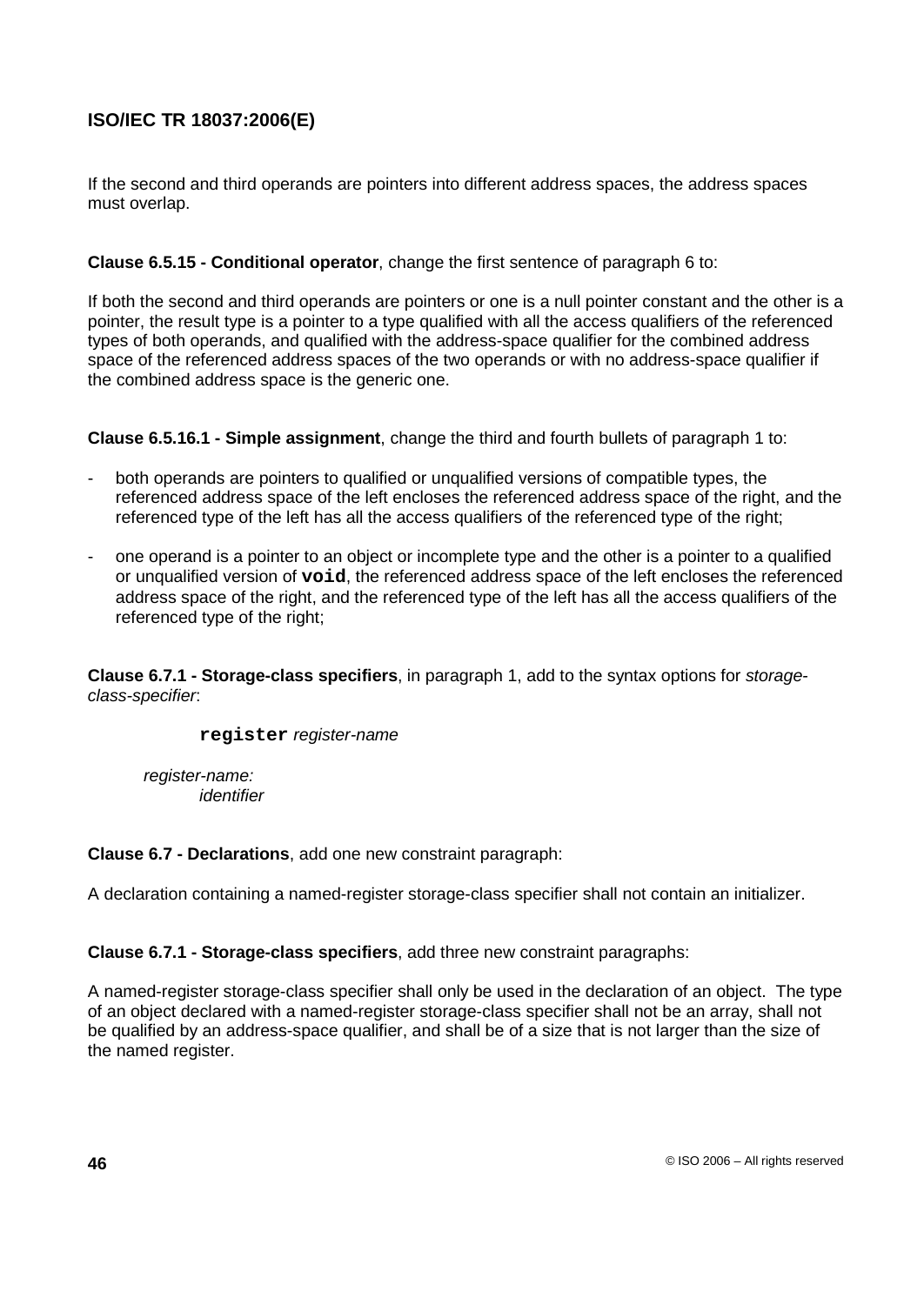If an object is declared with a named-register storage-class specifier, every declaration of that object within the same translation unit shall include the same named-register storage-class specifier.

For any named register, there shall be no more than one object declared with the named-register storage-class specifier of that name within the same scope.

**Clause 6.7.1 - Storage-class specifiers**, add a new paragraph between existing paragraphs 4 and 5:

A storage-class specifier of the syntax **register** register-name is a named-register storage-class specifier, corresponding to the given register name. Register names are discussed in 6.7.1.1.

### **Clause 6.7.1.1 - Named registers (NEW CLAUSE)**

An implementation may recognize some number of named registers, which are intended to be extraordinary storage locations that are not treated as ordinary address-space locations. Accessing the value of a named register may have additional, unspecified side effects. A named register has an implementation-defined fixed size and may or may not have an address in some address space.

Every named register has a unique name in the form of an identifier.

Some (possibly empty) implementation-defined set of named registers are *intrinsic registers*. The name of an intrinsic register shall begin with an underscore and an uppercase letter or with two underscores (and hence is a reserved identifier as defined in 7.1.3). There is no declaration for the name of an intrinsic register in a translation unit; the identifier is *implicitly declared* with a scope covering the entire translation unit.

An implementation may optionally support an implementation-defined syntax for declaring other (not intrinsic) named registers.

An object declared with a named-register storage-class specifier is allocated in the named register indicated by the specifier (thus, in effect, associating the object with the register). If the object has a size smaller than the register, the correspondence of bits between the object and the register is unspecified.

If an object is declared with a named-register storage-class specifier, every declaration of that object shall include the same named-register storage-class specifier. If more than one object in a program is declared with the same named-register storage-class specifier, the behavior is undefined.

### **Clause 6.7.2.1 - Structure and union specifiers**, add a new constraint paragraph:

Within a structure or union specifier, the type of a member shall not be qualified by an address space qualifier.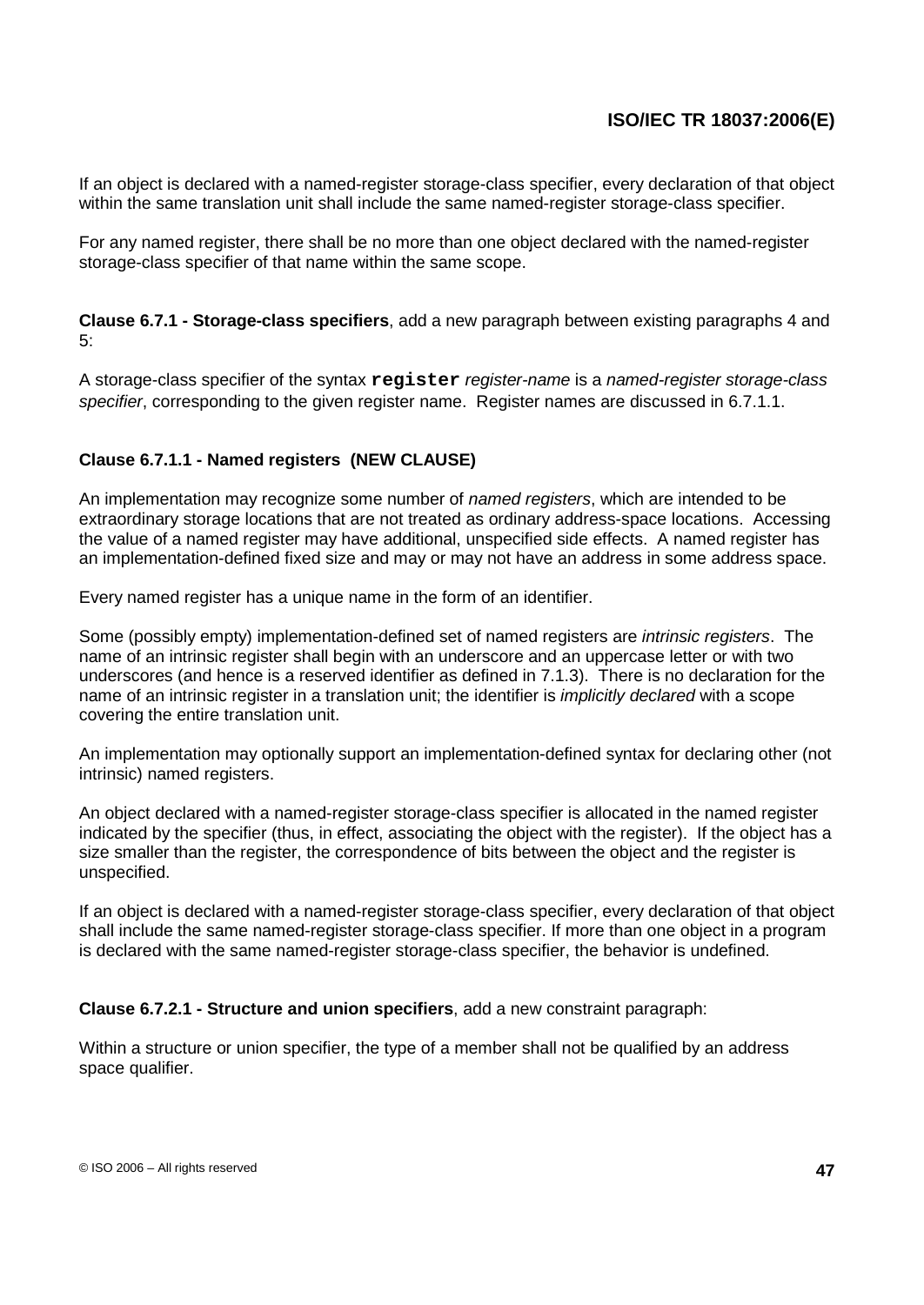**Clause 6.7.3 - Type qualifiers**, in paragraph 1, add to the syntax options for type-qualifier:

address-space-name

address-space-name: identifier

#### **Clause 6.7.3 - Type qualifiers**, add three new constraint paragraphs:

No type shall be qualified by qualifiers for two or more different address spaces.

The type of an object with automatic storage duration shall not be qualified by an address-space qualifier.

A function type shall not be qualified by an address-space qualifier.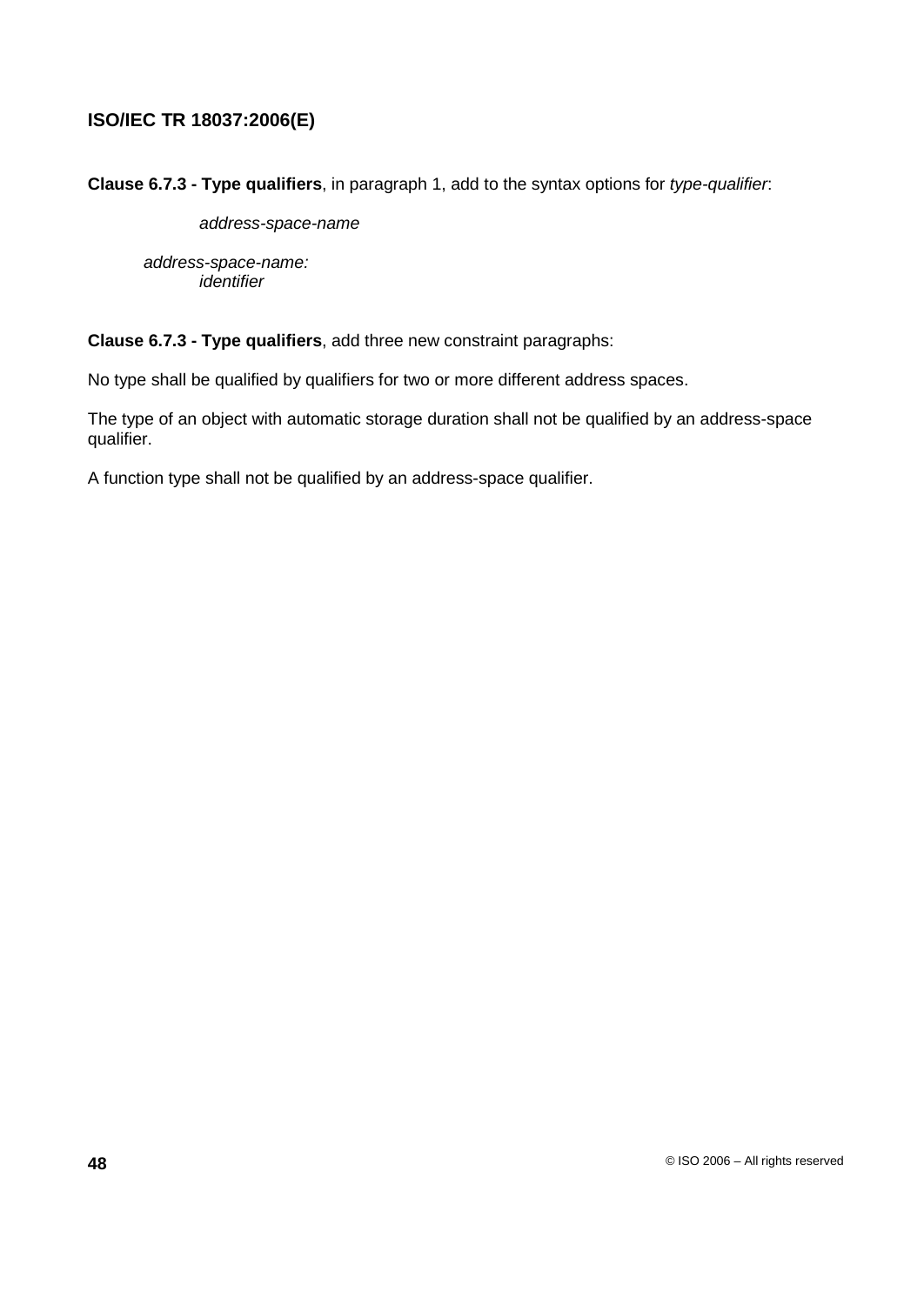# **6 Basic I/O hardware addressing**

### **6.1 Rationale**

Embedded applications often must interact with specialized I/O devices, such as real-time sensors, motors, and LCD displays. At the lowest level, these devices are accessed and controlled through a set of special hardware registers (I/O registers) that device driver software can read and/or write.

Although different embedded systems typically have their own unique collections of hardware devices, it is not unusual for otherwise very different systems to have virtually identical interfaces to similar devices.

Ideally it should be possible to compile C or C++ source code which operates directly on I/O hardware registers with different compiler implementations for different platforms and get the same logical behavior at runtime. As a simple portability goal the driver source code for a given I/O hardware should be portable to all processor architectures where the hardware itself can be connected.

### **6.1.1 Basic Standardization Objectives**

A standardization method for basic I/O hardware addressing must be able to fulfil three requirements at the same time:

- A standardized interface must not prevent compilers from producing machine code that has no additional overhead compared to code produced by existing proprietary solutions. This requirement is essential in order to get widespread acceptance from the marketplace.
- The I/O driver source code modules should be completely portable to any processor system without any modifications to the driver source code being required [i.e. the syntax should promote I/O driver source code portability across different execution environments.]
- A standardized interface should provide an "encapsulation" of the underlying access mechanisms to allow different access methods, different processor architectures, and different bus systems to be used with the same I/O driver source code [i.e. the standardization method should separate the characteristics of the I/O register itself from the characteristics of the underlying execution environment (processor architecture, bus system, addresses, alignment, endianness, etc.].

## **6.2 Terminology**

The following is an overview of the concepts related to basic I/O hardware addressing and short definitions of the terms used in this Technical Report: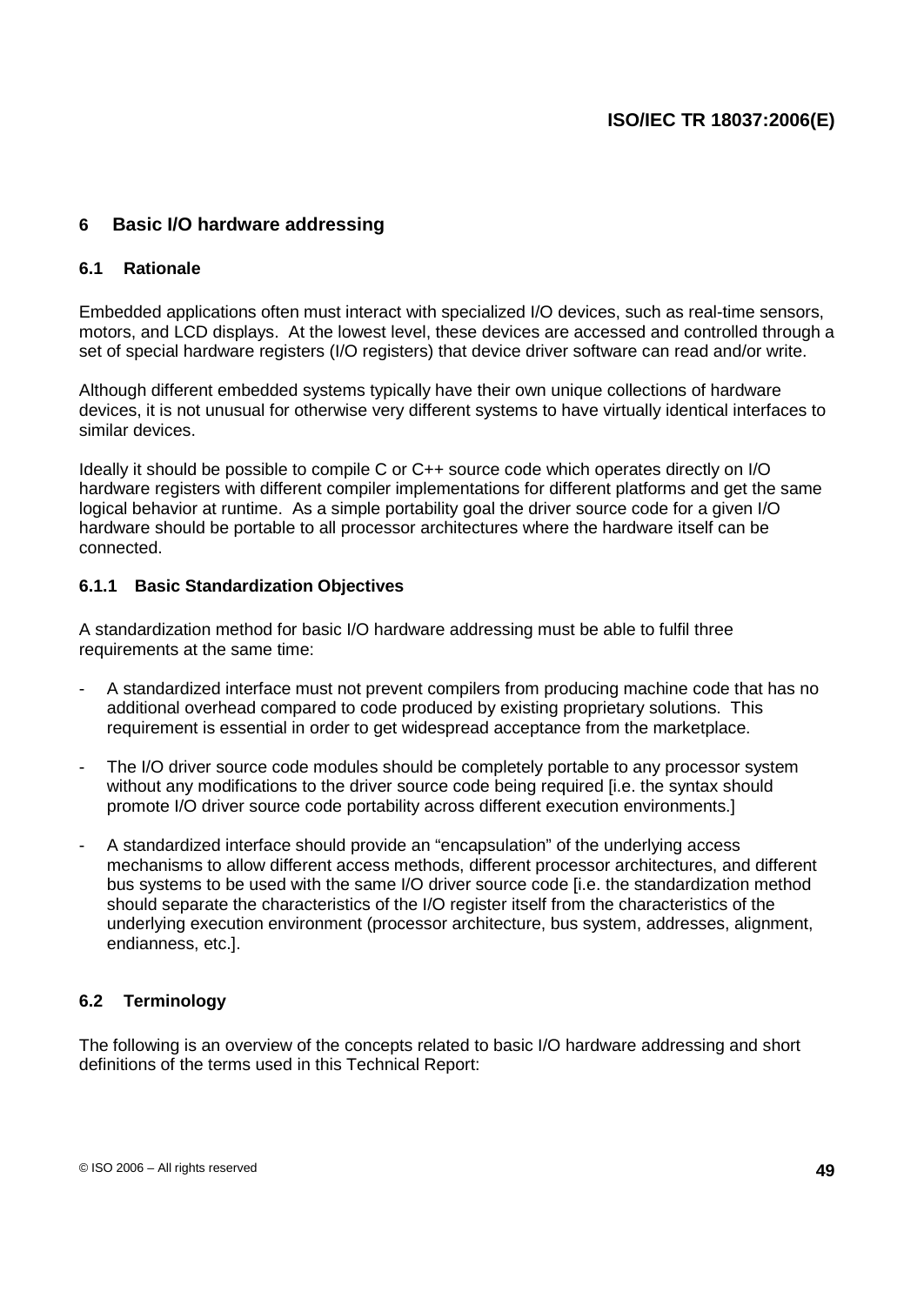- **IO** and **I/O** are short notations for Input-Output.
- An **I/O device** is a hardware unit which uses I/O registers to create a data interface between a processor and the external world.
- An **I/O register** is the basic data unit in an I/O device.
- An **I/O device driver** is software which operates on I/O registers in an I/O device.
- The **logical I/O register** is the register unit as it is seen from the I/O hardware. The language data type used for holding the I/O register data must have a bit-width equal to, or larger than, the bit-width of logical I/O register. The bit-width of the logical I/O register may be larger than the bit-width of the I/O device data bus or the processor data bus.
- **I/O** register access is the process of transferring data between an I/O register and one of the compiler's native data storage objects. In a program this process is defined via an I/O register designator specification for the given I/O register or I/O register buffer.
- An **I/O register designator specification** specifies **I/O access properties** related to the I/O register itself (for instance the *I/O register bit width* and *I/O register endianness*) and properties related to the I/O register access method (for instance processor address space and address location).
- An **I/O register designator** encapsulates an I/O register designator specification -- the sum of all of a register's properties plus the properties of its access method – and uniquely identifies a single *I/O register* or *I/O register buffer.* The main purpose of the *I/O register designator* is to hide this information from the I/O device driver code, in order to make the I/O device driver code independent of any particular processor (or compiler).
- Multiple I/O registers of equal size may form an **I/O register buffer**. All registers in the I/O register buffer are addressed using the same I/O register designator. An I/O register buffer element is referenced with an *index* in the same manner as a C array.
- An I/O device may contain multiple I/O registers. These registers can be combined into an **I/O group** which is portable as a specification for a single hardware unit (for instance an I/O chip, an I/O cell, a plug-in board etc.).
- Typically common I/O access properties for the I/O registers in an I/O register group are defined by the **I/O group designator.**
- Typical **I/O access properties** which are defined and encapsulated via the I/O register designator are the following:
	- The **access methods** used for I/O register access. Access methods refer to the various ways that I/O registers can be addressed and I/O devices can be connected in a given hardware platform. Typical methods are direct addressing, indexed addressing, and addressing via **I/O access drivers**. Different methods have different I/O access properties.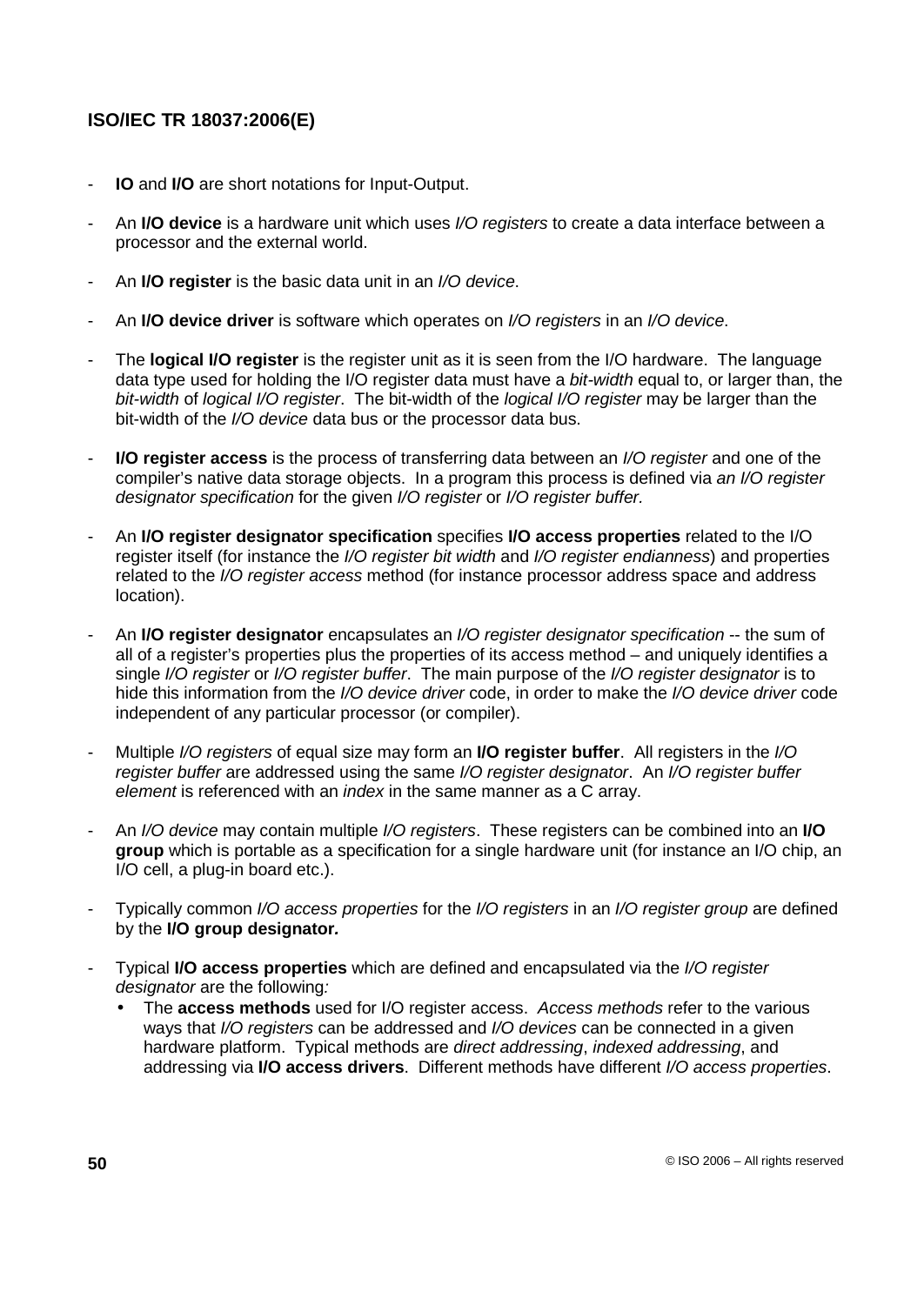Common for all access methods is that all access properties are encapsulated by the I/O register designator.

- If all the access properties defined by the *I/O register designator specification* can be initialized at compile time then its designator is called a **static designator**.
- If some access properties defined by the *I/O register designator specification* are initialized at compile time and others require initialization at run time, then its designator is called a **dynamic designator**.
- I/O registers within the same **I/O group** shall share the same platform related characteristics. Only the I/O register characteristics and address information will vary between the I/O register designator specifications.
- **Direct designators** are designators that are fully initialized either at compile time or by an iogroup acquire operation.
- **Indirect designators** are designators that are fully initialized by an *iogroup* map operation.
- The *I/O driver* will determine whether a designator is a *direct designator* or an *indirect* designator only for the purpose of mapping (initializing) an I/O group designator.
- If the bit-width of the *logical I/O register* is larger than the bit width of the *I/O device* data bus, then seen from the processor system the logical I/O register will consist of two or more **partial I/O registers**. In such cases the **I/O register endianness** will be specified by the designator specification. The I/O register endianness is not related to any endianness used by the processor system or compiler.
- If the bit-width of the *logical I/O register* is larger than the bit width of the processor data bus or the bit width of the I/O device data bus, then a single **logical I/O register access operation** will consist of multiple **partial I/O register access operations**. Such properties may be encapsulated by a single I/O register designator for the logical I/O register.

These concepts and terms are described in greater detail in the following clauses.

## **6.3 Basic I/O Hardware addressing header <iohw.h>**

The purpose of the I/O hardware access functions defined in a new header file **<iohw.h>** is to promote portability of I/O device driver source code across different execution environments.

## **6.3.1 Standardization principles**

The I/O access functions create a simple and platform independent interface between I/O driver source code and the underlying access methods used when addressing the I/O registers in a given platform.

The primary purpose of the interface is to separate characteristics which are portable and specific for a given I/O register, for instance the register bit width, from characteristics which are related to a specific execution environment, for instance the I/O register address, the processor bus type and endianness, device bus size and endianness, address interleaving, the compiler access method etc. Use of this separation principle enables I/O driver source code itself to be portable to all platforms where the I/O registers can be connected.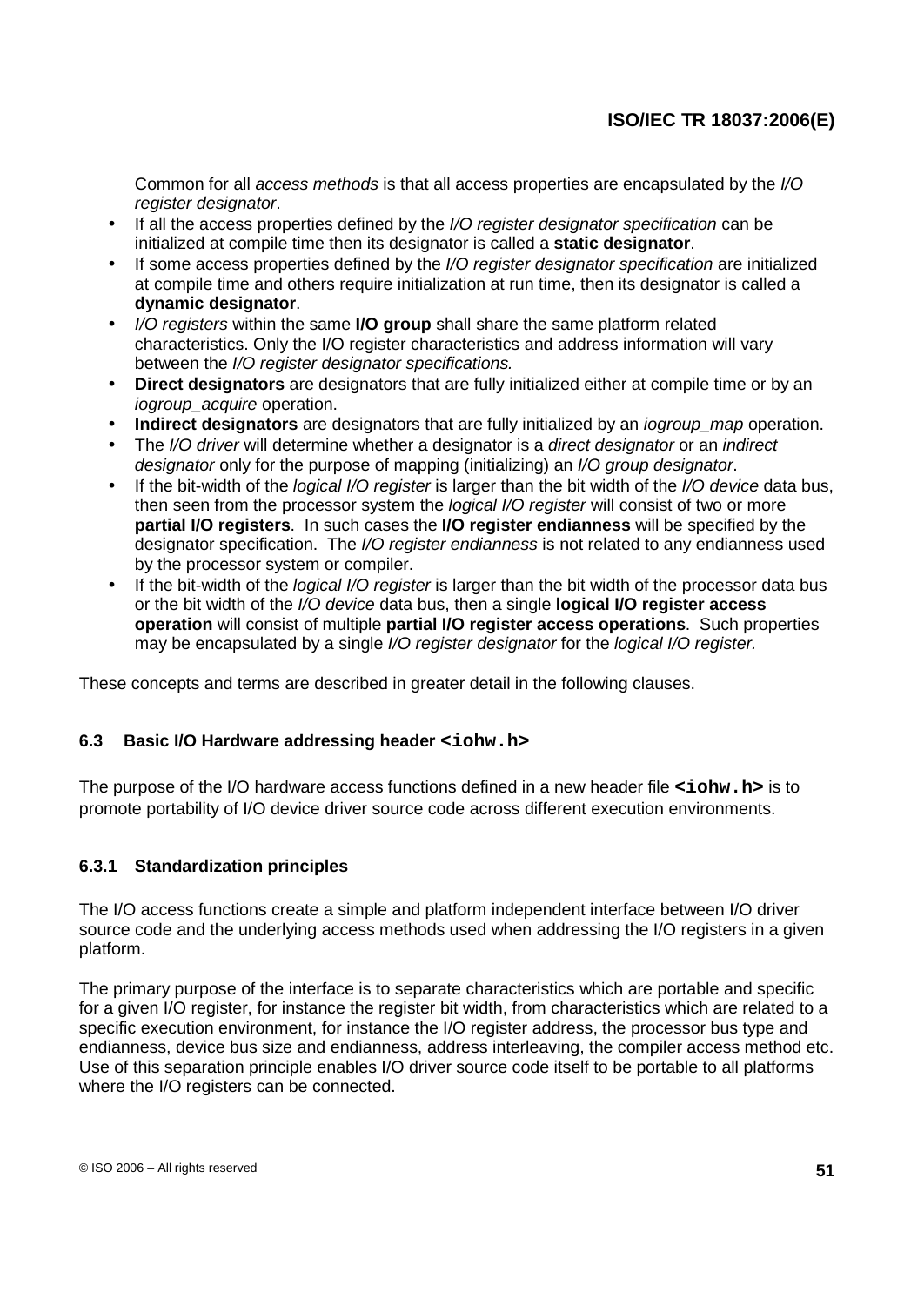In portable driver source code, an I/O register must always be referred to a symbolic name, the I/O-register designator. The symbolic name must refer to a complete definition of the access method used with the given register. A standardized I/O syntax approach creates a conceptually simple model for I/O registers:

symbolic name for I/O register  $\leftrightarrow$  complete definition of the access method

When porting the I/O driver source code to a new platform, only the definition of the symbolic name encapsulating the access properties needs to be updated.

### **6.3.2 The abstract model**

The standardization of basic I/O hardware addressing is based on a three layer abstract model:

| The portable I/O device driver source code     |
|------------------------------------------------|
| The user's I/O register designator definitions |
| The vendor's <iohw.h> implementation</iohw.h>  |

The top layer contains the I/O driver code supplied by the hardware vendor or written by a driver developer. The source code in this layer is intended to be fully portable to any platform where the I/O hardware can be connected. This code must only access I/O hardware registers via the standardized I/O functions described in this clause. Each I/O register must be identified using a symbolic name, the I/O register designator, and referred to only by that name. These names are supplied by the author of the driver code.

The middle layer associates symbolic names with complete I/O register designator specifications for the I/O registers in the given platform. This layer associates a symbolic name with a complete access-specification for the I/O register in the given platform. The I/O register designator definitions in this layer are the only part which must be updated when the I/O driver source code is ported to a different platform.

The bottom layer is the implementation of the **<iohw.h>** header. It provides prototypes for the functions defined in this clause and specifies the various different access methods supported by the given processor and platform architecture. This layer is typically implemented by the compiler vendor. The features provided by this layer, and used by the middle layer, may depend on intrinsic compiler capabilities.

Annex C contains some general considerations, which should be addressed when a compiler vendor implements the iohw functionality.

### **6.3.2.1 Structuring for I/O driver portability**

I/O driver portability is achieved by using a minimum of three modules, one for each of the abstract layers: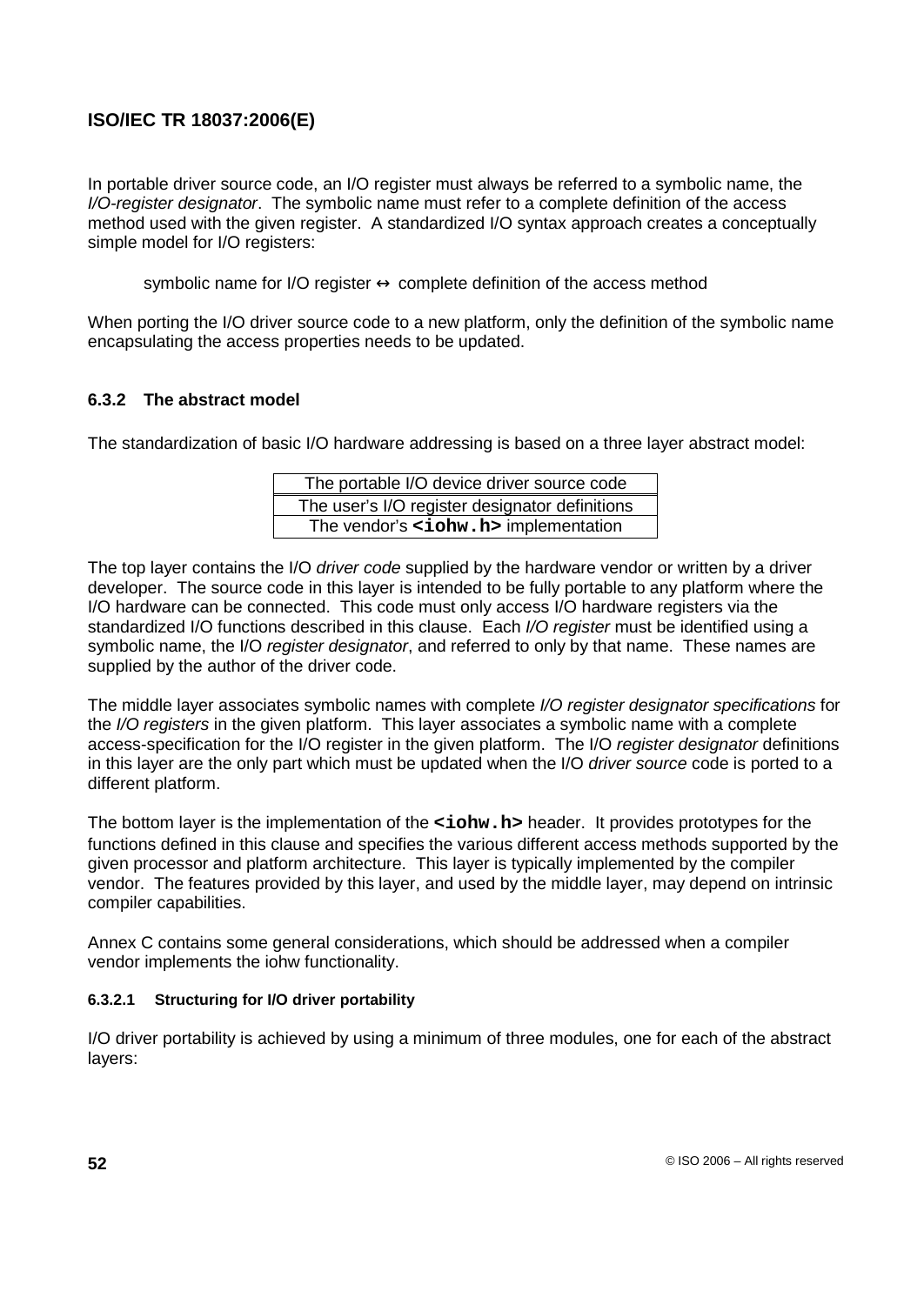| I/O driver module | The I/O driver source code. Portable across compilers and platforms.<br>Includes the other header files below.                                                                                                                                                                                                                                                                                                                                             |
|-------------------|------------------------------------------------------------------------------------------------------------------------------------------------------------------------------------------------------------------------------------------------------------------------------------------------------------------------------------------------------------------------------------------------------------------------------------------------------------|
| "iodriv hw.h"     | Specifies the I/O-register designators used by the I/O driver module and<br>maps the I/O-register designators to an access method specific for the<br>given execution environment.<br>The name of this header file is arbitrary. The creator of the I/O driver<br>module must only define the header file name and the symbolic names for<br>the I/O-register designators. The rest is implemented and maintained by<br>the user of the I/O driver module. |
| $ionw.h$          | Standard header. Defines I/O functions in this standard and the access<br>methods which can be used with I/O-register designator specifications.<br>Typically specific for a given compiler. Implemented by the compiler<br>vendor.                                                                                                                                                                                                                        |

Example:

```
#include <iohw.h>
#include "iodriv_hw.h" // I/O register definitions for target
unsigned char mybuf[10];
//..
iowr(MYPORT1, 0x8); // write single register
for (int i = 0; i < 10; i++)
  mybuf[i] = iordbuf(MYPORT2, i); // read register array
```
The device driver programmer only sees the characteristics of the I/O register itself. The underlying platform, bus architecture, and compiler implementation do not matter during driver programming. The underlying system hardware may later be changed without modifications to the I/O driver source code being necessary.

### **6.3.2.2 Typical information required by the user of a portable I/O driver module**

In order to enable I/O driver library users later to define the I/O register designators and the I/O group designators for a specific platform, a portable I/O driver library based on the **<iohw.h>** interface should (in addition to the library source code) provide at least the following information to the library user:

- All symbolic names for I/O registers and I/O groups used by the library.
- IO device and register type information for all designators:
	- The bit width of the *logical I/O register*;
	- The designator type: a single I/O register, an I/O register buffer or an I/O register group;
	- Bit width of the I/O device data bus;
	- Endianness of I/O registers in the I/O device (if any register has a logical width larger than the I/O device data bus);
	- Relative address offset of registers in the device (if the device contains more than one register);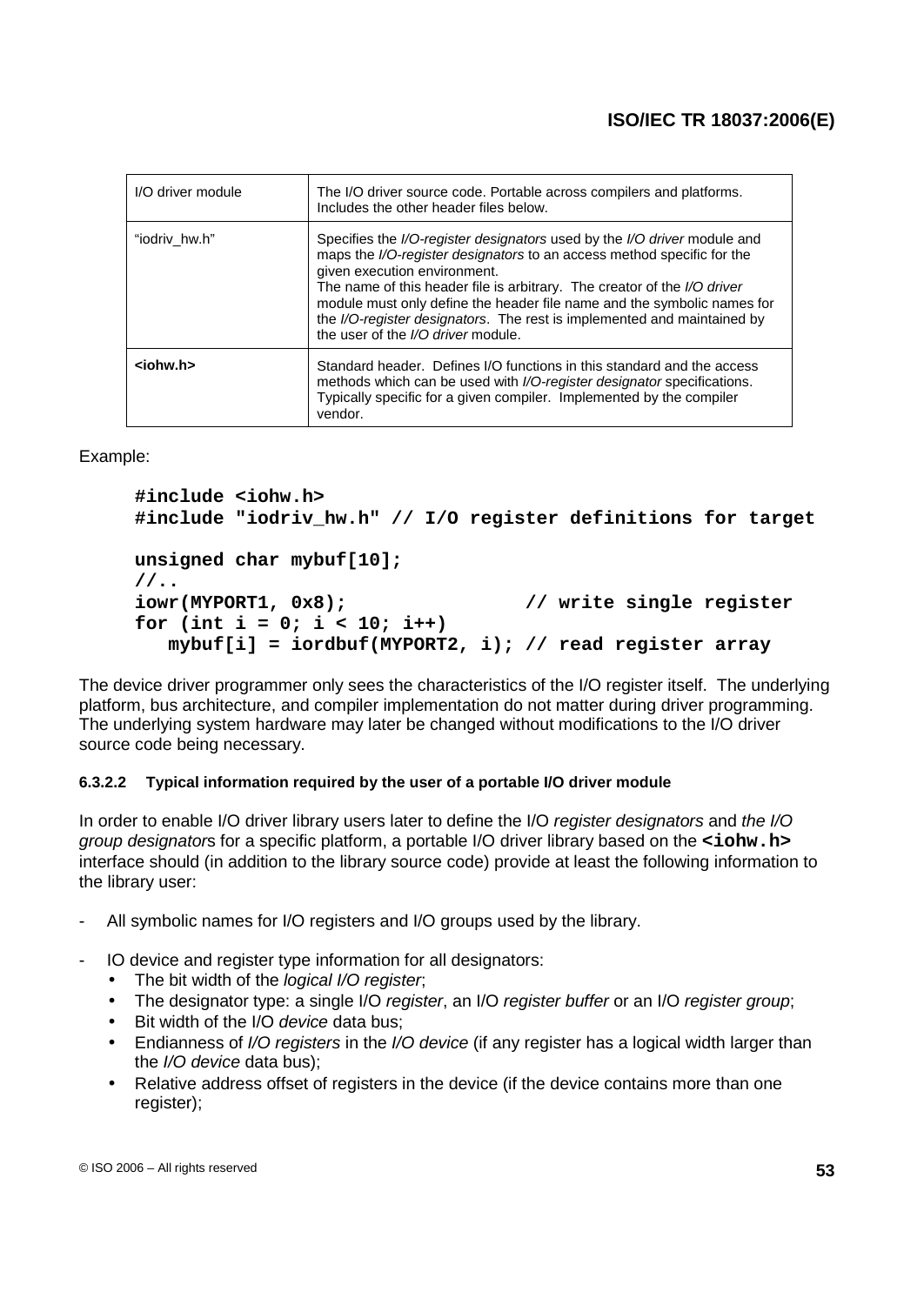• Whether the I/O device driver assumes the use of *indirect designators*.

## **6.4 Specifying I/O registers**

For the purpose of this Technical Report, a new standard header **<iohw.h>** defined that provides compiler support for accessing hardware I/O registers. It is not assumed that an implementation has prior knowledge of all the I/O registers a program may access. Therefore, a program must in general supply information about an I/O register before the register can be accessed.

## **6.4.1 I/O-register designators**

Within a C program, a machine's I/O registers are specified by I/O-register designators. An I/Oregister designator may be an identifier or some other, implementation-specific construct. An implementation must support I/O-register designators in the form of identifiers; other forms of I/Oregister designators may be supported but might not be portable to all implementations.

Any unique, non-reserved identifier can be defined as a designator for an I/O register. The definition of the identifier includes the size and access method of the I/O register. The means, however, by which an identifier is defined as an I/O-register designator are entirely implementationdefined.

By choosing convenient identifiers as designators for registers, a programmer can create device driver code with the expectation that the identifiers can be defined to refer to the actual I/O registers on any machine supporting the same interface. So long as the only important differences from one platform to another are the access methods for the registers, device driver code can be ported to a new platform simply by updating the designator definitions for the new platform.

Additional issues and recommendations concerning I/O-register designators are discussed in Annexes C and D of this Technical Report.

## **6.4.2 Accesses to individual I/O registers**

The <iohw.h> header declares a number of functions and/or macros for accessing an I/O register given an I/O-register designator. Each "function" defined by the **<iohw.h>** header may actually be implemented either as a function or as a function-like macro that expands into an expression having the effects described for the function. If a function is implemented as a function-like macro, there will ordinarily not be a corresponding actual function declared or defined within the library.

The functions **iord** and **iordl** take an I/O-register designator argument and return a value read from the designated register. The register is read as an unsigned integer of the size of the register. This integer is then converted to the result type of the function (**unsigned int** for **iord** or **unsigned long** for **iordl**), and the converted value is returned as the function result.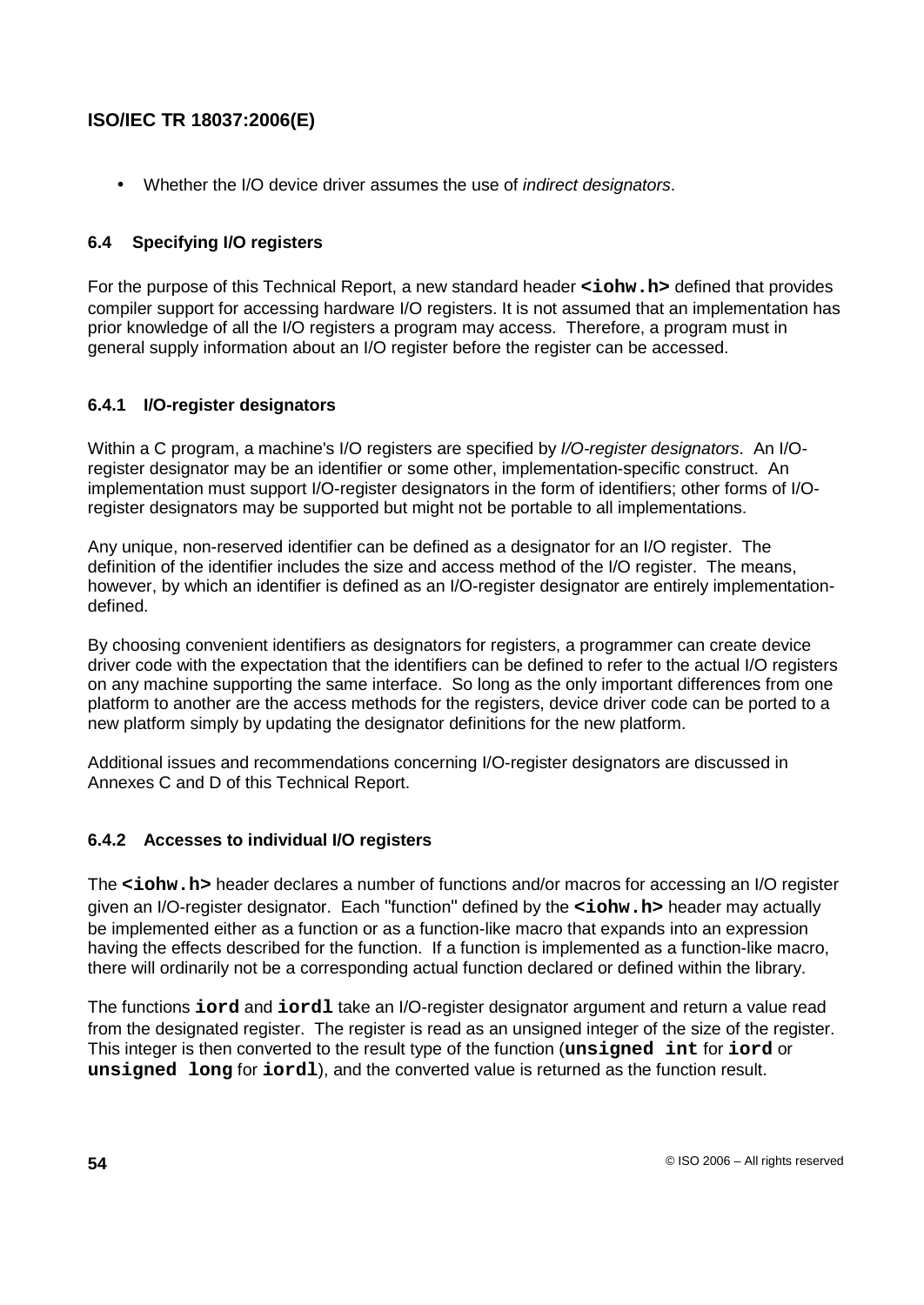For writing to registers, the functions **iowr** and **iowrl** take two arguments, an I/O-register designator and an unsigned integer, and write the integer to the designated register. The integer argument (**unsigned int** for **iowr** or **unsigned long** for **iowrl**) is converted to an unsigned integer of the size of the register, and this converted value is then written to the register. The result type of **iowr** and **iowrl** is **void**.

Example:

If **dev\_status** and **dev\_out** are I/O-register designators defined in the file "iodriv hw.h", the following is possible valid code:

```
#include <iohw.h>
#include "iodriv_hw.h" /* Platform-specific designator
                           definitions. */
// Wait until controller is no longer busy.
while (iord(dev_status) & STATUS_BUSY) /* do nothing */;
// Write value to controller.
iowr(dev_out, ch);
```
Besides simple read and write operations, three read-modify-write operations are supported, corresponding to the bit-wise logical operations AND, OR, and XOR. The functions **ioand**, **ioor**, and **ioxor** take as arguments an I/O-register designator and an **unsigned int** value (the same arguments as **iowr**). For each function, the designated register is first read as if with **iord**. The corresponding bitwise logical operation is then performed between the value read and the integer argument, and this result is written back to the register as if with **iowr**. The result type of the functions is **void**. The functions **ioandl**, **ioorl**, and **ioxorl** are **unsigned long** versions of the same (a read is performed as if by **iordl**, and a write is performed as if by **iowrl**).

## **6.4.3 I/O register buffers**

Besides individual I/O registers, an I/O-register designator may also designate an I/O register buffer, which is essentially an array of I/O registers. As with a C array, an integer index must be supplied to access a specific register in an I/O register buffer.

The **<iohw.h>** header declares the functions **iordbuf**, **iordbufl**, **iowrbuf**, **iowrbufl**, **ioorbuf**, **ioorbufl**, **ioandbuf**, **ioandbufl**, **ioxorbuf**, and **ioxorbufl**, corresponding to the functions for accessing individual I/O registers. These -buf versions of the access functions each take an additional argument supplying the index for the I/O register to access. The type of the index argument is **ioindex\_t**, an integer type defined in **<iohw.h>**.

Example: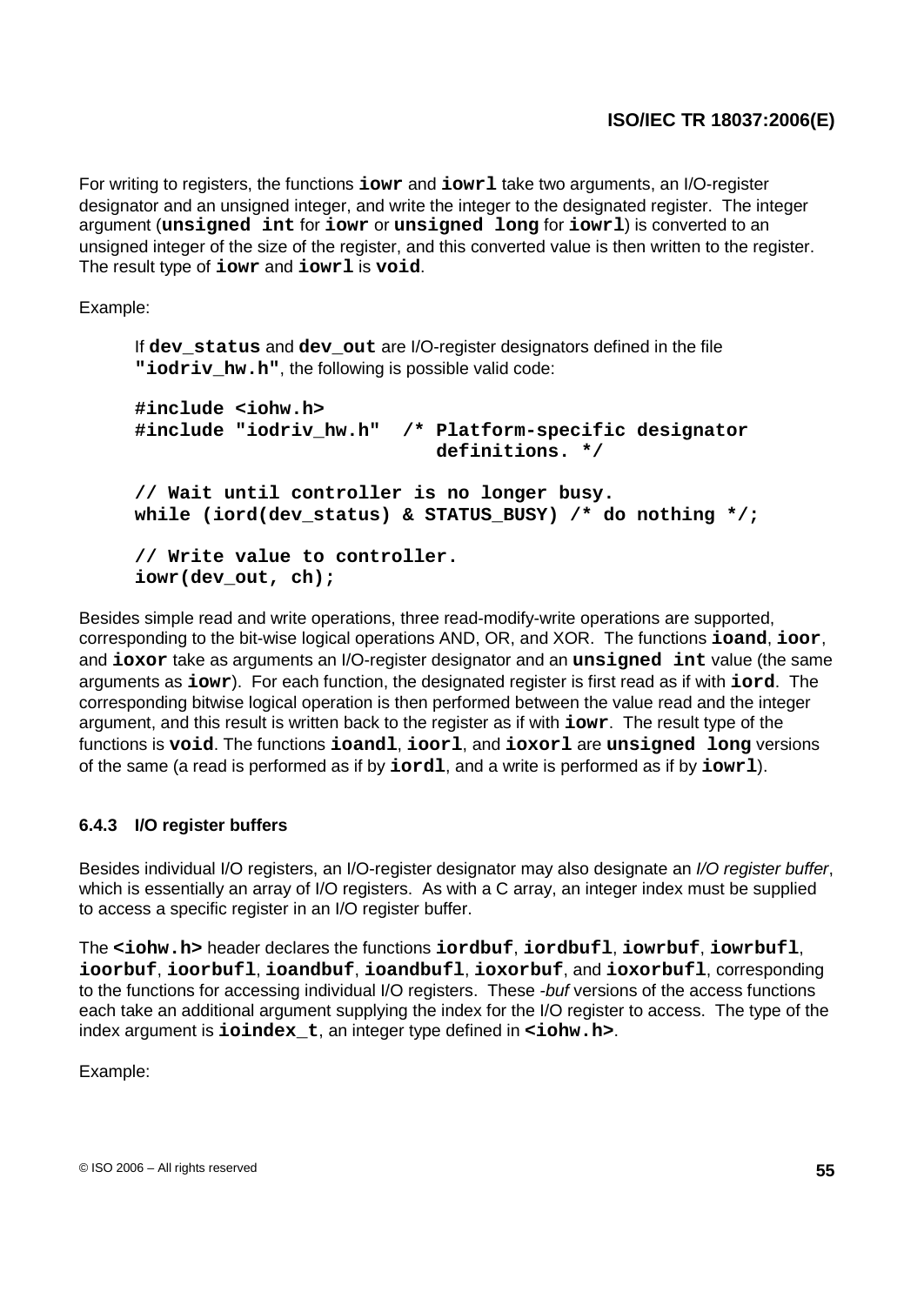If **ctrl** buffer is defined in the file **ctrl** regs.h as an I/O-register designator for an I/O register buffer, the following is possible valid code:

```
#include <iohw.h>
#include "ctrl_regs.h" // Platform-specific designator
                          // definitions.
unsigned char buf[CTRL_BUFSIZE];
 // Copy buffer contents.
for (int i = 0; i < CTRL BUFFIZE; i++)buf[i] = iordbuf(ctrl_buffer, i);
```
Two I/O buffer indexes *index* and *index*+1 refer to two adjacent I/O registers in the I/O device. Note that this may be different from adjacent address locations in the underlying platform. See Annex C for a more detailed discussion.

As with an ordinary array, a larger index refers to a platform location at a higher address.

Unlike an ordinary array, the valid locations within an I/O register buffer might not be "dense"; any index might not correspond to an actual I/O register in the buffer. (A programmer should be able to determine the valid indices from documentation for the I/O device or the machine.) If an I/O register buffer is accessed at an invalid index, the behavior is undefined.

## **6.4.4 I/O groups**

An I/O group is an arbitrary collection of I/O-register designators. Each I/O group is intended to encompass all the designators for a single hardware device. Certain operations are supported only for I/O groups; these operations apply to the members of an I/O group as a whole. Whether an I/Oregister designator can be a member of more than one group is implementation-defined.

Like I/O registers, an I/O group is specified by an I/O-group designator, which is an identifier or some other implementation-specific construct. Any unique nonreserved identifier can be defined as a designator for an I/O group. As with I/O-register designators, the means by which an identifier can be defined as an I/O-group designator are implementation-defined. Other forms of I/O-group designators may be supported but might not be portable to all implementations.

### **6.4.5 Direct and indirect designators**

Each I/O-register designator is either *direct* or *indirect*. An indirect I/O-register designator has a definition that does not fully specify the register or register buffer to which the designator refers. Before any accesses can be performed with it, an indirect designator must be *mapped* to refer to a specific register or register buffer. A direct I/O-register designator, by contrast, has a definition that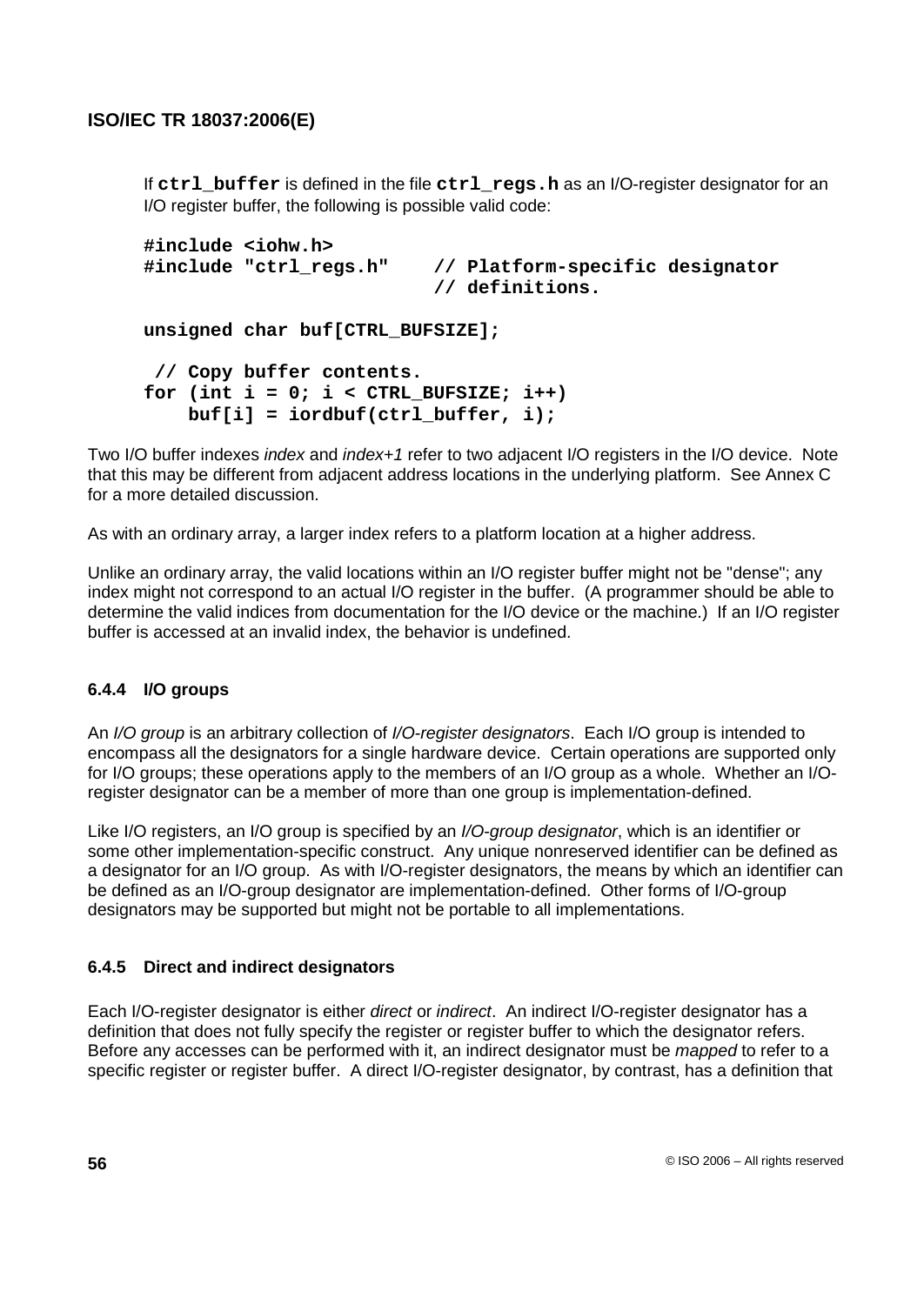fully specifies the register or register buffer to which the designator refers. A direct designator always refers to the same register or register buffer and cannot be changed.

An indirect I/O-register designator is mapped by associating it with a direct I/O-register designator. Accesses to the indirect designator then occur as though with the direct designator to which the indirect designator is mapped. An indirect I/O-register designator can be remapped any number of times; accesses through the designator always occur with respect to its latest mapping.

An implementation is not required to support indirect designators. If an implementation does support indirect designators, it may place arbitrary restrictions on the direct designators to which a specific indirect designator can be mapped. Typically, an indirect designator will be defined to be of a certain "kind", capable of mapping to some subclass of access methods. An indirect designator can be mapped to a direct designator only if the direct designator's access method is compatible with the indirect designator. Such issues are specific to an implementation.

For an I/O group, the members of the group must be either all direct designators or all indirect designators. An I/O-group designator is either direct or indirect, according to the members of the I/O group it designates.

### **6.4.6 Operations on I/O groups**

#### **6.4.6.1 Acquiring access to I/O registers**

For some implementations, it may be necessary to *acquire* an I/O register or I/O register buffer before it can be accessed. What constitutes "acquiring" a register is specific to an implementation.

The **<iohw.h>** header declares two functions, **iogroup\_acquire** and **iogroup\_release**, each taking a single direct I/O-group designator as an argument. The **iogroup\_acquire** function acquires every register referred to by the group, and the **iogroup\_release** function releases every register referred to by the group. If there is no need to acquire some I/O register or I/O register buffer, these functions have no effect for that register or register buffer.

#### Example:

In an implementation for a hosted environment, an invocation of **iogroup\_acquire** might call the operating system to map the physical I/O registers of the group into a block of addresses in the process's address space so that they can be accessed. In the same implementation, an invocation of **iogroup\_release** would call the operating system to unmap the I/O registers, making them inaccessible to the process.

#### **6.4.6.2 Mapping indirect designators**

The **<iohw.h>** header declares a function **iogroup\_map** taking two arguments, the first an indirect I/O-group designator and the second a direct I/O-group designator. The function maps each indirect I/O-register designator in the first group to a corresponding direct I/O-register designator in the second group. The correspondence between members of the two I/O groups is determined in an implementation-defined way. (For example, if I/O-group designators are defined with their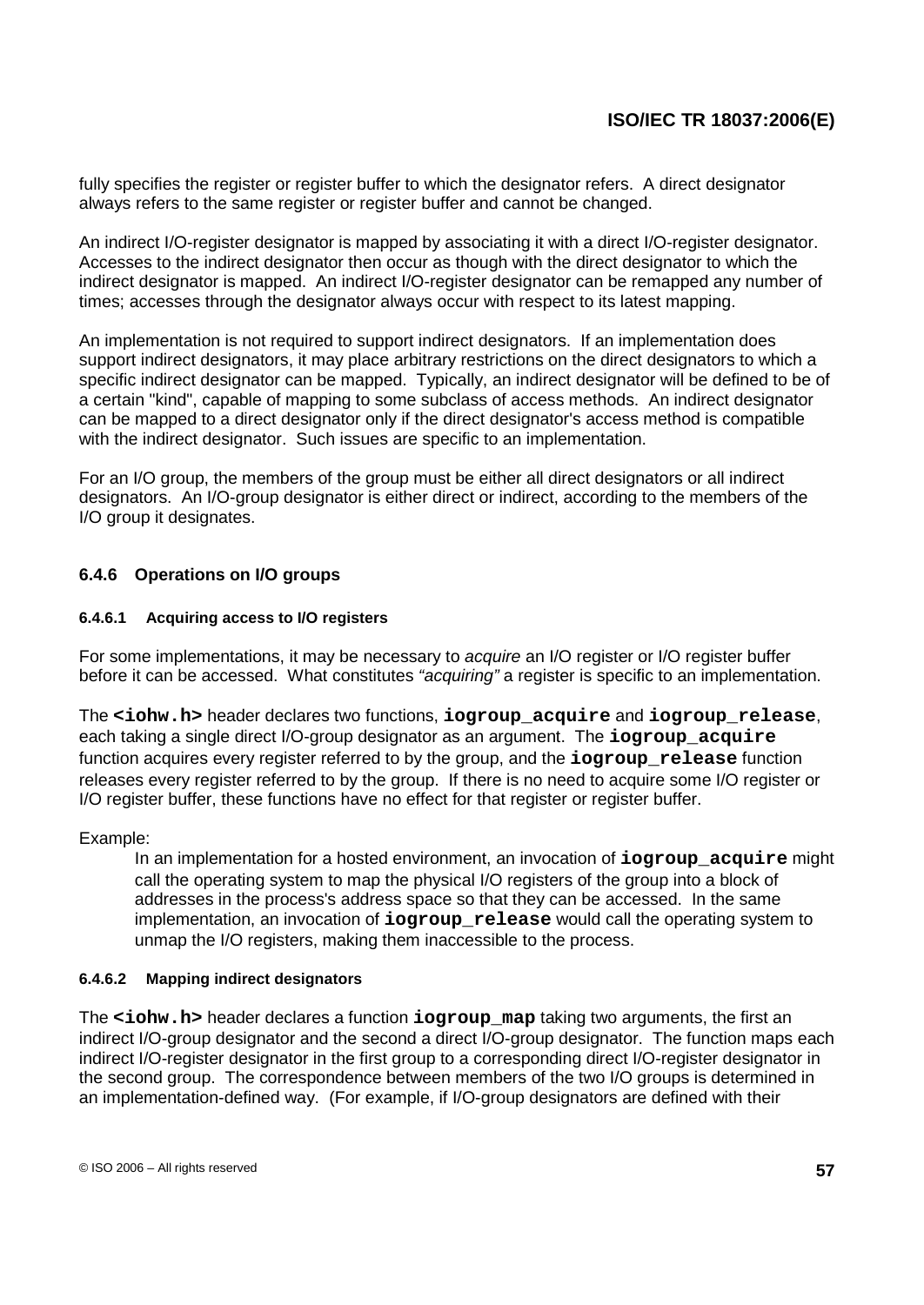members listed in a particular order, the correspondence could be determined by matching the first member of one group with the first member of the other, etc.)

Example:

If **dev\_hw.h** defines two indirect I/O-register designators, **dev\_config** and **dev\_data**, an indirect I/O-group designator **dev\_group** with both **dev\_config** and **dev\_data** as members, and two direct I/O-group designators **dev1\_group** and **dev2\_group**, the following is possible valid code:

```
#include <iohw.h>
#include "dev_hw.h" // Platform-specific designator
                      // definitions.
// Portable device driver function.
uint8_t get_dev_data(void)
   {
   iowr(dev_config, 0x33);
   return iord(dev_data);
   }
// Read data from device 1.
iogroup_map(dev_group, dev1_group);
uint8_t d1 = get_dev_data();
// Read data from device 2.
iogroup_map(dev_group, dev2_group);
uint8_t d2 = get_dev_data();
```
## **6.5 Detailed changes to ISO/IEC 9899:1999**

This clause details the modifications to ISO/IEC 9899:1999 needed to incorporate the basic I/O hardware addressing functionality overviewed in clauses 6.1 through 6.4 of this Technical Report. The changes listed in this clause are limited to syntax and semantics; examples, forward references, and other descriptive information are omitted.

One new clause is added to ISO/IEC 9899:1999 covering the new library header **<iohw.h>**; this new clause (designated as clause 7.8.a) is to be inserted between the current clauses 7.8 and 7.9 of the C standard. No changes to other clauses are needed.

## **Clause 7.8a - Basic I/O hardware addressing "<iohw.h>" (NEW CLAUSE)**

The header **<iohw.h>** declares a type and defines macros and/or declares functions for accessing implementation-specific I/O registers.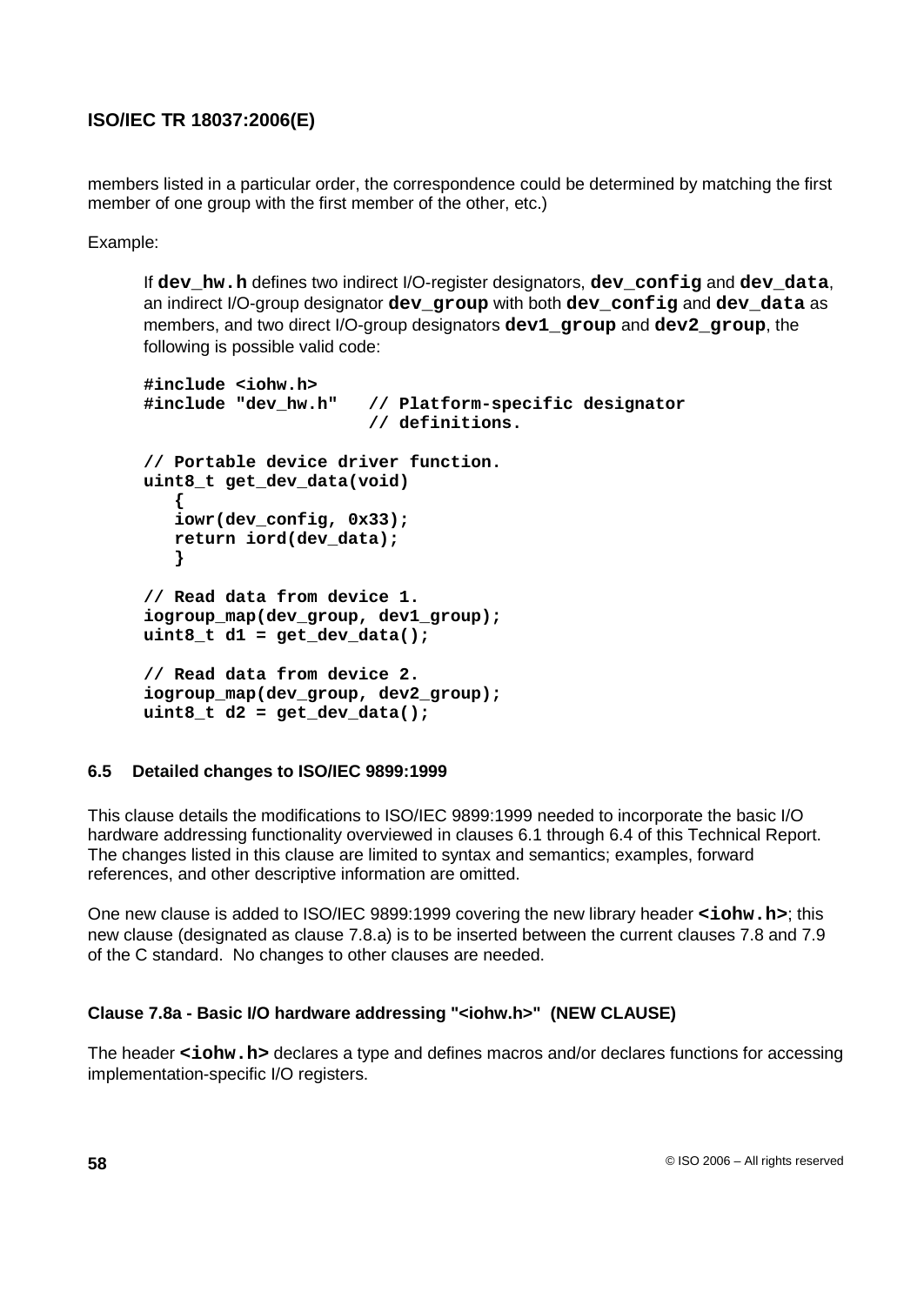The type declared is

**ioindex\_t**

which is the unsigned integer type of an index into an I/O register buffer.

Any "function" declared in **<iohw.h>** as described below may alternatively be implemented as a function-like macro defined in **<iohw.h>**. (If a function in **<iohw.h>** is implemented as a function-like macro, there need not be an actual function declared or defined as described, despite the use of the word function.) Any invocation of such a function-like macro shall expand to code that evaluates each of its arguments exactly once, fully protected by parentheses where necessary, so it is generally safe to use arbitrary expressions as arguments.

### **7.8a.1 - I/O registers**

An I/O register is a storage location that is addressable within some address space. An I/O register has a size and an access method, which is the method by which an implementation accesses the register at execution time. An I/O register is accessed (read or written) as an unsigned integer whose representation (in the register) is implementation-defined and need not conform to any available integer type. An I/O register may need to be acquired before it can be accessed. (I/O registers are acquired with the **iogroup\_acquire** function described in 7.8a.3.1.)

Accesses to an I/O register may have unspecified side effects that may be unknown to the implementation, and an I/O register may be modified in ways unknown to the implementation. Accesses to I/O registers performed by functions declared in **<iohw.h>** are therefore treated as side effects which respect sequence points.

An I/O register buffer is a collection of I/O registers indexed by an integer of type **ioindex\_t** and otherwise sharing a common size and access method. The set of valid indices for the I/O registers in an I/O register buffer may be any subset of the nonnegative integers of type **ioindex\_t**; the set of valid indices need not be contiguous and need not include zero.

An *I/O-register designator* refers (except as stipulated below) to a specific individual I/O register or a specific I/O register buffer. Functions that access I/O registers take an I/O-register designator argument to determine the register to access. An implementation shall support at least one of the following as a valid I/O-register designator for any individual I/O register or I/O register buffer:

- any ordinary identifier that is not a reserved identifier, defined by some implementation-defined means; and/or
- any object-like macro name that is not a reserved identifier, defined in accordance with some implementation-defined convention.

An implementation may optionally support other, implementation-defined forms of I/O-register designators.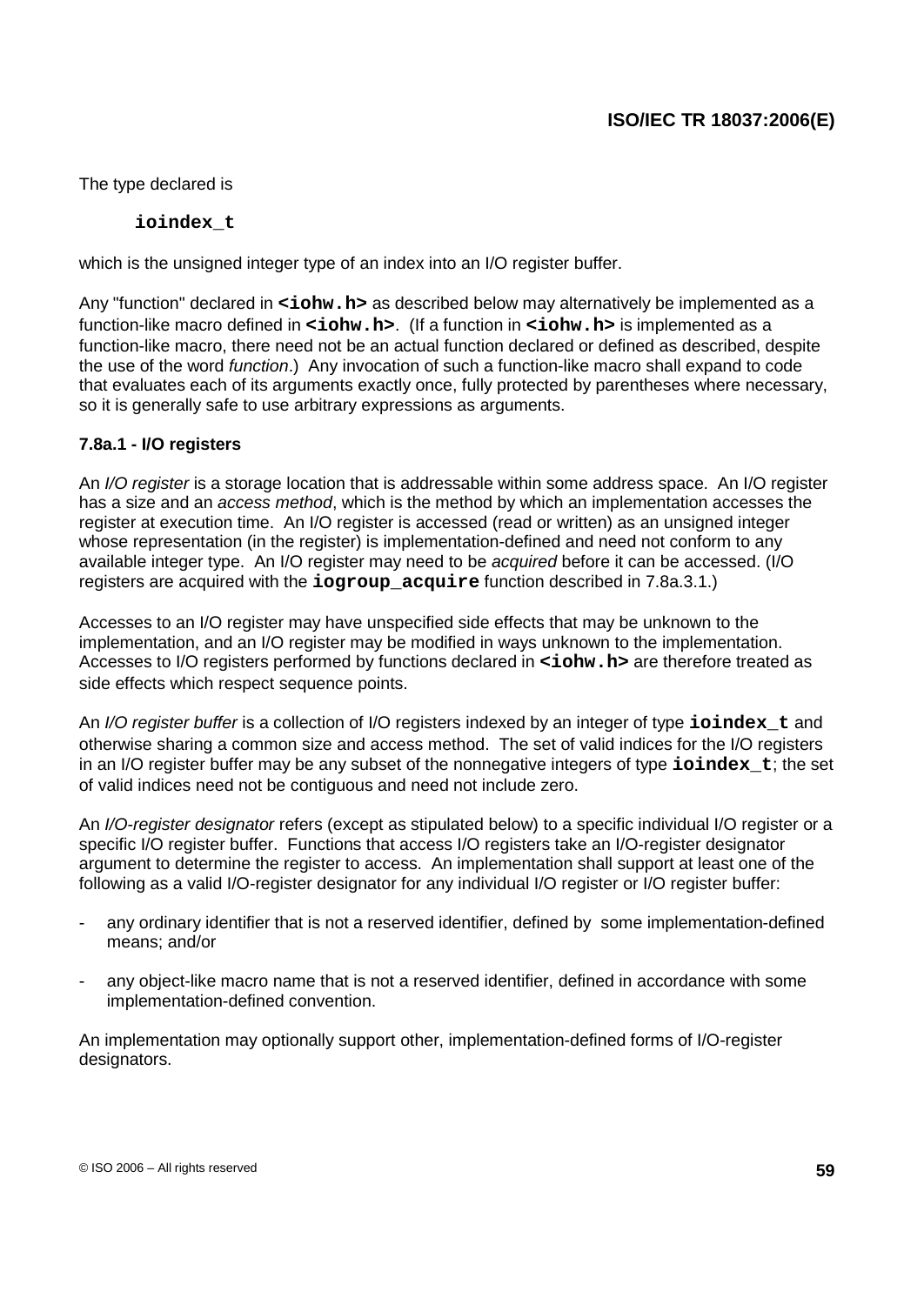Each I/O-register designator is either direct or indirect. A direct I/O-register designator refers to a specific I/O register or I/O register buffer as determined by the designator's definition. An *indirect* I/O-register designator does not refer to a specific I/O register or I/O register buffer until the designator has been mapped to a direct I/O-register designator. Once mapped, an indirect I/Oregister designator can subsequently be remapped (mapped again) to the same or a different direct I/O-register designator. An indirect I/O-register designator refers to the same I/O register or I/O register buffer as the direct designator to which it was last mapped. (I/O-register designators are mapped with the **iogroup** map function described in 7.8a.3.2.)

An indirect I/O-register designator is *compatible with* a direct I/O-register designator if it is possible to map the indirect designator to the direct designator. An I/O-register designator that refers to an individual I/O register is not compatible with an I/O-register designator that refers to an I/O register buffer, and vice versa. Otherwise, whether a specific indirect I/O-register designator is compatible with a specific direct I/O-register designator is implementation-defined.

An implementation need not support a means for indirect I/O-register designators to be defined.

An I/O-register designator covers an I/O register if it refers to the I/O register or it refers to an I/O register buffer that includes the register.

### **7.8a.2 - I/O groups**

An I/O group is a collection of I/O-register designators. It is intended that each I/O group encompass all the designators for a single hardware controller or device.

The members of an I/O group shall be either all direct designators or all indirect designators. An I/O group is direct if its members are direct. An I/O group is indirect if its members are indirect.

An I/O group shall not have as members two or more I/O-register designators that cover the same I/O register. Whether an I/O-register designator can be a member of more than one I/O group at the same time is implementation-defined.

An I/O-group designator specifies an I/O group. An implementation shall support at least one of the following as a valid I/O-group designator for any supported I/O group:

- any ordinary identifier that is not a reserved identifier, defined by some implementation-defined means; and/or
- any object-like macro name that is not a reserved identifier, defined in accordance with some implementation-defined convention.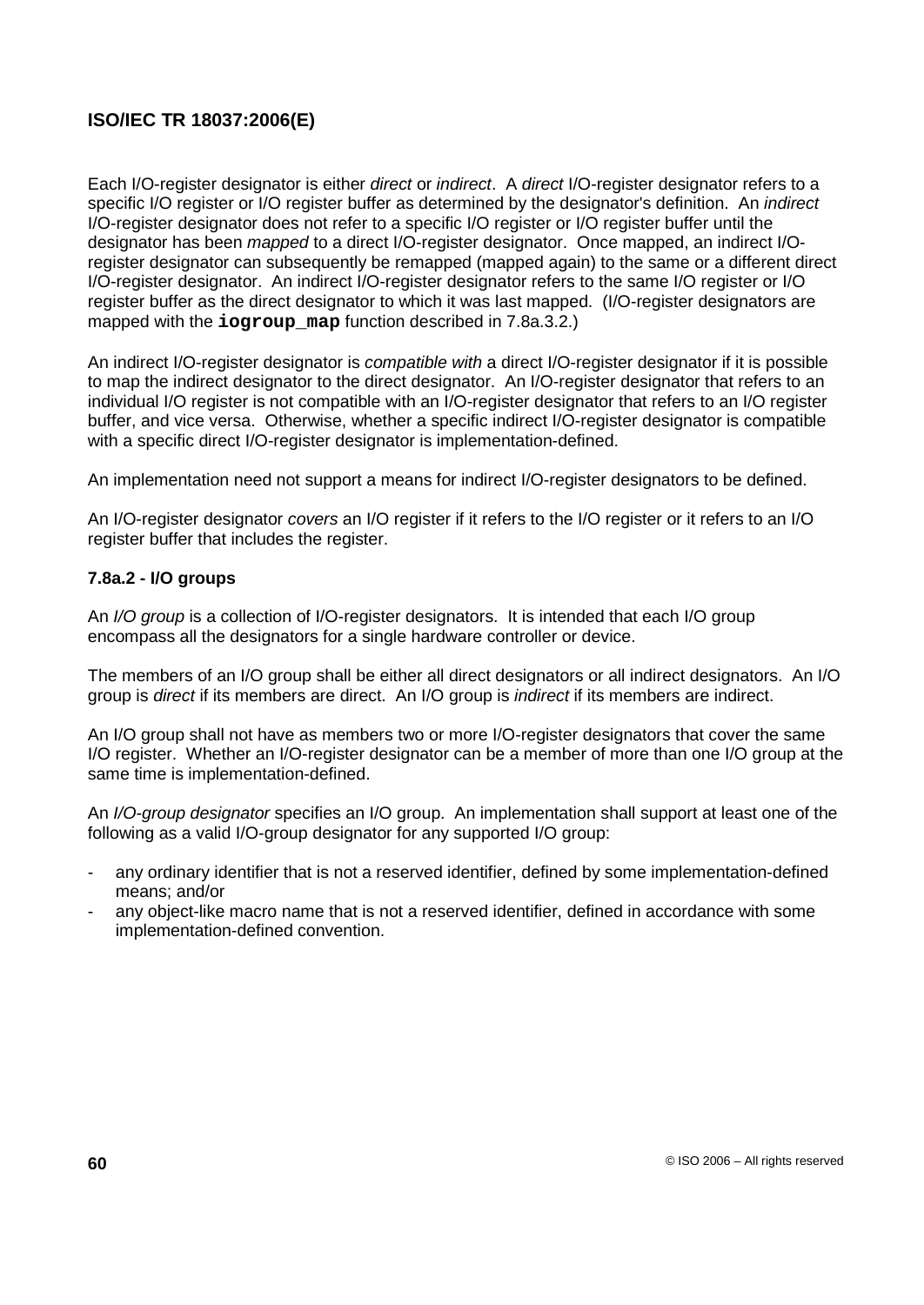### **7.8a.3 - I/O group functions**

**7.8a.3.1 - The iogroup\_acquire and iogroup\_release functions**

#### **Synopsis**

**#include <iohw.h> void iogroup\_acquire(** iogroup\_designator **); void iogroup\_release(** iogroup\_designator **);**

#### **Description**

The **iogroup\_acquire** function acquires a collection of I/O registers; the **iogroup\_release** function releases a collection of I/O registers. Releasing an I/O register undoes the act of acquiring the register. The functions acquire or release all the I/O registers covered by the I/O-register designators that are members of the I/O group designated by *jogroup designator*. If the I/O group is indirect, the behavior is undefined.

An I/O register is only said to be acquired between an invocation of **iogroup\_acquire** that acquires the register and the next subsequent invocation of **iogroup\_release**, if any, that releases the register. If **iogroup\_release** releases an I/O register that is not at the time acquired, or if **iogroup\_acquire** acquires an I/O register that is at the time already acquired, the behavior is undefined.

Acquiring or releasing an I/O register is treated as a side effect which respects sequence points.

If an implementation can access a particular I/O register without needing it to be first acquired, the act of acquiring and the act of releasing the register may have no real effect.

#### **7.8a.3.2 - The iogroup\_map function**

#### **Synopsis**

**#include <iohw.h> void iogroup\_map(** iogroup\_designator**,** iogroup\_designator **);**

#### **Description**

The **iogroup map** function maps the indirect I/O-register designators in the I/O group designated by the first *iogroup* designator to the corresponding direct I/O-register designators in the I/O group designated by the second *iogroup* designator. The first I/O group shall be indirect, and the second I/O group shall be direct. The correspondence between members of the two I/O groups is implementation-defined and shall be one-to-one. If an indirect I/O-register designator is mapped to a direct I/O-register designator with which it is not compatible, the behavior is undefined.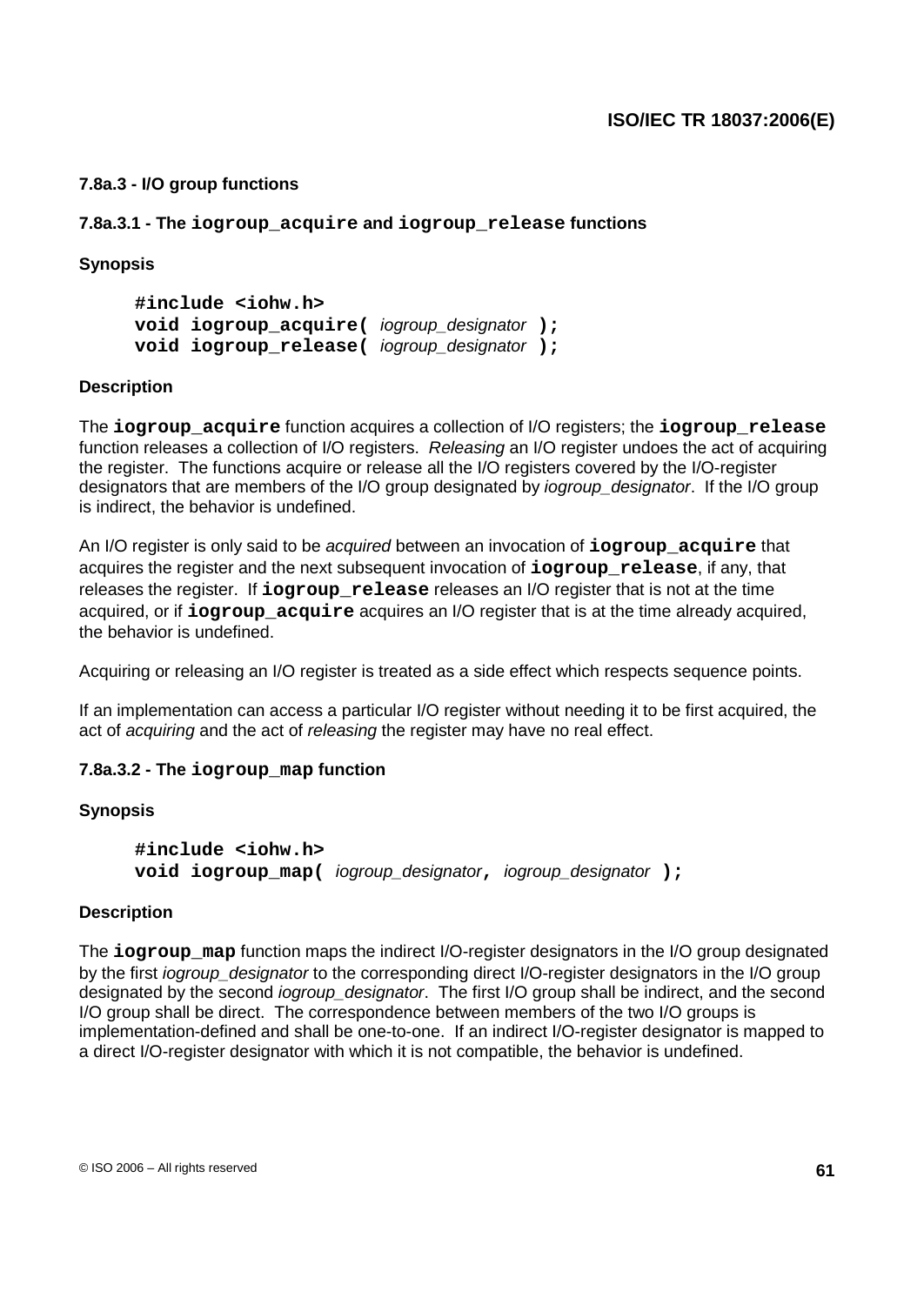### **7.8a.4 - I/O register access functions**

If a register is accessed (read or written) when it is not acquired, the behavior is undefined. If an indirect I/O-register designator is given as an argument to one of the functions below and the designator has not been mapped, the behavior is undefined.

### **7.8a.4.1 - The iord functions**

### **Synopsis**

```
#include <iohw.h>
unsigned int iord( ioreg_designator );
unsigned long iordl( ioreg_designator );
```
### **Description**

The functions **iord** and **iordl** read the individual I/O register referred to by ioreg\_designator and return the value read. The I/O register is read as an unsigned integer of its size; the read value is then converted to the result type, and this converted value is returned.

### **7.8a.4.2 - The iordbuf functions**

### **Synopsis**

```
#include <iohw.h>
unsigned int iordbuf( ioreg_designator, ioindex_t ix );
unsigned long iordbufl( ioreg_designator, ioindex_t ix );
```
### **Description**

The functions **iordbuf** and **iordbufl** read one of the I/O registers in the I/O register buffer referred to by ioreg\_designator and return the value read. The functions are equivalent to **iord** and **iordl**, respectively, except that the I/O register read is the one with index **ix** in the I/O register buffer referred to by ioreg\_designator. If **ix** is not a valid index for the I/O register buffer, the behavior is undefined.

### **7.8a.4.3 - The iowr functions**

```
#include <iohw.h>
void iowr( ioreg_designator, unsigned int a );
void iowrl( ioreg_designator, unsigned long a );
```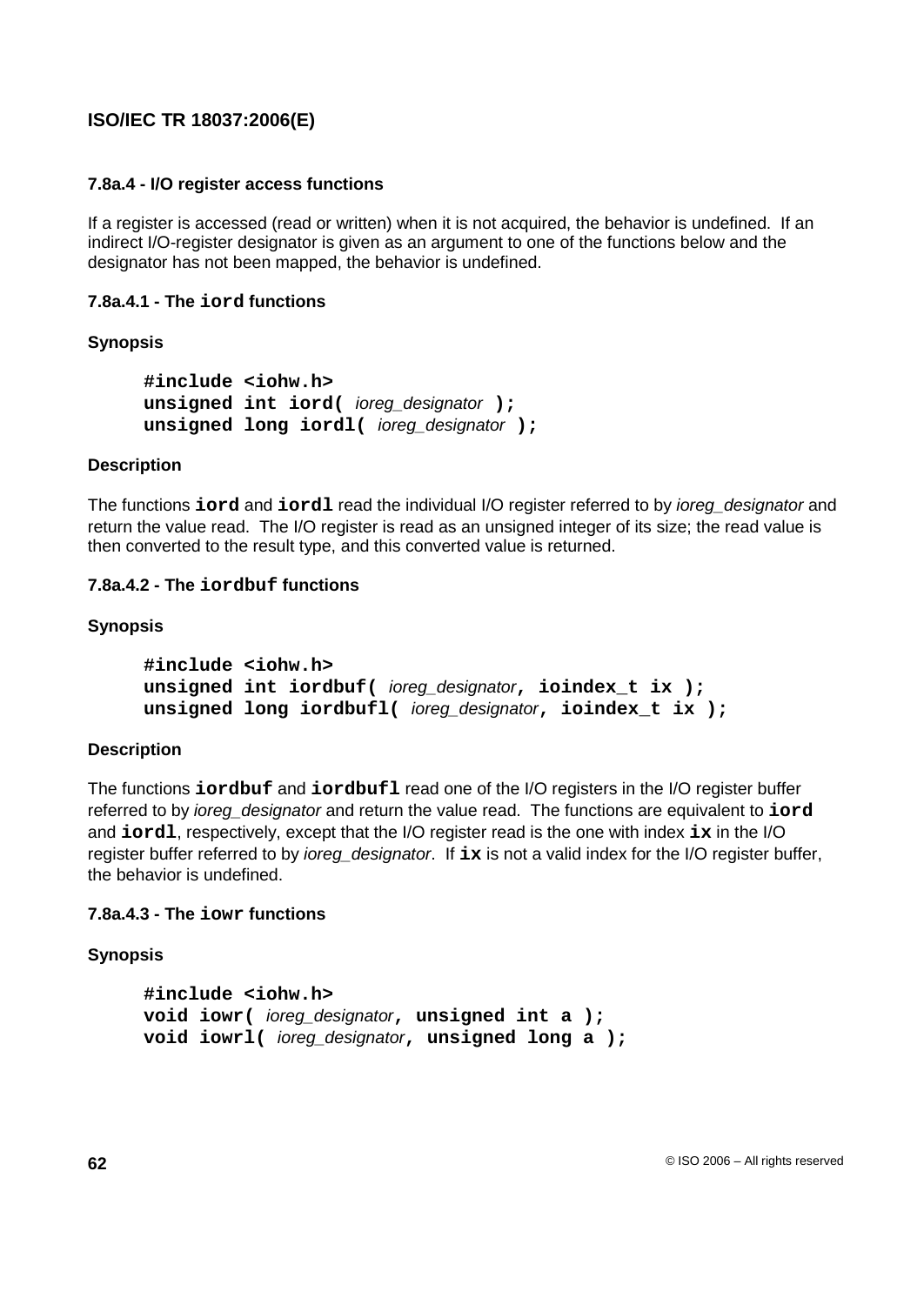#### **Description**

The functions **iowr** and **iowrl** write the individual I/O register referred to by *ioreg* designator. The unsigned integer **a** is converted to an unsigned integer of the size of the I/O register, and this converted value is written to the I/O register.

#### **7.8a.4.4 - The iowrbuf functions**

#### **Synopsis**

```
#include <iohw.h>
void iowrbuf( ioreg_designator, ioindex_t ix, unsigned int a );
void iowrbufl( ioreg_designator, ioindex_t ix, unsigned long a );
```
#### **Description**

The functions **iowrbuf** and **iowrbufl** write one of the I/O registers in the I/O register buffer referred to by ioreg\_designator. The functions are equivalent to **iowr** and **iowrl**, respectively, except that the I/O register written is the one with index **ix** in the I/O register buffer referred to by ioreg designator. If ix is not a valid index for the I/O register buffer, the behavior is undefined.

#### **7.8a.4.5 - The ioor, ioand, and ioxor functions**

#### **Synopsis**

```
#include <iohw.h>
void ioand( ioreg_designator, unsigned int a );
void ioor( ioreg_designator, unsigned int a );
void ioxor( ioreg_designator, unsigned int a );
void ioorl( ioreg_designator, unsigned long a );
void ioandl( ioreg_designator, unsigned long a );
void ioxorl( ioreg_designator, unsigned long a );
```
#### **Description**

The functions **ioand**, **ioandl**, **ioor**, **ioorl**, **ioxor**, and **ioxorl** modify the individual I/O register referred to by ioreg\_designator. The function **ioand** has a behavior equivalent to

**iowr(** ioreg\_designator**, iord(** ioreg\_designator **) & a )**

except that the *ioreg* designator is not evaluated twice (assuming it is an expression). Likewise, the function **ioor** has a behavior equivalent to

**iowr(** ioreg\_designator**, iord(** ioreg\_designator **) | a )**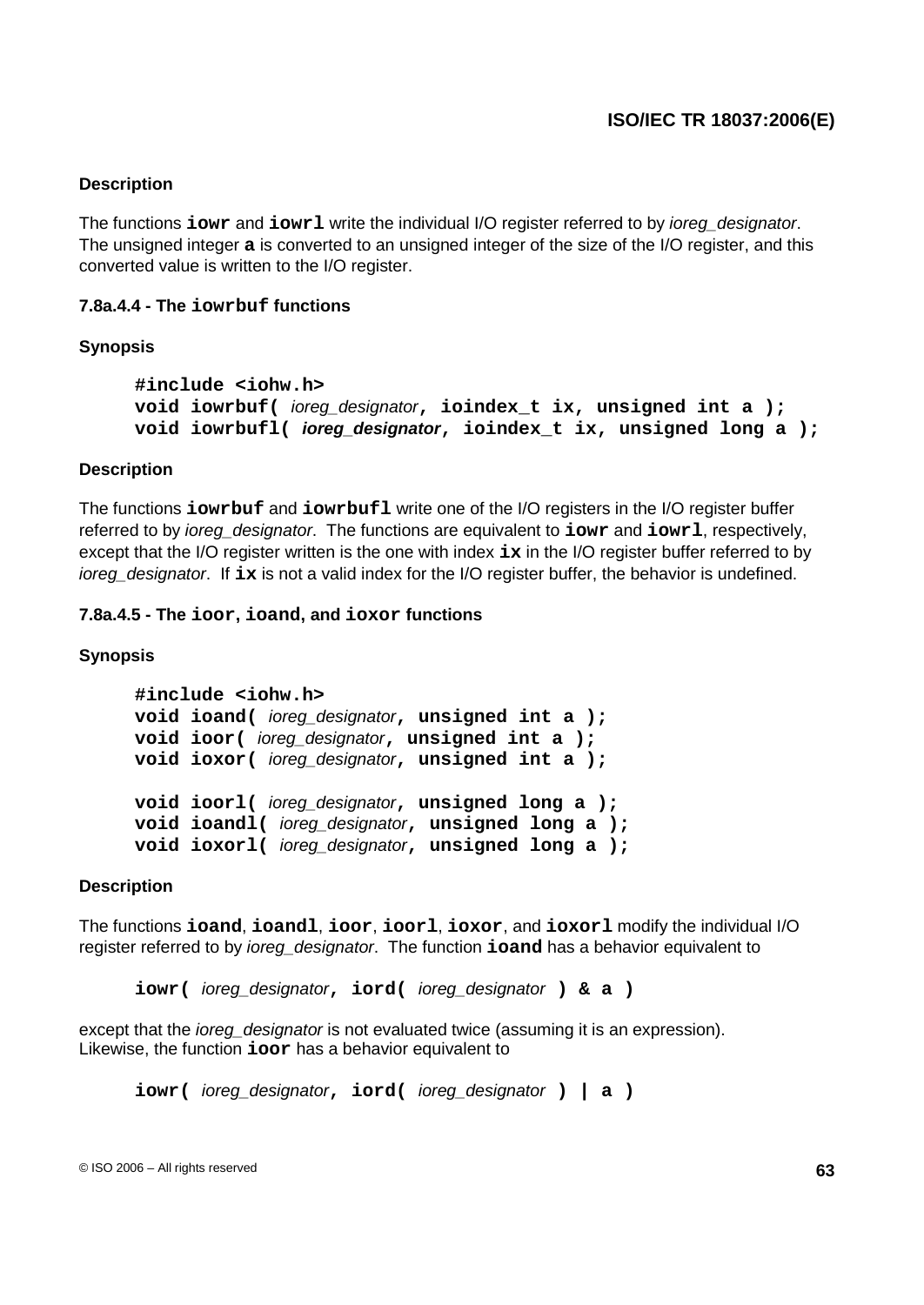and the function **ioxor** has a behavior equivalent to

**iowr(** ioreg\_designator**, iord(** ioreg\_designator **) ^ a )**

Corresponding equivalencies apply for **ioandl**, **ioorl**, and **ioxorl**, but with the **unsigned long** functions **iordl** and **iowrl** replacing **iord** and **iowr**.

**7.8a.4.6 - The ioorbuf, ioandbuf, and ioxorbuf functions**

#### **Synopsis**

```
#include <iohw.h>
void ioandbuf( ioreg_designator, ioindex_t ix, unsigned int a );
void ioorbuf( ioreg_designator, ioindex_t ix, unsigned int a );
void ioxorbuf( ioreg_designator, ioindex_t ix, unsigned int a );
void ioandbufl( ioreg_designator, ioindex_t ix, unsigned long a );
void ioorbufl( ioreg_designator, ioindex_t ix, unsigned long a );
void ioxorbufl( ioreg_designator, ioindex_t ix, unsigned long a );
```
### **Description**

The functions **ioandbuf**, **ioorbuf**, **ioxorbuf**, **ioandbufl**, **ioorbufl**, and **ioxorbufl** modify one of the I/O registers in the I/O register buffer referred to by *ioreg* designator. The functions are equivalent to **ioand**, **iooor**, **ioxor**, **ioandl**, **ioorl**, and **ioxorl**, respectively, except that the I/O register modified is the one with index **ix** in the I/O register buffer referred to by ioreg\_designator. If **ix** is not a valid index for the I/O register buffer, the behavior is undefined.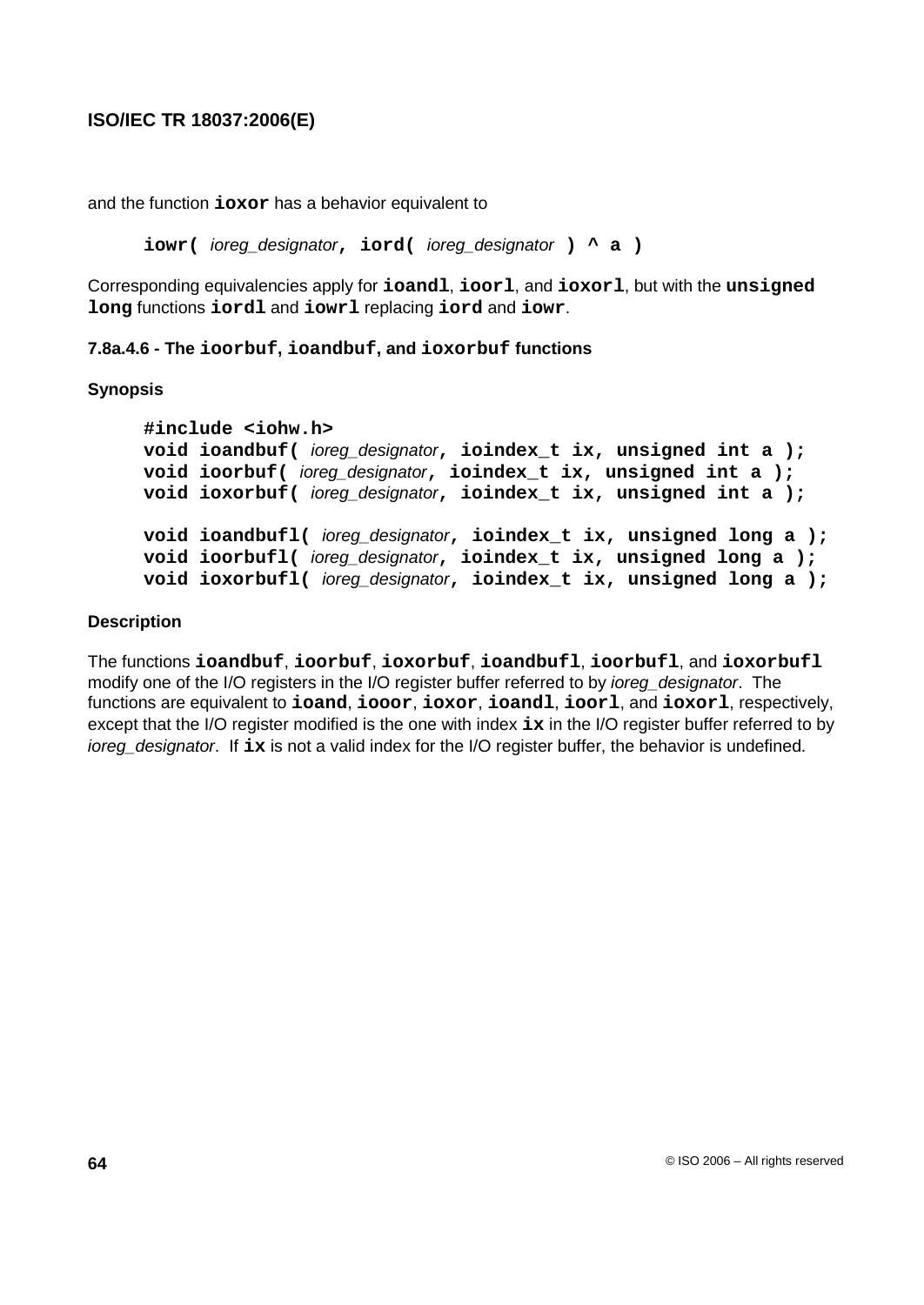## **Annex A - Fixed-point arithmetic**

## **A.1 Fixed-point datatypes**

### **A.1.1 Introduction**

#### **A.1.1.1 The fixed-point data types**

The set of representable floating-point values (which is a subset of the real values) is characterized by a sign, a precision and the position of the radix point. For those values that are commonly denoted as floating-point values, the characterizing parameters are defined within a format (such as the IEEE formats or the VAX floating-point formats), usually supported by hardware instructions, that defines the size of the container, the size (and position within the container) of the exponent, and the size (and position within the container) of the sign. The remaining part of the container then contains the mantissa. [The formats discussed in this clause are assumed to be binary floatingpoint formats, with sizes expressed in bits. A generalization to other radixes (like radix-10) is possible, but not done here.] The value of the exponent then defines the position of the radix point. Common hardware support for floating-point operations implements a limited number of floatingpoint formats, usually characterized by the size of the container (32-bits, 64-bits etc); within the container the number of bits allocated for the exponent (and thus for the mantissa) is fixed. For programming languages this leads to a small number of distinct floating-point data types (for C these are **float**, **double**, and **long double**), each with its own set of representable values.

For fixed-point types, the story is slightly more complicated: a fixed-point value is characterized by its precision (the number of databits in the fixed-point value) and an optional signbit, while the position of the radix point is defined implicitly (i.e., outside the format representation): it is not possible to deduct the position of the radix point within a fixed-point data value (and hence the value of that fixed-point data value!) by simply looking at the representation of that data value. It is however clear that, for proper interpretation of the values, the hardware (or software) implementing the operations on the fixed-point values should know where the radix point is positioned. From a theoretical point of view this leads (for each number of databits in a fixed-point data type) to an infinite number of different fixed-point data types (the radix point can be located anywhere before, in or after the bits comprising the value).

There is no (known) hardware available that can implement all possible fixed-point data types, and, unfortunately, each hardware manufacturer has made its own selection, depending on the field of application of the processor implementing the fixed-point data type. Unless a complete dynamic or a parameterized typesystem is used (not part of the current C standard, hence not proposed here), for programming language support of fixed-point data types a number of choices need to be made to limit the number of allowable (and/or supported or to be supported) fixed-point data types. In order to give some guidance for those choices, some aspects of fixed-point data values and their uses are investigated here.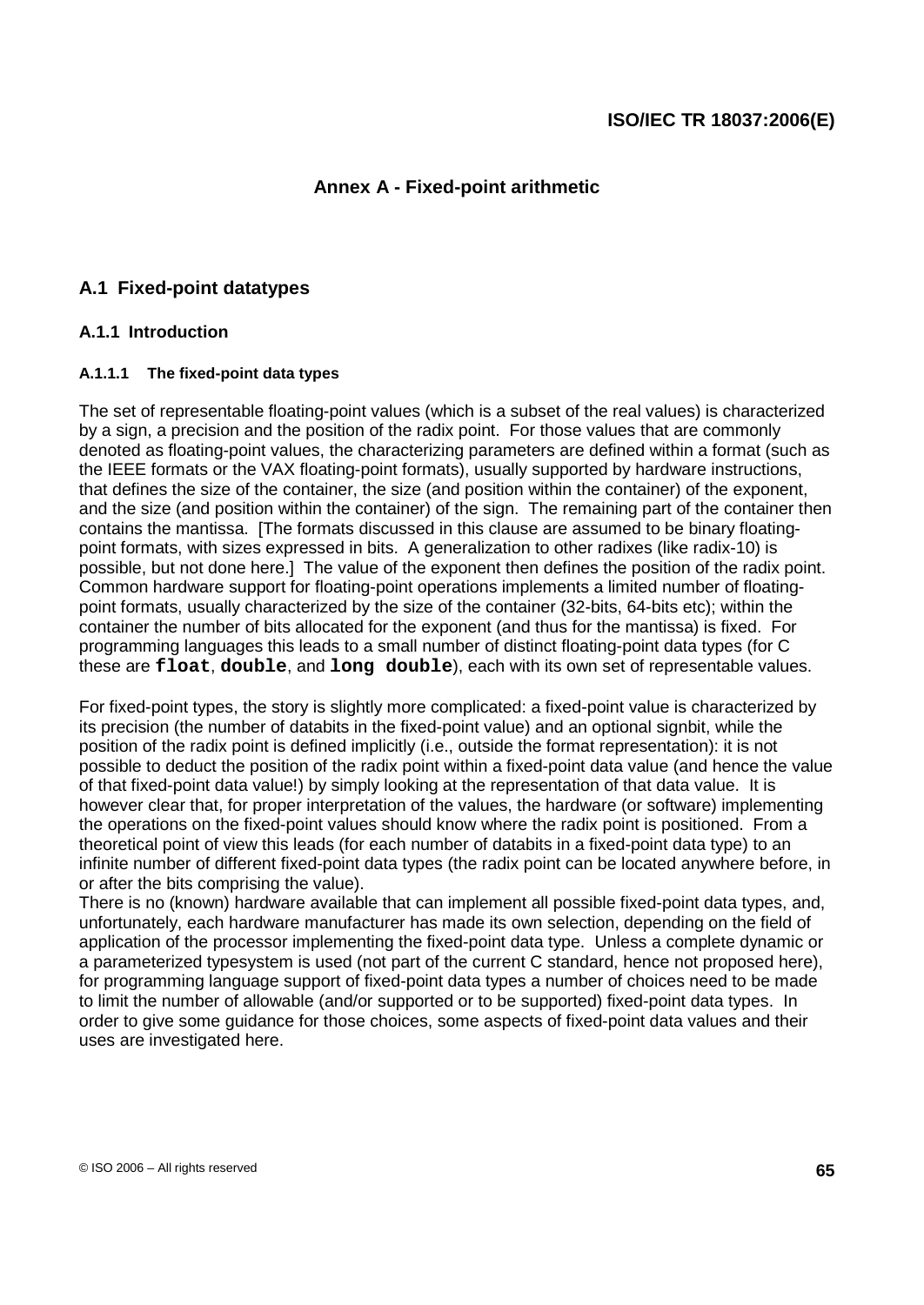For the sake of this discussion, a fixed-point data value is assumed to consist of a number of databits and a signbit. On some systems, the signbit can be used as an extra databit, thereby creating an unsigned fixed-point data type with a larger (positive) maximum value. Note that the size of (the number of bits used for) a fixed-point data value does not necessarily equal the size of the container in which the fixed-point data value is contained (or through which the fixed-point data value is addressed): there may be gaps here!

Most (all?) modern hardware uses two's complement arithmetic for integers. The hardware implementation of fixed-point arithmetic uses the same mechanisms and representations as the integer implementation on that same hardware. Hence, although the C standard allows other types of implementations for integers, this Technical Report requires exclusively two's complement behaviour for fixed-point arithmetic.

### **A.1.1.2 Classification of Fixed Point Types**

As stated before, it is necessary, when using a fixed-point data value, to know the place of the radix point. There are several possibilities.

- The radix point is located immediately to the right of the rightmost (least significant) bit of the databits. This is a form of the ordinary integer data type, and does not (for this discussion) form part of the fixed-point data types.
- The radix point is located further to the right of the rightmost (least significant) bit of the databits. This is a form of an integer data type (for large, but not very precise integer values) that is normally not supported by (fixed-point) hardware. For this Technical Report, these fixed-point data types will not be taken into account.
- The radix point is located to the left of (but not adjacent to) the leftmost (most significant) bit of the databits. It is not clear whether this category should be taken into account: when the radix point is only a few bits away, it could be more 'natural' to use a data type with more bits; in any case this data type can be simulated by using appropriate normalize (shift left/right) operations. There is no known fixed-point hardware that supports this data type.
- The radix point is located immediately to the left of the leftmost (most significant) bit of the databits. This data type has values (for signed data types) in the interval  $(-1,+1)$ , or (for unsigned data types) in the interval [0,1). This is a very common, hardware supported, fixedpoint data type. In the rest of this clause, this fixed-point data type will be called the type-A fixed-point data type. Note that for each number of databits, there are one (signed) or two (signed and unsigned) possible type-A fixed-point data types.
- The radix point is located somewhere between the leftmost and the rightmost bit of the databits. The data values for this fixed-point data type have an integral part and a fractional part. Some of these fixed-point data types are regularly supported by hardware. In the rest of this clause, this fixed-point data type will be called the type-B fixed-point data type. For each number of databits N, there are (N-1) (signed) or (2\*N-1) (signed and unsigned) possible type-B fixed-point data types.

Apart from the position of the radix point, there are three more aspects that influence the amount of possible fixed-point data types: the presence of a signbit, the number of databits comprising the fixed-point data values and the size of the container in which the fixed-point data values are stored. In the embedded processor world, support for unsigned fixed-point data types is rare; normally only signed fixed-point data types are supported. However, to disallow unsigned fixed-point arithmetic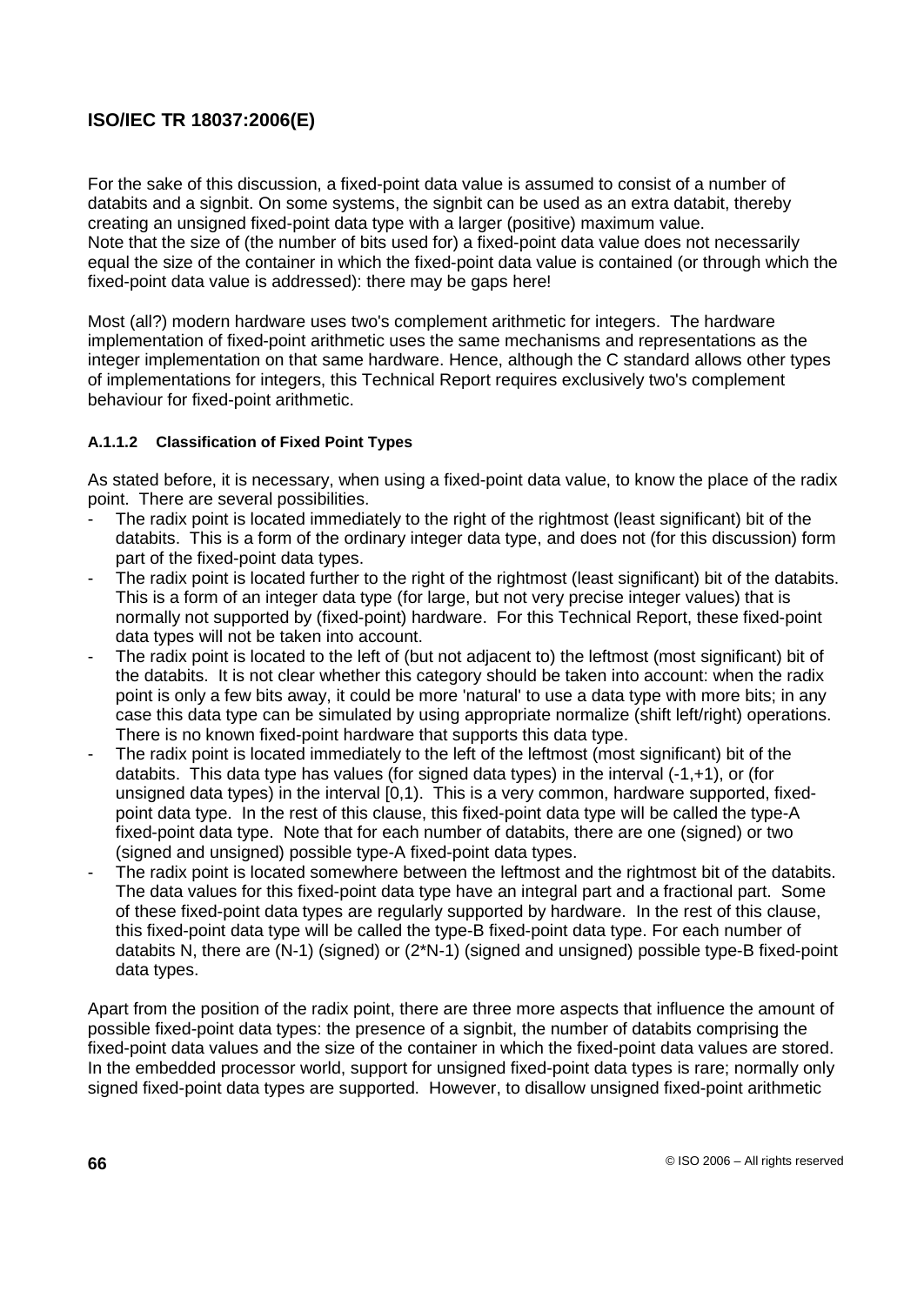from programming languages (in general, and from C in particular) based on this observation, seems overly restrictive.

There are two further design criteria that should be considered when defining the nature of the fixedpoint data types:

- it should be possible to generate optimal fixed-point code for various processors, supporting different sized fixed-point data types (examples could include an 8-bit fixed-point data type, but also a 6-bit fixed-point data type in an 8-bit container, or a 12-bit fixed-point data type in a 16-bit container);
- it should be possible to write fixed-point algorithms that are independent of the actual fixed-point hardware support. This implies that a programmer (or a running program) should have access to all parameters that define the behavior of the underlying hardware (in other words: even if these parameters are implementation-defined).

#### **A.1.1.3 Recommendations for Fixed Point Types in C**

With the above observations in mind, the following recommendations are made.

- 1. Introduce **signed** and **unsigned** fixed-point data types, and use the existing signed and unsigned keywords (in the 'normal' C-fashion) to distinguish these types. Omission of either keyword implies a signed fixed-point data type.
- 2. Introduce a new keyword and type-specifier **\_Fract** (similar to the existing keyword **int**), and define the following three standard signed fixed-point types (corresponding to the type-A fixedpoint data types, as described above): **short \_Fract**, **\_Fract** and **long \_Fract**. The supported (or required) underlying fixed-point data types are mapped on the above in an implementation-defined manner, but in a non-decreasing order with respect to the number of databits in the corresponding fixed-point data value. Note that there is not necessarily a correspondence between a fixed-point data type designator and the type of its container: when an 18-bit and a 30-bit fixed-point data type are supported, the 18-bit will probably have the **short Fract** type and the 30-bit type will probably have the **Fract** type, while the containers of these types will be the same.
- 3. Introduce a new keyword and type-specifier **\_Accum**, and define the following three standard signed fixed-point types (corresponding to the type-B fixed-point data types, as described above): **short \_Accum**, **\_Accum** and **long \_Accum**, with similar representation requirements as for the **Fract** type.
- 4. If more fixed-point data types are needed, (or if there is a need to better distinguish certain fixedpoint data types), an approach similar to the **<stdint.h>** approach could be taken, whereby **fract** le*N* t could designate a (type-A) fixed-point data type with at least N databits, while **fract** le*M* le*N* t could designate a (type-B) fixed-point data type with at least M integral bits and N fractional bits. Note that the introduction of these generalized fixed-point data types is currently not included in the main text of this Technical Report.
- 5. In order for the programmer to be able to write portable algorithms using fixed-point data types, information on (and/or control over) the nature and precision of the underlying fixed-point data types should be provided. The normal C-way of doing this is by defining macro names (like **SFRACT** FBIT etc.) that should be defined in an implementation-defined manner.

The C standard , with its defined keywords, allows for yet another size for fixed-point data types: **long long fract**. The specified three sizes were considered to be enough for the current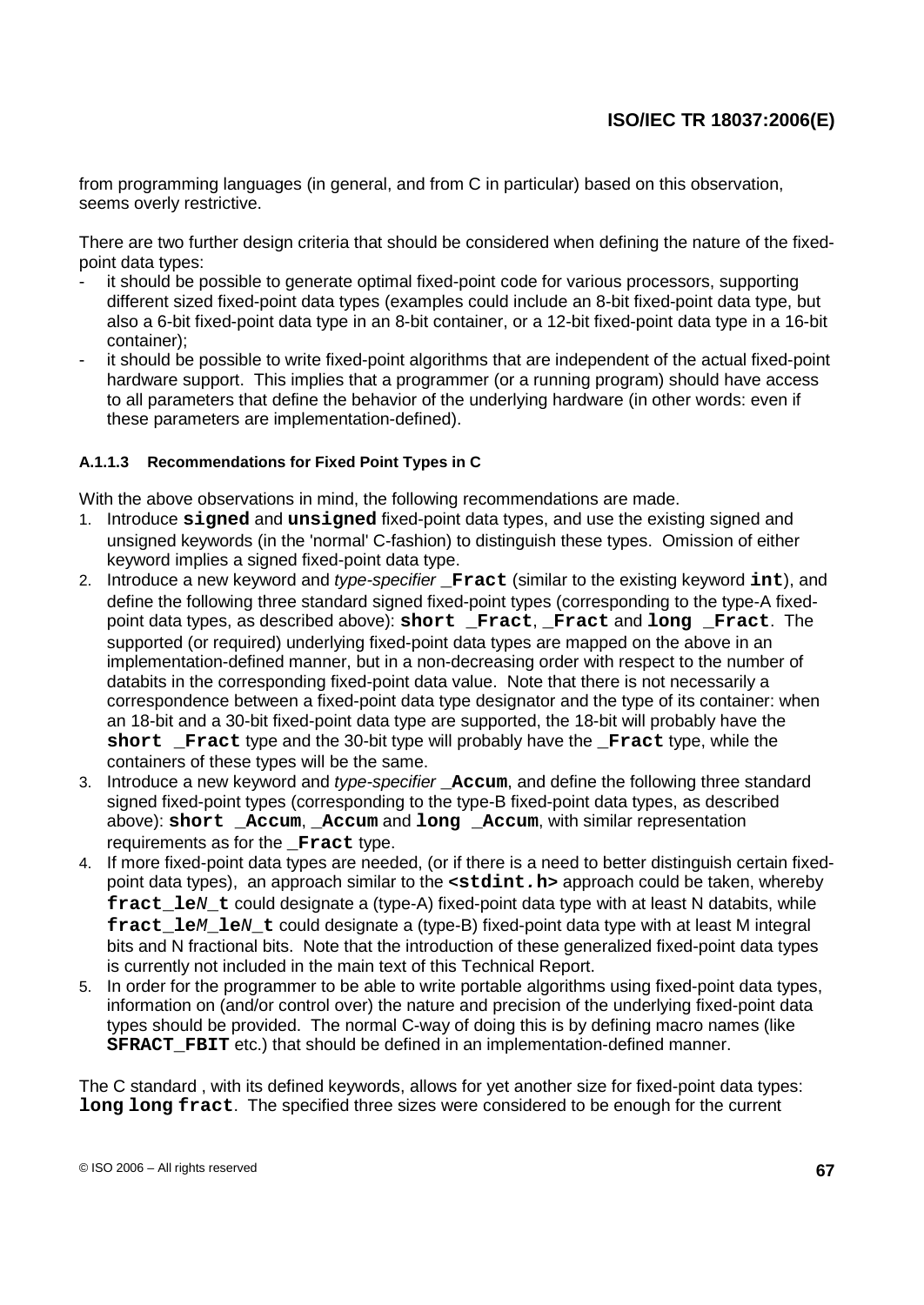systems, the **long long** variant might, for the time being, be added by an implementation in an implementation-defined manner.

### **A.2 Number of data bits in \_Fract versus \_Accum**

At some point it was considered to require that the number of fractional bits in a **Fract** type would be exactly the same as the number of fractional bits in the corresponding **Accum** type. The reason for this was that **Accum** can be viewed upon as the placeholder sums of **Fracts**. This requirement would be fulfilled for implementations on typical DSP processors. However, it was chosen not to make this a strict requirement because other machine classes would have trouble using their hardware supported data types when implementing the fractional data types. A discussion on this issue is given below.

#### **A type for accumulating sums cannot always be fixed at the same number of fractional bits as the associated fractional type.**

Many SIMD architectures do not support fixed-point types that have the same number of fractional bits as a fractional type, plus some integer bits. To manufacture accumulator types that are not supported by the hardware would add overhead and often require a loss of parallelism. Also, often there is no way to detect a carry out of a packed data type, so even the simple implementation of providing one SIMD word of fractions plus one SIMD word of integer bits is not always available.

In addition, manufacturing accumulator types of artificial widths is usually unnecessary since there are already accumulator types supported by the hardware. This means that the language needs to be flexible enough to allow the existing hardware-supported data types to be used rather than imposing a strict model that hampers performance.

For example, Radiax pairs 16-bit objects into a 32-bit SIMD word. The accumulator type provided for arithmetic on these objects is 40 bits wide per object, composed of 32 fractional bits and 8 integer bits. There is no other accumulator type supported. An artificial requirement that exactly 16 fractional bits be available would severely impact performance, and would have the surprising effect that addition would become much slower than multiplication.

In the VIS architecture, the supported hardware types that can be used as accumulation types sometimes have more fractional bits than the underlying fractional types, and sometimes fewer, but never the same number. Also, there is no direct path between SIMD registers (which overload the floating-point registers) and the integer registers, so constructing an artificial type involves not only a loss of parallelism but also extra loads and stores to move data between the SIMD registers and the integer registers.

The proposal to fix an accum's fractional bits at the same number as the underlying fract type is therefore prohibitively expensive on some architectures and needs to be removed.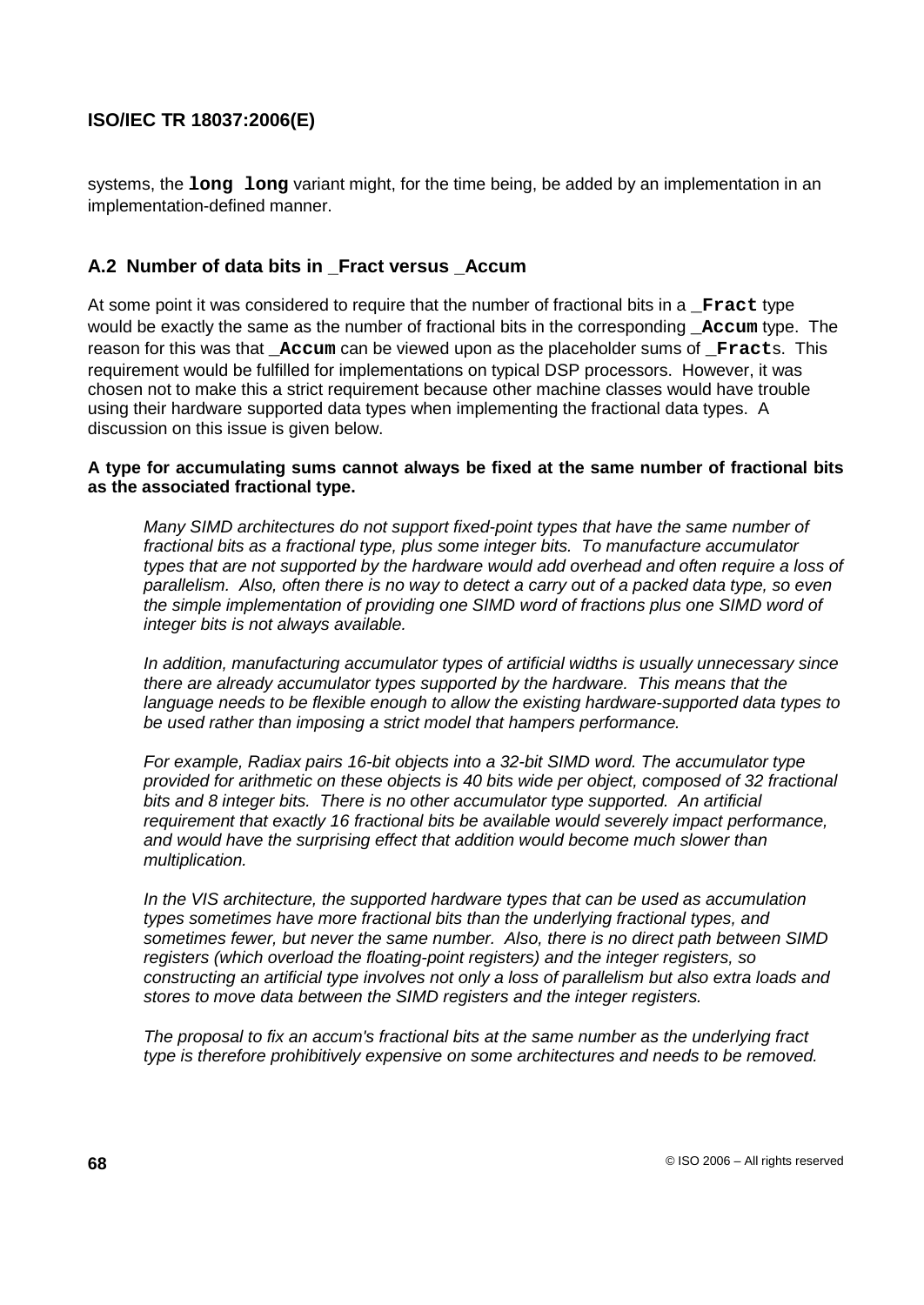A signed accum type has to have at least as many integral bits as the corresponding unsigned accum type because the usual arithmetic conversions prescribe that, when signed and unsigned fixed-point types are mixed, the unsigned type is converted to the corresponding signed type, and this should go without loss of magnitude; note also that the notion 'integral bits' does not include the sign bit.

### **A.3 Possible Data Type Implementations**

By way of example, these tables show the fixed-point formats we would suggest for various classes of processors:

|                           | --- signed _Fract ---   |        |      |       | --- signed _Accum ---   |        |  |  |
|---------------------------|-------------------------|--------|------|-------|-------------------------|--------|--|--|
|                           | short                   | middle | long | short | middle                  | long   |  |  |
| typical desktop processor | s.7                     | s.15   | s.31 | s8.7  | s16.15                  | s32.31 |  |  |
| typical 16-bit DSP        | s.15                    | s.15   | s.31 | s8.15 | s8.15                   | s8.31  |  |  |
| typical 24-bit DSP        | s.23                    | s.23   | s.47 | s8.23 | s8.23                   | s8.47  |  |  |
| Intel MMX                 | s.7                     | s.15   | s.31 | s8.7  | s16.15                  | s32.31 |  |  |
| PowerPC AltiVec           | s.7                     | s.15   | s.31 | s8.7  | s16.15                  | s32.31 |  |  |
| Sun VIS                   | s.7                     | s.15   | s.31 | s8.7  | s16.15                  | s32.31 |  |  |
| <b>MIPS MDMX</b>          | s.7                     | s.15   | s.31 | s8.7  | s8.15                   | s17.30 |  |  |
| Lexra Radiax              | s.7                     | s.15   | s.31 | s8.7  | s8.15                   | s8.31  |  |  |
| <b>ARM Piccolo</b>        | s.7                     | s.15   | s.31 | s8.7  | s16.15                  | s16.31 |  |  |
|                           | --- unsigned _Fract --- |        |      |       | --- unsigned _Accum --- |        |  |  |
|                           | short                   | middle | long | short | middle                  | long   |  |  |
| typical desktop processor | 8.5                     | .16    | .32  | 8.8   | 16.16                   | 32.32  |  |  |
| typical 16-bit DSP        | .16                     | .16    | .32  | 8.16  | 8.16                    | 8.32   |  |  |
| typical 24-bit DSP        | .24                     | .24    | .48  | 8.24  | 8.24                    | 8.48   |  |  |
| Intel MMX                 | $\boldsymbol{.8}$       | .16    | .32  | 8.8   | 16.16                   | 32.32  |  |  |
| PowerPC AltiVec           | .8                      | .16    | .32  | 8.8   | 16.16                   | 32.32  |  |  |
| Sun VIS                   | .8                      | .16    | .32  | 8.8   | 16.16                   | 32.32  |  |  |
| <b>MIPS MDMX</b>          | .8                      | .16    | .32  | 8.8   | 8.16                    | 16.32  |  |  |
| Lexra Radiax              | .8                      | .16    | .32  | 8.8   | 8.16                    | 8.32   |  |  |
| <b>ARM Piccolo</b>        | .8                      | .16    | .32  | 8.8   | 16.16                   | 16.32  |  |  |

(The "typical" DSPs referred to in the table cannot address units in memory smaller than 16 or 24 bits, which is why these processors aren't expected to support a **short \_Fract** smaller than **\_Fract**.)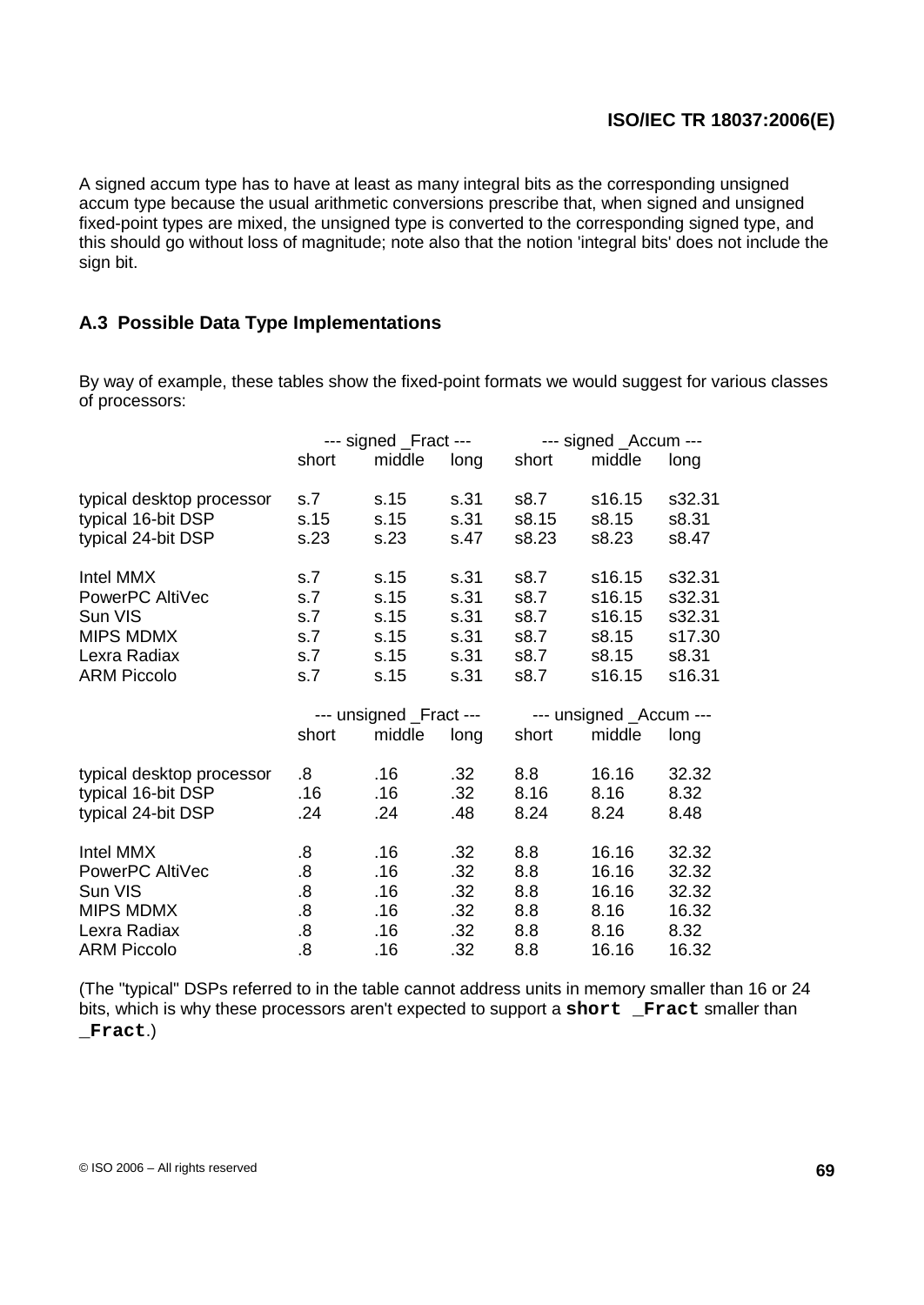## **A.4 Rounding and Overflow**

Fixed-point data types are often used in situations where floating-point data types otherwise would have been used. Typically because the underlying hardware does not support floating-point operations directly for various reasons. One important property of fixed-point data types is the fixed dynamic range. To exploit the dynamic range, data are often scaled so overflow will occur with a certain likelihood. Therefore overflow behavior is important for fixed-point data types. Saturation on overflow is often preferred. Furthermore saturation on overflow is often supported in hardware by processors that naturally operate on fixed-point data types. This TR introduces saturating fixedpoint types next to non saturating fixed-point types (called primary fixed-point types).

It was decided to give the programmer control over the general behavior of operands declared without an explicit fixed-point overflow type-qualifier by two pragmas, **FX\_FRACT\_OVERFLOW** and FX\_ACCUM\_OVERFLOW, for fract and accum types respectively. The default behavior of this pragma is default (implying an undefined behavior), but a programmer can choose to change the default behavior to saturation on overflow with these pragmas. This is subject to the usual scoping rules for pragmas.

Generally it is required that if a value cannot be represented exactly by the fixed-point type, it should be rounded up or down to the nearest representable value in either direction. It was chosen not to specify this further as there is no common path chosen for this in hardware implementations, so it was decided to leave this implementation defined.

The above requirement to precision means that the result should be within 1 unit in last place (ulp). Processors that support fixed-point arithmetic in hardware have no problems in meeting this precision requirement without loss of speed. However, processors that will implement this with integer arithmetic may suffer a speed penalty to get to the 1 ulp result.

One such type of processors would be would be mainstream 32-bit processors, on which "long fract" might reasonably be implemented as 32 bits (format s.31). A multiplication of two 32-bit "long fract"s to a "long fract" result would typically be compiled as a 32 x 32 -> 64-bit integer multiplication followed by a shift right by 31 bits, keeping only the bottom 32 bits at the end. On many of these processors, the 64-bit product would be obtained in two 32-bit registers (say, R0 and R1) and then the 31-bit shift across the register pair would take three instructions:

shift R0 left 1 bit shift R1 right 31 bits (an unsigned shift) OR R1 into R0

which leaves the 32-bit "long fract" result in R0. But note that the most significant 31 bits of the result are already available in R0 after the first shift; the other two instructions serve only to move the last, least significant bit into position. If the product is permitted to be up to 2 ulps in error, an implementation could choose instead to leave the least significant bit zero and dispense with the last two instructions.

Although a 1-ulp bound is preferable the above example shows significant savings that will justify a larger bound. Therefore the user is allowed to choose speed over precision with a pragma, **FX** FULL PRECISION. The default state of this pragma is implementation-defined.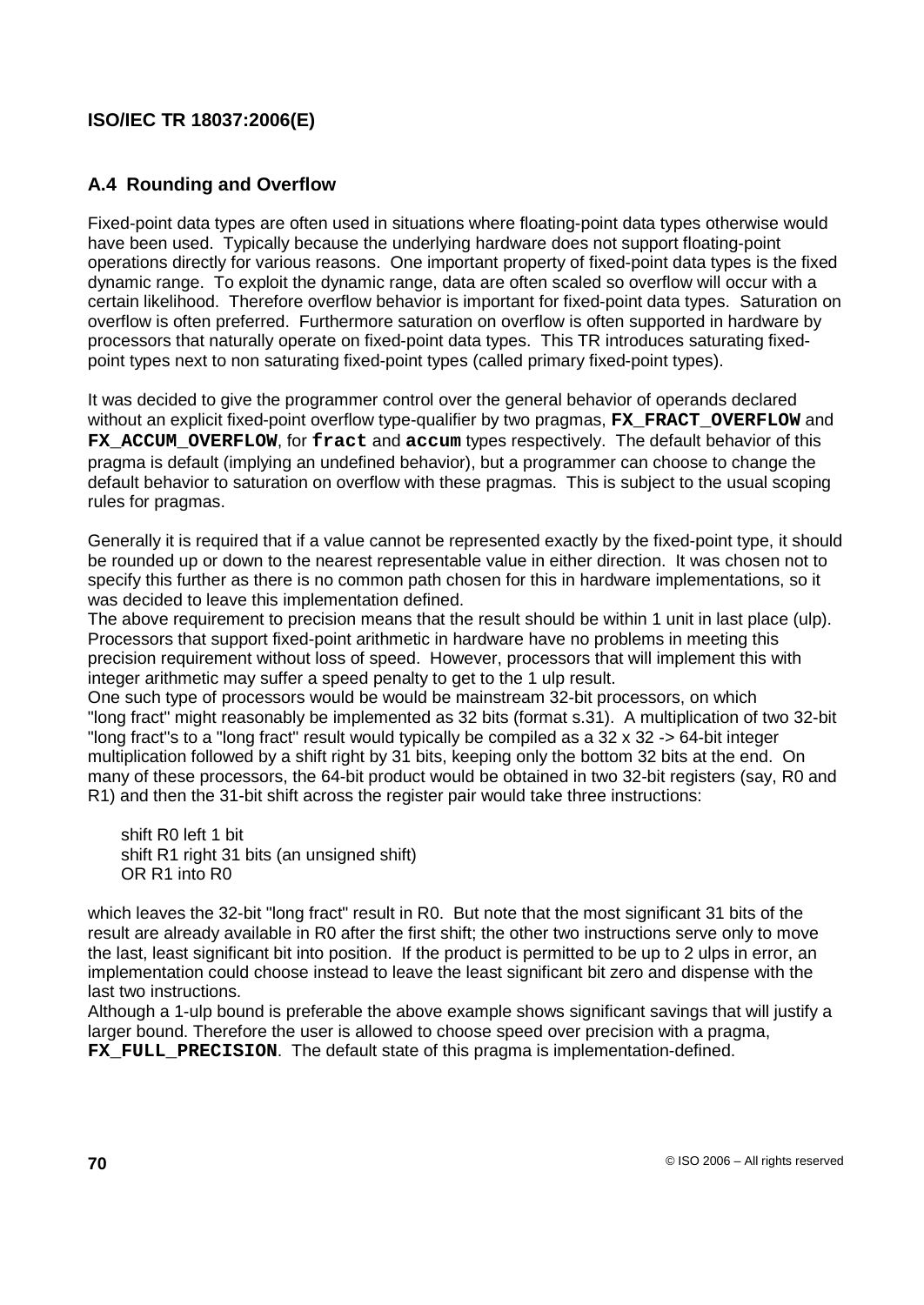### **A.5 Type conversions, usual arithmetic conversions**

The fixed-point data types are positioned 'between' the integer data types and the floating-point data types: if only integer data types are involved then the current standard rules (cf. 6.3.1.1 and 6.3.1.8) are followed, when fixed-point operands but no floating-point operands are involved the operation will be done using fixed-point data types, otherwise everything will be converted to the appropriate floating-point data type.

Since it is likely that an implementation will support more than one (type-A and/or type-B) fixed-point data type, in order to assure arithmetic consistency it should be well-defined to which fixed-point data type a type is converted to before an operation involving fixed-point and integer data values is performed. There are several approaches that could be followed here:

- define that the result of any operation on fixed-point data types should be as if the operation is done using infinite precision. This gives an implementation the possibility to choose an implementation dependent optimal way of calculating the result (depending on the required precision of the expression by selecting certain fixed-point operations, or, maybe, emulate the fixed-point expression in a floating-point unit), as long as the required result is obtained.
- to define an extended fixed-point data type to which every operand is converted before the operation. It is then important that the programmer has access to the parameters of this extended fixed-point type in order to control the arithmetic and its results. This could either be the 'largest' type-B fixed-point data type (if supported), or the 'largest' type-A fixed-point data type.

For the combination of an integer type and a fixed-point type, or the combination of a **\_Fract** type and an **Accum** type, the usual arithmetic conversions may lead to useless results or to gratuitous loss of precision. Consider the case of converting an integer to a **Fract** type. This will only be useful for the integer values 0 and -1. The same case can be made for mixing **Fract** and **\_Accum** types. Therefore the approach taken was to define that the result of any operation involving fixed-point types should be as if the operation is done using infinite precision. This deviates from the usual arithmetic conversions, in that no common type whereto both operands are converted is defined. Rather it can be said that the operation is performed directly with the value of the two operands, without any change in value due to usual arithmetic conversions. The resulting value of the operation is then subject to rounding and overflow as specified by its result type.

The mentioned approach gives the expected results for multiplication and division operations involving an integer and a fixed-point type operand, and is also used for addition and subtraction operations. In these latter cases, when the fixed-point type is a **\_Fract** type, the operation will result in an overflow for practically all values of the integer operand. It was decided not to disallow the combinations of integer and fixed-point type operands for addition and subtraction operations, but to encourage implementations to produce a warning when these operations are encountered.

### **A.6 Operations involving fixed-point types**

The decision not to promote integers to fixed-point to balance the operands is clearly a departure from the way C is normally defined and, in particular, the way the same operations work when integer and floating-point operands are mixed. The inconsistency has been introduced because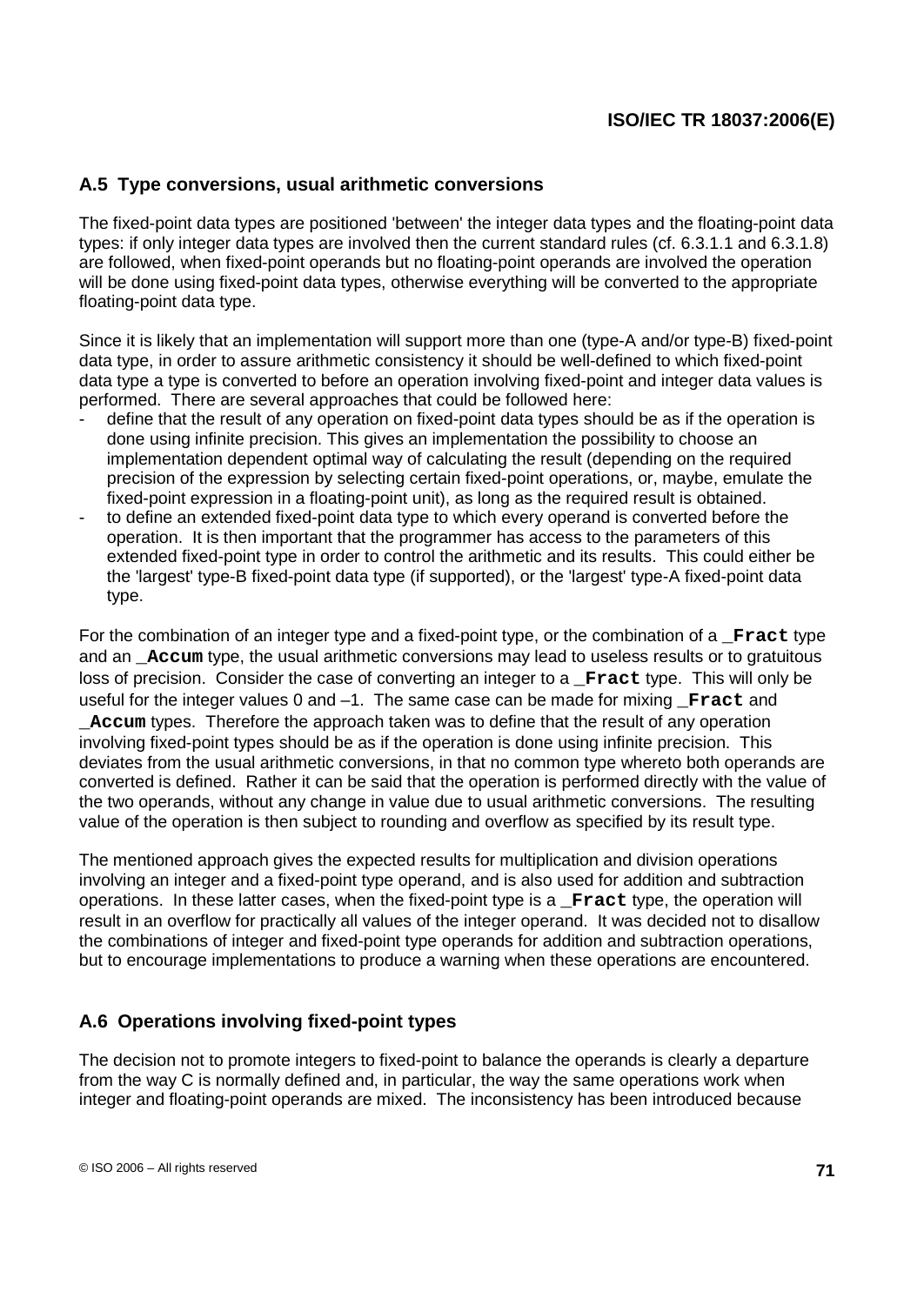integer values often cannot be promoted honestly to fixed-point types. None of the **Fract** types has *any* integer bits, and an implementation may have as few as four integer bits in its **Accum** types.

On such an implementation, it is impossible to convert an integer with a value larger than 8 to any fixed-point type, which leaves only a limited range of integers to work with. Consider, for example, the problem of dividing a fixed-point value by a (non-constant) integer value which could be as large as 15.

The floating-point types have the property that (on all known machines) the range of all the integers fits within even the smallest floating-point type, so converting an integer to floating-point at worst suffers a rounding error (and often not even that). This is definitely not the case for the fixed-point types. On the other hand, unlike with floating-point, fixed-point and integer values have very similar representations, and their operations have similar implementations in hardware. Thus, it is less trouble for an implementation to mix integer and fixed-point operands and perform the calculation directly than it would be for floating-point.

The result type of an operation involving fixed-point types is the type with the higher rank. When mixing integer and fixed-point types, fixed-point types are chosen to have higher rank. The reason for this choice is based on the common case where a fixed-point value is multiplied by a factor of 2, and when a fixed-point type is divided by an integer value. The natural result type in this case is the fixed-point type.

As specified in the clause "Rounding and Overflow", two types of overflow handling are defined for the fixed-point types: saturating and default. Generally, if either operand has a saturating fixed-point type, the result type of the operation will be a saturating fixed-point type.

## **A.7 Exception for 1 and –1 Multiplication Results**

The rule about 1 and -1 multiplication results is needed to permit an important optimization for sumof-products calculations on many DSPs (sum-of-products being primarily what DPSs are designed to do). Using the **long accum** type for the accumulator that holds the running sum, a sum-ofproducts (or dot product) can be naturally coded as:

```
fract a[N], b[N];
\text{long} \text{accum} \text{acc} = 0:
for (ix = 0; ix < N; ++ix) {
  acc += (long accum) a[ix] * b[ix];
}
```
While the above would be the obvious code, on many DSPs the multiply-accumulate hardware really does this:

```
acc += (long accum) ( (sat long fract) a[ix] * b[ix] );
```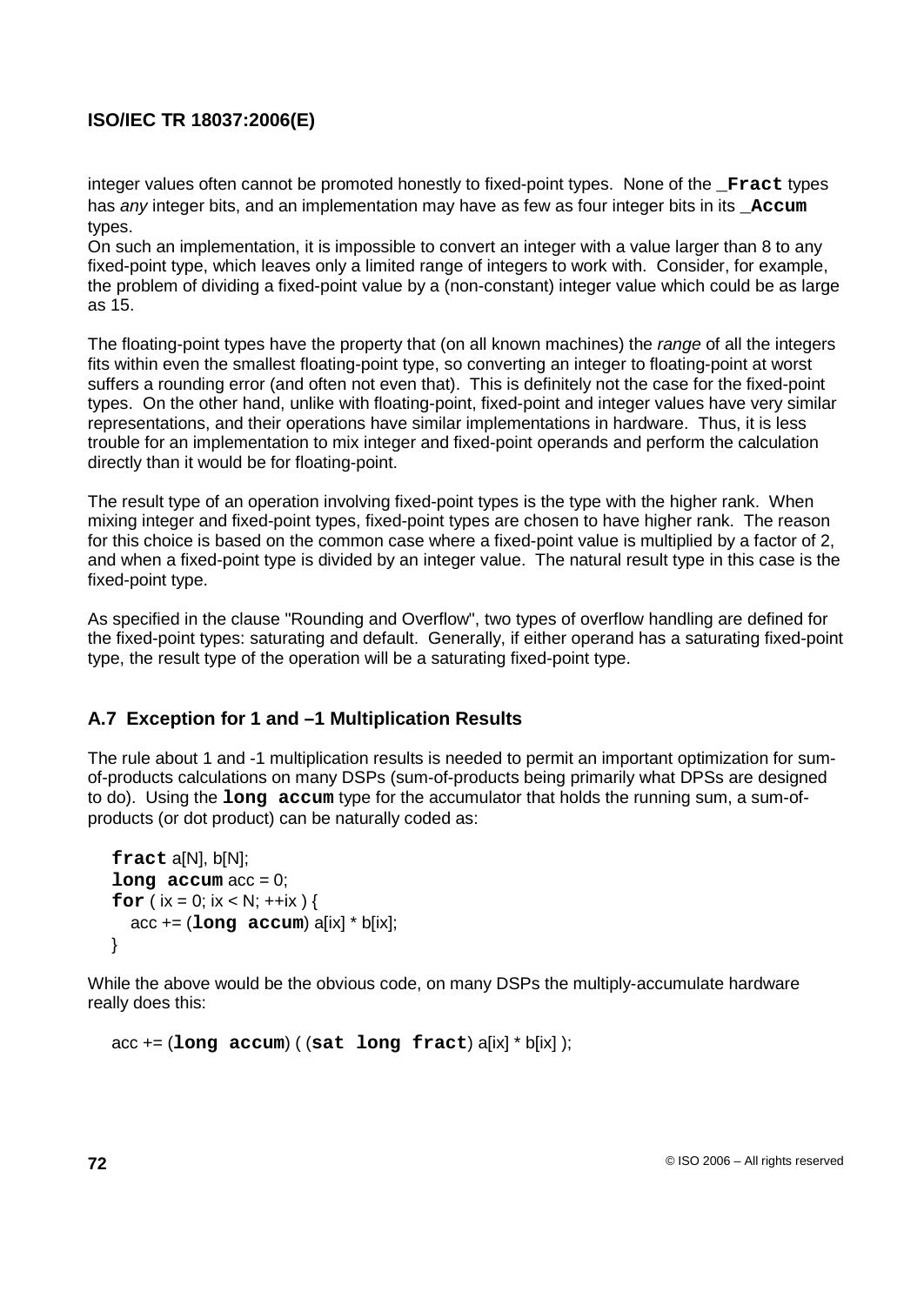In other words, the product is saturated to the **long fract** format before being added into the accumulator. The only detectable difference between this and the code above occurs when "a[ix]" and "b[ix]" are both -1, in which case the product is 1, which cannot be represented exactly as a **long fract**. In this case (and only this case), the DSP hardware saturates the 1 to the maximum **long fract** value before adding.

With the original code above, the rules in the clause on "Rounding and Overflow" require that the product be represented exactly if the result type permits it. Since a 1 can always be represented exactly by a **long accum**, the rounding rules do not permit the 1 to be replaced by the maximum **long fract** value. (Note that the **long fract** type makes no appearance in the original code.) Unfortunately, on processors that only support sum-of-product operations that saturate the product to **long fract**, it is not possible to implement the code above efficiently as written without some compromise. Rather than relax the rounding rules in general, a special case has been made to cover this condition.

### **A.8 Linguistic Variables and unsigned \_Fract: an example of unsigned fixed-point**

The Linguistic variables definition and manipulation have been identified as a major application area that use **unsigned \_Fract** variables as a storage requirement. Linguistic variables normalize the data of interest to an application between the values of 0 and 1. In applications the value associated with a linguistic variable is an expression of a degree of truth unlike Boolean variables that take on the value of either 0 or 1. Fuzzy logic functions combining linguistic variables also return logic values scaled between 0 and 1.

Linguistic variables are used in many non-linear complex applications, in consumer applications, non-linear process control, animation, pattern recognition and financial applications.

Applications that use linguistic variables depend on the size of a linguistic variable in the application to determine the precision in which the results are computed. Applications that use linguistic variables select a resolution to be used throughout the application. Typical linguistic variables in commercial applications are 8 or 16 bits in size. Other sizes have been seen in commercial applications but would be impacted less by using their signed counterpart.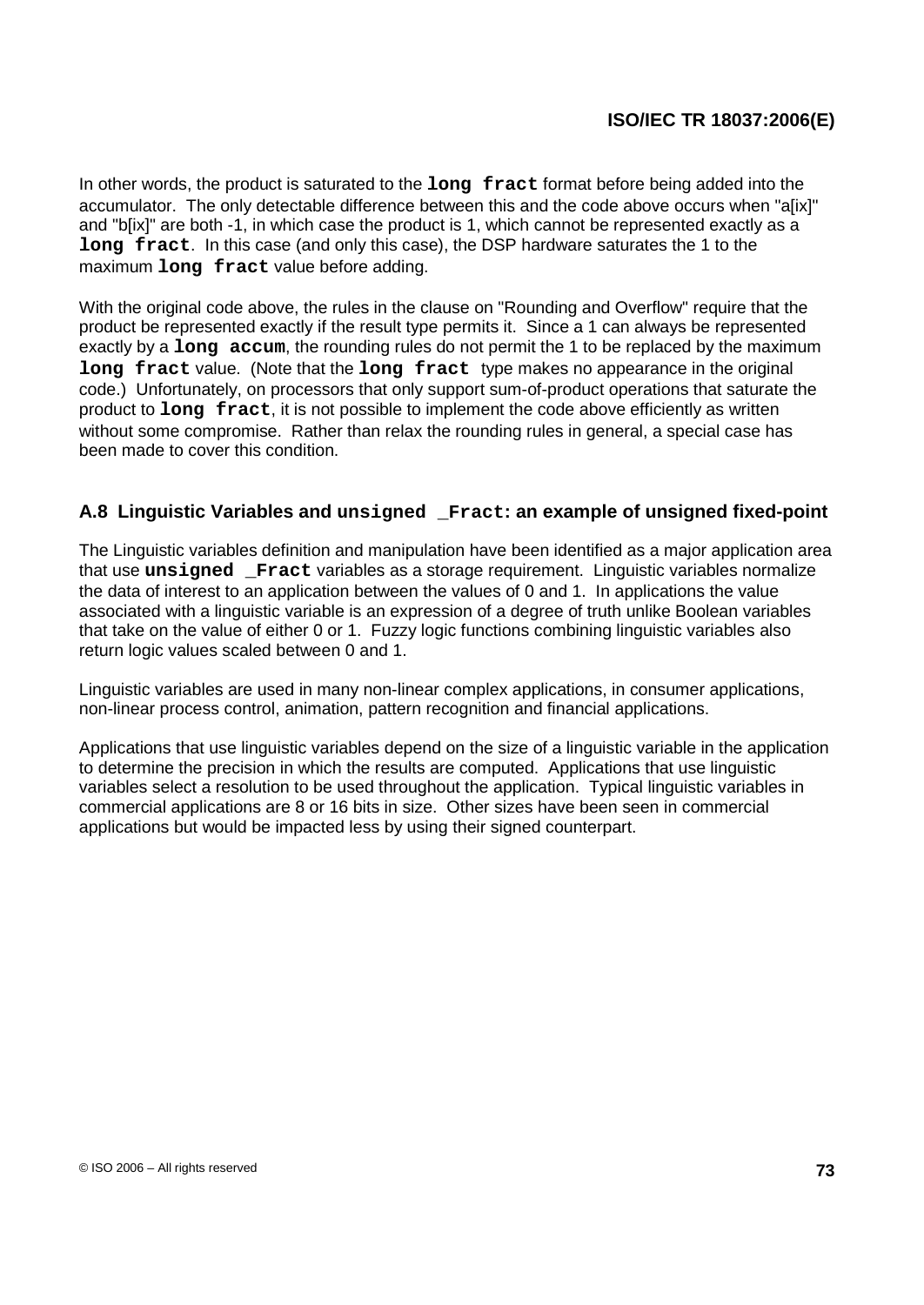## **Annex B - Named address spaces and named-register storage classes**

## **B.1 Embedded systems extended memory support**

### **B.1.1 Modifiers for named address spaces**

Applications on small-scale embedded systems run in a non-hosted environment, and on resourceconstrained systems. Compilers for such systems are responsible for freeing the application developer from most, but not all, target-specific responsibilities. Embedded systems, including most consumer electronics products and DSP-driven devices, are optimized to support the requirements of their intended applications. Their central processors generally contain many separate address spaces. C language support for these systems extends the C linear address space to an address space that, although linear within memory spaces, is not always created equal. Application developers need the vocabulary to efficiently express how their application uses the target hardware.

Named address space type modifiers allow the application developer to express a very specific requirement, that variables be associated with a specific memory space. In turn, the compiler will be able to generate more efficient code for the target implementation.

### **B.1.1.1 User-defined device drivers**

Many embedded systems include memory that can only be accessed with some form of device driver. These include memories accessed by serial data busses (I<sup>2</sup>C, SPI), and on-board non-volatile memory that must be programmed under software control. Device-driver memory support is used in applications where the details of the access method can be separated from the details of the application.

In contrast to memory-mapped I/O, the extended memory layout and its use should be administrated by the compiler/linker.

Language support for embedded systems needs to address the following issues:

- 1) Memory with user-defined device drivers. User-defined device drivers are required for reading and writing user-defined memory.
	- Memory-read functions take as an argument an address in the user-defined memory space, and return data of a user-defined size.
	- Memory-write functions take two arguments, an address in the user-defined memory space and data with a user-specified size.
	- Applications require support for multiple user-defined address spaces.
	- All memory in a specific named address space may not necessarily have contiguous addressing. It is common to find that memory, even though accessed through a common means, may have gaps in it structure. In similar way some named address space memory may have physical address aliases.
- 2) The compiler is responsible for: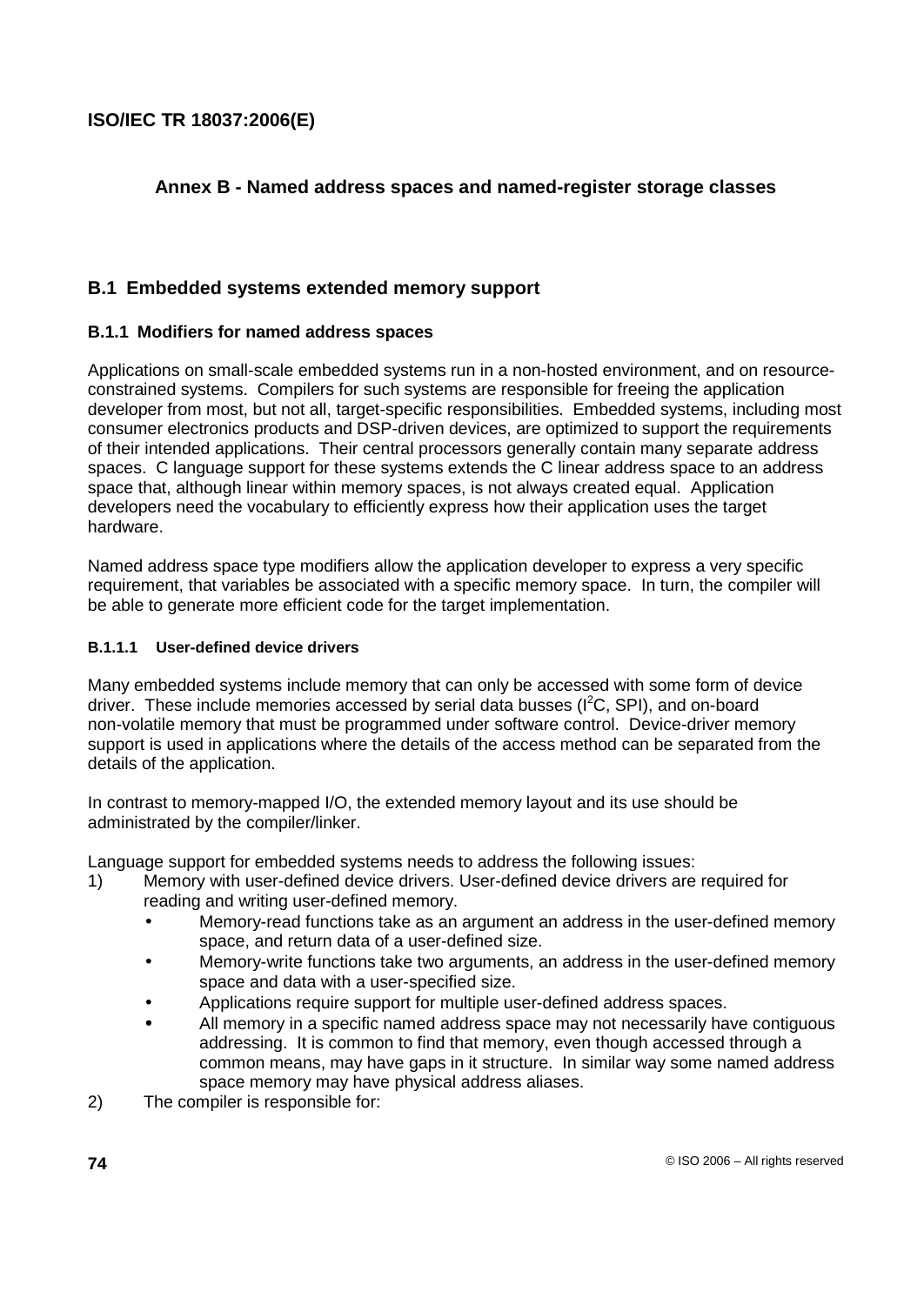- Allocating variables, according to the needs of the application, in "normal" address space, and in space accessed by the user-defined memory device drivers.
- Making calls to device drivers, when accessing variables supported by user-defined device drivers.
- Automating the process of casting and accessing the data.
- 3) Application variables in user-defined memory areas:
	- Need to support all of the available data types. For example, declarations for fundamental data types, arrays and structures.
	- Users need to direct the compiler to use a specific memory area.
	- The compiler needs to be free to use a user-defined memory area as a generic, general-purpose memory area, for the purpose of a variable spill area.

### **B.1.2 Application-defined multiple address space support**

Inherent processor-architecture based address spaces are implementation-defined and provided by the compiler for that processor architecture and as such will be available to all applications normally supported by the processor. Examples include accesses to various native data spaces, or data spaces where write and read operations are not symmetrical (f.i., flash memories where read operations may run at full speed, while write operations occur through some driver code).

User-defined named address spaces are part of an application specific address space. The support code for user defined address space may very well be portable across many applications and quite possibly many different processors, but its nature is essentially part of an application. Data access to user defined named address spaces are often through I2C, microwire, or compact flash memory parts. Accesses to 'normal' address spaces may be handled by the compiler or may be resolved by the linker, for the user defined address spaces the modifier names need to be associated with user supplied access code.

The **addressmod** is a method to encapsulate the memory declaration, to tie variable declarations to device drivers, and to provide the compiler the information necessary to generate the code that is required to access the variables that are declared by an application. User-defined memory could be global in nature, or local to one program segment.

Typical implementations of the address space modifiers are in project application specific header files.

| addressmod | (memory_space_name,                              |  |  |  |  |  |  |  |  |  |  |
|------------|--------------------------------------------------|--|--|--|--|--|--|--|--|--|--|
|            | Read access,                                     |  |  |  |  |  |  |  |  |  |  |
|            | Write access,                                    |  |  |  |  |  |  |  |  |  |  |
|            | [ optional additional address base and ranges ]) |  |  |  |  |  |  |  |  |  |  |
|            |                                                  |  |  |  |  |  |  |  |  |  |  |

Read and write access is assumed to be byte wide. The resolution of data types other than character size is implementation-defined and may be resolved either in the compiler or the read and write device drivers.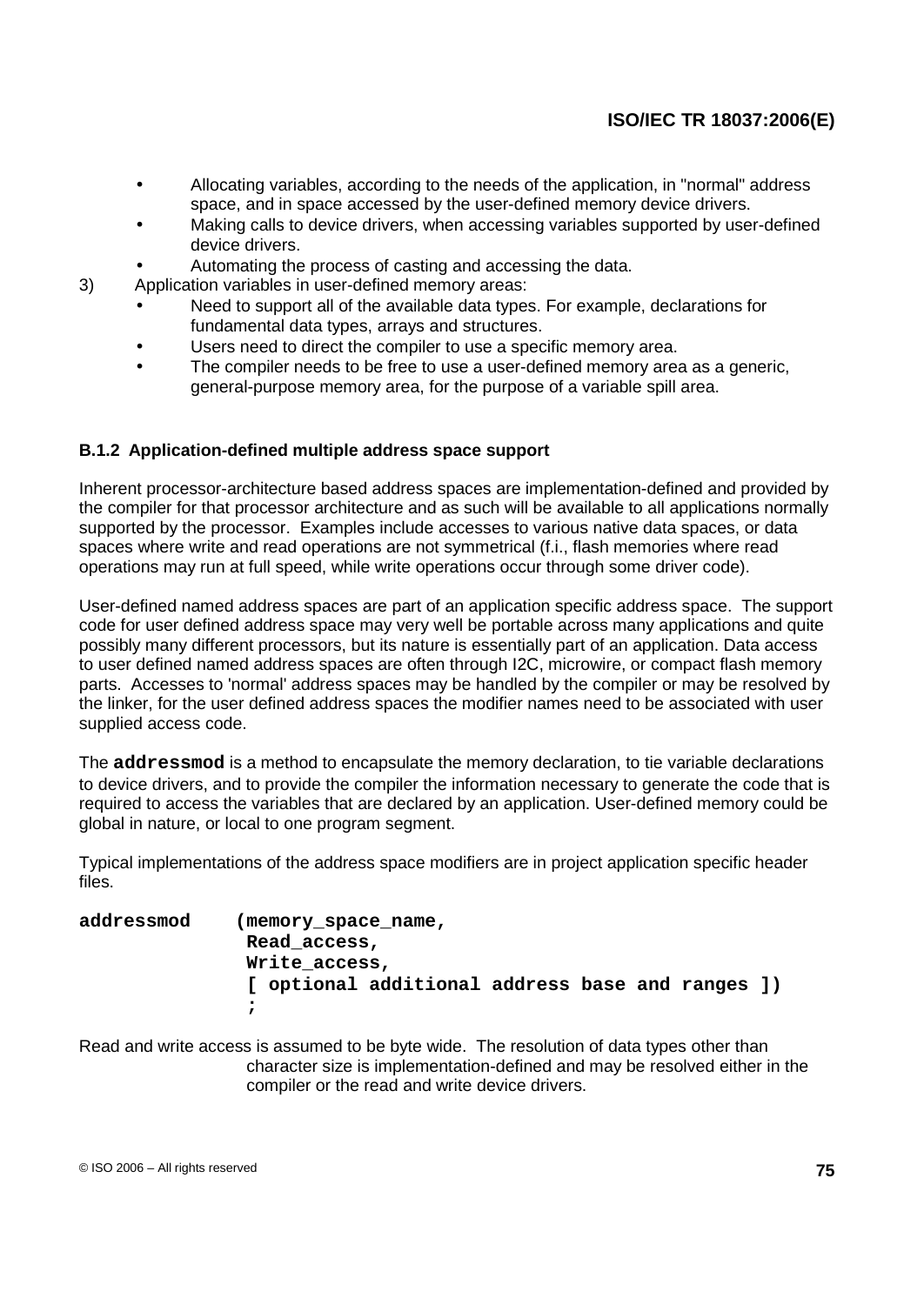**Read\_access** points to a user defined macro, function or inline function that the compiler will use to read variables assigned by the compiler in the named memory space.

**Write\_access** points to user defined macro, function or inline function that is used to read from the defined memory space.

Address base and size information is optional and implementation-defined. In many systems it may be defined at link time as part of the conventional linking process or at compile time. Note that this is perhaps an odd place to define the physical address space. A named address space can be an application specific address space or simply a name designed to group variables for some common purpose. The generated code, especially if either an inline function or macro is used for an access definition, may be significantly optimized (in the absence of a good optimizing linker) through a compile time optimization familiar with specific address information. It is possible to define physical address space information at the linking phase in the traditional manner.

### **B.1.3 I/O register definition for intrinsic or user defined address spaces**

Input/Output registers may be located within any of the address spaces: either intrinsic address spaces or new address spaces defined by **addressmod** as part of an application. The **\_Access** modifier provides a means to extend the information associated with the declaration. The

**\_Access** modifier associates the address, the memory space and the access limits to a C declaration. The **\_Access** modifier is an extension and alternative to the register declaration examples described in Clause 5. The following is the definition of a declaration using the **Access** modifier.

[**register**] **\_Access (** memory\_space\_name, address [, access\_method [, size [, endian ] ] ] **)** declaration **;**

The minimum declaration using the **\_Access** modifier requires two arguments: memory space name and address, defined as follows:

- memory\_space\_name is any defined named address space, either intrinsic or an address space defined by addressmod;
- address is an integer expression resolvable at translation time, designating the memory address.

The **\_Access** modifier has three optional arguments that further may be used to define the access to the variables declared by declaration; these arguments are defined as follows:

access method defines the hardware based access restrictions typically found on Input/Output registers, and is one of **read\_write**, **read**, **write**, or **read\_modify\_write**; the default is full access (**read\_modify\_write**);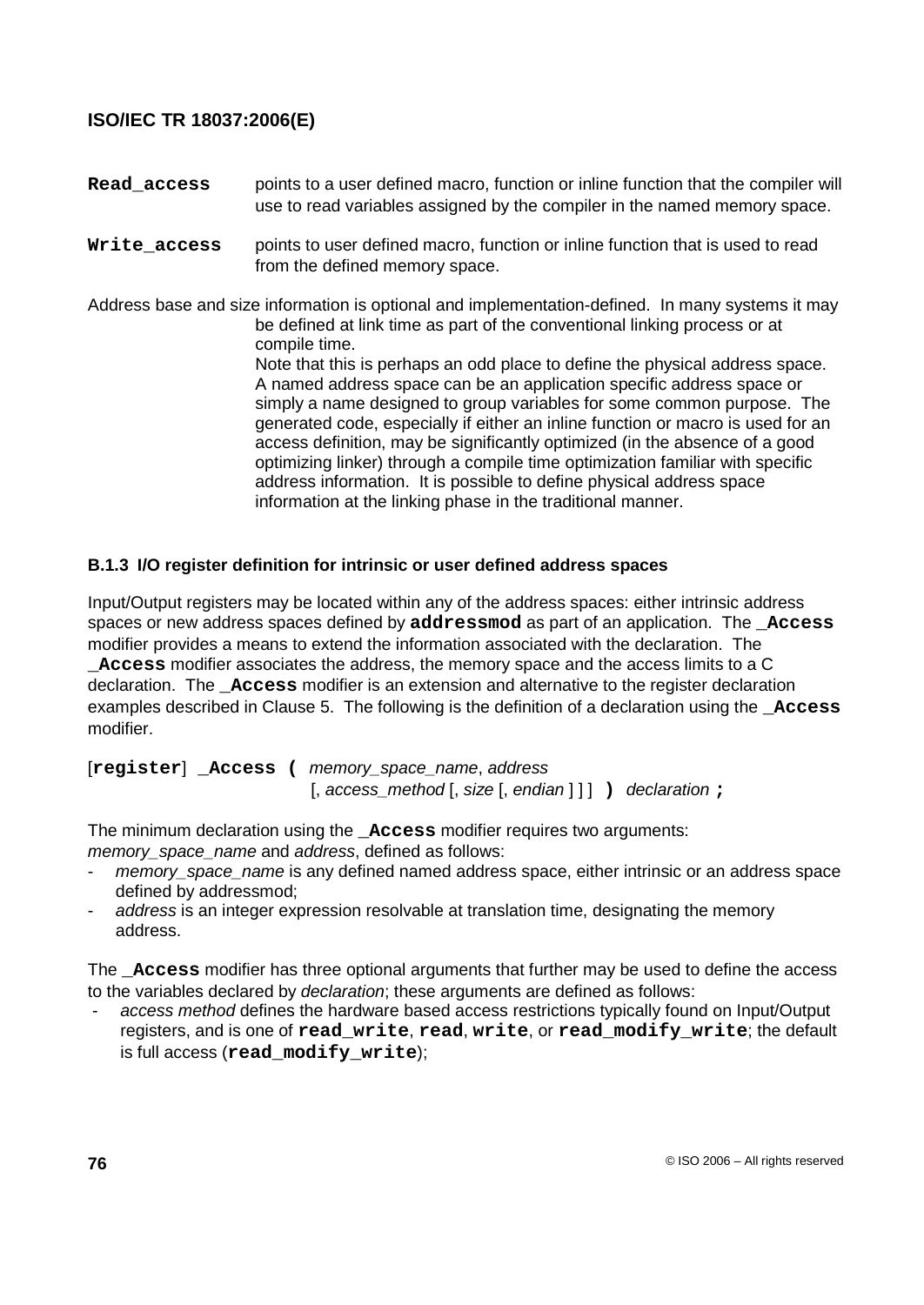- size is the physical size in bytes of the hardware object; the default size is 1. In general size will be equal to **sizeof(declaration)**, however this is not guaranteed. When size is not equal to the size of the declaration then the usual C conversion rules apply;
- endian is one of **little\_endian** or **big\_endian**, and defines the byte order of the physical hardware. The default value for endian is the same as the default endian value of the compiler and target processor; endian is never needed when the size is 1 and may be omitted when the endianness of the hardware object to be accessed is always the same as the endianness of the processor it is connected to.

The described declaration is consistent with ordinary C variable declarations (clause 6.7 of the ISO/IEC 9899:1999 C standard). While creating this document the question arose about the meaning of keyword **register** in the declaration. Since the variable defined using an **\_Access** modifier may be any C declaration including arrays, the meaning of **register** can be interpreted either as referring to a data object that cannot be the object of a pointer, or simply a register definition. The conclusion was that register would remain in the **\_Access** specification and the question of its precise meaning and use will be revisited at some point in the future after experience has been gained with the **Access** definition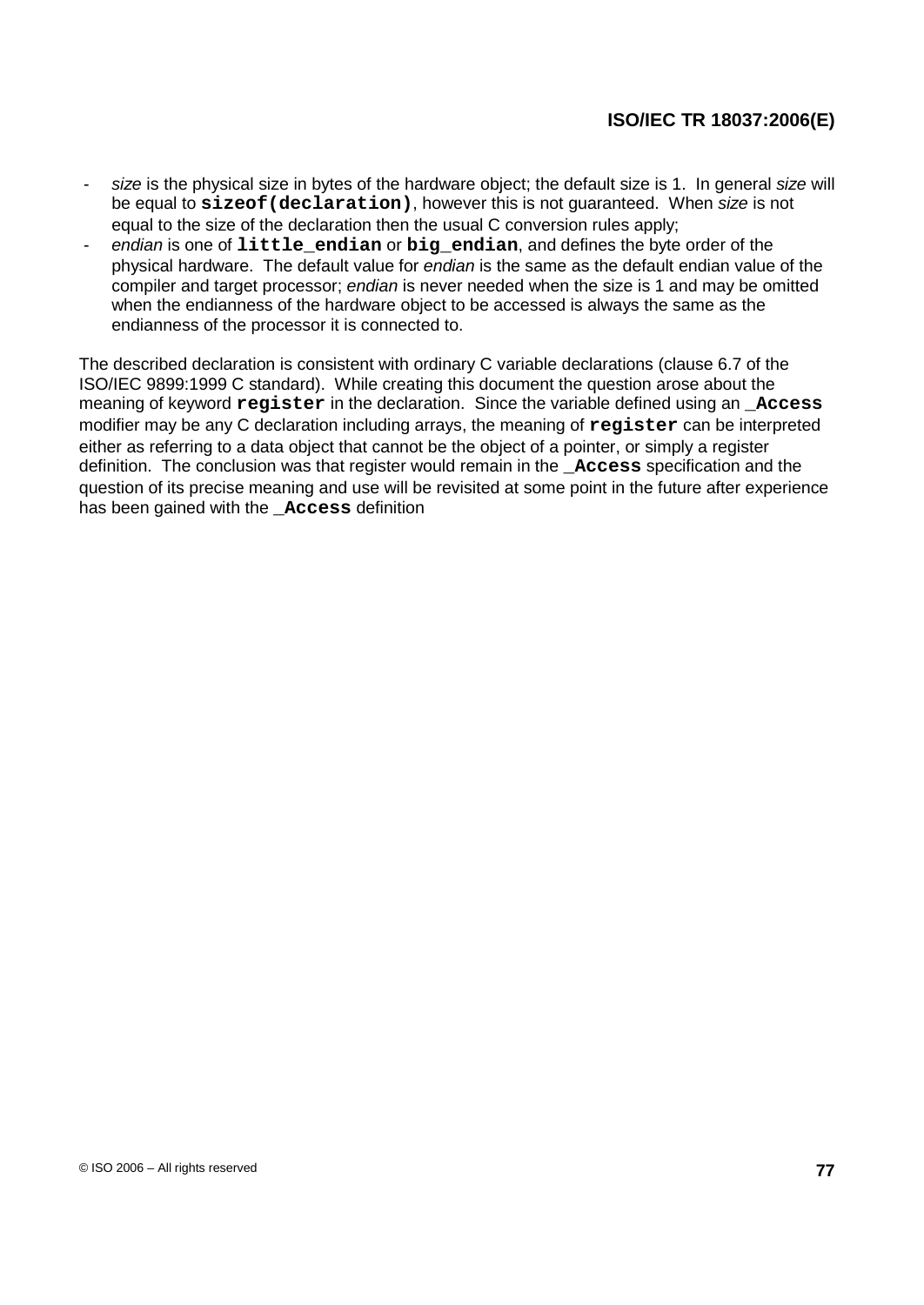## **Annex C - Implementing the <iohw.h> header**

### **C.1 General**

The <iohw.h> header defines a standardized function syntax for basic I/O hardware addressing. This header should normally be created by the compiler vendor.

While this standardized function syntax for basic I/O hardware addressing provides a simple, easyto-use method for a programmer to write portable and hardware-platform-independent I/O driver code, the **<iohw.h>** header itself may require careful consideration to achieve an efficient implementation.

This clause gives some guidelines for implementers on how to implement the **<iohw.h>** header in a relatively straightforward manner given a specific processor and bus architecture.

Other approaches for implementing the **<iohw.h>** header are under consideration; in a later version of this document, such other approaches may be included next to, or as replacement of, the approach given here.

#### **C.1.1 Recommended steps**

Briefly, the recommended steps for implementing the **<iohw.h>** header are:

- 1. Get an overview of all the possible and relevant ways the I/O register hardware is typically connected with the given bus hardware architectures, and get an overview of the basic software methods typically used to address such I/O hardware registers.
- 2. Define a number of I/O functions, macros and I/O-register designators which support the relevant I/O access methods for the intended compiler market.
- 3. Provide a way to select the right I/O function at compile time and generate the right machine code based on the I/O access properties related to the I/O-register designators.

### **C.1.2 Compiler considerations**

In practice, an implementation will often require that very different machine code is generated for different I/O access cases. Furthermore, with some processor architectures, I/O hardware access will require the generation of special machine instructions not typically used when generating code for the traditional C memory model.

Selection between different code generation alternatives must be determined solely from the I/O-register designator declaration for each I/O register. Whenever possible this access method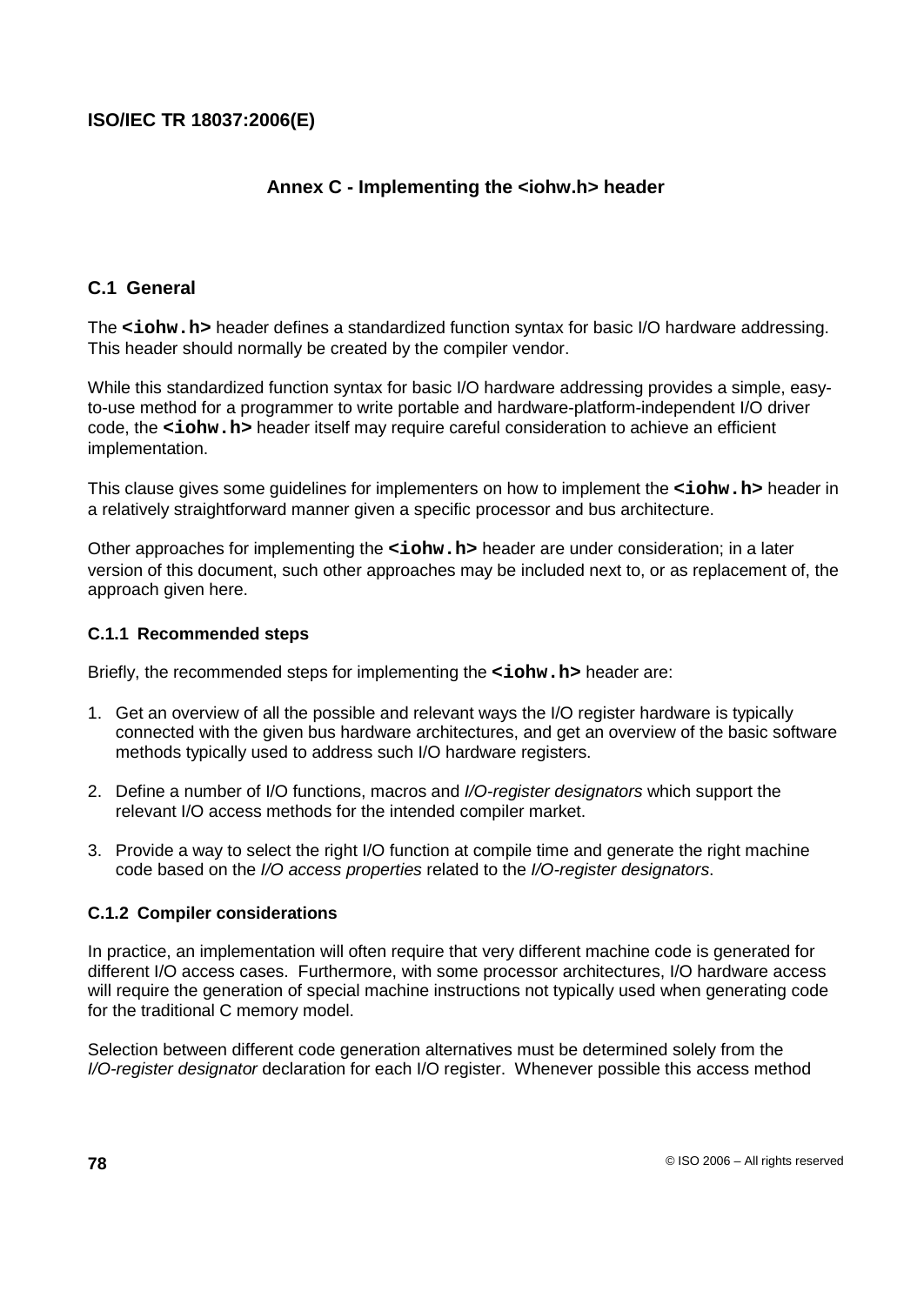selection should be implemented such that it may be determined entirely at compile time, in order to avoid any runtime or machine code overhead.

For a compiler vendor, selection between code generation alternatives can always be implemented by supporting different intrinsic access-specification types and keywords designed specially for the given processor architecture, in addition to the standard types and keywords defined by the language.

Simple <iohw.h> implementations limited to the most basic functionality can be implemented efficiently using a mixture of macros, *in-line* functions and intrinsic types or functions. See Annex D regarding simple macro implementations.

Full featured implementations of <iohw.h> will require direct compiler support for I/O-register designators.

## **C.2 Overview of I/O Hardware Connection Options**

The various ways an I/O register can be connected to processor hardware are determined primarily by combinations of the following three hardware characteristics:

- 1. The bit width of the logical I/O register.
- 2. The bit width of the data-bus of the I/O device.
- 3. The bit width of the processor-bus.

### **C.2.1 Multi-Addressing and I/O Register Endianness**

If the width of the logical I/O register is greater than the width of the I/O device data bus, an I/O access operation will require multiple consecutive addressing operations.

The I/O register endianness information describes whether the MSB or the LSB byte of the logical I/O register is located at the lowest processor bus address.

(Note that the I/O register endianness has nothing to do with the endianness of the underlying processor hardware architecture).

| Logical I/O register | I/O device bus widths |                                       |                        |             |                   |                    |                    |                    |  |  |  |
|----------------------|-----------------------|---------------------------------------|------------------------|-------------|-------------------|--------------------|--------------------|--------------------|--|--|--|
| widths               |                       | 8-bit device bus<br>16-bit device bus |                        |             | 32-bit device bus |                    | 64-bit device bus  |                    |  |  |  |
|                      | LSB-MSB               | MSB-<br><b>LSB</b>                    | LSB-<br><b>MSB</b>     | MSB-<br>LSB | LSB-MSB           | MSB-<br><b>LSB</b> | LSB-<br><b>MSB</b> | MSB-<br><b>LSB</b> |  |  |  |
| 8-bit register       | Direct                |                                       | n/a                    |             | n/a               |                    | n/a                |                    |  |  |  |
| 16-bit register      | r8{0-1}               | $r8{1-0}$                             | Direct                 |             | n/a               |                    | n/a                |                    |  |  |  |
| 32-bit register      | r8{0-3}               | $r8(3-0)$                             | $r16(0-1)$<br>r16{1-0} |             | Direct            |                    | n/a                |                    |  |  |  |

#### **Table: Logical I/O register / I/O device addressing overview2**

<sup>2</sup> Note, that this table describes some common bus and register widths for I/O devices. A given platform may use other register and bus widths.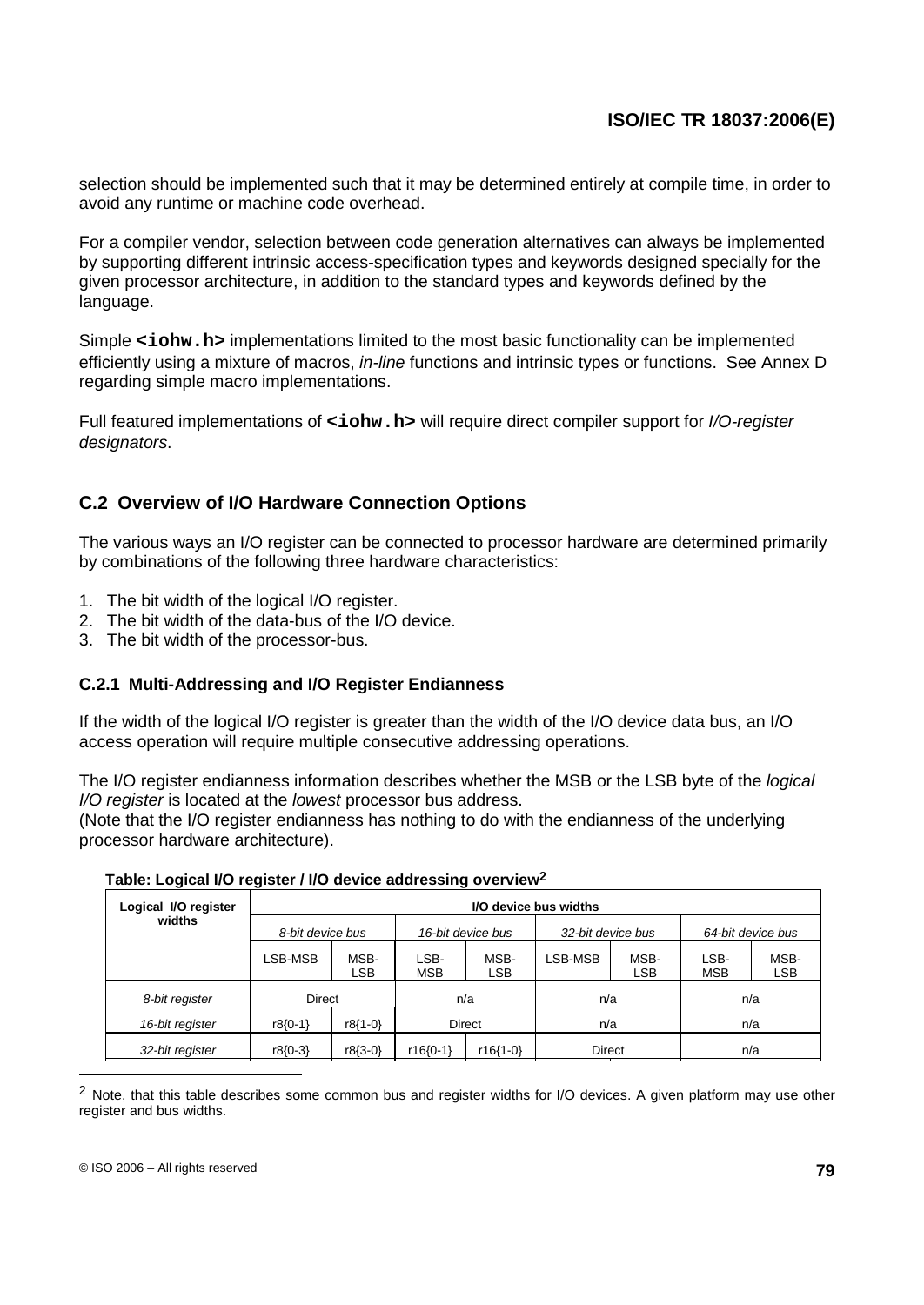| 64-bit register                   | r8{0-7` | r8{7-0} | r16{0,3} | r16(3,0) | R32{0,1 | r32{1.0} | Direct |
|-----------------------------------|---------|---------|----------|----------|---------|----------|--------|
| (For byte-aligned address ranges) |         |         |          |          |         |          |        |

### **C.2.2 Address Interleaving**

If the size of the I/O device data bus is less than the size of the processor data bus, buffer register addressing will require the use of address interleaving.

#### **Example:**

If the processor architecture has a byte-aligned addressing range and a 32-bit processor data bus, and an 8-bit I/O device is connected to the 32-bit data bus, then three adjacent registers in the I/O device will have the processor addresses:  $\alpha$  <addr + 0>, <addr + 4>, <addr + 8>

This can also be written as <addr + interleaving\*0>, <addr+interleaving\*1>, <addr+interleaving\*2> where *interleaving* =  $4$ .

#### **Table: Interleaving overview:** (bus to bus interleaving relations)

| I/O device bus    | <b>Processor bus widths</b> |                |                |                |  |  |  |  |
|-------------------|-----------------------------|----------------|----------------|----------------|--|--|--|--|
| widths            | 8-bit bus                   | 16-bit bus     | 32-bit bus     | 64-bit bus     |  |  |  |  |
| 8-bit device bus  | Interleaving 1              | interleaving 2 | Interleaving 4 | interleaving 8 |  |  |  |  |
| 16-bit device bus | n/a                         | interleaving 2 | Interleaving 4 | interleaving 8 |  |  |  |  |
| 32-bit device bus | n/a                         | n/a            | Interleaving 4 | interleaving 8 |  |  |  |  |
| 64-bit device bus | n/a                         | n/a            | n/a            | interleaving 8 |  |  |  |  |

(For byte-aligned address ranges)

### **C.2.3 I/O Connection Overview:**

The two tables above when combined shows all relevant cases for how I/O hardware registers can be connected to a given processor hardware bus, thus: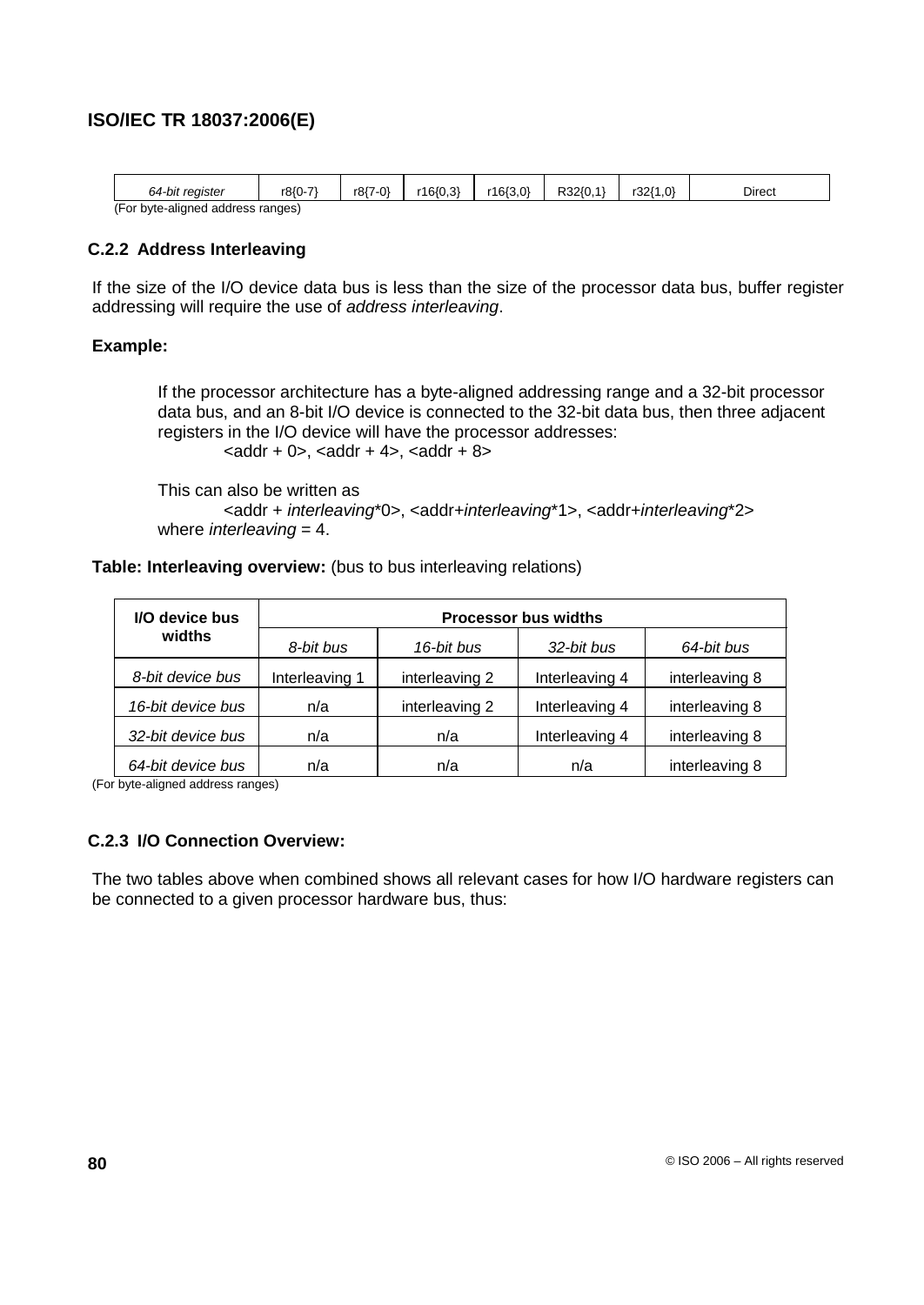| I/O                      |            | <b>Device bus</b> |                | Processor data bus width |              |          |              |  |
|--------------------------|------------|-------------------|----------------|--------------------------|--------------|----------|--------------|--|
| <b>Register</b><br>width | <b>Bus</b> | <b>LSB</b>        | No.            | $width = 8$              | $width=16$   | width=32 | $width = 64$ |  |
|                          | width      | <b>MSB</b>        | Opr.           | size 1                   | size 2       | size 4   | size 8       |  |
| 8-bit                    | 8-bit      | n/a               | $\mathbf{1}$   | 1                        | $\mathbf{2}$ | 4        | 8            |  |
|                          | 8-bit      | <b>LSB</b>        | 2              | $\mathbf{2}$             | 4            | 8        | 16           |  |
| $16$ -bit                |            | <b>MSB</b>        | $\overline{c}$ | $\mathbf{2}$             | 4            | 8        | 16           |  |
|                          | $16$ -bit  | n/a               | $\mathbf{1}$   | n/a                      | $\mathbf{2}$ | 4        | 8            |  |
|                          | 8-bit      | <b>LSB</b>        | $\overline{4}$ | 4                        | 8            | 16       | 32           |  |
| $32$ -bit                |            | <b>MSB</b>        | $\overline{4}$ | 4                        | 8            | 16       | 32           |  |
|                          | $16$ -bit  | <b>LSB</b>        | 2              | n/a                      | 4            | 8        | 16           |  |
|                          |            | <b>MSB</b>        | $\overline{c}$ | n/a                      | 4            | 8        | 16           |  |
|                          | $32$ -bit  | n/a               | $\mathbf{1}$   | n/a                      | n/a          | 4        | 8            |  |
|                          | 8-bit      | <b>MSB</b>        | 8              | 8                        | 16           | 32       | 64           |  |
|                          |            | LSB               | 8              | 8                        | 16           | 32       | 64           |  |
| 64-bit                   | $16$ -bit  | <b>LSB</b>        | $\overline{4}$ | n/a                      | 8            | 16       | 32           |  |
|                          |            | <b>MSB</b>        | 4              | n/a                      | 8            | 16       | 32           |  |
|                          | $32$ -bit  | LSB               | 2              | n/a                      | n/a          | 8        | 16           |  |
|                          |            | <b>MSB</b>        | $\overline{c}$ | n/a                      | n/a          | 8        | 16           |  |
|                          | 64-bit     | n/a               | 1              | n/a                      | n/a          | n/a      | 8            |  |

#### **Table: Interleaving between adjacent I/O registers in buffer**

(For byte-aligned address ranges)

### **C.2.4 Generic buffer index**

The interleaving distance between two logically adjacent registers in an I/O register array can be calculated from <sup>3</sup>:

- 1. The size of the logical I/O register in bytes.
- 2. The processor data bus width in bytes.
- 3. The device data bus width in bytes.

 $3$  For systems with byte aligned addressing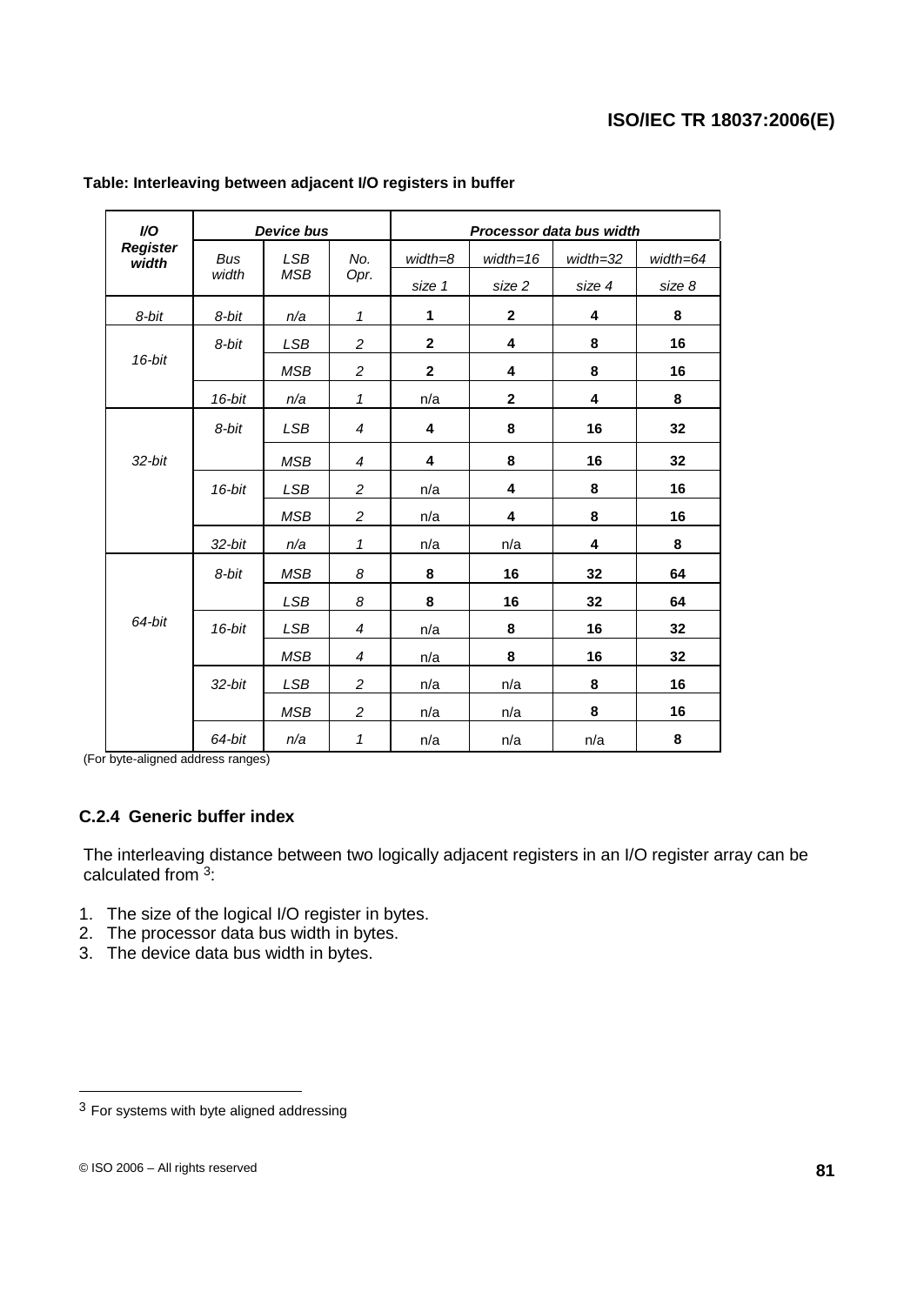Conversion from I/O register index to address offset can be calculated using the following general formula:

```
Address offset = index *
                 sizeof( logical IO register ) *
                  sizeof( processor data bus ) /
                    sizeof( device data bus )
```
Assumptions:

- address range is byte-aligned;
- data bus widths are a whole number of bytes;
- width of the *logical IO register* is greater than or equal to the width of the device data bus:
- width of the device data bus is less than or equal to the processor data bus.

## **C.3 I/O-register designators for different I/O addressing methods**

A processor may have more than one addressing range<sup>4</sup>. For each processor addressing range an implementer should consider the following typical addressing methods:

- Address is defined at compile time. The address is a constant. This is the simplest case and also the most common case with smaller architectures.
- Base address initiated at runtime.

Variable base-address + constant-offset. I.e. the I/O-register designator must contain an address pair (identification of base address register + logical address offset).

The user-defined base-address is normally initialized at runtime (by some platform-dependent part of the program). This also enables a set of I/O driver functions to be used with multiple instances of the same iohw.

- Indexed bus addressing

Also called *orthogonal* or *pseudo-bus* addressing. It is a common way to connect a large number of I/O registers to a bus, while still only occupying only a few addresses in the processor address space.

This is how it works: First the index-address (or pseudo-address) of the I/O register is written to an address bus register located at a given processor address. Then the data read/write operation on the pseudo-bus is done via the following processor address, i.e., the I/O-register designator must contain an address pair (the processor-address of indexed bus, and the pseudo-bus address (or index) of the I/O register itself).

This access method also makes it particularly easy for a user to connect common I/O devices that have a multiplexed address/data bus, to a processor platform with non-multiplexed busses

<sup>4</sup> Processors with a single addressing range only uses memory mapped I/O.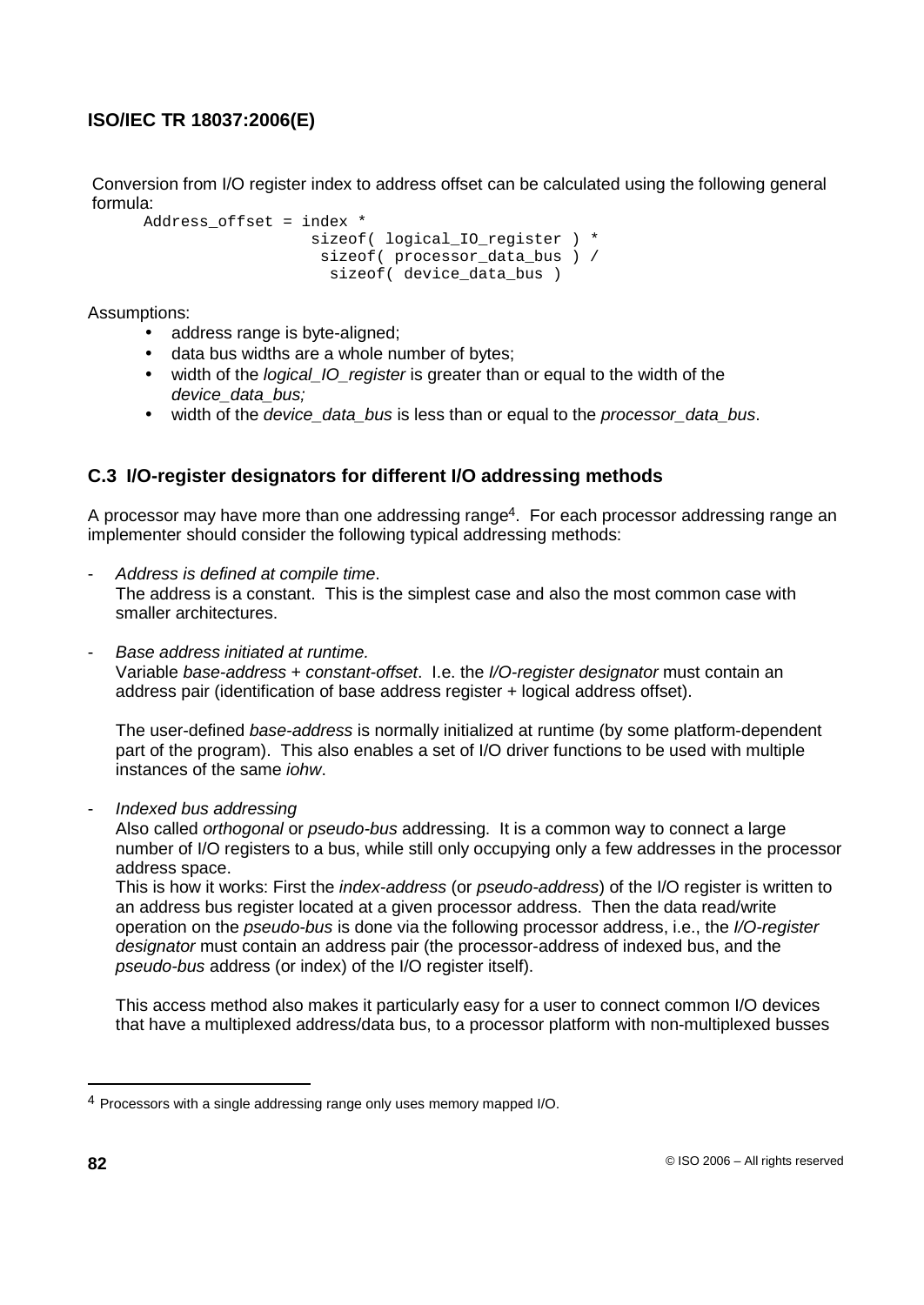using a minimum amount of glue logic. The driver source code for such an I/O device is then automatically made portable to both types of bus architecture.

Access via user-defined access driver functions. These are typically used with larger platforms and with small single device processors (e.g. to emulate an external bus). In this case the I/O-register designator must contain pointers or references to access functions.

The access driver solution makes it possible to connect a given I/O driver source library to any kind of platform hardware and platform software using the appropriate platform-specific interface functions.

In general, an implementation should always support the simplest addressing case, whether it is the constant-address or base-address method that is used will depend on the processor architecture. Apart from this, an implementer is free to add any additional cases required to satisfy a given domain.

Because of the different number of parameters required and parameter ranges used in an I/Oregister designator, it is often convenient to define a number of different I/O-register designator formats for the different access methods

# **C.4 Atomic operation**

It is a requirement of the  *implementation that in each I/O function a given partial I/O* register<sup>5</sup> is addressed exactly once during a READ or a WRITE operation and exactly twice during a READ-modify-WRITE operation.

It is recommended that each I/O function in an <iohw.h> implementation, be implemented such that the I/O access operation becomes atomic whenever possible.

However, atomic operation is not guaranteed to be portable across platforms for READ-modify-WRITE operations (**ioor, ioand, ioxor**) or for multi-addressing cases.

The reason for this is simply that many processor architectures do not have the instruction set features required for assuring atomic operation.

## **C.5 Read-modify-write operations and multi-addressing cases.**

In general READ-modify-WRITE operations should do a complete READ of the I/O register, followed by the operation, followed by a complete WRITE to the I/O register.

It is therefore recommended that an implementation of multi-addressing cases should not use READ-modify-WRITE machine instructions during partial register addressing operations.

<sup>5</sup> A 32 bit logical register in a device with an 8-bit data bus contains 4 partial I/O registers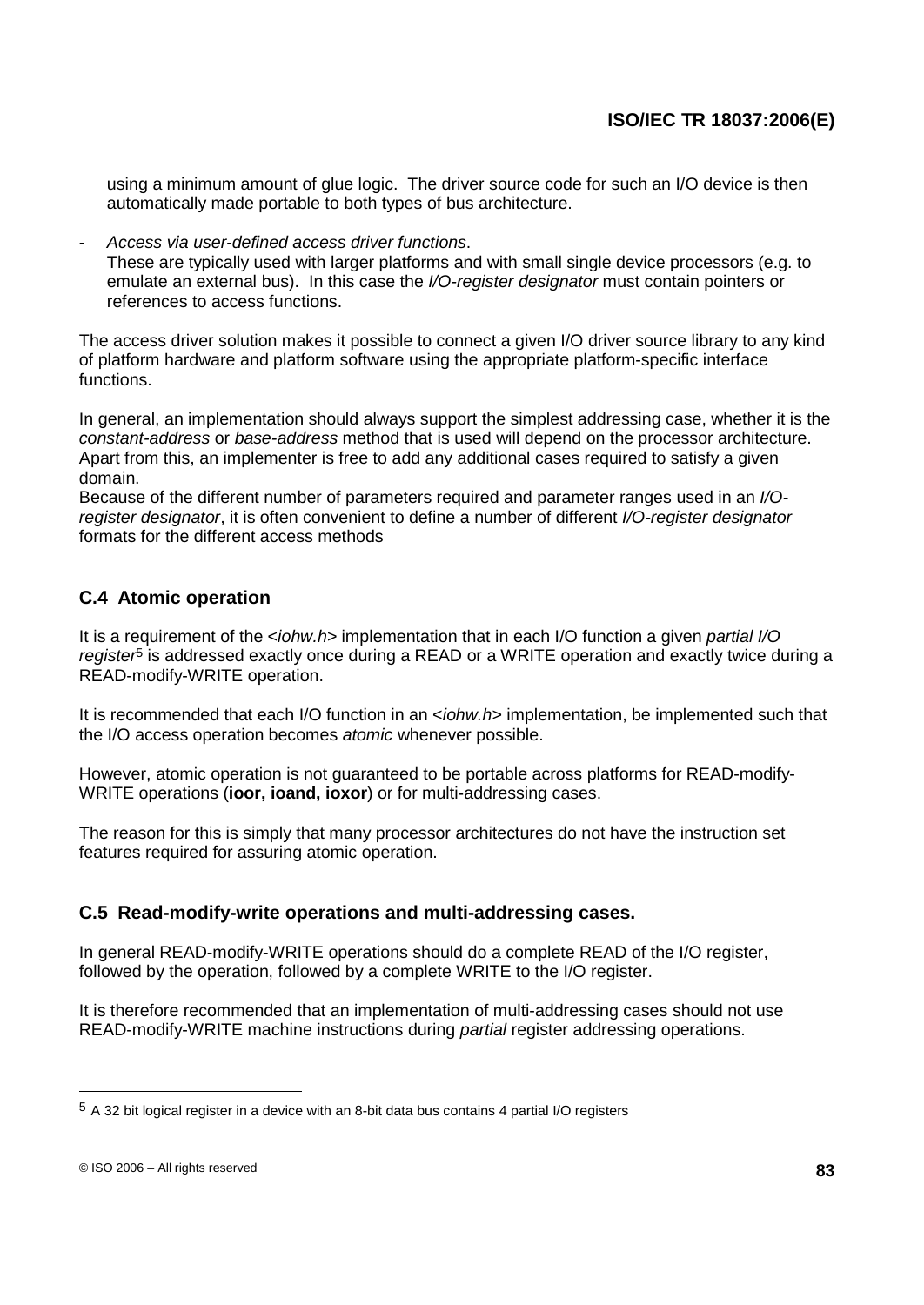The rationale for this restriction is to use the lowest common denominator of multi-addressing hardware implementations in order to support as wide a range of I/O hardware register implementation as possible.

For instance, more advanced multi-addressing I/O register implementations often take a snap-shot of the whole logical I/O register when the first partial register is being read, so that data will be stable and consistent during the whole read operation. Similarly, write registers are often made "double-buffered" so that a consistent data set is presented to the internal logic at the time when the access operation is completed by the last partial write.

Such hardware implementations often require that each access operation be completed before the next access operation is initiated.

## **C.6 I/O initialization**

With respect to the standardization process it is important to make a clear distinction between I/O hardware (device) related initialization and platform related initialization. Typically three types of initialization are related to I/O:

- 1. I/O device initialization.
- 2. I/O access initialization.
- 3. I/O base access initialization.

Here only I/O access initialization and I/O base access initialization is relevant for basic I/O hardware addressing.

I/O device initialization is a natural part of a hardware driver and should always be considered as a part of the I/O driver application itself. This initialization is done using the standard functions for basic I/O hardware addressing. I/O device initialization is therefore not a topic for the standardization process.

I/O access initialization concerns the initialization and definition of **I/O-register designator** objects. This process is implementation-defined. It depends both on the platform and processor architecture and also on which underlying access methods are supported by the **<iohw.h>** implementation.

If runtime initialization is needed this can more efficiently be implemented by splitting the access information in an **I/O-register designator** containing only static information and an **I/O-group designator** containing a mixture of dynamic and static information. Initialization at runtime can then be controlled from the user driver level via the I/O hardware interface. The function:

iogroup\_acquire( iogroup\_designator )

can be used as a portable way to specify in the source code where and when such initialization should take place.

I/O base initialization is used if some of the address information is first available at runtime, or if, for instance, the same I/O driver code needs to service multiple I/O devices of the same type. Initialization and release of runtime resources related to access bases: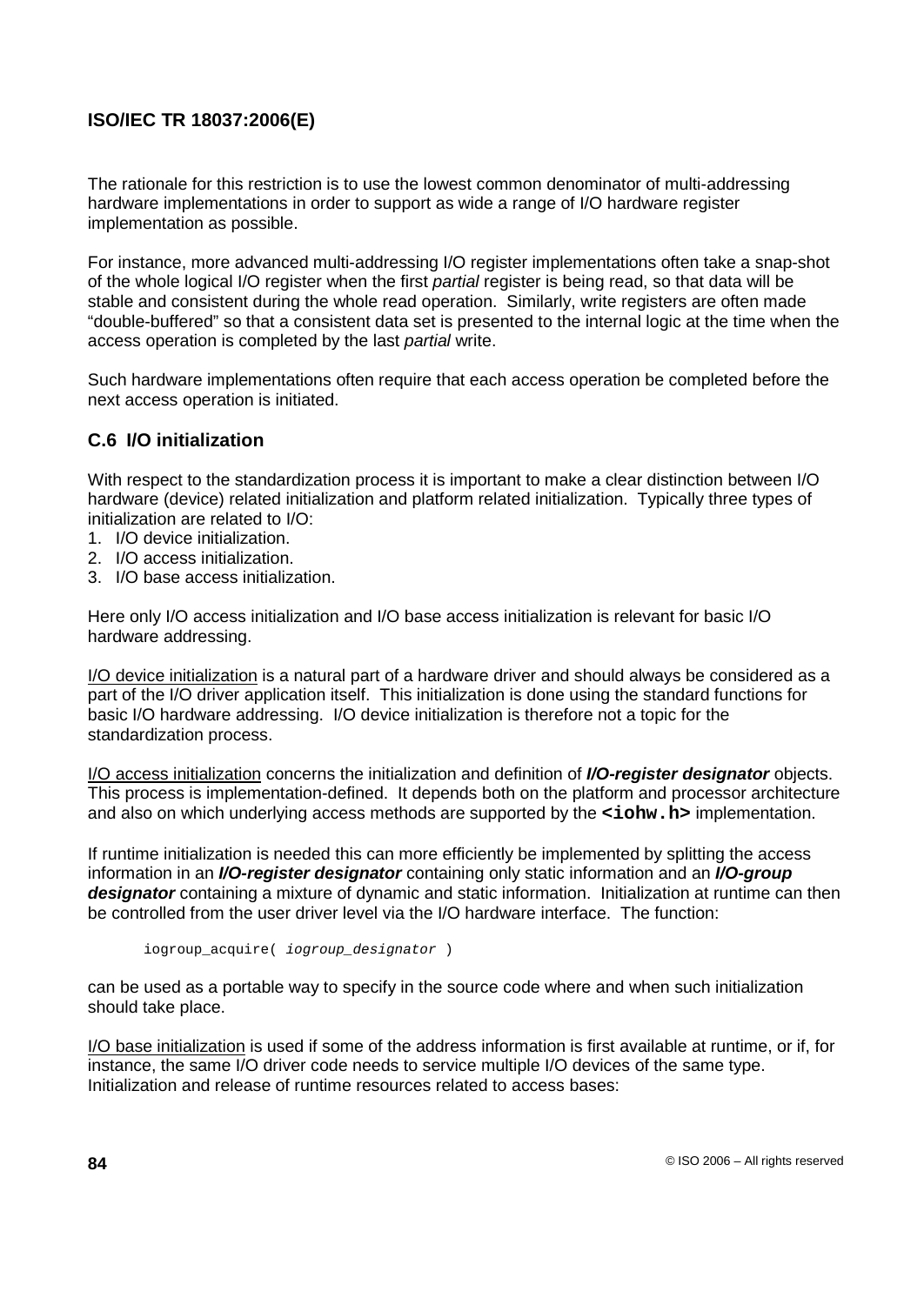iogroup\_acquire( iogroup\_designator ) iogroup\_release( iogroup\_designator )

If multiple devices are serviced by the same driver code then switching between the devices can be done re-initialization of the **I/O-group designator** information. The function:

iogroup\_map( iogroup\_designator dest, iogroup\_designator src)

provides a portable way to do this.

With most freestanding environments and embedded systems the platform hardware is well defined, so all *I/O-group designators* for I/O registers used by the program can be completely defined at compile time. For such platforms runtime I/O base initialization is not an issue.

With larger processor systems I/O hardware is often allocated dynamically at runtime. Here the I/O-group designators information can only be partly defined at compile time. Some platform software dependent part of it must be initialized at runtime.

When designing the **I/O-group designator** object a compiler implementer should therefore make a clear distinction between static information and dynamic information; i.e. what can be defined and initialized at compile time and what must be initialized at runtime.

Depending on the implementation method and depending on whether the **I/O-group designator** objects need to contain dynamic information, the **I/O-group designator** object may or may not require an instantiation in data memory. Better execution performance can usually be achieved if more of the information is static.

### **C.7 Intrinsic Features for I/O Hardware Access**

The implementation of I/O hardware access may require for many platforms the use of special machine instructions not otherwise used with the normal C memory model. It is recommended that the compiler vendor provide the necessary intrinsics for operating on any special addressing range supported by the processor.

An I/O hardware implementation should completely encapsulate any intrinsic functionality.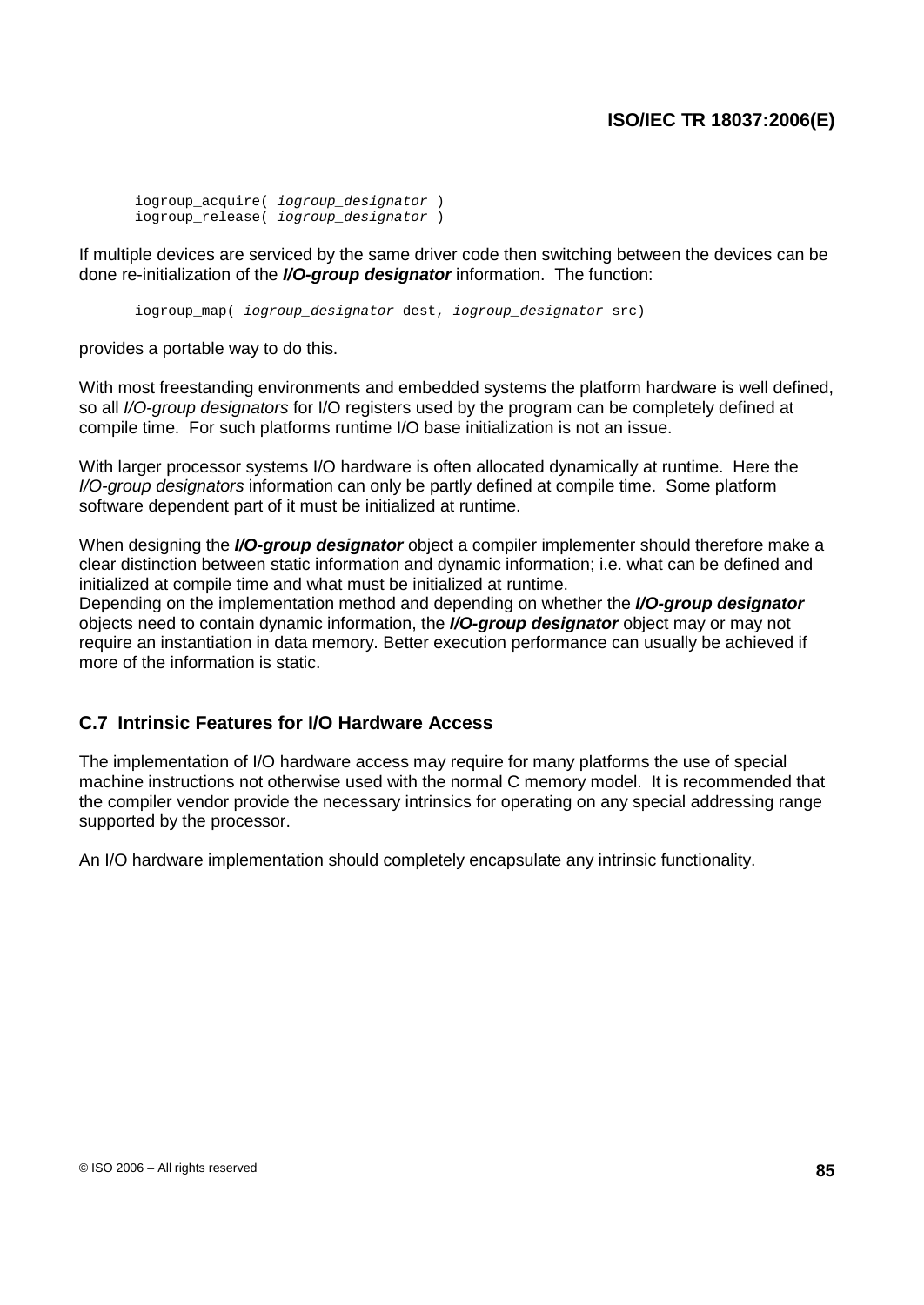## **Annex D - Migration path for <iohw.h> implementations**

### **D.1 Migration path for <iohw.h> implementations**

It may take some time before compilers have full featured support for I/O-register designators and I/O-group designators based on intrinsic functionality. Until then efficient I/O hardware implementations with a limited feature set can be implemented using C macros. This enables new I/O driver functions based on the I/O hardware interface for basic I/O hardware addressing to be used with existing older compilers.

### **D.2 <iohw.h> implementation based on C macros**

This chapter illustrates a generic and flexible implementation technique for creating efficient **<iohw.h>** header implementations based on C macros. This can be done in a relatively straightforward manner common for all processor architectures.

#### **D.2.1 The access specification method**

The generic syntax specification in annex D.2 defines a number of individual access specification parameters which are combined to form the I/O-register designator for a given I/O register. A similar approach is used with this implementation method except that an access type for a given I/O register must be defined by concatenation of the names for the access parameters. For example:

| МM |           | 8      | DEVICE8     | RO                                                                                                                                                             |
|----|-----------|--------|-------------|----------------------------------------------------------------------------------------------------------------------------------------------------------------|
| IΟ |           |        |             | WО                                                                                                                                                             |
|    | INDEXED   | 32     |             | RW                                                                                                                                                             |
|    |           |        | DEVICE16    | RMW                                                                                                                                                            |
|    | BASED     |        | DEVICE16L   |                                                                                                                                                                |
|    | BASED BUF |        | DEVICE16H   |                                                                                                                                                                |
|    | DRIVER    |        | DEVICE32    |                                                                                                                                                                |
|    |           | DIRECT | INDEXED BUF | #define portname_TYPE <bus>_<method>_<size>_<device bus="">_<limitations><br/>DIRECT BUF 16 DEVICE8L<br/>DEVICE8H</limitations></device></size></method></bus> |

Any additional access parameters required by the given <br/>bus-<br/>
semethod> access method must be defined separately in a similar manner:

#define portname <parameter name>

#### Example:

The full I/O-register designator for direct memory mapped access to a 16-bit write-only register in an 8-bit device consists of two definitions, the access type and the address location:

| #define PORTA TYPE | MM DIRECT 16 DEVICE8L WO /* PORTA access type */ |  |                         |  |
|--------------------|--------------------------------------------------|--|-------------------------|--|
| #define PORTA ADDR | 0x12000                                          |  | $/*$ PORTA address $*/$ |  |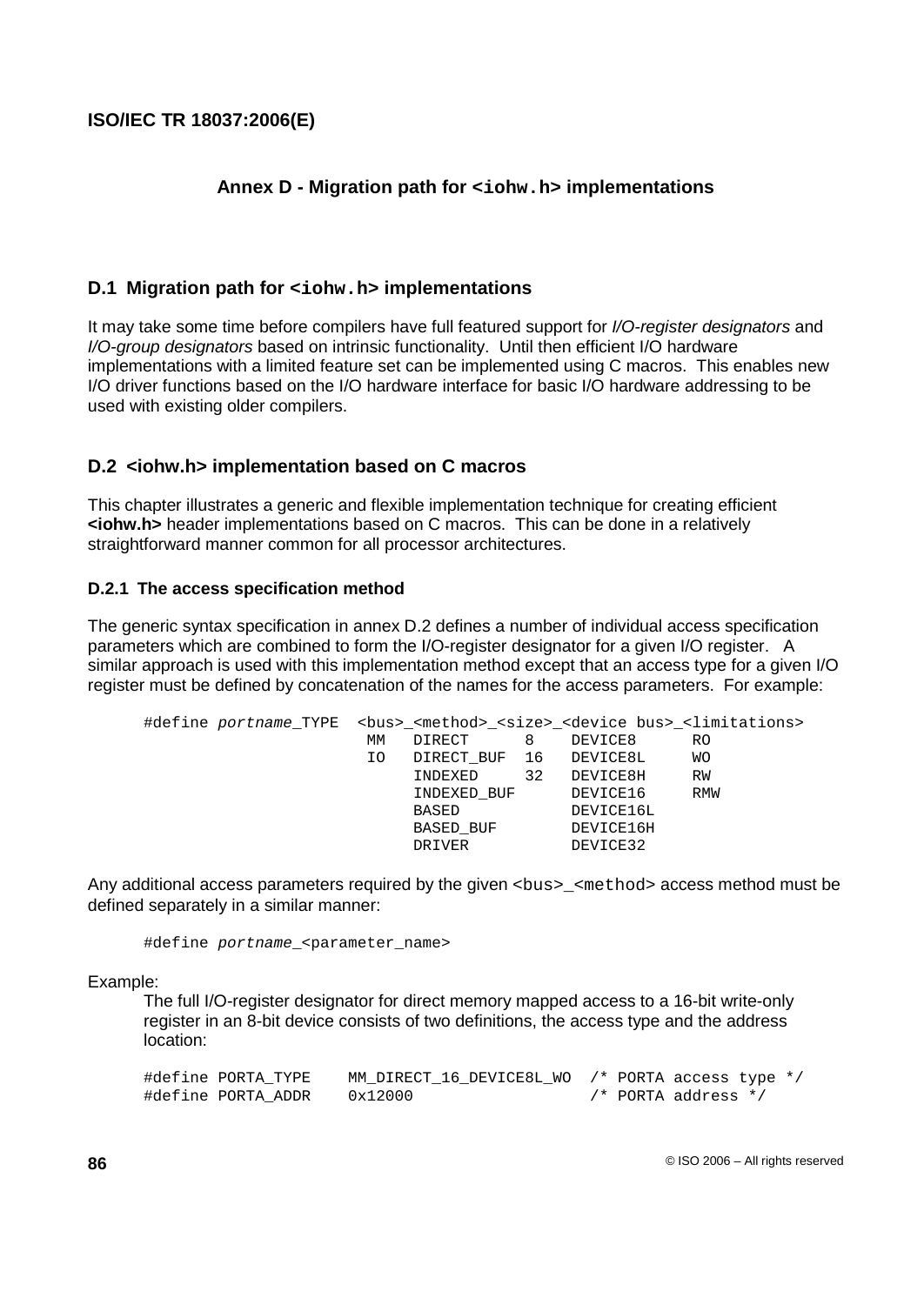### **D.2.2 An <iohw.h> implementation technique**

The **<iohw.h>** header can be implemented using a technique called macro specialization.

The macro specialization technique uses the following implementation procedure. The I/O access function macros *ioxx(..)* undergo a number of nested macro expansions until it ends in either a special macro for the given access operation, or in a diagnostic message. A diagnostic message can occur if either the specified access method is not supported by the implementation, or if an illegal I/O operation is detected in the source code.

The implementation procedure (without detection of access limitations) follow these steps:

- 1 Define macros which translate  $i$  oxx(portname) to portname TYPE and adds the operation type. This defines the access methods.
- 2 Translate the access methods to specialized macro names.
- 3 Define code generation all for the access types and operations in specialized macros.

If more informative error diagnostics and detection of access limitations is wanted an extra expansion level must be used:

- 1 Define macros which translate  $i$ oxx(portname) to portname TYPE and adds the operation type. This defines the access methods.
- 2a Translate the access methods to specialized access operation names.
- 2b Produce informative diagnostic for illegal access operations and translate legal operations to specialized macro names.
- 3 Define code generation for all the access types and operations in specialized macros.

### **D.2.3 Features**

The **<iohw.h>** implementation technique proposed has the following *advantages*:

- The specification of an I/O register only requires few source lines pr register.
- The specification syntax is similar across different processor architectures.
- The specification syntax is uniform across compiler implementations.
- Only the code generation macros in step 3 may require modifications in order to adapt an existing implementation to fit a new compiler for the same processor.
- If the access methods are the same and new the processor architecture is similar only the code generation macros in step 3 may require adjustments to the new processor architecture.
- New access methods can be added (or deleted) to suit a particular execution environment or market segment without interaction to the other access method implementations.
- Each access method can be optimized individually for maximum performance with respect to execution speed and memory foot print. For instance by use of compiler intrinsic features.

The **<iohw.h>** implementation technique proposed has the following *disadvantages*:

- Addition of read/write limitation detection tends to lead to code bloat.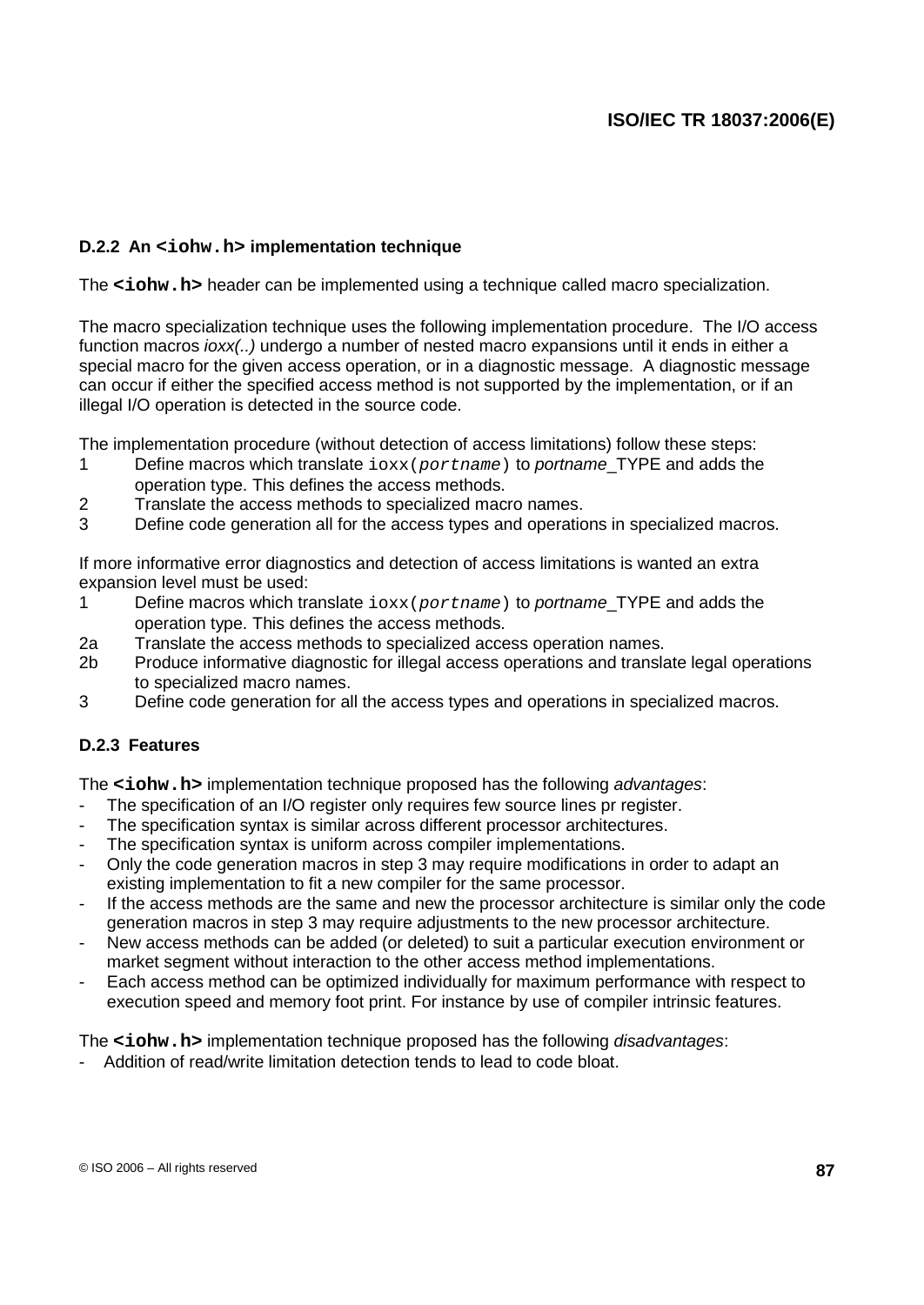#### **D.2.4 The <iohw.h> header**

The implementation header below implements the following typical access methods to illustrate the implementation principle:

- 8-bit register and 8-bit register buffer in a memory mapped device.
- 16-bit register and 16-bit register buffer in a memory mapped device
- 16-bit register and 16-bit register buffer in a 8-bit memory mapped device
- 8-bit register and 8-bit register buffer in a I/O mapped device
- 8-bit register and 8-bit register buffer in a device on an I/O mapped indexed bus.

The example assumes the processor hardware two addressing ranges, a 16-bit wide addressing range (memory mapped devices) and an 8-bit wide addressing range (I/O mapped devices).

```
//************************* Start of IOHW ************************************
#ifndef IOHW_H
#define IOHW_H
#include <stdint.h> /* uintN_t types */
// Define standard function macros for I/O hardware access.
// Translates symbolic I/O register name to an access type
#define iord(NAME) NAME##_TYPE(RD,NAME,0)
#define iowr(NAME,PVAL) NAME##_TYPE(WR,NAME,(PVAL))
#define ioor(NAME,PVAL) NAME##_TYPE(OR,NAME,(PVAL))
#define ioand(NAME,PVAL) NAME##_TYPE(AND,NAME,(PVAL))
\begin{array}{ll}\n&\text{MATE}\n+ \text{MATE} \cup \text{MATE} \cup \text{MATE} \cup \text{MATE} \cup \text{MATE} \cup \text{MATE} \cup \text{MATE} \cup \text{MATE} \cup \text{MATE} \cup \text{MATE} \cup \text{MATE} \cup \text{MATE} \cup \text{MATE} \cup \text{MATE} \cup \text{MATE} \cup \text{MATE} \cup \text{MATE} \cup \text{MATE} \cup \text{MATE} \cup \text{MATE} \cup \text{MATE} \cup \text{MATE} \cup \text{MATE} \cup \text{MATE} \cup \text{MATE} \cup \text{M#define iordbuf(NAME,INDEX) NAME##_TYPE(RD,NAME,(INDEX),0)
#define iowrbuf(NAME,INDEX,VAL) NAME##_TYPE(WR,NAME,(INDEX),(VAL))
#define ioorbuf(NAME,INDEX,VAL) NAME##_TYPE(OR,NAME,(INDEX),(VAL))
#define ioandbuf(NAME,INDEX,VAL) NAME##_TYPE(AND,NAME,(INDEX),(VAL))
#define ioxorbuf(NAME,INDEX,VAL) NAME##_TYPE(XOR,NAME,(INDEX),(VAL))
// In this macro implementation the integer and long version
// of the iohw functions are equal
#define iordl(NAME) NAME##_TYPE(RD,NAME,0)
#define iowrl(NAME,PVAL) NAME##_TYPE(WR,NAME,(PVAL))
#define ioorl(NAME,PVAL) NAME##_TYPE(OR,NAME,(PVAL))
#define ioandl(NAME,PVAL) NAME##_TYPE(AND,NAME,(PVAL))
#define ioxorl(NAME,PVAL) NAME##_TYPE(XOR,NAME,(PVAL))
#define iordbufl(NAME,INDEX) NAME##_TYPE(RD,NAME,(INDEX),0)
#define iowrbufl(NAME,INDEX,VAL) NAME##_TYPE(WR,NAME,(INDEX),(VAL))
#define ioorbufl(NAME,INDEX,VAL) NAME##_TYPE(OR,NAME,(INDEX),(VAL))
#define ioandbufl(NAME,INDEX,VAL) NAME##_TYPE(AND,NAME,(INDEX),(VAL))
#define ioxorbufl(NAME,INDEX,VAL) NAME##_TYPE(XOR,NAME,(INDEX),(VAL))
#define iogroup_acquire( NAME ) NAME##_INIT
\begin{array}{cccc}\n\text{Hole of } & \text{Hole} & \text{Hole} \\
\text{Hole of } & \text{Hole} & \text{Hole} & \text{Hole} \\
\text{Hole of } & \text{Hole} & \text{Hole} & \text{Hole} \\
\text{Hole of } & \text{Hole} & \text{Hole} & \text{Hole} \\
\text{Hole of } & \text{Hole} & \text{Hole} & \text{Hole} & \text{Hole} \\
\text{Hole of } & \text{Hole} & \text{Hole} & \text{Hole} & \text{Hole} \\
\text{Hole of } & \text{Hole} & \text{Hole} & \text{Hole} & \text{#define iogroup_map( DNAME,SNAME ) ((DNAME##_ADR) = (SNAME##_ADR))
```
//\*\*\* Translate access type for register to specialized macros for the operations \*\*\*\* // Also resolve most address, index and interleaving calculations here, this // enable single register access and buffer access can share code generation macros. // Unsupported access methods, that is methods not defined here, will results in a

// compile time error (undefined symbol)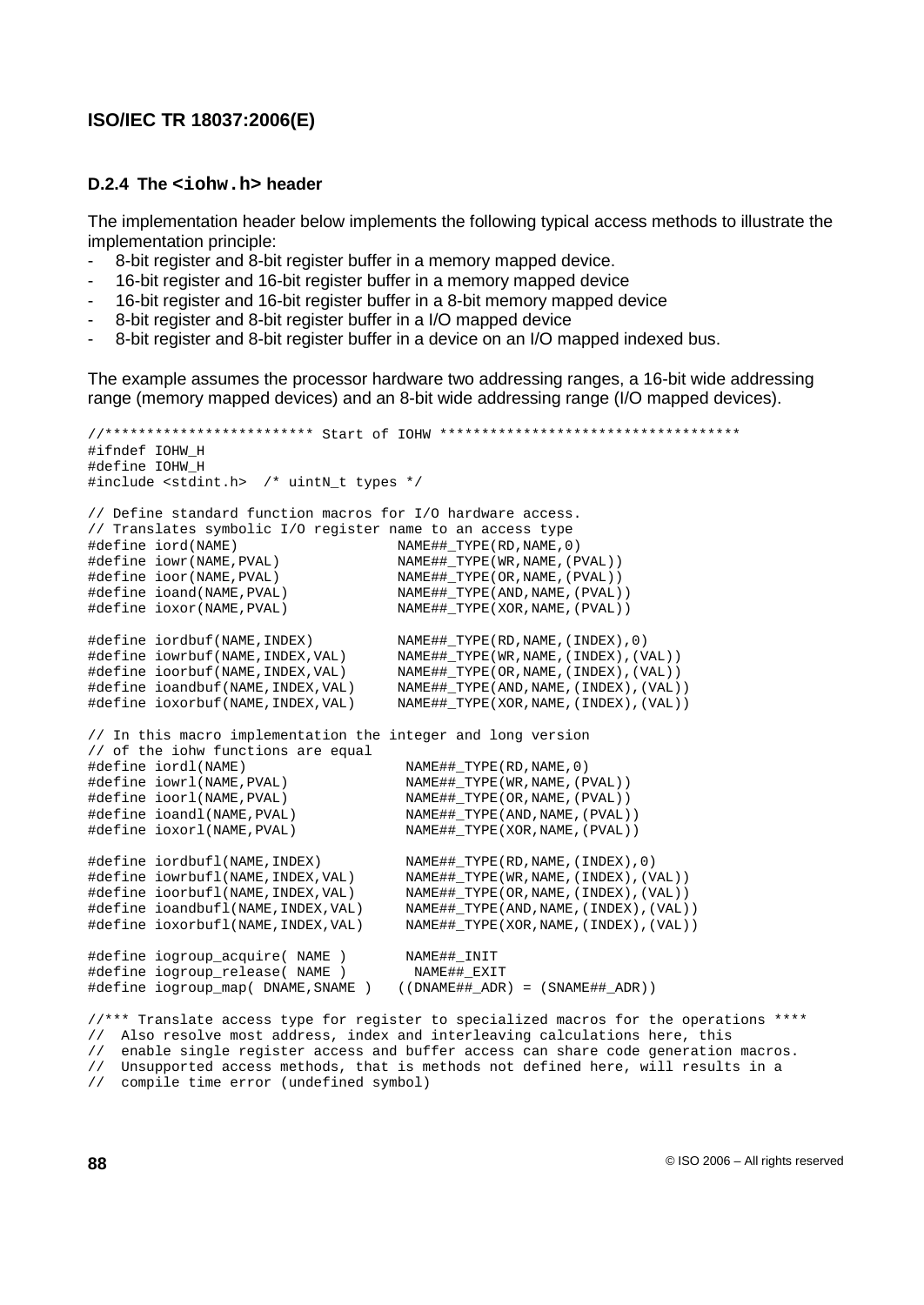// Memory mapped I/O buffer and register access 8-bit #define MM\_DIR\_BUF\_8\_DEV8( OPR,NAME,INDEX,VAL ) \ MM\_DIR\_8\_DEV8\_##OPR( NAME##\_ADR+(INDEX)\*MM\_INTL,(VAL) ) #define MM\_DIR\_8\_DEV8( OPR,NAME,VAL ) MM\_DIR\_8\_DEV8\_##OPR( NAME##\_ADR,(VAL) ) // Memory mapped I/O buffer and register access 16-bit #define MM\_DIR\_BUF\_16\_DEV16(OPR,NAME,INDEX,VAL) \ MM\_DIR\_16\_DEV16\_##OPR( NAME##\_ADR+(INDEX)\*MM\_INTL,(VAL) ) #define MM\_DIR\_16\_DEV16( OPR,NAME,VAL ) MM\_DIR\_16\_DEV16\_##OPR( NAME##\_ADR,(VAL) ) // Memory mapped I/O buffer and register access 16-bit register in 8-bit device #define MM\_DIR\_BUF\_16\_DEV8L( OPR,NAME,INDEX,VAL ) \ MM\_DIR\_16\_DEV8L\_##OPR( NAME##\_ADR+(INDEX)\*MM\_INTL\*2,(VAL),MM\_INTL ) #define MM\_DIR\_16\_DEV8L(OPR,NAME,VAL) MM\_DIR\_16\_DEV8L\_##OPR( NAME##\_ADR,(VAL),MM\_INTL ) // I/O indexed bus mapped 8-bit buffer and buffer #define IO\_DIR\_BUF\_8\_DEV8(OPR,NAME, INDEX, VAL) IO\_DIR\_8\_DEV8\_##OPR( NAME##\_ADR+(INDEX)\*IO\_INTL,(VAL)) #define IO\_DIR\_8\_DEV8(OPR,NAME,VAL) IO\_DIR\_8\_DEV8\_##OPR( NAME##\_ADR,(VAL)) // I/O indexed bus mapped 8-bit register and buffer #define IO\_IDX\_8\_DEV8(OPR,NAME,VAL) \ IO\_IDX\_8\_DEV8\_##OPR(NAME##\_ADR,(VAL),NAME##\_SUBADR,IO\_INTL) #define IO\_IDX\_BUF\_8\_DEV8(OPR,NAME,INDEX,VAL) \ IO\_IDX\_8\_DEV8\_##OPR(NAME##\_ADR+(INDEX)\*IO\_INTL,(VAL),NAME##\_SUBADR,IO\_INTL) /\* Add access types for other access methods to be supported here \*/ //\*\*\*\*\*\* Some access support macros and intrinsic features \*\*\*\*\*\*\*\*\*\*\*\*\*\*\*\*\*\*\*\*\* #define MM\_ACCESS( TYPE, lADR ) (\*((TYPE volatile \*)(lADR))) #define IO\_INP(a) \_inp((unsigned short)(a)) #define IO\_OUTP(a,b) \_outp((unsigned short)(a),(unsigned char)(b)) #define MM\_INTL 2 /\* Interleaving factor for 16-bit memory mapped bus (fixed) \*/ #define IO\_INTL 1 /\* Interleaving factor for 8-bit I/O bus (fixed here) \*/ typedef union { // This compiler uses byte alignment so we can use uint16\_t w; // a union for fast 8/16-bit conversion struct { uint8\_t b0; // LSB byte uint8\_t b1; // MSB byte }b; } iohw\_union16; //\*\*\*\*\*\*\*\*\*\*\*\*\*\*\*\*\*\*\* Start of Code generation macros \*\*\*\*\*\*\*\*\*\*\*\*\*\*\*\*\*\*\*\*\*\*\*\*  $/*$  MM\_DIR\_8\_DEV8  $*/$ #define MM\_DIR\_8\_DEV8\_RD(ADR,VAL) (MM\_ACCESS(uint8\_t,ADR)) #define MM\_DIR\_8\_DEV8\_WR(ADR,VAL) (MM\_ACCESS(uint8\_t,ADR) = (uint8\_t)VAL) #define MM\_DIR\_8\_DEV8\_OR(ADR,VAL) (MM\_ACCESS(uint8\_t,ADR) |= (uint8\_t)VAL) #define MM\_DIR\_8\_DEV8\_AND(ADR,VAL) (MM\_ACCESS(uint8\_t,ADR) &= (uint8\_t)VAL) #define MM\_DIR\_8\_DEV8\_XOR(ADR,VAL) (MM\_ACCESS(uint8\_t,ADR) ^= (uint8\_t)VAL) /\* MM\_DIR\_16\_DEV16 \*/ #define MM\_DIR\_16\_DEV16\_RD(ADR,VAL) (MM\_ACCESS(uint16\_t,ADR)) #define MM\_DIR\_16\_DEV16\_WR(ADR,VAL) (MM\_ACCESS(uint16\_t,ADR) = (uint16\_t)VAL) #define MM\_DIR\_16\_DEV16\_OR(ADR,VAL) (MM\_ACCESS(uint16\_t,ADR) |= (uint16\_t)VAL) #define MM\_DIR\_16\_DEV16\_AND(ADR,VAL) (MM\_ACCESS(uint16\_t,ADR) &= (uint16\_t)VAL) #define MM\_DIR\_16\_DEV16\_XOR(ADR,VAL) (MM\_ACCESS(uint16\_t,ADR) ^= (uint16\_t)VAL)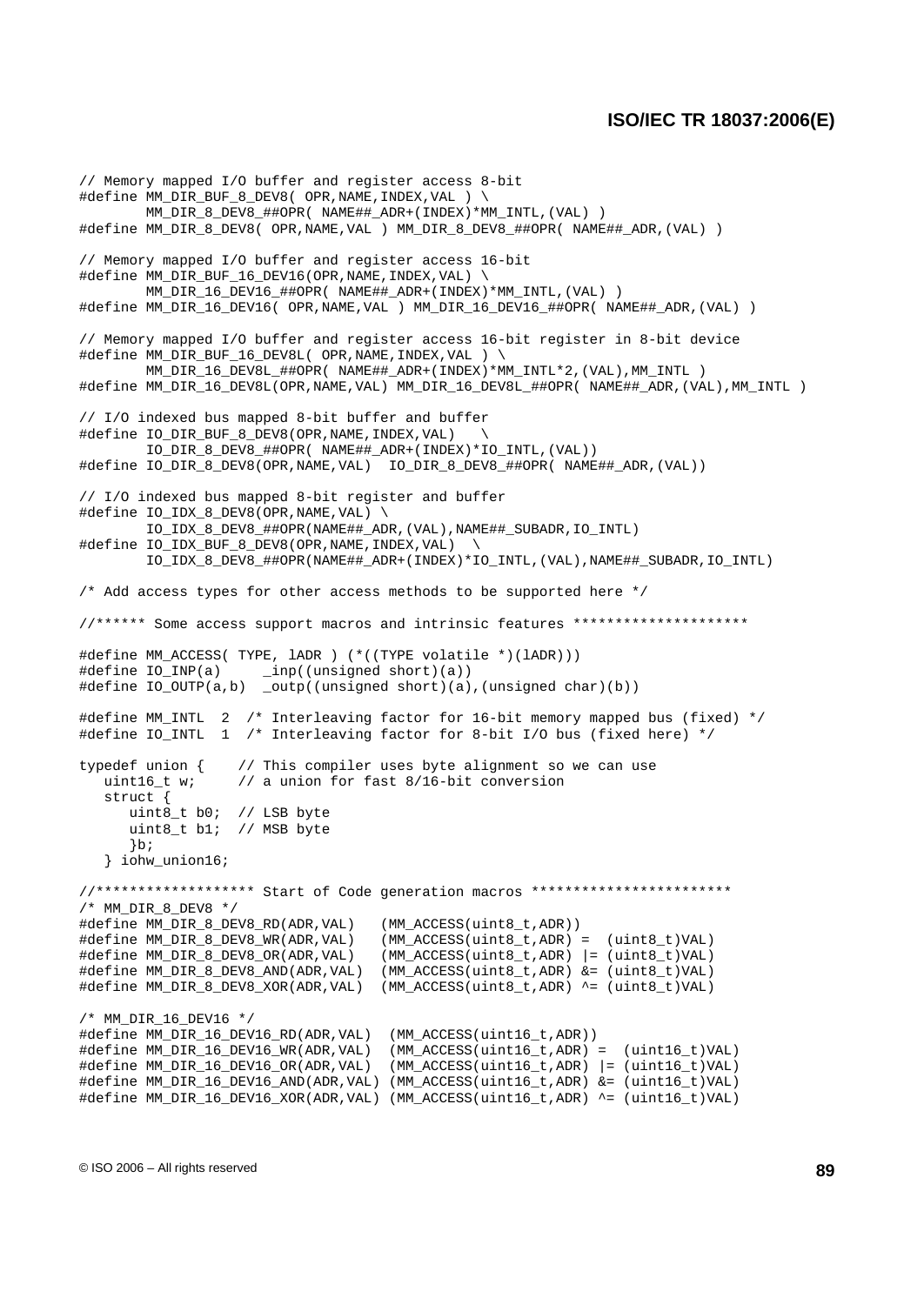```
/* MM_DIR_16_DEV8L */
#define MM_DIR_16_DEV8L_RD(ADR,VAL,INTL) (MM_ACCESS(uint8_t,ADR) * 256 + \
                                          MM_ACCESS(uint8_t,ADR + INTL))
#define MM_DIR_16_DEV8L_WR(ADR,VAL,INTL) { \
 iohw_union16 temp; \
  temp.w = (uint16_t)VAL; /* Rule C.4 */ \
 MM\_ACCESS(uint8_t, ADR) = temp.b.b1;
 MM\_ACCESS(uint8_t,ADR+INTL) = temp.b.b0; \
  }
#define MM_DIR_16_DEV8L_OR(ADR,VAL,INTL) MM_DIR_16_8L_OPR(ADR,VAL,INTL,|)
#define MM_DIR_16_DEV8L_AND(ADR,VAL,INTL) MM_DIR_16_8L_OPR(ADR,VAL,INTL,&)
#define MM_DIR_16_DEV8L_XOR(ADR,VAL,INTL) MM_DIR_16_8L_OPR(ADR,VAL,INTL,^)
#define MM_DIR_16_8L_OPR(ADR, VAL, INTL, OPR) \{ /* Common for | \& \wedge * \rangleiohw_union16 temp; \
  temp.w = (uint16_t)VAL; /* Rule C.4 */ \
  temp.b.b1 OPR##= MM_ACCESS(uint8_t,ADR); /* Rule C.5 */ \
  temp.b.b0 OPR##= MM_ACCESS(uint8_t,ADR+INTL); \
 MM\_ACCESS(uint8_t,ADR) = temp.b.bl; \
 MM\_ACCESS(uint8_t,ADR+INTL) = temp.b.b0; \
 }
/* IO_DIR_8_DEV8 */
#define IO_DIR_8_DEV8_RD(ADR,VAL) (IO_INP(ADR))
#define IO_DIR_8_DEV8_WR(ADR,VAL) (IO_OUTP(ADR,VAL))
#define IO_DIR_8_DEV8_OR(ADR,VAL) (IO_OUTP(ADR,VAL | IO_INP(ADR)))
#define IO_DIR_8_DEV8_AND(ADR,VAL) (IO_OUTP(ADR,VAL & IO_INP(ADR)))
#define IO_DIR_8_DEV8_XOR(ADR,VAL) (IO_OUTP(ADR,VAL ^ IO_INP(ADR)))
/* IO_INDEXED_8_DEV8 */
#define IO_IDX_8_DEV8_RD(ADR,VAL,SUBADR,INTL) (IO_OUTP(ADR,SUBADR),IO_INP(ADR+INTL))
#define IO_IDX_8_DEV8_WR(ADR,VAL,SUBADR,INTL) (IO_OUTP(ADR,SUBADR),IO_OUTP(ADR+INTL,VAL))
#define IO_IXD_8_DEV8_OR(ADR,VAL,SUBADR,INTL) IO_IDX_8_OPR(ADR,VAL,SUBADR,INTL,|)
#define IO_IXD_8_DEV8_AND(ADR,VAL,SUBADR,INTL) IO_IDX_8_OPR(ADR,VAL,SUBADR,INTL,&)
#define IO_IXD_8_DEV8_XOR(ADR,VAL,SUBADR,INTL) IO_IDX_8_OPR(ADR,VAL,SUBADR,INTL,^)
#define IO_IXD_8_OPR(ADR,VAL,SUBADR,INTL,OPR) { /* common for | & ^*/\
 unsigned char tmp = VAL; /* Rule C.4 */\
 IO_OUTP(ADR, SUBADR); \ \ \ \ \tmp OPR##= IO_INP(ADR+INTL); \
 IO_OUTP(ADR, SUBADR); \ \ \ \ \IO_OUTP(ADR+INTL,tmp); \ \ \ \ \ \}
/* Add code generation macros for other supported access methods here */
# endif
//*********************** End of IOHW ***************************
```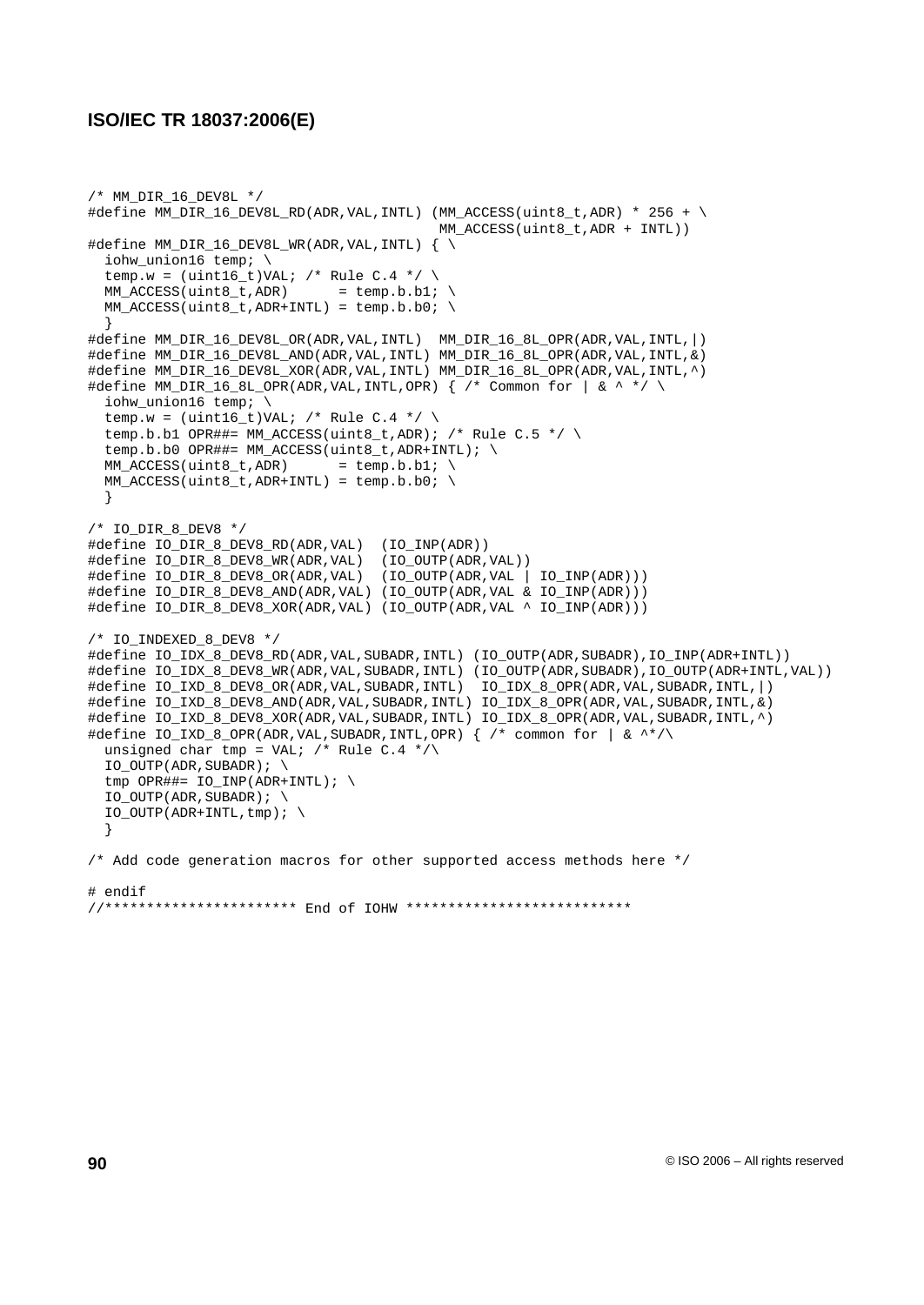#### **D.2.5 The user's I/O-register designator definitions**

For each I/O-register designator (each symbolic name) a complete definition of the access method must be created. With this I/O hardware implementation the user must define the access\_type and any address information.

These platform dependent I/O register definitions are normally placed in a separate header file. Here called **"iohw\_my\_hardware"**.

```
//****** Start of user I/O register definitions (IOHW_MY_HARDWARE) ******
#ifndef IOHW MY HARDWARE
#define IOHW_MY_HARDWARE
#define MYPORTS_INIT {/* No initialization needed in this system */}
#define MYPORTS_RELEASE \{ /* No release needed in this system */}
#define MYPORT1_TYPE MM_DIR_8_DEV8 // 8-bit register in 8-bit device,
                                           // memory mapped, use direct access
#define MYPORT2_TYPE MM_DIR_16_DEV16 // 16-bit register in 16-bit device,<br>#define MYPORT2_ADR 0xc8000 // memory mapped, use direct access
                                           // memory mapped, use direct access
#define MYPORT3_TYPE MM_DIR_16_DEV8L // 16-bit register in 8-bit device,
#define MYPORT3_ADR 0xc8040 // memory mapped, use direct access
#define MYPORT4_TYPE IO_DIR_8_DEV8 // 8-bit register in 8-bit device,
#define MYPORT4_ADR 0x2345 // I/O bus mapped, use direct access
#define MYPORT5_TYPE IO_IDX_8_DEV8 // 8-bit register in 8-bit device,
#define MYPORT5_ADR 0x2345 // I/O indexed bus mapped, use indexed access
#define MYPORT5_SUBADR 0x56
#define MYPORT6_TYPE MM_DIR_BUF_8_DEV8 // 8-bit register buffer in 8-bit device,
#define MYPORT6_ADR 0xb0000 // memory mapped, use direct access
#define MYPORT7_TYPE MM_DIR_BUF_16_DEV16 // 16-bit register buffer in 16-bit device,
#define MYPORT7_ADR 0xb8000 // memory mapped, use direct access
#define MYPORT8_TYPE MM_DIR_BUF_16_DEV8L // 16-bit register buffer in 8-bit device,
#define MYPORT8_ADR 0xb4000 // memory mapped, use direct access
#define MYPORT9_TYPE IO_DIR_BUF_8_DEV8 // 8-bit register buffer in 8-bit device,<br>#define MYPORT9 ADR 0x2345 // I/O bus mapped, use direct access
                                           // I/O bus mapped, use direct access
#define MYPORT10_TYPE IO_IDX_BUF_8_DEV8 // 8-bit register buffer in 8-bit device,
                                           1/ I/O indexed bus mapped, use indexed access
#define MYPORT10_SUBADR 0x56
```
#endif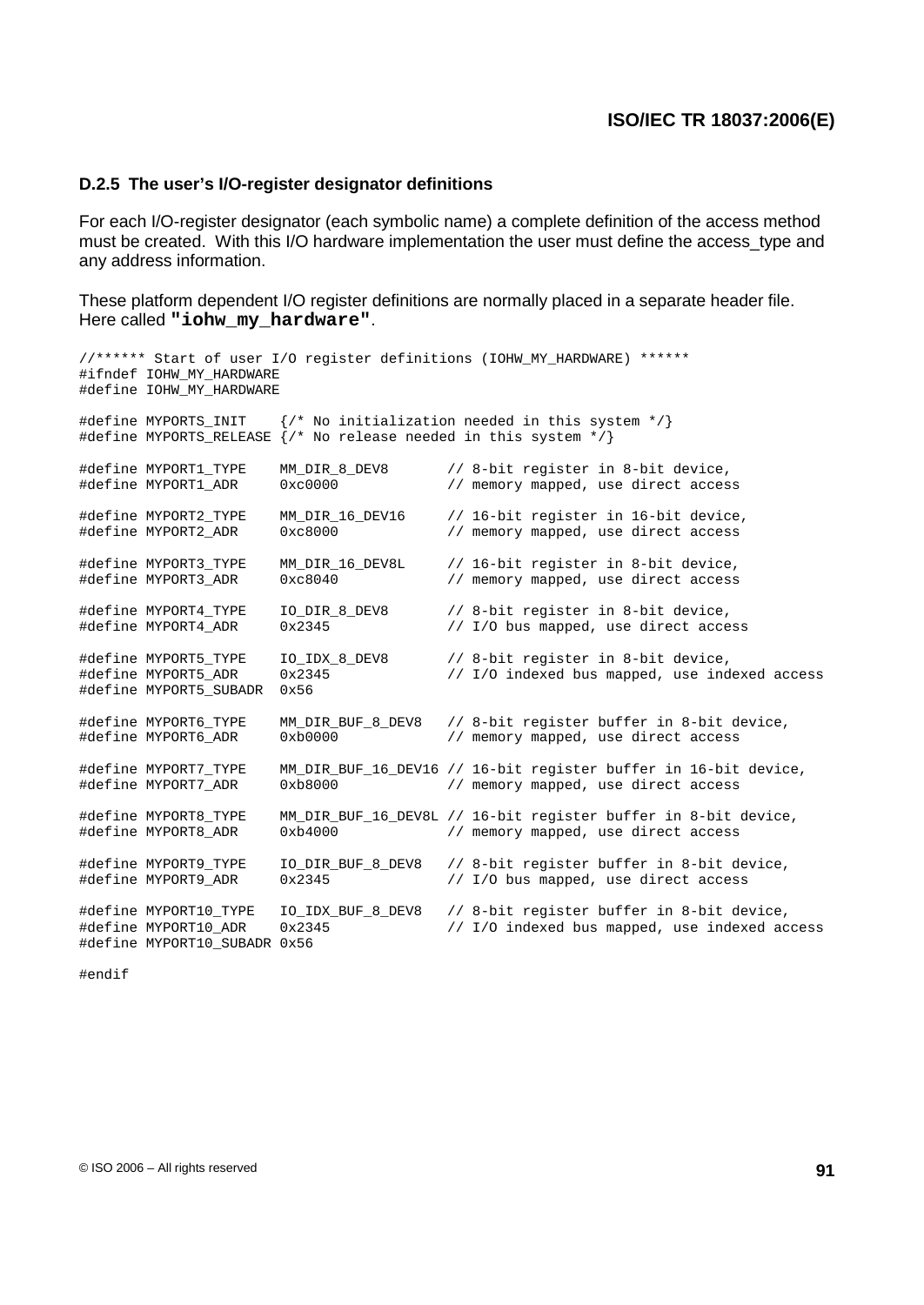#### **D.2.6 The driver function**

The driver function should include <iohw.h> and the user I/O register definitions for the target system **"iohw\_my\_hardware"**. The example below tests some operations on the previous I/O register definitions.

```
#include <iohw.h> // includes stdint.h
#include "iohw my hardware" // My register definitions
uint8_t cdat;
uint16_t idat;
void my_test_driver (void)
   {
   iogroup_acquire(MYPORTS);
  cdat = iord(MYPORT1); // 8-bit memory mapped register
  iowr(MYPORT1,0x12);
   iowr(MYPORT2,idat); // 16-bit memory mapped register
   ioor(MYPORT3, 0x2334); // 16-bit memory mapped register in 8-bit chip
  ioand(MYPORT4,0x34); <br>ioxor(MYPORT5,0xf0); // 8-bit I/O mapped register
                              // 8-bit I/O mapped register on indexed bus
  cdat = iordbuf(MYPORT6,20); // 8 bit memory mapped register
   iowrbuf(MYPORT7,43,0x3458); // 16-bit memory mapped register
   ioorbuf(MYPORT8,43,idat); // 16-bit memory mapped register in 8 bit chip
   ioandbuf(MYPORT9,43,0x02); // 8 bit I/O mapped register
   ioxorbuf(MYPORT10,43,0x12); // 8 bit I/O mapped register on indexed bus
   iogroup_release(MYPORTS);
   }
```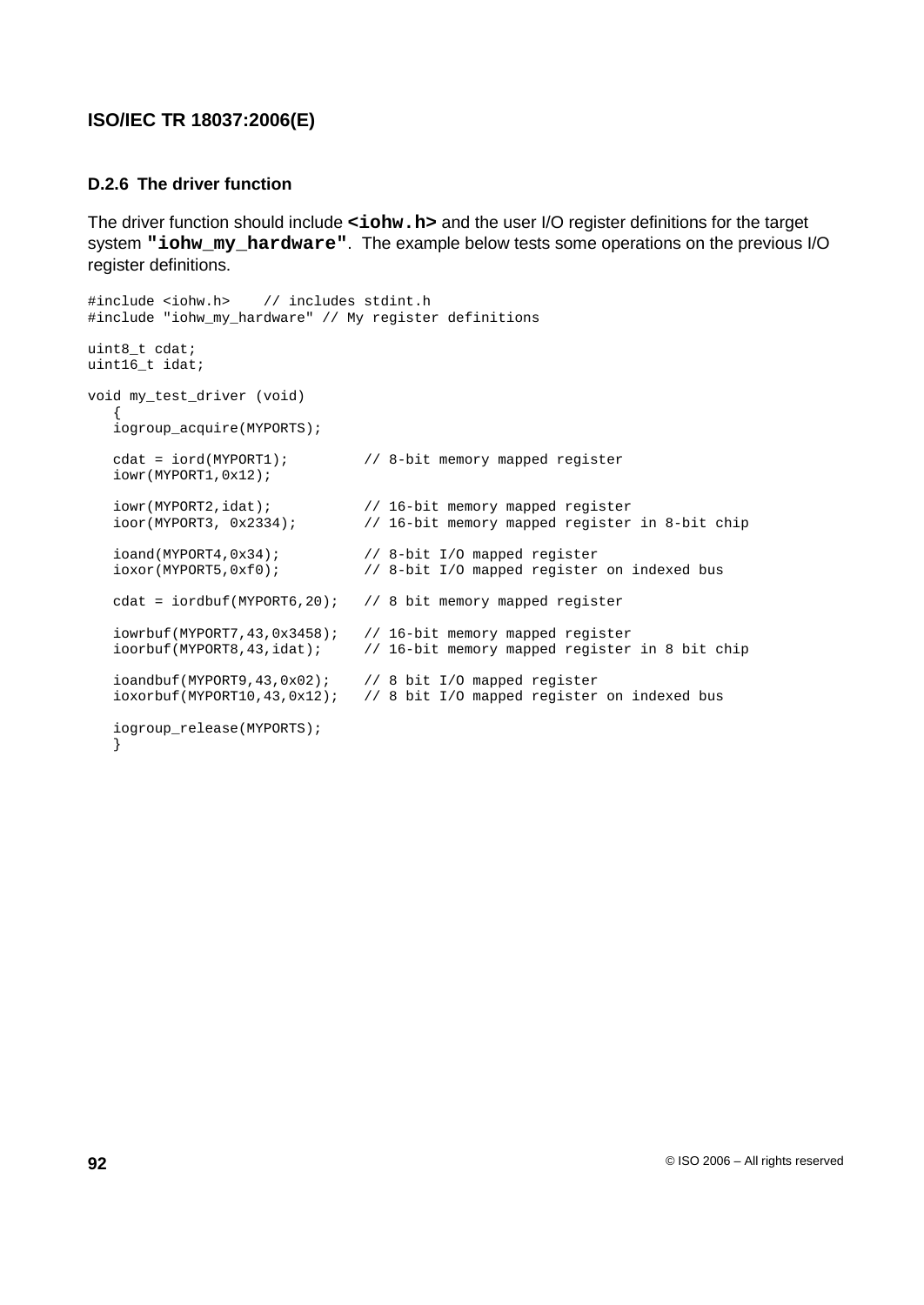## **Annex E - Functionality not included in this Technical Report**

### **E.1 Circular buffers**

The concept of circular buffers is widely used within the signal processing community. An example of the use of the concept of circular buffers is in a FIR filter, where it is used to reduce the number of memory accesses. The functionality of a FIR filter can described in this way with current C:

```
int x[N+1]; // data values
int h[N+1]; // coefficient values
long int accu = 0;
x[0] = new value;
accu = x[N] * h[N];
for(i=N-1; i>0; i--)
{
   accu += (long int) x[i] * h[i];
  x[i]= x[i-1];
}
```
The data value copy in the last statement in the for loop would be unnecessary, if the concept of a circular buffer was employed here, reducing the number of memory accesses. Many digital signal processors have direct support in their addressing hardware to provide zero-overhead circular addressing. Zero-overhead means here that calculating the address for an access to a circular buffer can be done in the same time as performing a regular address calculation, including the wrap-around check and, if necessary, the execution of the wrap-around. However there are often many restrictions on how hardware supported circular addressing can be used. E.g., only address increments by one are allowed in some implementations, and there may be requirements to the size and/or alignment of the buffer.

Since the functional specifications of the support for circular addressing in various processors is so diverse, it is difficult to define an abstract model that can be used in a natural manner in the C language, and that also can be translated efficiently for the various hardware paradigms. Therefore, in this Technical Report no proposals are made for language extensions to support circular buffers. Should, in the future, a single approach towards circular addressing become dominant in the market, then an appropriate C language construct could be defined.

Some current approaches to circular addressing are given below.

- Add a new keyword (for instance, **circ**) to the C language, that allows a programmer to indicate that an array or pointer with this qualifier is to be accessed with circular addressing.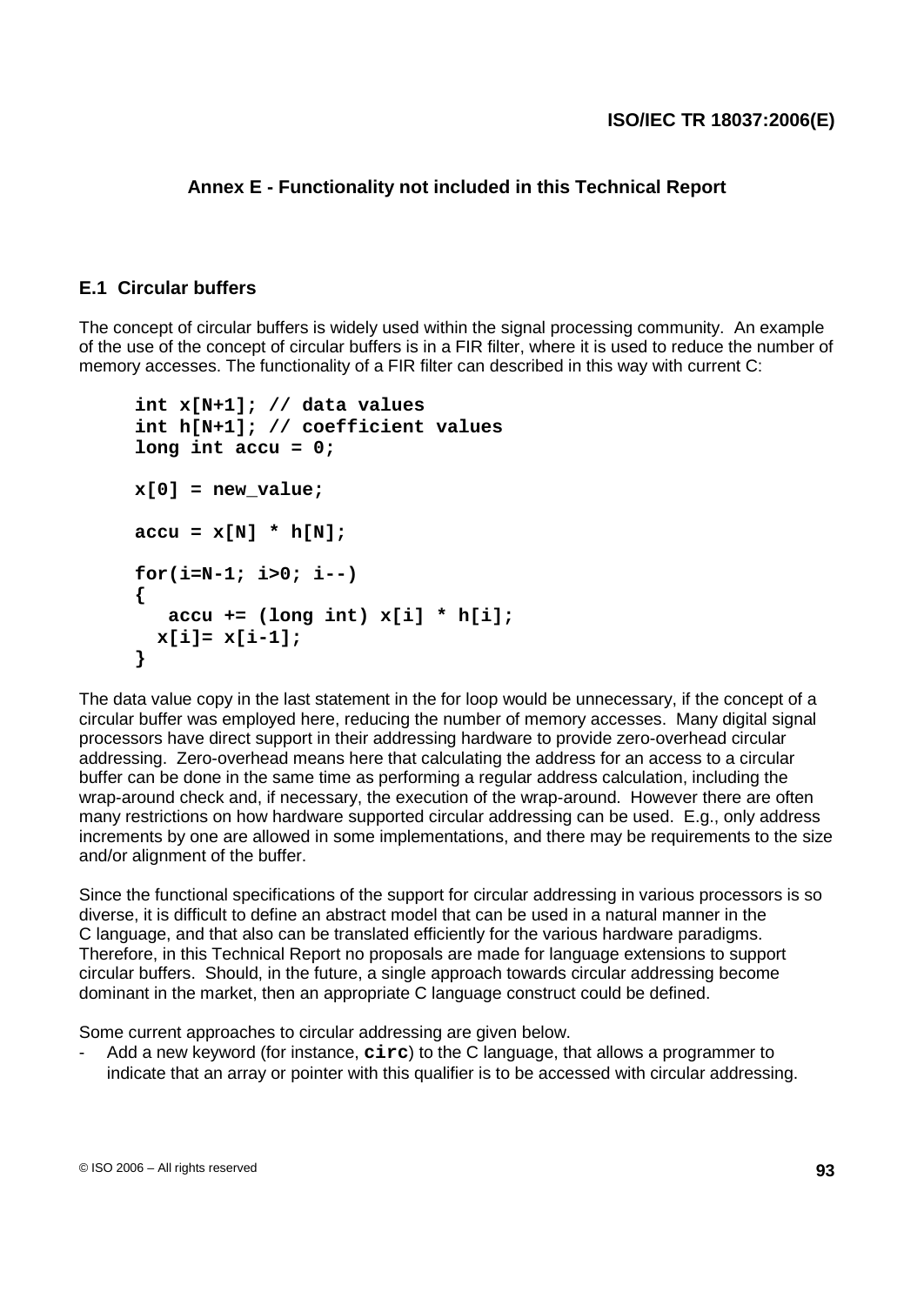- Another solution is to define a new library function or macro, CIRC(), which could be used in the following manner:

```
int *p;
```

```
p = CIRC(p+1, /* array info */);
     // this does an increment by one of p
```
Array info in this example covers the starting address and end address of the address range where circular addressing is desired. A compiler for an architecture that has direct hardware support for circular addressing is then free to optimize this function call away, and exploit the capabilities of the hardware.

In the current C language there is provision to specify circular buffers, however only when using array index notation:

```
accum += (long int) x[i % N]*h[i];
```
It is possible for a clever optimizer to recognize that this in fact is a circular buffer and exploit the hardware support for this. This has the advantage that the use of circular buffers is already possible within the current C language, but it requires the programmer to use array indices rather than pointers. Furthermore it is not possible to specify any alignment constraint on the allocated buffer, which might be necessary for the underlying hardware implementation.

No preferred solution is specified here.

# **E.2 Complex data types**

In this Technical Report no complex fixed-point data types are been defined. However in the C language, complex data types are already existing for floating-point numbers. As **fract** and **accum** types can be viewed upon as an alternative to floating-point numbers in some applications it is worthwhile considering extending the definition of complex types in C to include fract and accum bases. It will be beneficial for the user community to standardize such data types as they have a clear usage in an area like communications signal processing.

## **E.3 Consideration of BCD data types for Embedded Systems**

It was briefly considered to include some form of Binary Coded Decimal (BCD) as part of the Embedded Systems C Technical Report. BCD types have been frequently proposed for embedded systems and financial applications. As the area of application for BCD types is too diverse, and since in this version of this Technical Report only binary types are considered, it was decided not to include BCD types.

# **E.4 Modwrap overflow**

Next to the saturated overflow behavior, sometimes another overflow behavior is desired: modular wrap-around. This exploits an important property of two's complement representation of fixed-point data types, and is used in e.g. sums-of-products calculation, where the sum of a number of the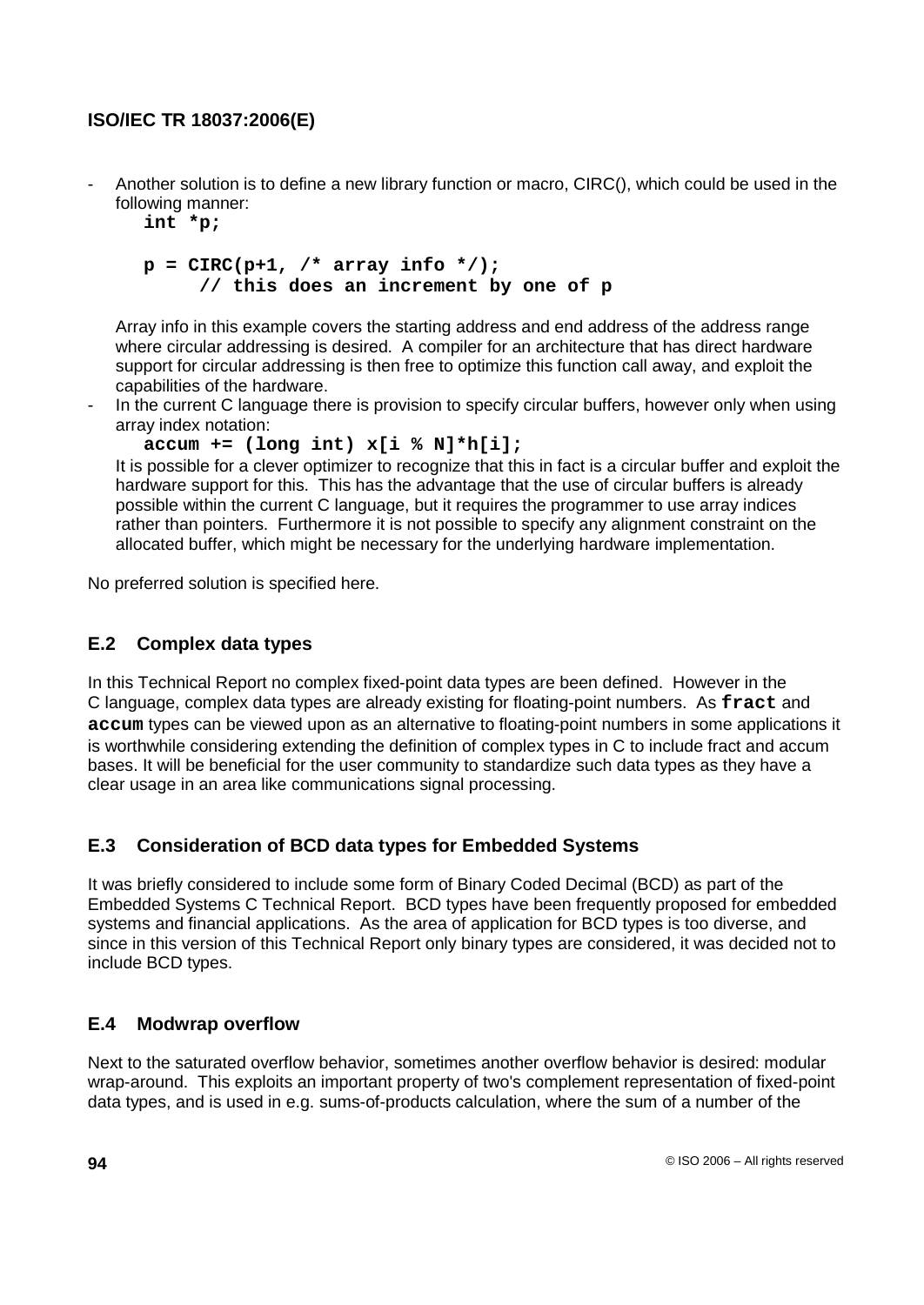individual products may overflow, but the full sum does not overflow. In this case modular wraparound on overflow may be used.

Modular wrap-around overflow handling can be defined as follows:

For unsigned fixed-point types, the source value is replaced by a value within the range of the fixed-point type that is congruent (in the mathematical sense) to the source value modulo  $2^N$ , where N is the number of integral bits in the fixed-point type. (For example, for unsigned **fract** types, N equals 0, and the source value is replaced by a value between 0 and 1 that is congruent to the source value modulo 1.) For signed fixed-point types, the source value is replaced by a value within the fixed-point range that is congruent to the source value modulo  $2^{(N+1)}$ , where N again is the number of integral bits in the fixed-point type. (In either case, the effect is to discard all bits above the most significant bit of the fixed-point format.)

At some point, inclusion in this TR of an additional type qualifier (**\_Modwrap**) to specify modular wrap-around on overflow for the fixed-point types was considered. However, seeing its marginal use and the added complexity of an extra type qualifier it was decided not to include this functionality in the current text.

Implementations are however free to provide mechanisms to support the modwrap functionality.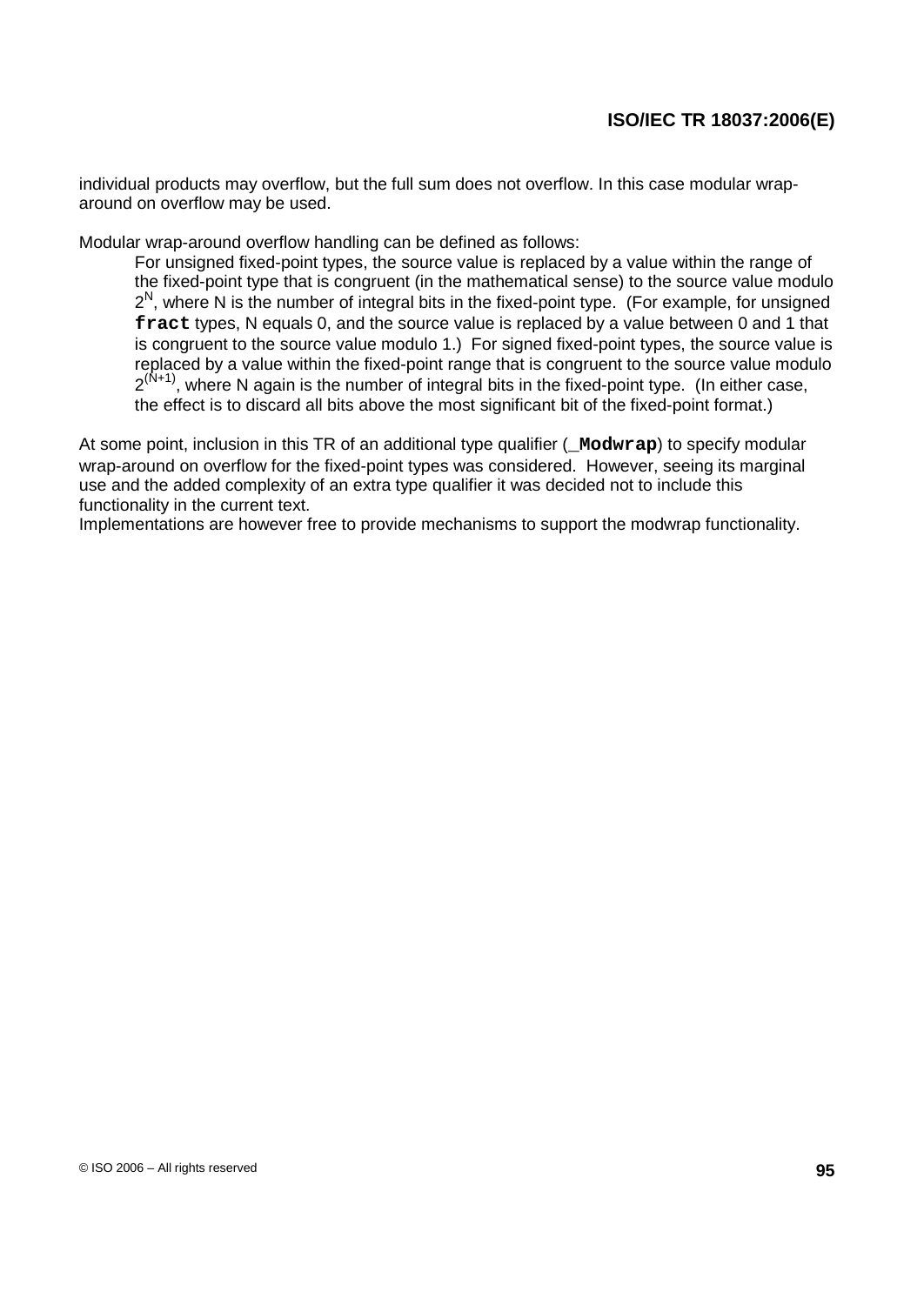# **Annex F - C++ Compatibility and Migration issues**

It is recognized that the functionality, described in the Technical Report, might also be useful in environments where C++ is the dominant programming language. At the same time it is recognized that the preferred C++ syntax and mechanisms to incorporate the described functionality is different.

In programming environments where the same code is envisioned to be used for both C and C++ it is recommended to use a programming style that can easily support programming paradigms from both communities. Unfortunately this programming style will neither be a C style or a C++ style. In the absence of a formally agreed approach to this problem, this clause gives some guidelines on how to use the functionality specified in this Technical Report in a C++ environment.

## **F.1 Fixed-point Arithmetic**

Implementation of fixed-point arithmetic in C++ is simple and straightforward. Each fixed-point type (such as **sat long fixed**) can be provided as a C++ class (such as class **sat\_long\_fixed**) which provides its own set of overloaded operators. The fixed-point type-balancing rules can be implemented by providing several dozen specific operand types for each overloaded operator. The constructor syntax of C++ provides a method for conversion from integer and floating types to fixedpoint types.

## **F.2 Multiple Address Spaces Support**

Named address space support could be added to C++ only as an extension; it would not be implementable within the class library. Such an extension would not conflict with existing features of  $C++$ 

### **F.3 Basic I/O Hardware Addressing**

Regarding the C++ compatibility of iohw.h, refer to ISO/IEC TR 18015 (C++ Performance). That Technical Report contains extensive discussion of methods for implementing the iohw capability in C++, making use of the templates capability of C++.